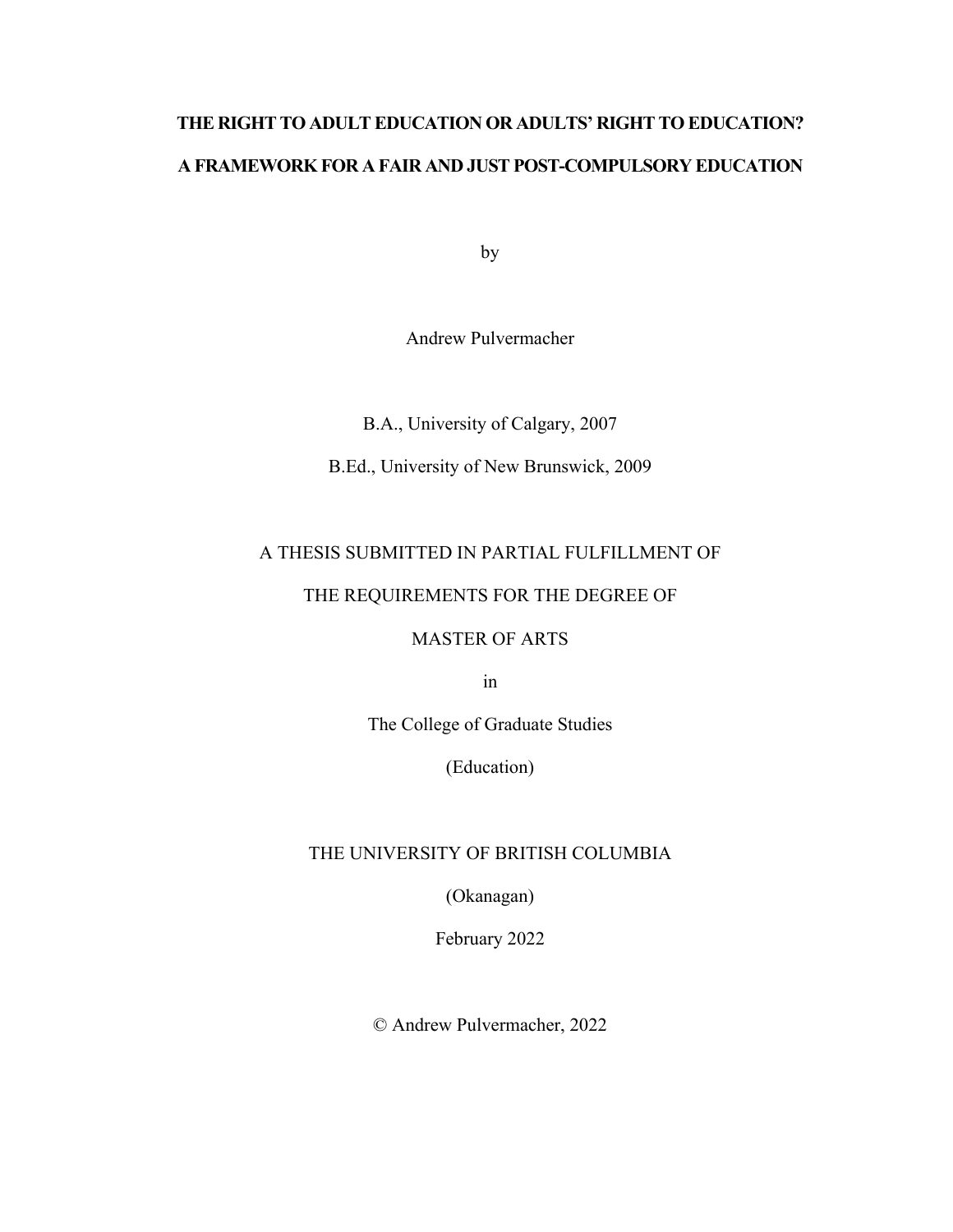The following individuals certify that they have read, and recommend to the College of Graduate Studies for acceptance, a thesis/dissertation entitled:

THE RIGHT TO ADULT EDUCATION OR ADULTS' RIGHT TO EDUCATION? A FRAMEWORK FOR A FAIR AND JUST POST-COMPULSORY EDUCATION Submitted by Andrew Pulvermacher in partial fulfillment of the requirements of the degree of Master of Arts.

Dr. Christopher Martin, Okanagan School of Education

## **Supervisor**

Dr. Lynn Bosetti, Okanagan School of Education

# **Supervisory Committee Member**

Dr. Catherine Broom, Okanagan School of Education

## **Supervisory Committee Member**

Dr. Tristan McCowan, Institute of Education, University College London

## **University Examiner**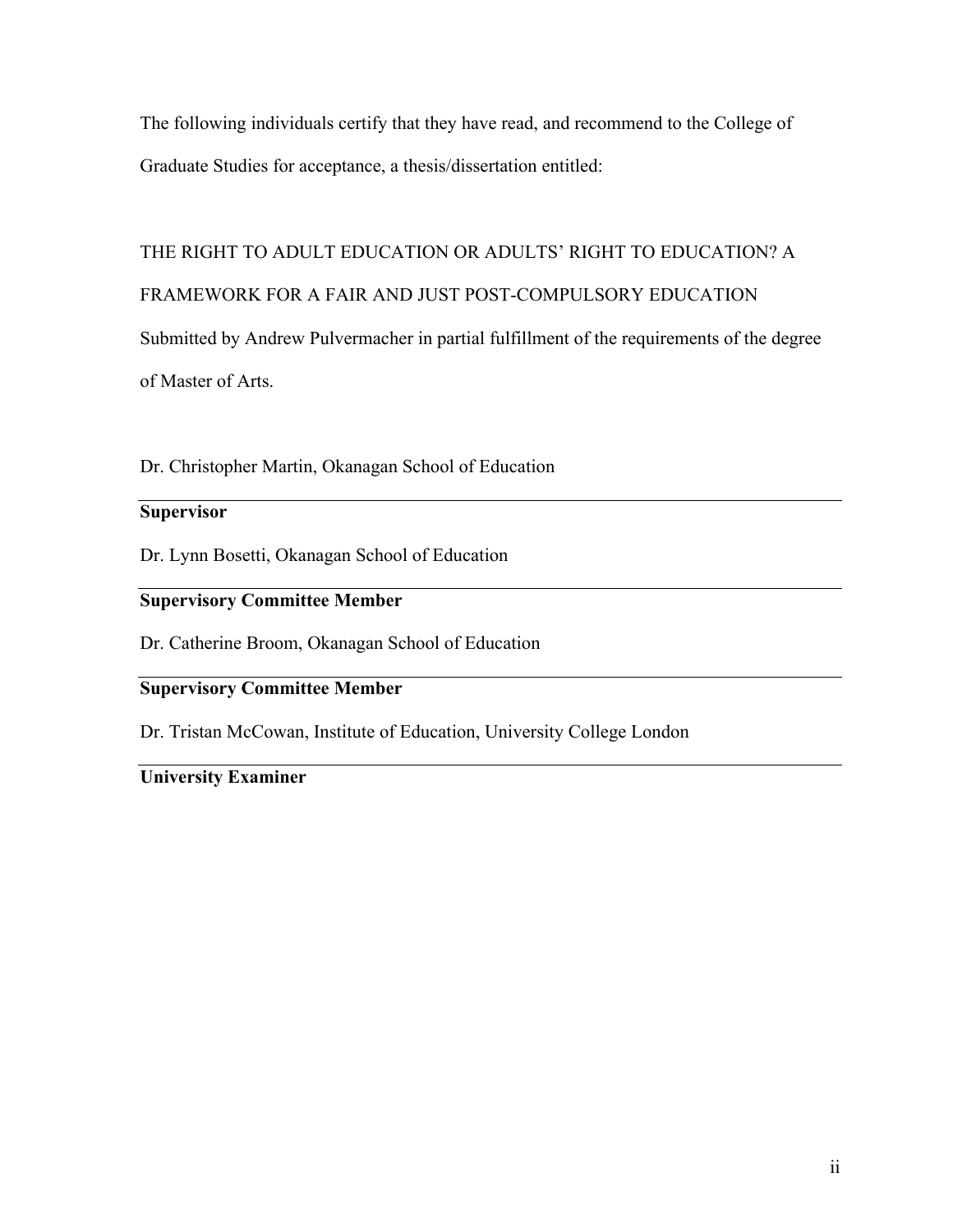#### **Abstract**

For adults, education ought not be conceived of as a system of common beginnings, common waypoints, and common ends. In this thesis, I engage in ideal theorizing to defend a fair and just conception of education in a pluralistic democracy, inclusive and supportive of adults' own widely varied and equally worthwhile reasons for participation. In chapter one, I analyse current frameworks of lifelong learning and adult education, determining that both are premised on insufficient aims for a fair and just system of post-compulsory education. They engage in ideological circularity, viewing education as providing chances at success and promoting distribution of it according to adults' supposed deservingness of additional chances and the assumed concomitant external, labour-market rewards. In chapter two, I show how conceptual analysis at the intersection of political philosophy and philosophy of education can help conceive of Rawlsian principles of justice that ought to scaffold a system of public post-compulsory education for adults. I determine that when we recognize adults' substantive status as full and equal citizens, we arrive at two principles that support a framework of educational justice as fairness. In chapters three and four, I substantivize these principles, determining that the kind of equality this framework underscores is not defined by supposedly measurable *outcomes* of equal social position, but by the *matter* of an education compelled by the equal liberty assured by citizens' equal political status in society. Therefore, first, I propose the conception of relational autonomy required to substantiate citizens' equal liberty in a pluralistic society. Second, I show that in a pluralistic democratic society, equal liberty arises from a social ethos in which citizens support each other's mutual recognition, self-respect, and dignity in a society of equals. Without the liberty to shape and reshape who we are, we cannot be said to be free, and it is through citizens' shared interests

iii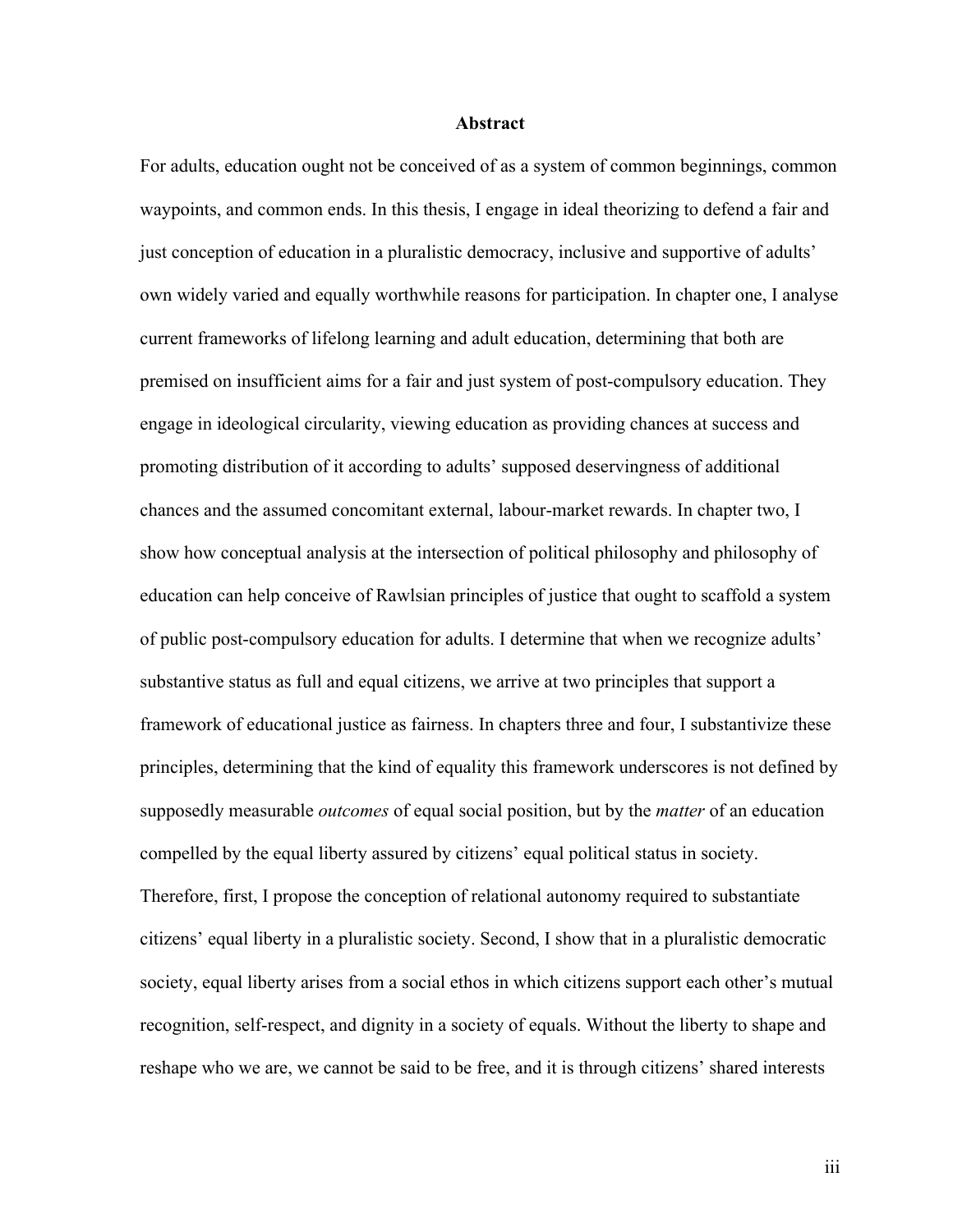in ensuring this liberty for each other that we establish a sense of belonging in a shared and pluralistic civic community. Finally, in chapter five, I discuss the potential distributive implications of this framework for state-level policy, post-compulsory educational institution-level policy, and just relational practices for teaching adults.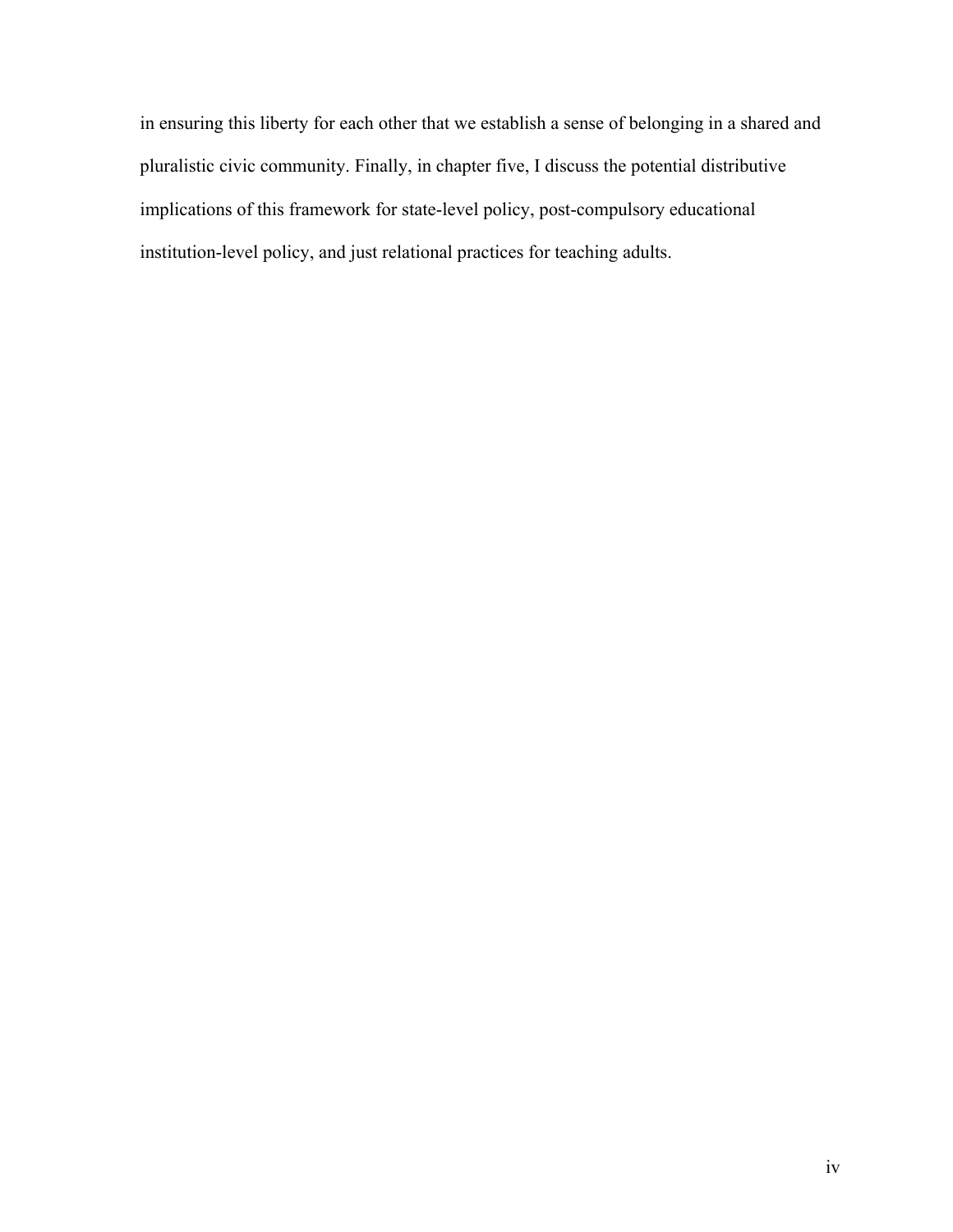#### **Lay Summary**

In this thesis, I aim to understand why existing systems of post-compulsory education and the principles of justice that support them are insufficient and unjust for adults. Extending from this analysis, I offer a philosophical perspective on what a fair and just system could look like and the principles of justice that it would need to uphold were a society to desire educational justice for its citizens. I argue that in a liberal democracy we must recognize adults as free and equal citizens. When we do, we realize that they are owed access to an education that supports their own interests, the criteria of which cannot be overridden by the state's or other actors' social, moral, political, and/or economic interests. This education ought to be available to adults throughout their lives as their ideas of what constitutes a good life are determined, defined, and redefined.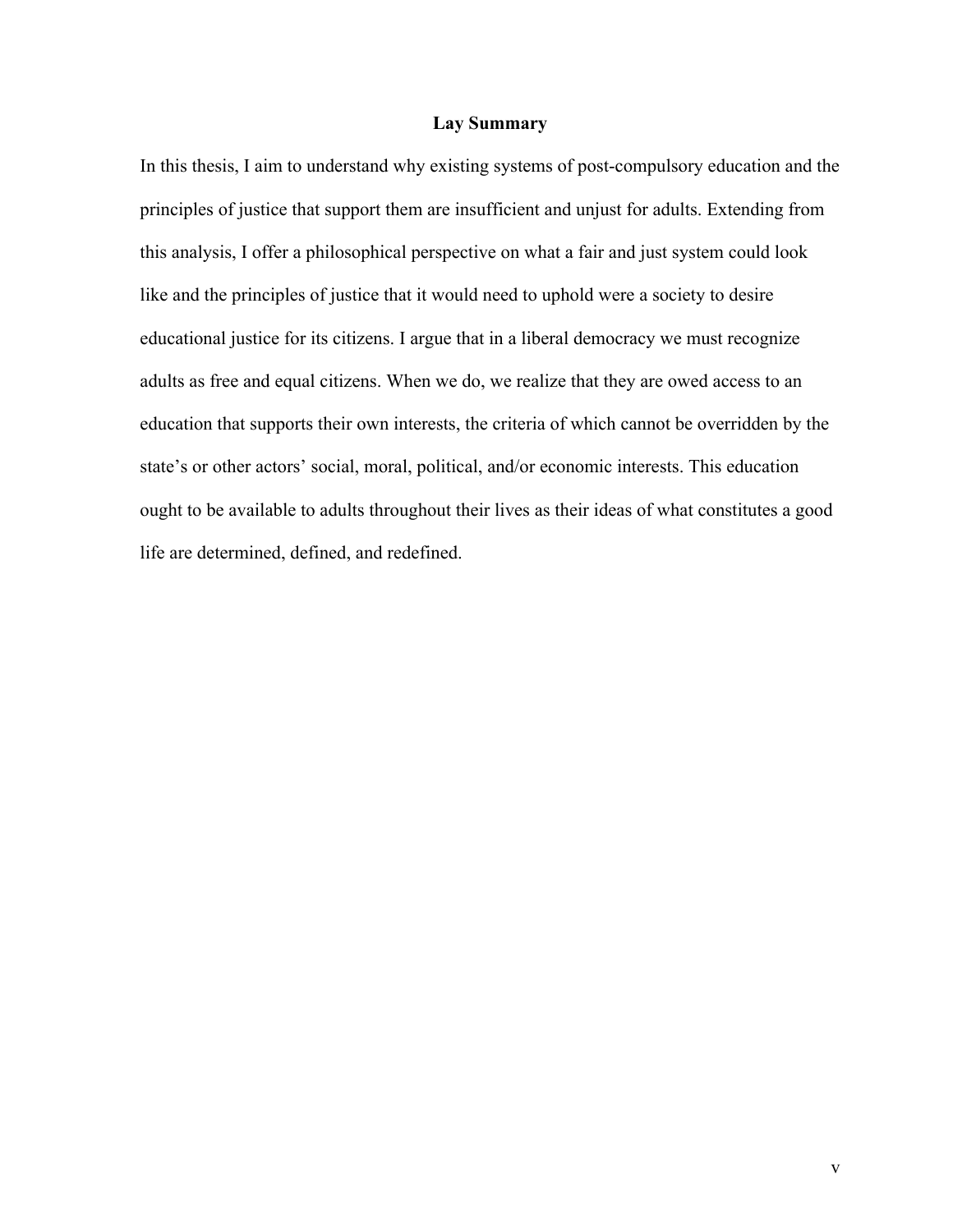# **Preface**

This thesis is the original, unpublished, and independent work of the author, Andrew Pulvermacher.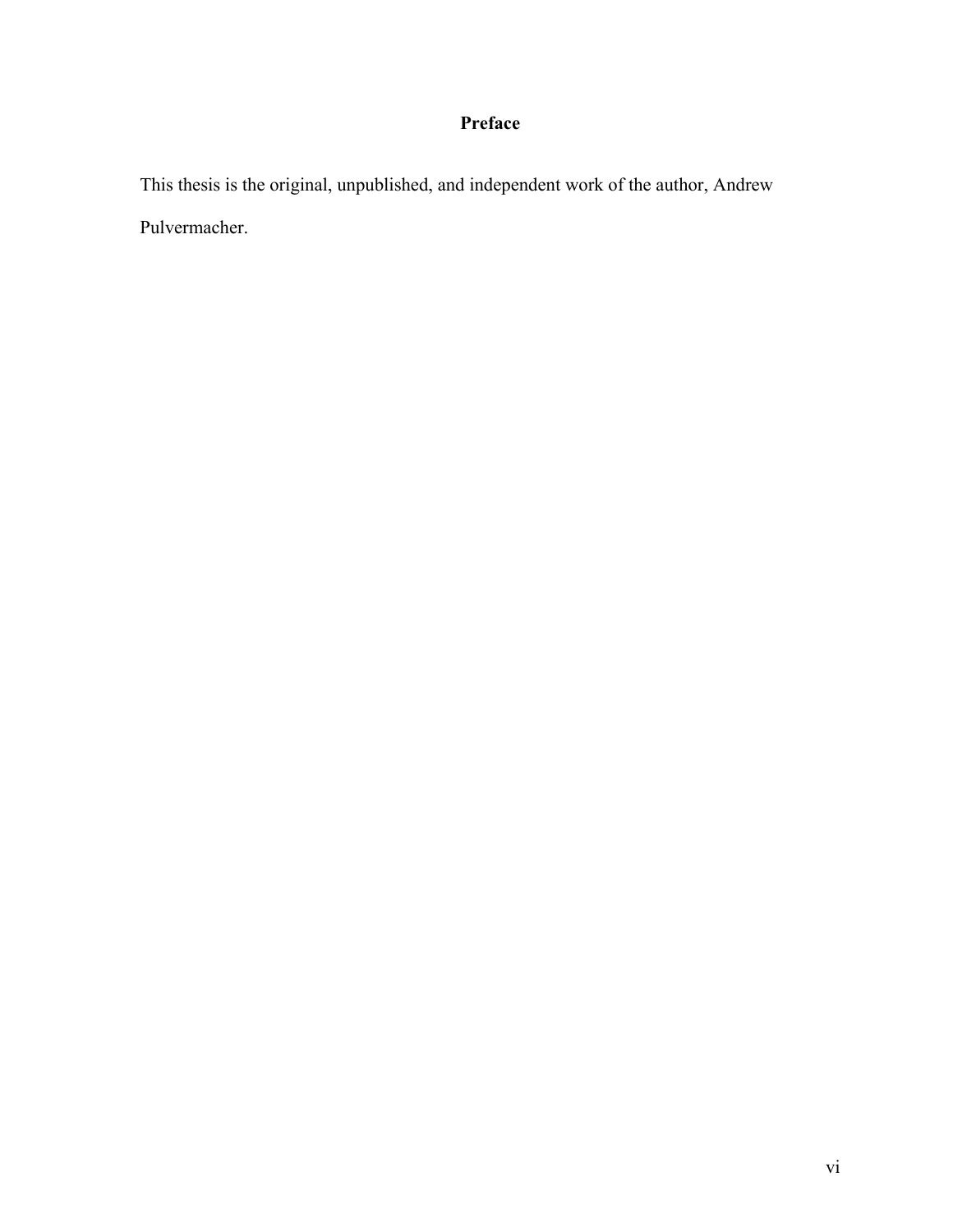| CHAPTER ONE: Widening the Distributive Scope of Adult Education 1                              |  |
|------------------------------------------------------------------------------------------------|--|
| I. A Conceptual Analysis of Lifelong Learning and the State of Current Adult Education  4      |  |
|                                                                                                |  |
| CHAPTER 2: Principles of Justice in a Theory of Education for Adults  29                       |  |
|                                                                                                |  |
|                                                                                                |  |
| II. Principles of Educational Justice: The Equality versus Adequacy Debate  42                 |  |
|                                                                                                |  |
| <b>CHAPTER 3: At the Differend of Epistemic Individualism: A Relational</b>                    |  |
|                                                                                                |  |
| I. Entitlement to An Autonomy-Supporting Higher Education in Adulthood: The Liberty-           |  |
|                                                                                                |  |
|                                                                                                |  |
|                                                                                                |  |
|                                                                                                |  |
| <b>CHAPTER 4: The Primacy of Recognition Self-Respect in a Pluralistic Education for</b>       |  |
| Adults: Neutrality of Treatment and the Limits of State Authority 87                           |  |
|                                                                                                |  |
|                                                                                                |  |
| II. For Whom and For What is an Education: Neutrality of Treatment as Educational Fairness and |  |
|                                                                                                |  |
|                                                                                                |  |
| <b>CHAPTER 5: Conclusion: Distributive Requirements and Implications 120</b>                   |  |
|                                                                                                |  |
|                                                                                                |  |
|                                                                                                |  |
|                                                                                                |  |
|                                                                                                |  |

# **Table of Contents**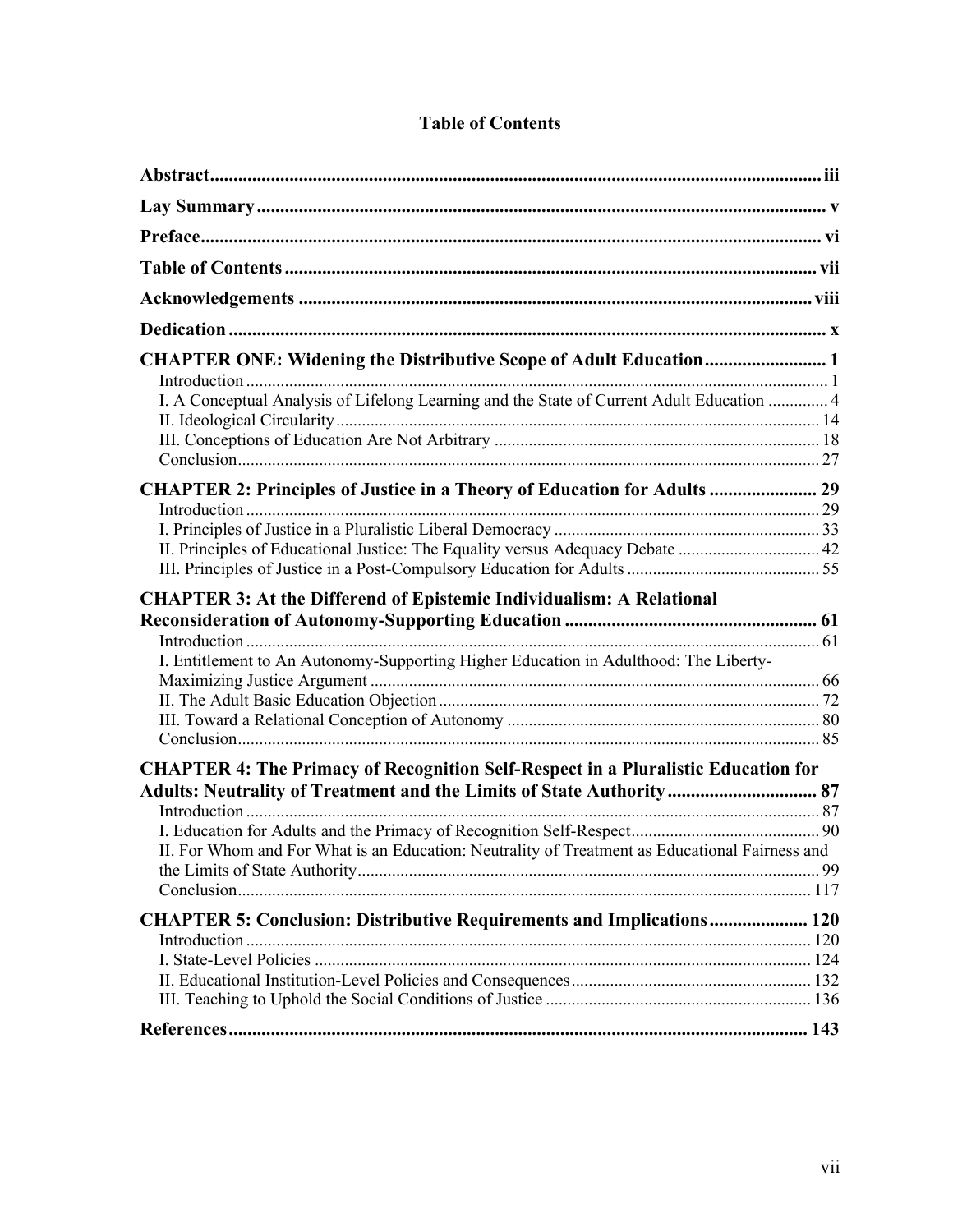### **Acknowledgements**

This thesis exists because many people helped to make it possible and shaped what it has become. First, I would like to thank my supervisor, Christopher Martin. From the first email exchanges we had before beginning my studies, I've appreciated your support, enthusiasm, and dialogue. Through every hesitation, doubt, and uncertainty I experienced in my studies, research, and writing, you've encouraged me to trust my ideas and challenged me to do more than just trust them, given me space to be wrong and to sort it out, and remained understanding when I enthusiastically over-committed and wore myself out. In one sense, sure, that probably describes the scholarly process and the mess it needs to be before it all starts to be clear, but in another sense, I don't think such a process is possible without a great mentor.

Thank you, also, to the rest of the committee: Catherine Broom, Lynn Bosetti, and Tristan McCowan. Catherine, it has been my fortune to work with and learn from you while reading educational theory and in this project; I only wish I had more opportunities. Lynn, you teach and lead with authenticity, humour, and humility, and you inspire me to do the same. Tristan, I recall in the first months of my studies saying to Chris how much I admired and appreciated your philosophical perspectives, and I'm honoured that you are a part of this project.

Thinking is shaped into ideas and perspectives through conversations, and I'd like to thank Mark Button, Sasha Johnston, Jake Kennedy, Summer Li, Jesse Olafsen, and Warren Sookocheff for remaining friends with me even though I would not stop talking about the arguments I was piecing together. I'm not sure whether it's the case that no friends or only friends ought to suffer that, but either way I'm grateful you all did. Thank you, as well, to all

viii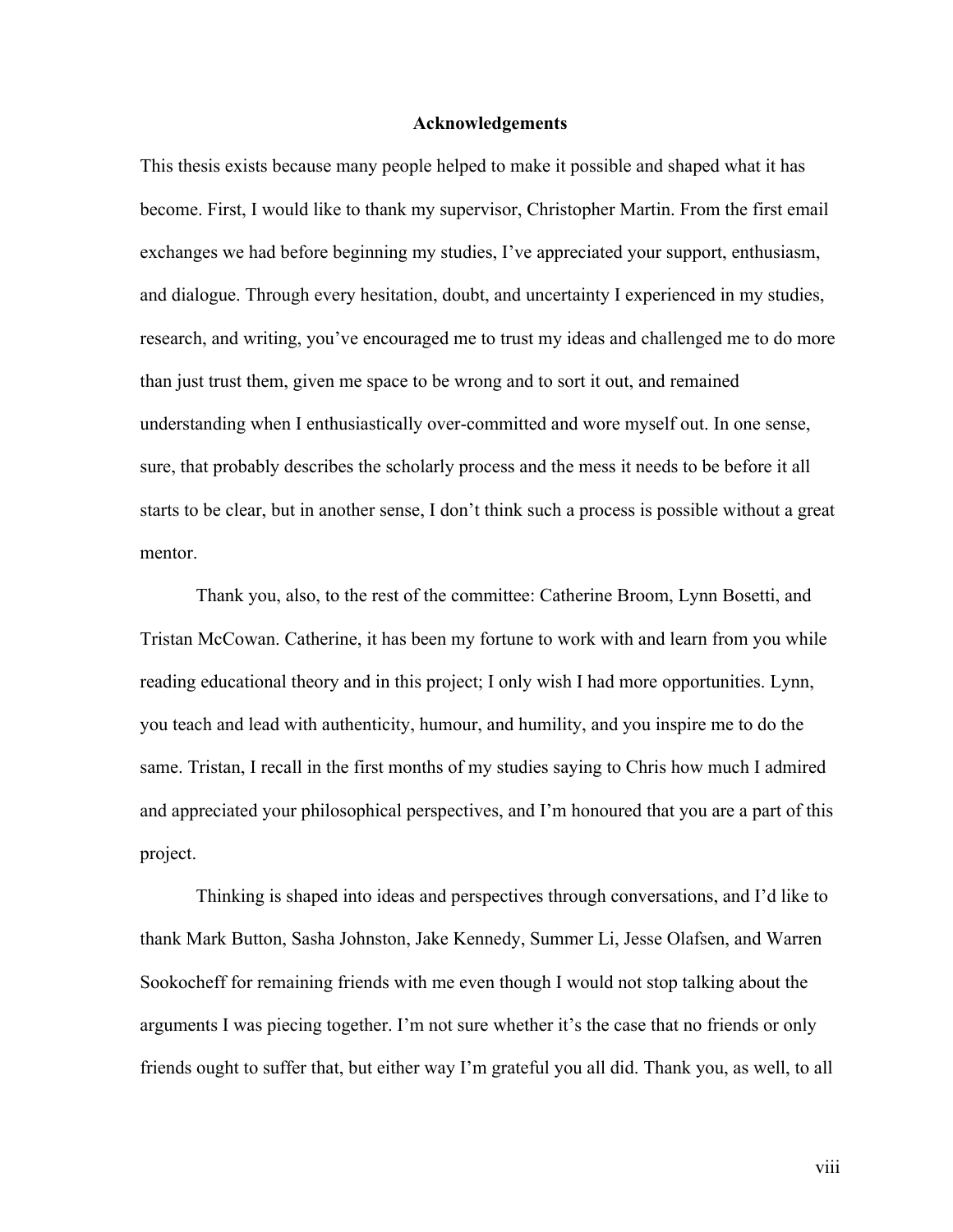of my graduate colleagues who brought new perspectives and pushed my thinking further, and a special thanks goes to Kyle Hamilton for all of those engaging philosophical discussions about society, politics, education, and democracy.

Life is full with a family and work commitments, and I'm grateful for the supports I've had along the way that have allowed me the freedom of time to pursue graduate studies. Okanagan College provided me professional development leave through a year of studies. I'm also thankful to the Social Sciences and Humanities Research Council for the financial support afforded by Canadian Graduate Studies Master's Award and to the University of British Columbia for the Graduate Fellowship.

And, most importantly, thank you to my family, Josephine and Corinna. I know that in order for me to do this, both of you have given so much. Josephine, thank you for bringing joy to this tired Papa. Corinna, thank you for picking up the slack and for being my second pair of editorial eyes, chapter after chapter. I have asked too much, yet you always found ways to make it happen anyway. I know that, I appreciate it, and love the ways that we are there for each other.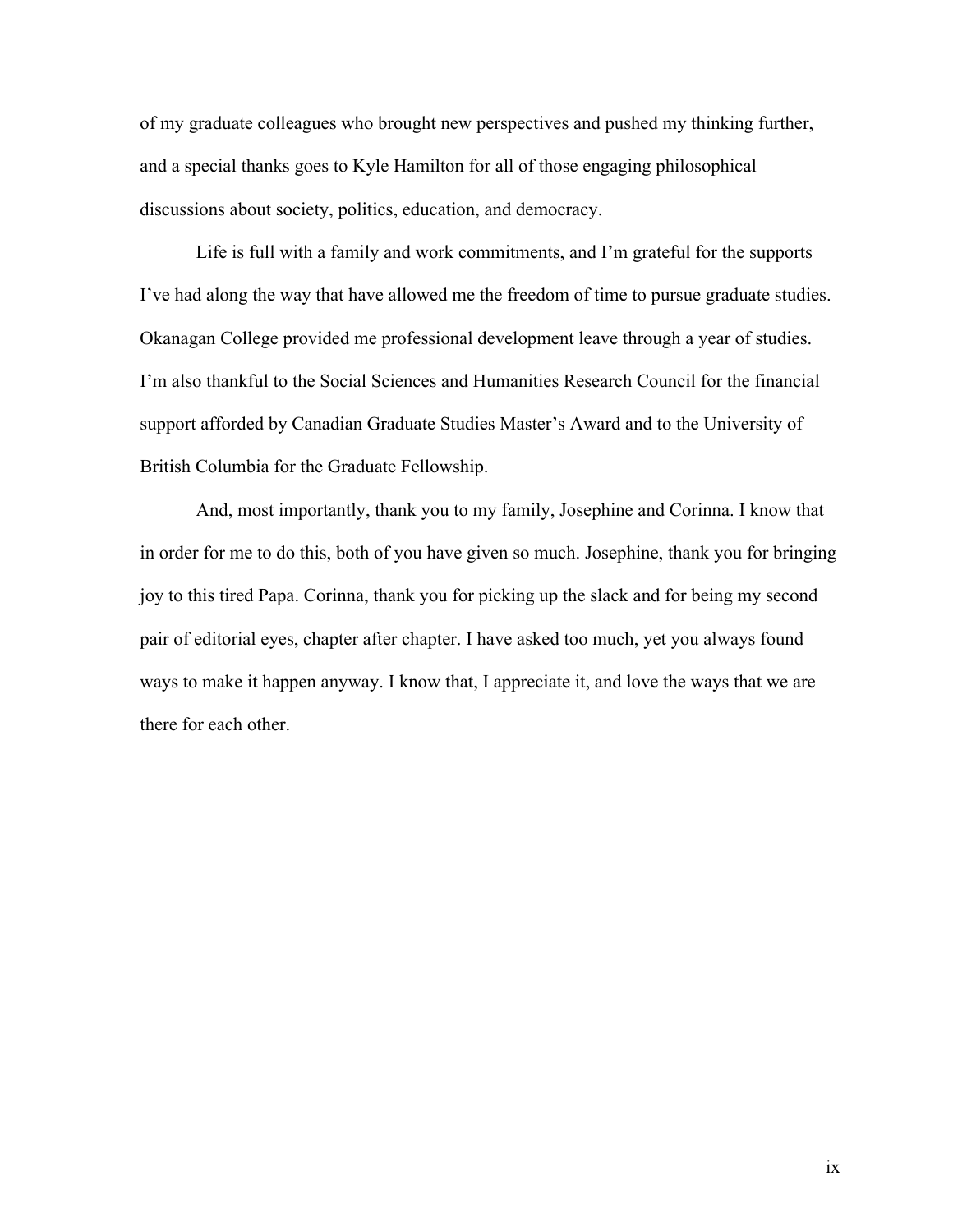To my mom for creating space for me to really *be* and teaching me to give others space to do the same.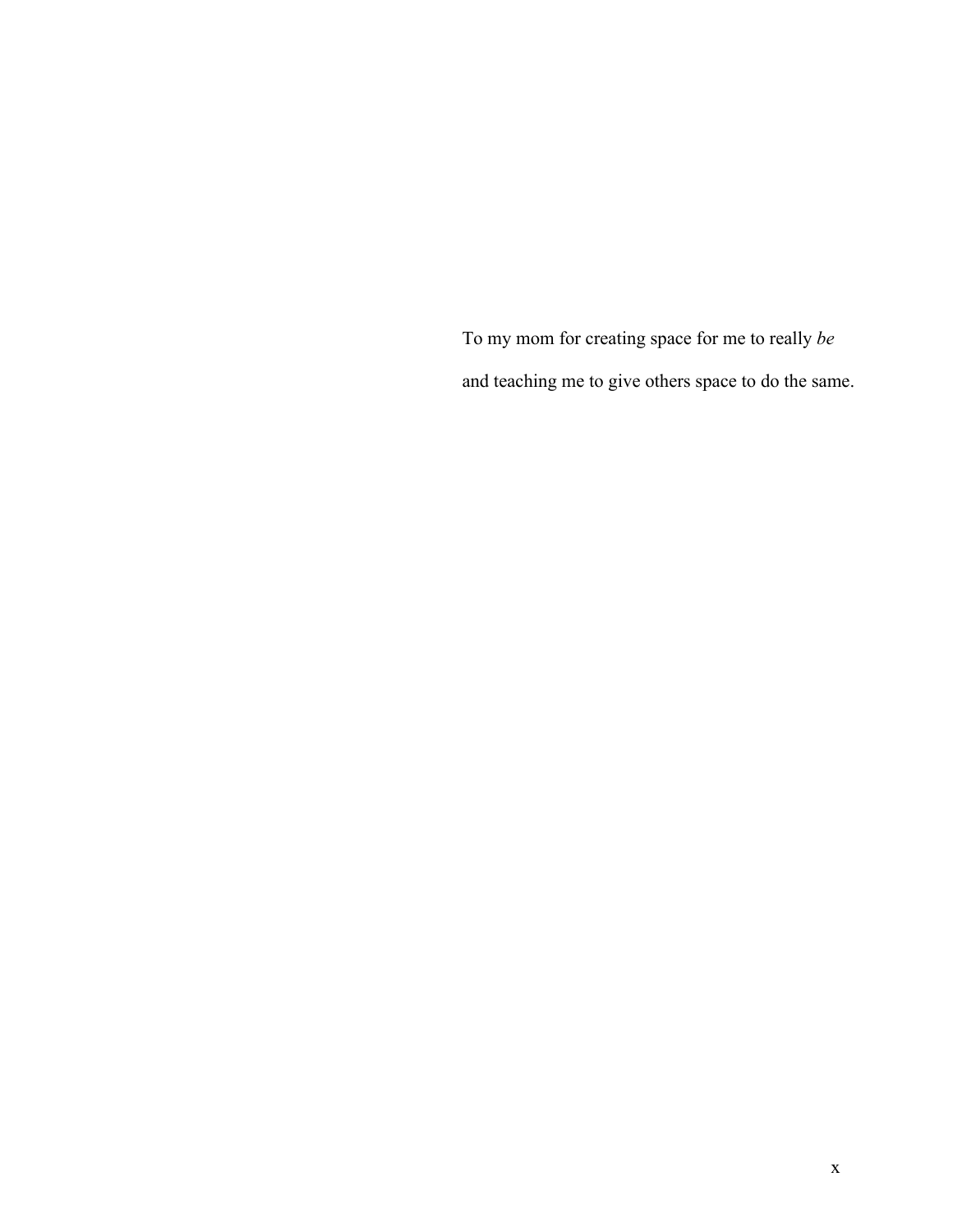# **CHAPTER ONE: Widening the Distributive Scope of Adult Education Introduction**

Public education is typically seen as a feature of democratic nations—a vehicle for cultivating functional and growth-oriented societies. In this sense, education is upheld as the most efficient and effective path towards better jobs, and thereby better lives for everyone. In this thesis, I will argue that seeing education merely in terms of its social and economic benefits to society is a narrow way of thinking that has contributed to many of the problems we are seeing in education systems today. In particular, I will focus on how this narrow conception impacts adult education. This way of thinking constrains what education *can be* for adults and also places expectations on those systems that are unreasonable to hold both parties accountable to.

Why should we allocate limited educational resources to adults? I see this as a question about the aims of education, and specifically, what and whose aims have the greatest value and worth within education. I think it is a particularly germane question to ask, given adults' increasing access to and participation in public post-compulsory education in liberal democracies. And I believe our answer to this question will reveal that the current, dominant rationale for the provision of adult education is mistaken, and potentially unjust in its implications.

Part of problem stems from the reasons we think that adults have for getting more education, and the policies and incentives that draw them to an adult education. For example, if we look to Canadian media, it seems that adults are participating in lifelong learning to retrain for higher-skilled jobs; they are responding to changing labour markets in order to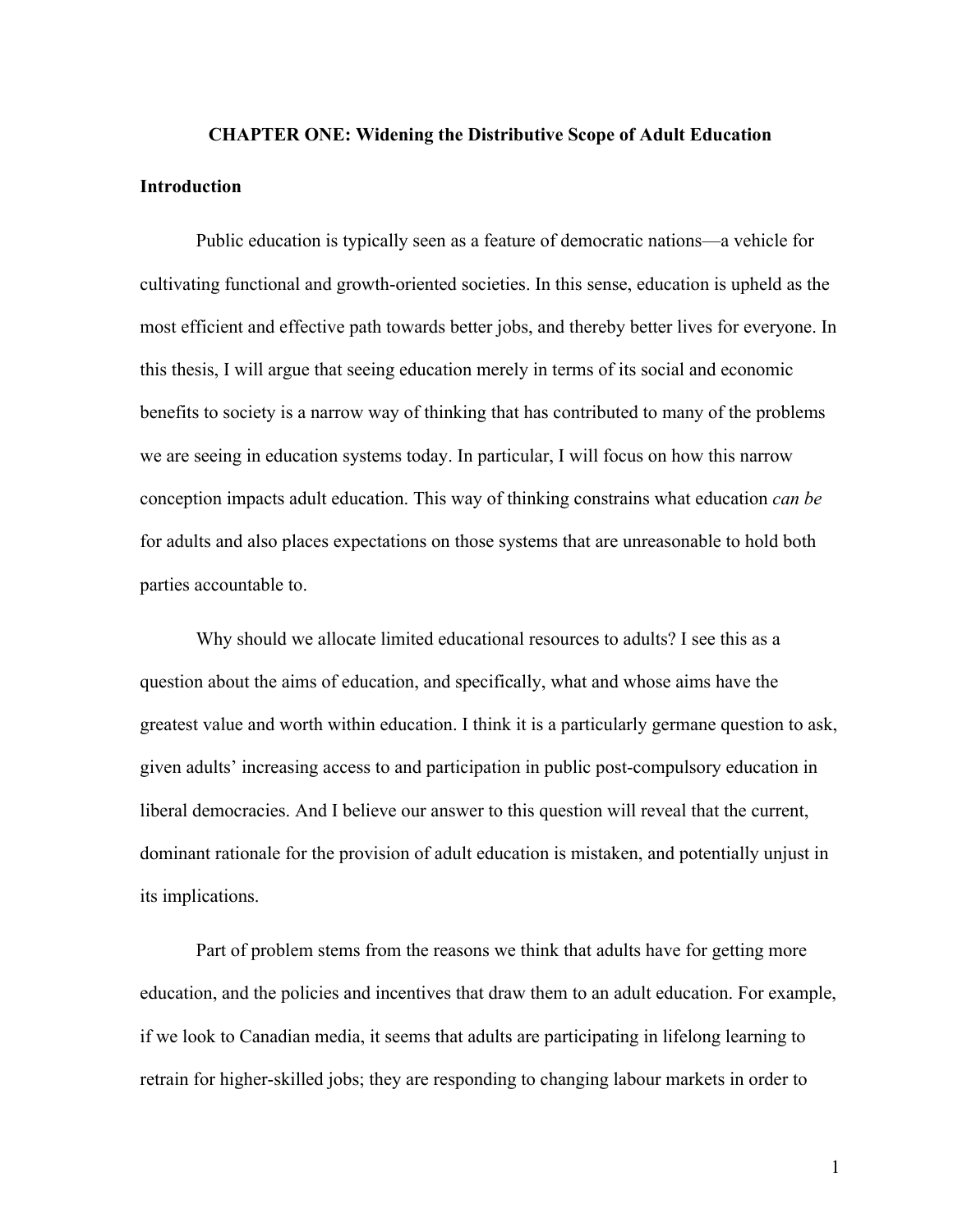better contribute to the new knowledge economy.<sup>1</sup> If we look to adult educationalists for evidence of what is driving adults' participation, adults do so in order to lift themselves out of poverty, to create better opportunities for upward social mobility; that is, they participate to "learn themselves" out of socioeconomic precarity and unemployment.<sup>2</sup> The trouble is, these reasons narrowly conceive of educational attainment as instrumental to achieving social and economic benefits. These are socially valuable outcomes that often result from participation in education, but is that all an education for adults is and ought to be?

Of course, education *can* be instrumental in securing these social and economic interests and rewards, and participating in education often has positive socioeconomic status benefits for those citizens who do further their education (and, of course, many adults are motivated by these goods, too). <sup>3</sup> Certainly, scholarship, practice, and policy ought to acknowledge these external rewards in theorizing about what is valuable to society in education; however, I want to show that, together, these conceptions of adult education and lifelong learning produce a kind of "ideological circularity." By this I mean that they are motivated by their own reasons and to achieve their own ends, detached from principles of justice that prioritize adults' own self-determined, intrinsically motivated reasons for participating in education in the first place.

When scholars look to *those* reasons, there is a non-ideological basis for adult education as fundamental to liberal democracies. These are reasons why any adult could want

<sup>&</sup>lt;sup>1</sup> See, for example, Stackhouse (2018) Press (2019), and Young (2019).

<sup>&</sup>lt;sup>2</sup> As I elaborate below, see Powley, Kennedy, and Childs's (2005) analysis of lifelong learning and adult education policy in Canada. Ian Martin (2003) refers to adult education as distinct from lifelong learning because it is "social purpose education" that is necessarily social activism for those who are disadvantaged. See also Catalfamo (2018) for an analysis of a government-sponsored retraining program.

 $3$  Tristan McCowan (2015) draws a similar clarification in his normative analysis of employability aims in universities.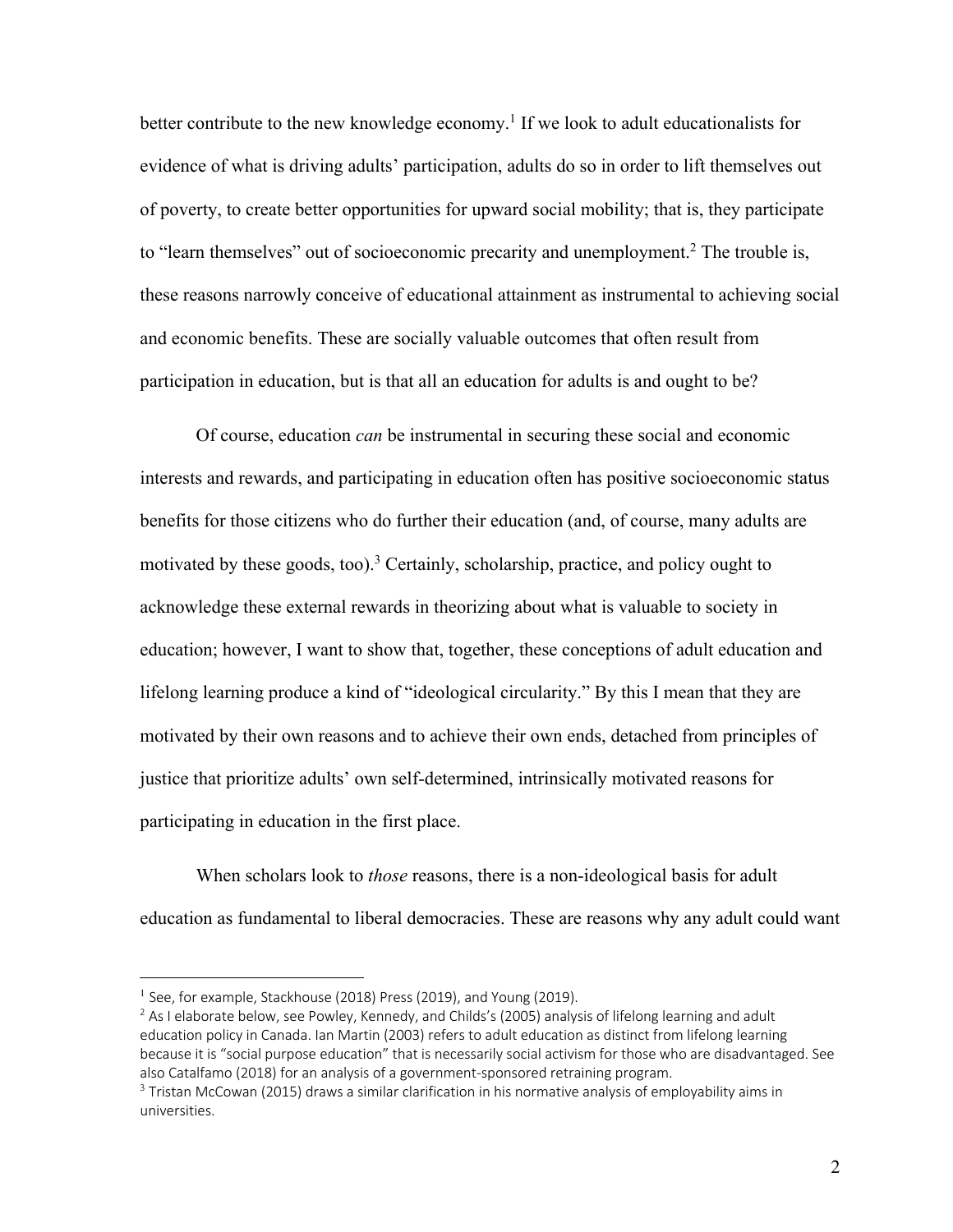to participate in an education that is itself responsive to and supportive of them better realizing their vision of a good life. And this means all adults have mutual reasons to support this system of education in a society of equals—because a society cannot be said to be a free democracy if only some of its citizens are free to pursue a good life. I believe a philosophical perspective can help us separate out what is the essential and nonoverridable criteria of education for adults, why it ought to be a basic feature of liberal democratic societies, and how it might be structured. As such, considering adult education from a philosophical standpoint offers a renewed perspective to better understand its most vital role in society, realize implications, and develop principles that ought to scaffold a fair and just framework for post-compulsory education.

But before getting into the philosophical details, and making a positive argument, I need to first defend my earlier claim that existing policy, scholarly, and practical frameworks of adult education are insufficient in addressing this problem. I will do this in three steps. In section one, I analyze the brief conceptual history of lifelong learning and the current state of adult education. In section two, I show that even where conceptions of adult education assert different aims, they fall into the ideological circularity of lifelong learning. Finally, in section three, I show how concepts and arguments from political philosophy and philosophy of education can help us conceive of a justifiable, non-ideological basis for education.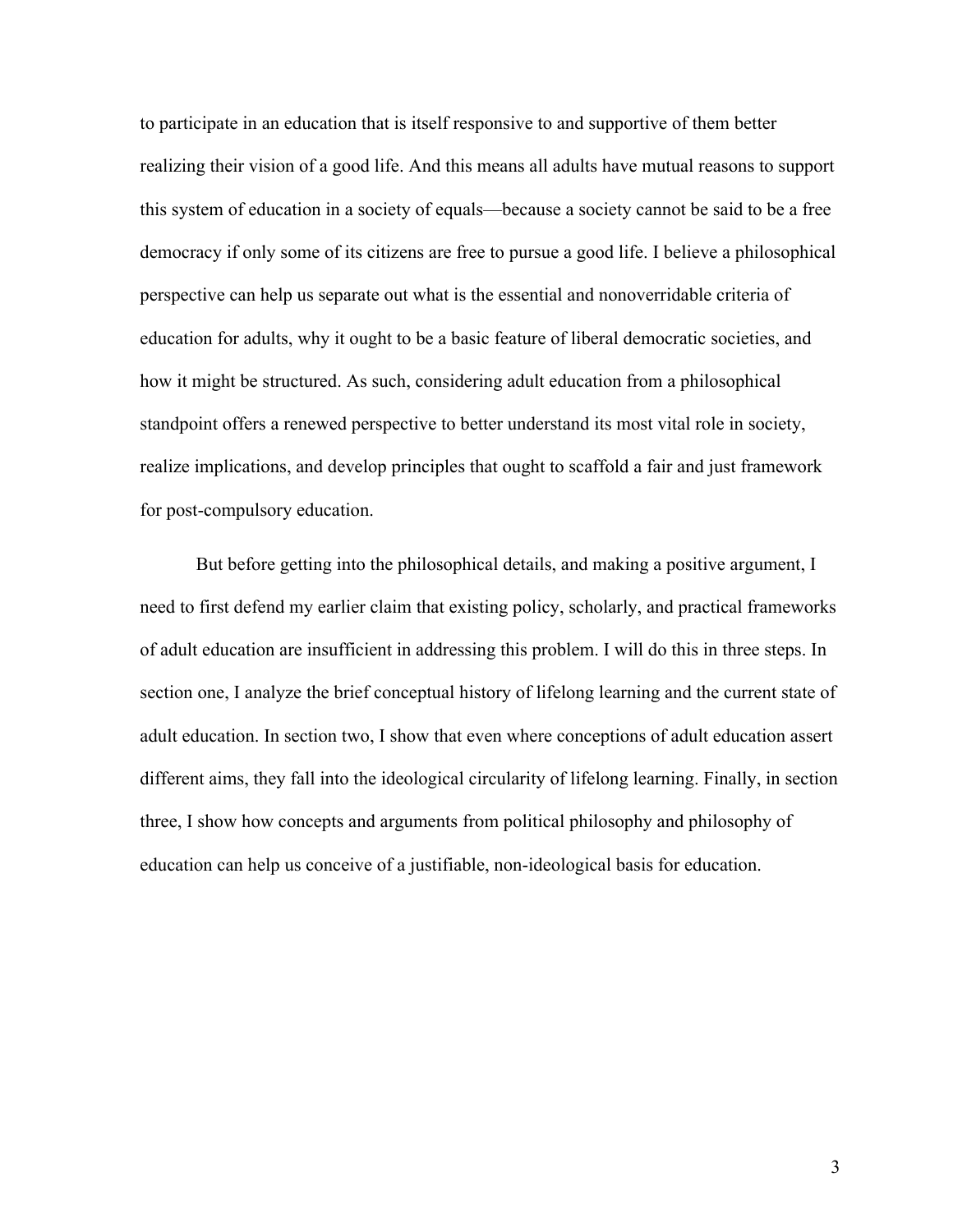# **I. A Conceptual Analysis of Lifelong Learning and the State of Current Adult Education**

Within the context of Canadian policy, the research report outlining the development of a pan-Canadian adult education policy framework produced by the Council of Ministers of Education, Canada (CMEC) (Powley, Kennedy, & Childs, 2005) acknowledges that an unclear definition of adult education as a key issue/limitation in coordinating policy (p. 45), and many provinces (including British Columbia, where I reside) have no formally recognized definition (p. 19-23). Consequently, "no province or territory has unique legislation that specifically supports adult education" (p. 23). The report also acknowledges that the concept of lifelong learning and the concept of adult education can conflict.<sup>4</sup>

In this section, I will use an approach called conceptual analysis<sup>5</sup> to show that the use of the term 'adult education' is logically connected do the idea of lifelong learning, and the measurable success of adult education's social purposes depends on its success in human capital production. If this is the case, while the literature appears to define distinct theories with different means, their common ends may betray their greater similarities.

K.H. Lawson (1982), analyzing the concept 'lifelong education', which he clarifies is synonymous with the more recent term 'lifelong learning', defines it as "less of a concept *of* education and more as a policy *for* education" (p. 44). By this he means that 1) where such policy embraces the mere act of learning as one and the same as education, this represents a

 $4$  For example, as I will elaborate below, Ian Martin (2003) expresses the contrasting and conflicting human capital purposes of lifelong learning as being at odds with the social purposes of adult education.  $5$  Winchester and Manery (2020) underscore the value of conceptual analysis as a scholarly method in contemporary educational research to clarify what we mean by the concepts we use and their logical implications.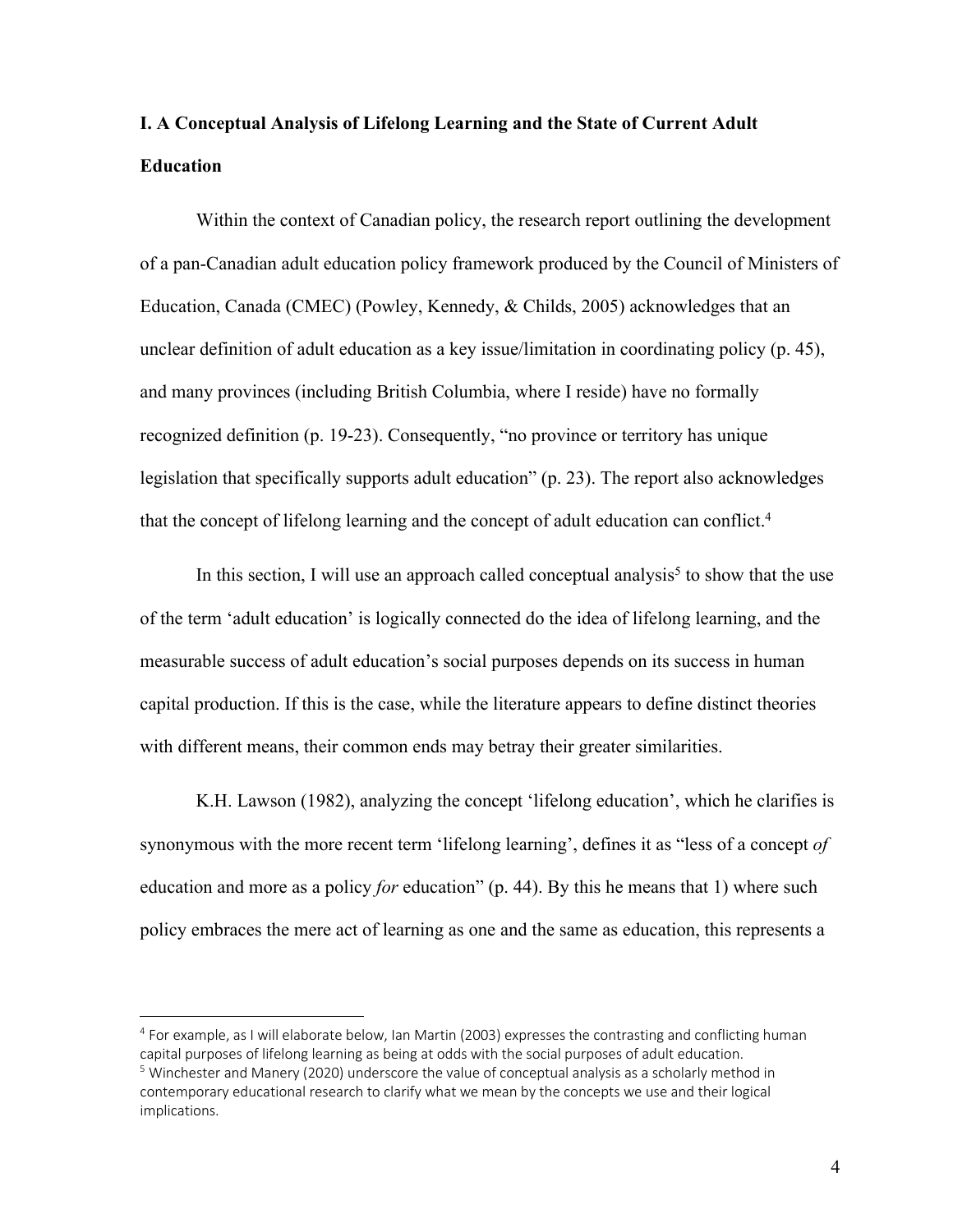weakening of the concept of *education*; and, 2) where this policy does not depend on any particular concept of education, it lacks clarity in what it intends to promote.

Extending Lawson's analysis to my purpose helps show the limitations of the narrow concepts of LLL and adult education as learning for employment. For example, a policy promoting that people can and do learn throughout their lives as the bedrock of 'advanced' society suggests that education and job training are equivalent. It assumes that job training is sufficient to count as educationally worthwhile. While each of these endeavours can be said to be good for those who wish to engage in them, it is at the same time unclear how education and training are exactly the same thing. A conceptual shift towards lifelong learning might involve a shift towards narrowing the value of an education, as Lawson shows, and specifically to the social, political, and economic goods and benefits of learning as I claim—that learning is something adults can do to better contribute to society. In other words, what counts as educationally worthwhile for adults are only those things that are also economically beneficial *for society*.

Taking Lawson as a starting point, in this section, I first analyze the term 'lifelong learning' (LLL) and show how the use of this term narrows of the value of education to its strictly instrumental goods for policy purposes as distinct from theory conceptualizing the nature and scope of education that accounts for its wide-reaching aims, values, and purposes *for adults* (which may include their interests in the instrumental, human capital goods that it provides). I close this section by drawing connections between lifelong learning and the current state of adult education.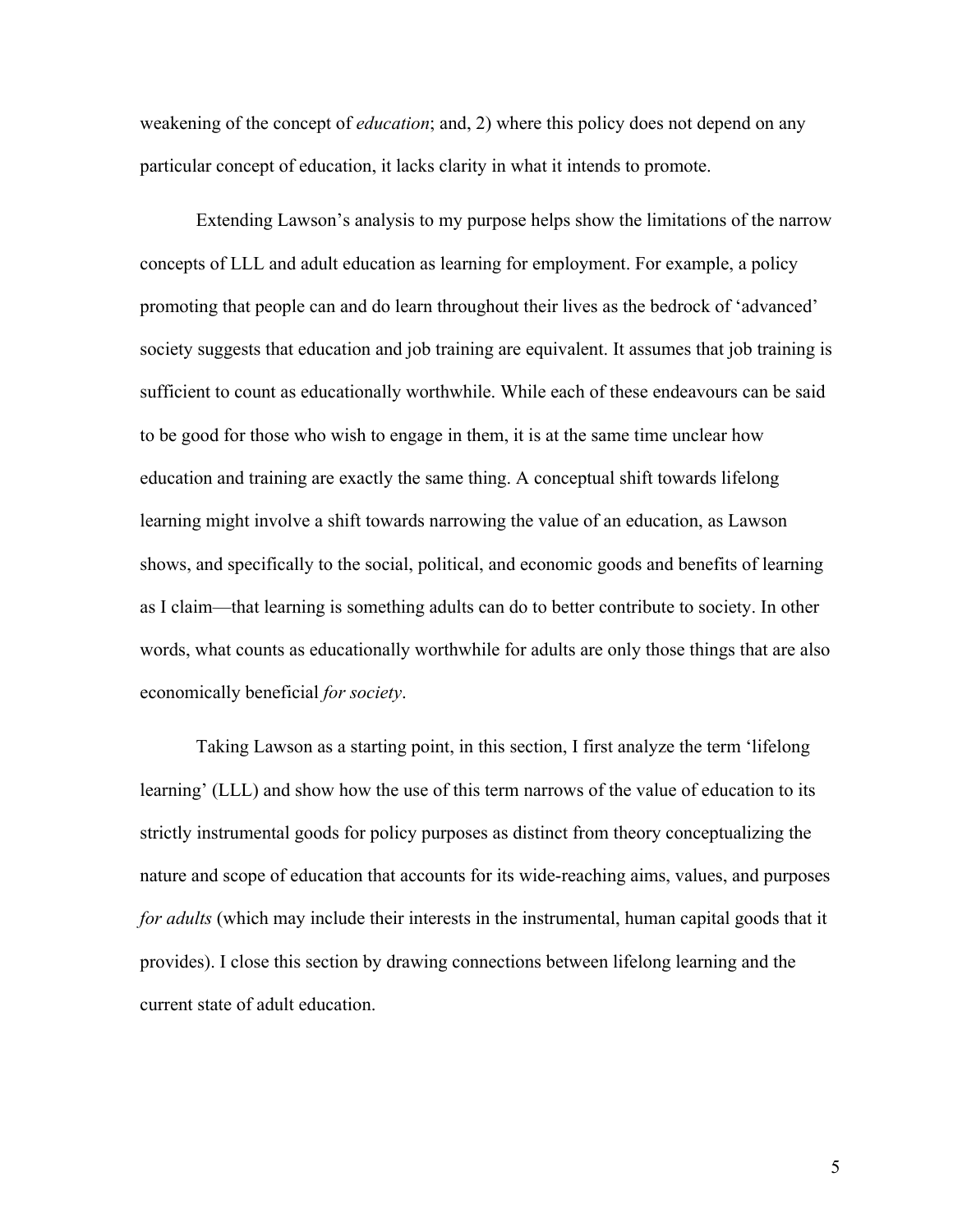## *Lifelong Learning*

LLL generally underscores "that people can and do learn throughout their lives" (Nesbit, 2006, p. 16). It is an umbrella term that takes on varying and complex definitions, and as a result, the CMEC report recommends the following comprehensive definition: "The development of human potential through a continuously supportive process which stimulates and empowers individuals to acquire all the knowledge, skills, values, attitudes, and understanding they will require throughout their lifetimes as individuals, citizens, and workers" (Powley, Kennedy, & Childs, 2005, p. 7). Of course, such a comprehensive definition helps frame the broad-reaching concept of LLL; however, a historical overview of the concept's emergence and its changing, era-defining conceptions will help illustrate that despite its broadness—or perhaps because of it—policies and practices that draw from the concept are often ideological in their uses and purposes.

Kjell Rubenson (2006) as well as Rubenson and Judith Walker (2006) provide a helpful historical overview of the ideological shifts in LLL in what they refer to as "the political project of lifelong learning" (p. 328 and p. 173, respectively). The first generation of LLL emerged as 'lifelong education' in the 1970s, within a liberal, humanistic tradition particularly as promoted by the United Nations Educational, Scientific, and Cultural Organization (UNESCO)—advocating social equality, personal development, and civil society. It represented a call to reduce educational gaps in society and informed educational policy aimed at helping people to adapt to and affect change in post-war society (Lengrand, 1975; Dave, 1976). This first generation establishes what Dave (1976) refers to as a transnational "master concept" of education, inclusive of "formal, non-formal and in-formal patterns of learning throughout the life-cycle of an individual for the conscious and

6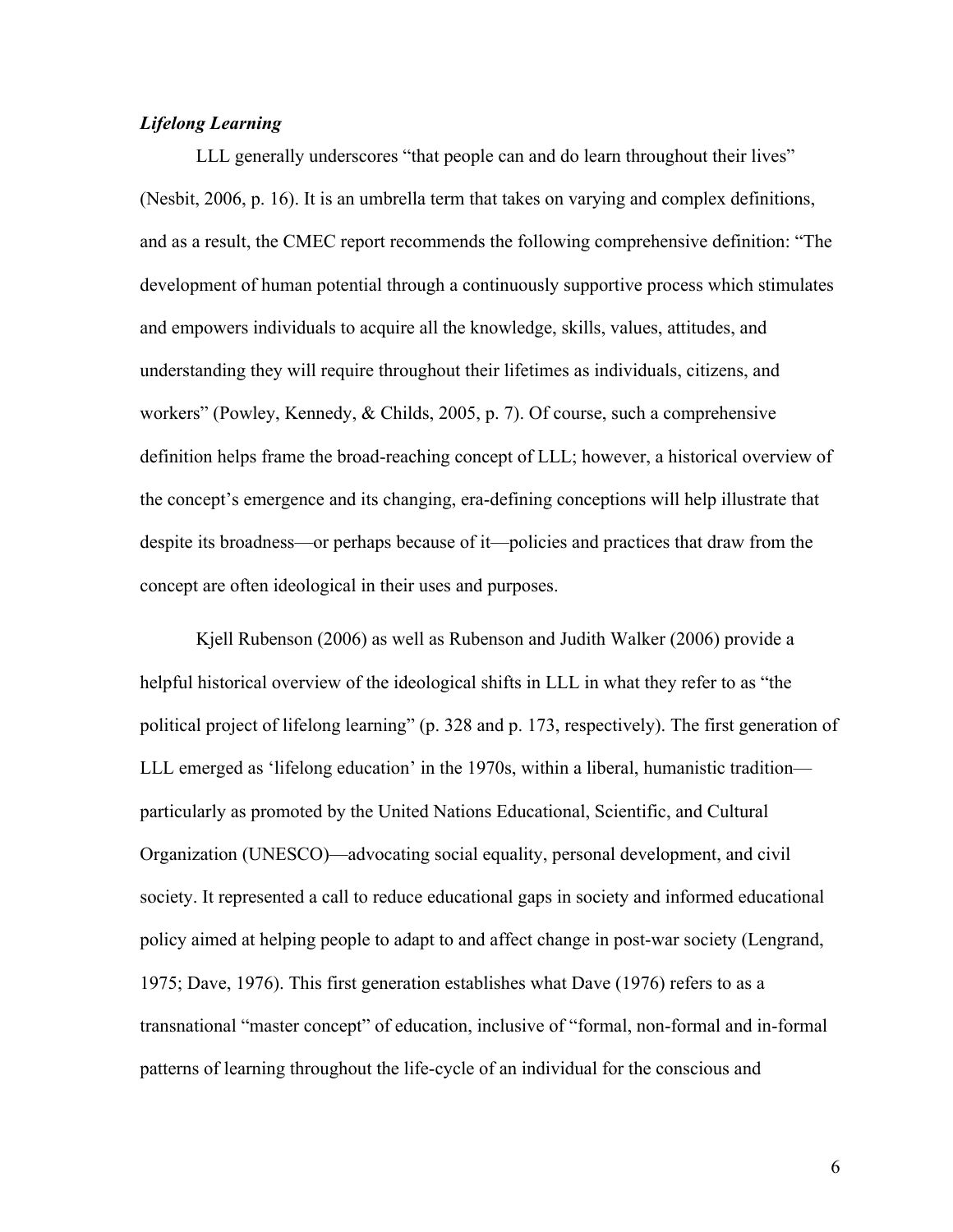continuous enhancement of the quality of life, his own and that of his society" (p. 11). Clearly concerned with post-war social change, Paul Lengrand (1975), as I summarize below, offers tenets which continue to define LLL (granted, with differing priorities and emphasis); for example, it

- includes not only formal, structured education but informal and non-formal education, resisting categorization of knowledge structures, and treats all learning as interdisciplinary
- responds to the constant, rapid, and accelerating changes in the world—life, society, culture, and ourselves—seeing the physical, intellectual, and moral universe of 'today' as vastly different from 'yesterday'
- supports demographic change related to population growth, increasing demand for education, increasing lifespans with medical advancements, understanding all to mean the function and nature of education must change to meet the expansion
- keeps pace with scientific and technological changes, expressly concerned with labour and employability
- fosters new relationships between citizens and government which embody the different political, legal, and social institutions, as well as the changing social class structures of post war society
- responds to new forms of media and access and availability of information. (abridged, pp. 27-39)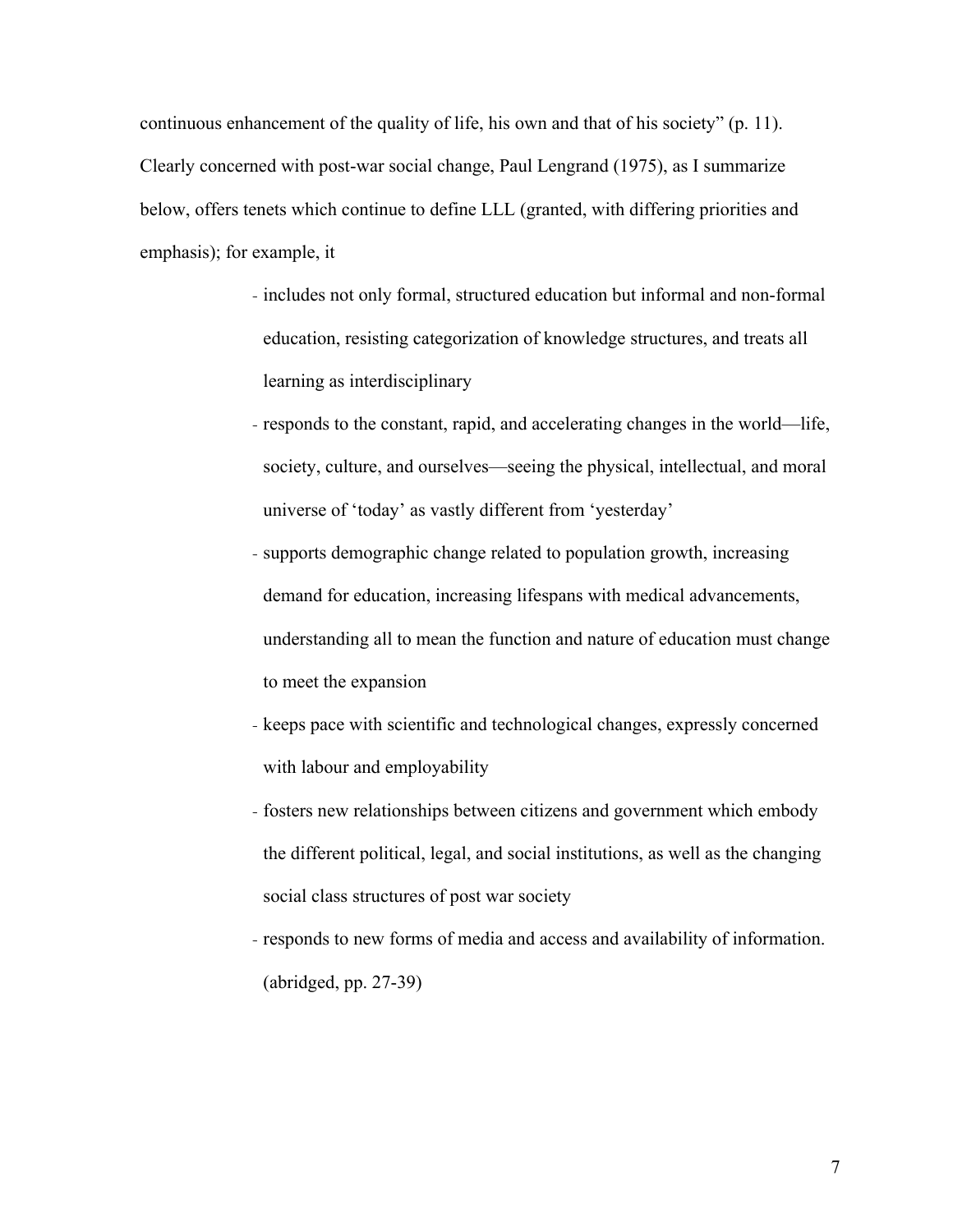As Rubenson (2006) clarifies, the first generation of LLL offered an educational vision that prioritized fostering agency in people. Within this conception, learning is valuable when it helps citizens actively respond to and create change in society in all aspects of public life.

The economic uncertainties of the late 1980s—rising unemployment, declining productivity, and increasing public deficits—brought about the second generation of LLL policy, particularly for member countries of the Organization of Economic Cooperation and Development (OECD). Conceptions of LLL became increasingly tied to the development of human capital, and de-emphasized individuals' democratic agency and self-worth as educational priorities (Rubenson, 2006). Thus, according to the second generation, learning is valuable when it responds to the needs and interests of the free market. Rather than staying with the first-generation conception of individuals learning to how to be proactive in society, this conception of LLL engages individuals in responding to the demands of society.6

By the early 2000s, the conception of LLL shifted yet again to its current form. This third generation shares similarities with the previous in its emphasis on human capital production; however, rather than viewing issues of social and economic circumstances as matters LLL could resolve for individuals, as was understood in the previous iteration, this generation is distinguished by the shifting of responsibilities and burdens for economic realities *onto* the individual.

Instead of those social priorities relating to individuals learning or cultivating independent agency, "the current promotion of lifelong learning, with an emphasis on adult

 $6$  Thus, to my point about ideological conceptions of education, what begins to appear is a distinction whereby the first generation of LLL is a construction of the social liberal welfare state and the second and, as we will see, third generations are constructions of free-market liberalism and neoliberalism, respectively.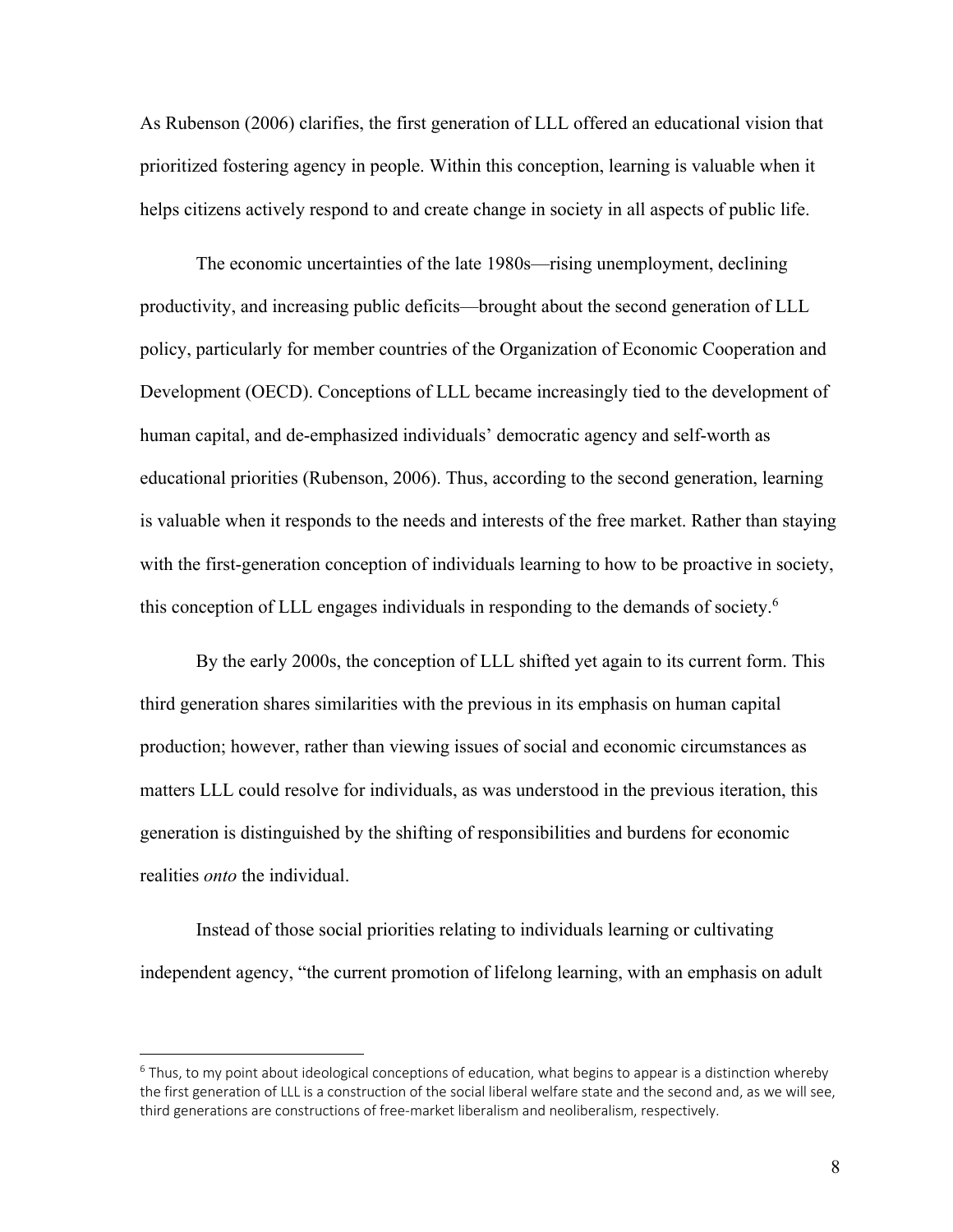learning, signals a deconstruction of welfare through a reconstruction of citizenship as the responsibility of an individual to an economic agenda" (Rubenson & Walker, 2006, p. 173). This is representative of a political ideological shift to what is referred to as the Third Way discourse (Bastow and Martin, 2003; Martin, 2003).<sup>7</sup> This generation also appears to situate 'adult learning' specifically within the umbrella of LLL, and according to the CMEC report (2005), it comes to bear the same political and social problems as a result. Thus, emerging policy within this generation frequently emphasizes individuals as responsible for learning that benefits state and economy (Mayo, 2018). In other words, following this conception, individuals' engagements in learning amount to the fulfillment of a duty to society and state narrowly valued in terms of measurable economic contribution; in essence, their learning is worthwhile when it leads to better jobs and supports a more advanced economy.

**Is the concept of LLL sufficient?** There is little doubt of the influence LLL has had on all levels of education. Certainly, it represents a well-intentioned effort to develop an expanded ideal of education—one that has value throughout life. But it has unintended negative consequences. In this section, I show that LLL advances a conception of education as 1) mere learning 2) delivered through programs that are a public burden 3) intended for learners who are fulfilling their duty to society and state. These three features fail to do justice to the idea of education as a public good.

 $<sup>7</sup>$  Ian Martin (2003) describes the Third Way as "essentially about the radical restructuring of the welfare state</sup> and the hitching up of social and educational policy to the imperatives of economic policy," following which lifelong learning was being described as human resource development, and "wherever possible welfare is related to work (defined as income generation rather than human care and creativity), and work is the means by which citizens must learn to get by without welfare" (pp. 567-568).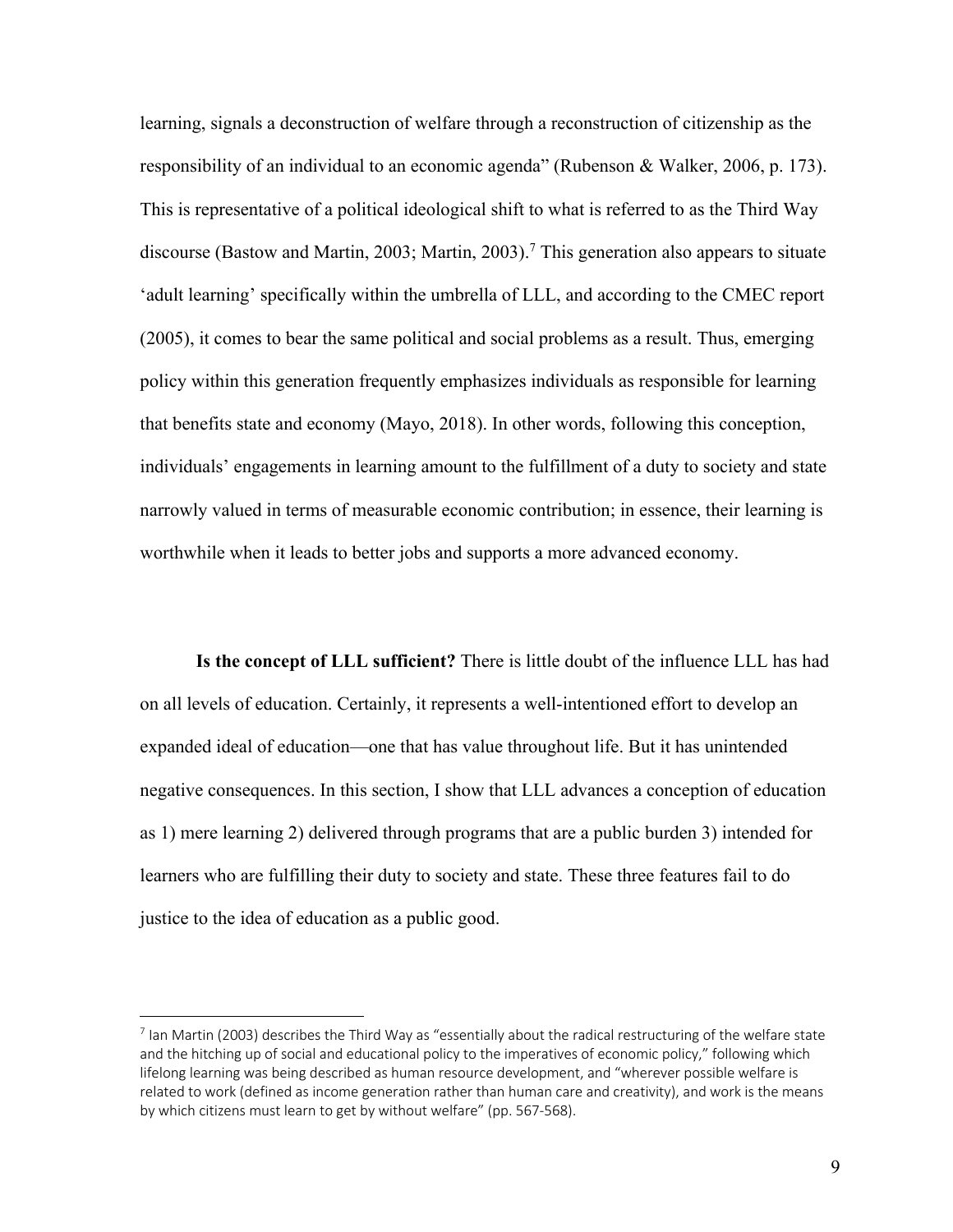*1) Education as 'Learning'.* To begin with, the all-inclusive nature of the term as one spanning all ages of students, all forms of education and learning, and all of the related purposes, aims, interests, and products of it, poses conceptual, theoretical, and practical challenges. Reiterating Lawson's concern with a lack of conceptual clarity of education embedded in LLL policy that opened this section, Tuijnman and Boström (2002) suggest that its wide-ranging definition actually evades conceptual clarity, posing challenges to theorizing and policy. In other words, where the concept includes all possible notions of learning, it becomes impossible to theorize distinct value in any one form of learning as opposed to another, let alone conceive of education as something distinctly more valuable than this constituent part. For example, we might think of learning as coming to know how to tie one's shoelaces or we might think of learning as engaging in a scholarly conversation that shapes others' and our own notions of what constitutes an education; both are valuable learning processes, yet to conceive of both as indistinguishable merely because both represent learning does little justice to the legitimate value of either. Therefore, to say that what matters is that citizens engage in learning throughout life, without clearly distinguishing between possible concepts and forms of learning, and the substance of that learning, is to state a truism so general that it carries little meaning beyond what it means to be alive. Without specificity, learning is not a concept but merely a vague act; it loses all conceptual gravity.8 It makes for easy policy to promote and enact, unburdened as it is by substance.

*2) Programs as Public Burden.* It seems as if each generation of LLL becomes increasingly ideological, placing greater onus on adult participants to accept responsibility

 $8$  In his conceptual analysis of learning, Israel Scheffler (1965) affirms this in showing that, indeed, learning can happen by accident, and does not suggest a process that necessarily results in something valuable being learned.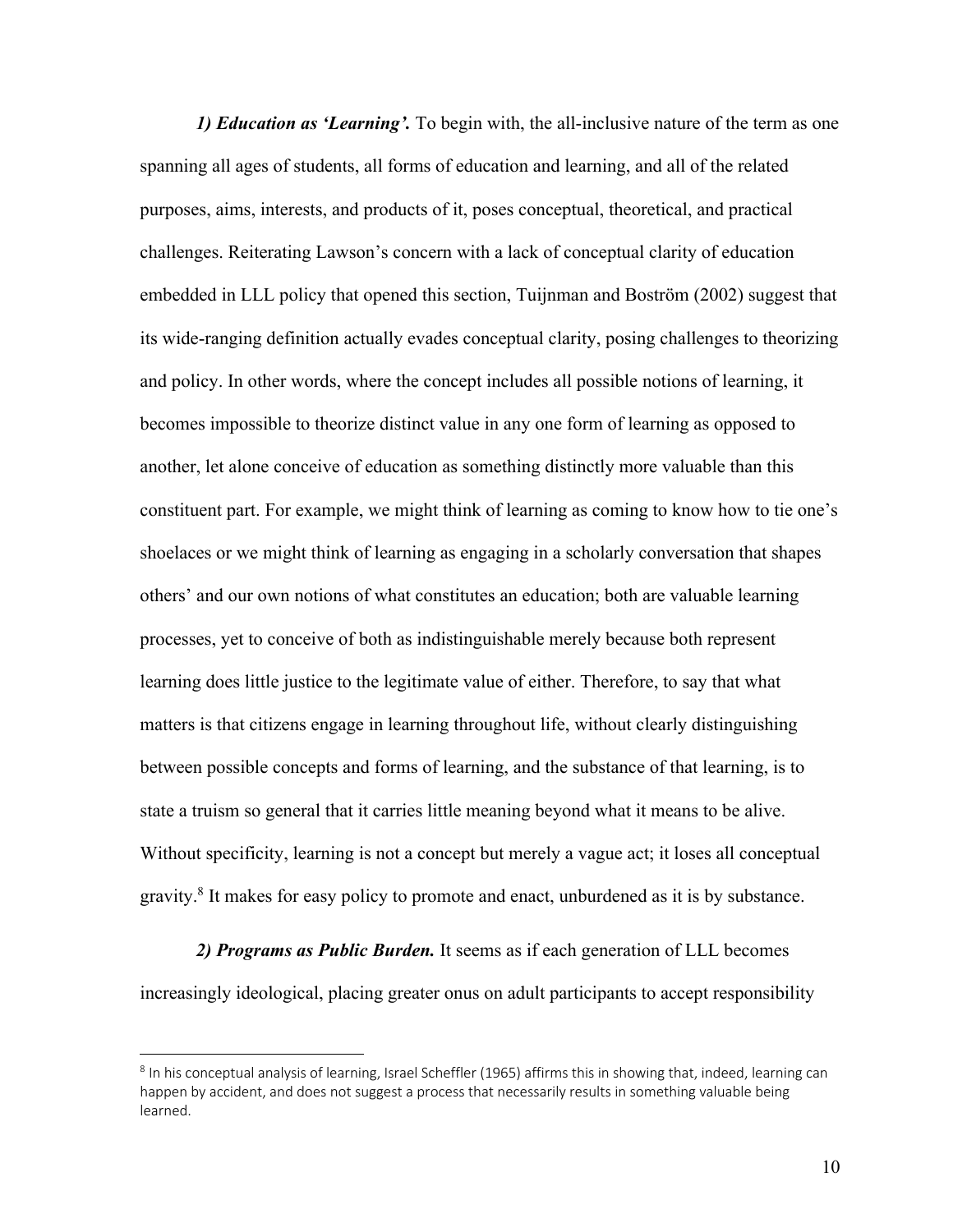for their own educational circumstances. For example, Ian Martin (2003) explicates LLL as a political (in the ideological, party-politics sense) rather than educational discourse. Related to my interests in making a case for a conception of education for adults, I understand him to mean that LLL is not concerned with the aims and values of education as determined by individuals (as wider ranging than, and perhaps overlapping in, economic interests), but rather the ideologically—and, more specifically, economically—instrumental value of what might loosely be called 'learning'. Following this thinking, providing public access to adult education is only warranted when it is also in the state's economic interests. As a current example, in response to the collapsing fossil fuel industry, the state has stepped in to offer retraining for the new clean industry to adults who have lost their jobs. This retraining, however, is only warranted because of the perceived economic value of retraining these adults, while those adults' own intrinsic interests beyond mere employment are largely beside the point.

The current framework of LLL appears to parallel popular media and common assumptions about adult students that portray them as un- or under- employed, who through poor educational choices have left themselves without the skills to be (economically) resilient, and, to return to Mayo's (2018) earlier point, places emphasis on individuals as responsible for their educational circumstances. In short, they have done it to themselves, and it is socially burdensome but economically necessary for the rest of society to help them transition to new employment. This involves a shift from the earlier approach, which posited LLL as a means to help citizens cultivate the agency needed to be *responsive* to the economy, and instead suggests that they should engage in LLL in an ongoing effort to build skills for resiliency in the labour force, as is their *responsibility* to the economy. Tuijnman and

11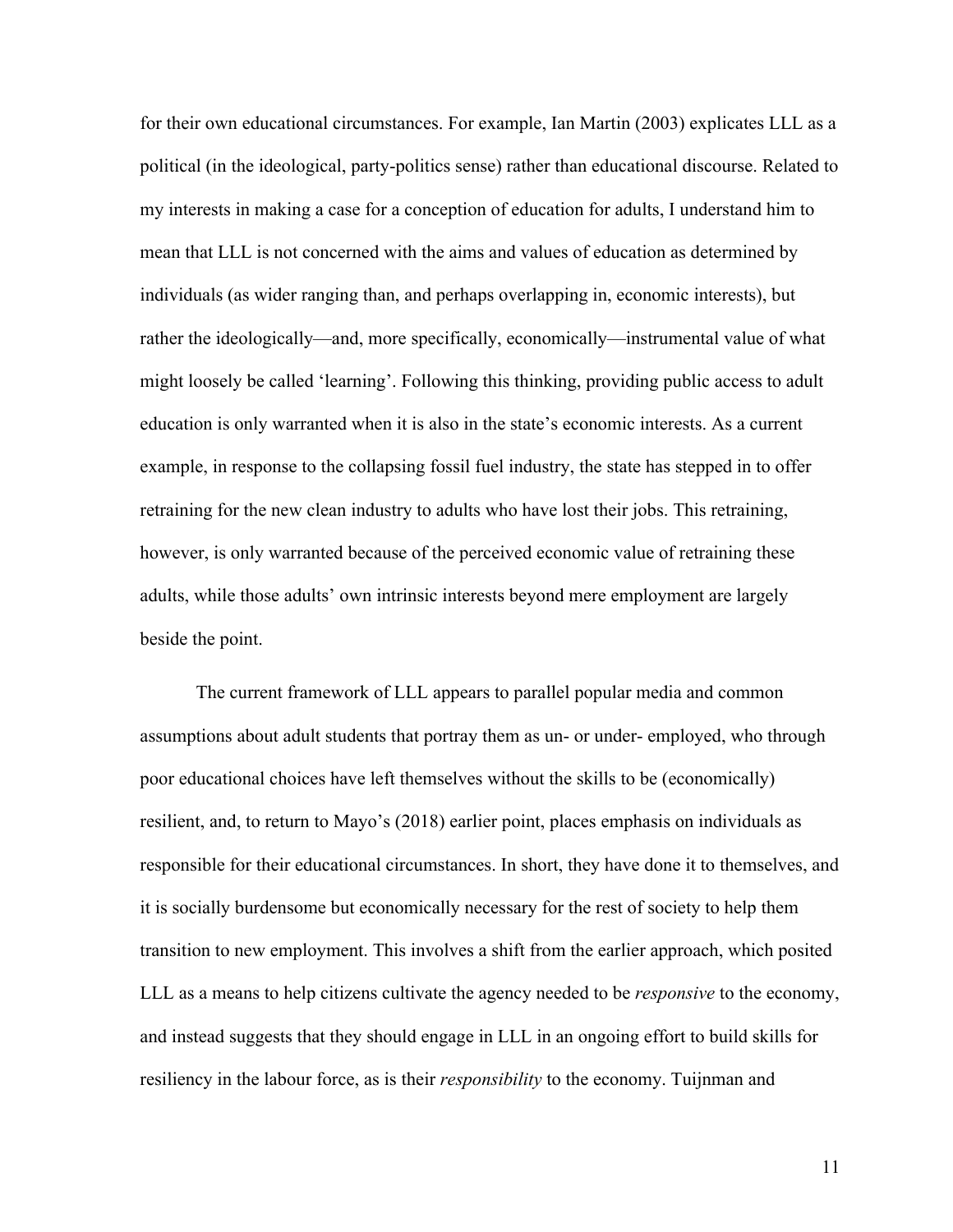Boström (2002) elaborate this by stating, "[t]he lifelong learning framework implies a shift in responsibility not only from the state to the world of work and the civil sectors of society, but also from the state to the individual," and furthermore, with emphasis on learning rather than education, "[t]he individual is at the heart of a lifelong learning 'system', and the realisation of lifelong learning depends to a large degree on the capacity and motivation of individuals to take care of their own learning" (p. 102-103). Taken together, the implication of LLL is that adults are *responsible for* their own learning, meaning adults are *at fault for the circumstances of* their learning.9

*3) Learners Fulfilling Their Duty to the State and Society.* This may seem a subtle linguistic shift in phrasing from earlier generations. However, the implications are much broader-reaching than the plain accountability the rephrasing might be understood to imply. For example, adults engage in education for a variety of reasons. In the case of adult basic education, common assumptions about adult students include that they are where they are as a result of poor choices and a lack of accountability—the result of having failed, dropped out, or underperformed in K-12 schooling; that is to say, adults' educational accomplishments or failures are merely the product of individual achievements or shortcomings. Additionally, while in the simple sense, it may seem natural, just, and good that students take ownership of their learning, where learning and economy are seen as inseparable, this actually establishes a claim that unemployment (and underemployment) is the fault of the individual rather than a fault in the market (Rubenson and Walker, 2006), or the system of education itself, for that matter.

<sup>&</sup>lt;sup>9</sup> For an example of this framework in practice, see the United Kingdom's higher education policy document, "Students and the Heart of the System" (Great Britain & Department for Business Innovation, and Skills, 2011).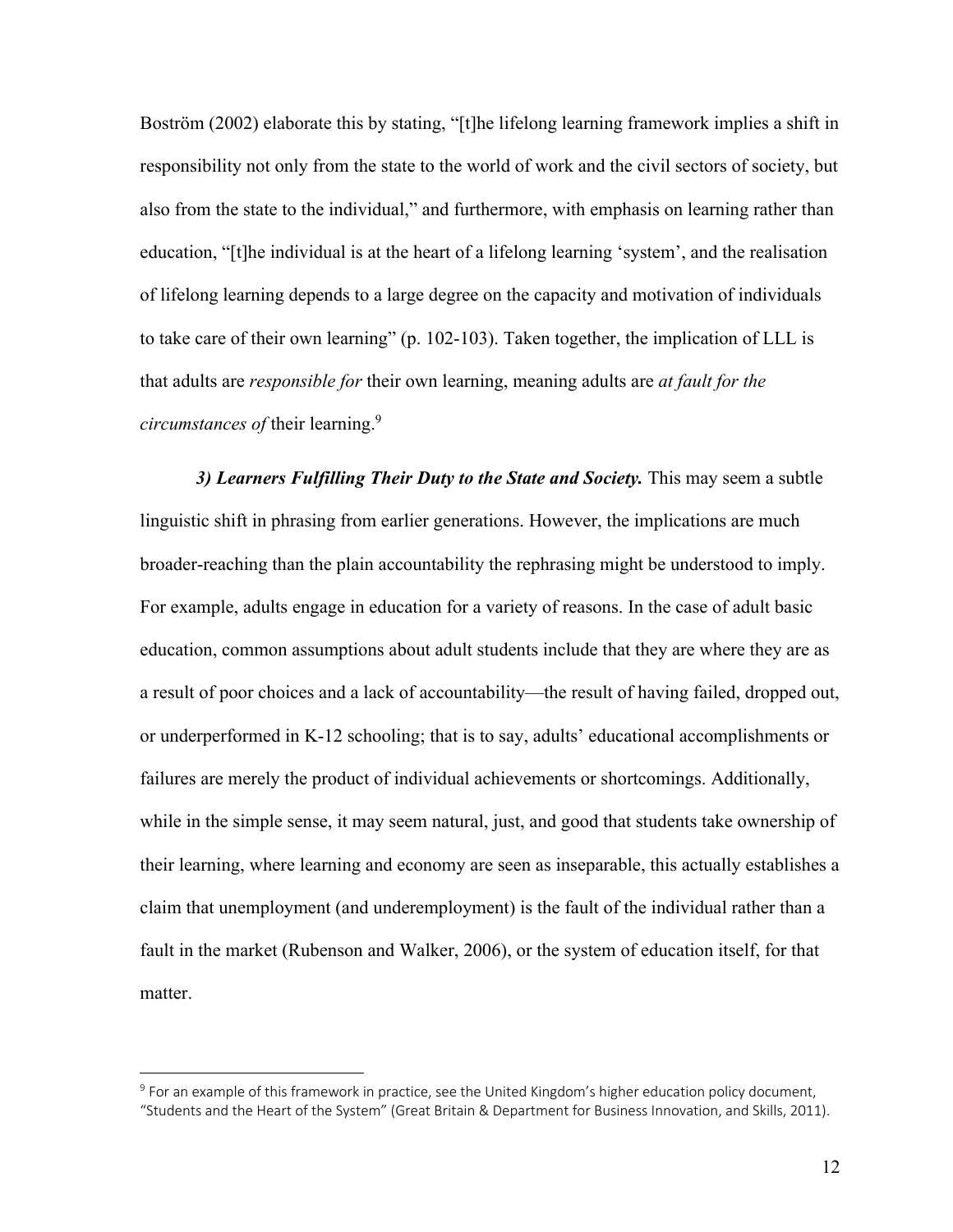By consequence, such a conception of education as mere learning threatens to transfer, especially in a globalized, market-oriented context, educational responsibility to students, who must increasingly pay for service and for quality (Powley, Kennedy, & Childs, 2005). If the reason why you cannot get a job is because you failed to take advantage of these forms of educational opportunities early in life, so this line of thinking goes, you should be the one who pays for second-chances and retraining, not the public.<sup>10</sup>

This linguistic shift in phrasing, therefore, reflects a principle. It positions the individual as having failed to adequately invest in 'the knowledge, skills, values, attitudes, and understanding they will require throughout their lifetimes as individuals, citizens, and workers' (to return to the CMEC definition). As a result, LLL emerges as a charitable venture on the part of the state: the state is generously accommodating the shortcomings of its citizens.

As the brief historical overview reflects, lifelong learning has become a catchphrase within the politicized agendas of learning, and particularly adult learning. It has come to do so at the expense of functioning as a useful term for capturing and expressing a conception of education as something valuable and worthwhile *for citizens* throughout life. As this latter point is emphasized by Mayo (2018), this conceptual and discursive shift from 'education' to 'learning' renders the whole enterprise one of consumption rather than of public good.<sup>11</sup>

<sup>&</sup>lt;sup>10</sup> There exists a body of literature addressing the kind of second-chance policies I refer to here. For further insight, see argument for second chances in education in Alexander Brown's (2006) "Equality of Opportunity for Education," and argument challenging the merits of second-chance conceptions in Simon Mackenzie's (2008) "Second-Chance Punitivism and the Contractual Governance of Crime and Incivility."

 $11$  Israel Scheffler distinguishes between mere learning and the educational act of teaching as follows: teaching signifies intention and is based in reasons and critical dialogue to bring about rational judgement in students; learning is incidental and defines a process of picking up new skills, procedures, and abilities. Thus, to conceive of education as mere learning is to simply focus on attainments of skills, procedures, and abilities, rather than "the formation of propensities and traits, and the development of understanding and appreciation" (1965, p. 9- 21).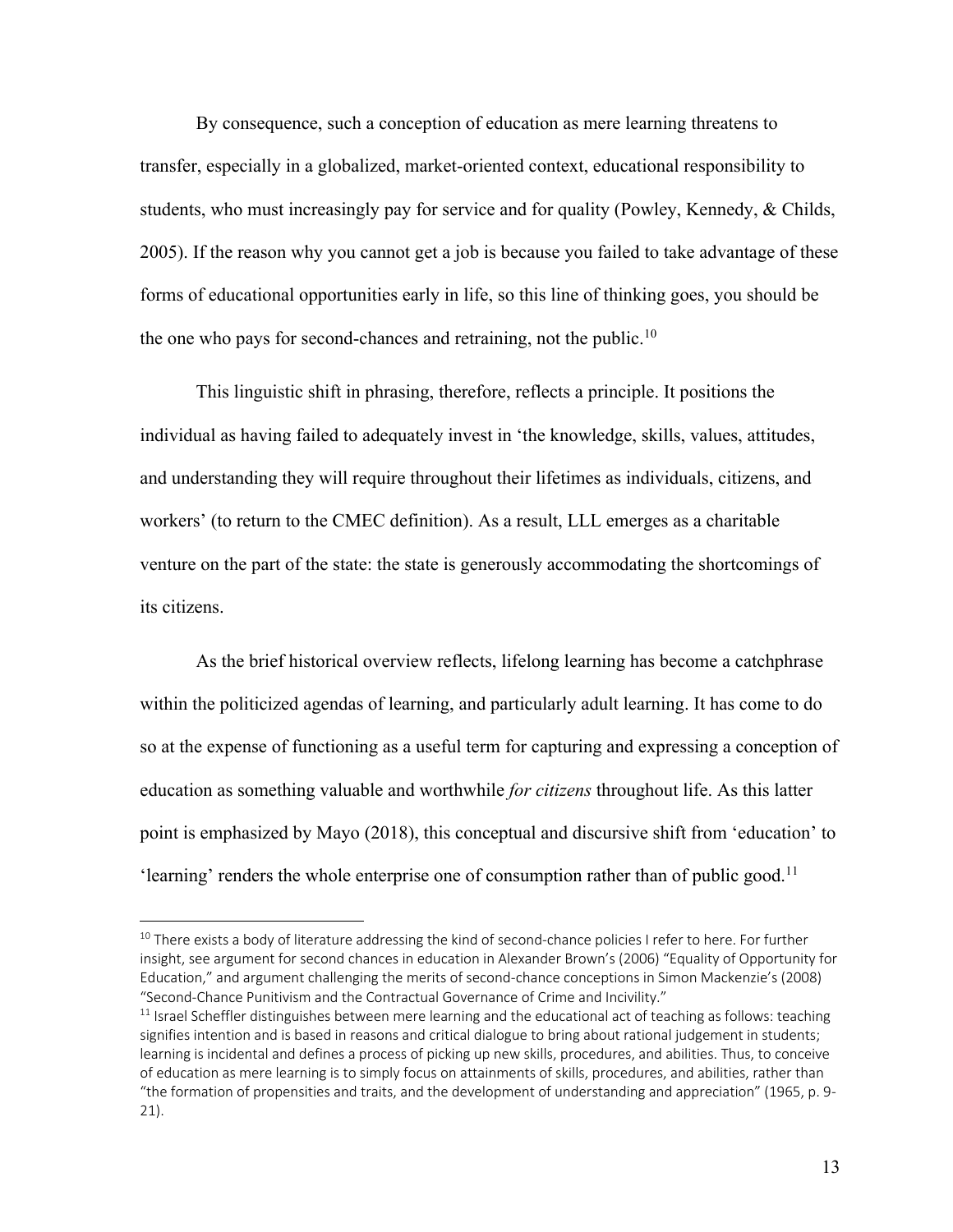Interestingly, this again gives context to the media narrative surrounding adult learning that opens this paper: one concerned only with skills training, retraining, and developing Canada's 'knowledge-based economy' as the justification for more opportunities for lifelong learning.

### **II. Ideological Circularity**

Having demonstrated the kind of instrumentalism promoted by the concept of lifelong learning and its lack of conceptual clarity, especially as it fails to distinguish learning from education, I now turn to alternate conceptions of adult education. Although adult education is often conceptualized within the broader framework of lifelong learning,<sup>12</sup> some conceptions of adult education actively appear to oppose the concept of lifelong learning. However, I will argue that they do so by forwarding their own ideological conceptions of what adults' educational participation is for, and that this creates an ideological circularity constraining conceptions of education to chances at employment success.

Ian Martin (2001) suggests that LLL is explicitly instrumental, resulting in a 'depoliticized vocabulary', by which he means that it makes no reference to the ways in which the practice of educating adults constitutes social activism, having the potential to create social justice for disadvantaged citizens. He continues his point determining that LLL is at odds with the "unashamedly political discourse of social purpose adult education […

 $12$  André Grace (2013) provides a thorough analysis of the ways in which adult education is theorized within and outside of lifelong learning, particularly in North America. Specifically, readers interested in the impacts of globalization and neoliberalism on adult education and lifelong learning policies will find his work useful in the way that he looks to expand the notion of lifelong learning beyond its economically instrumental purposes to include social and cultural learning.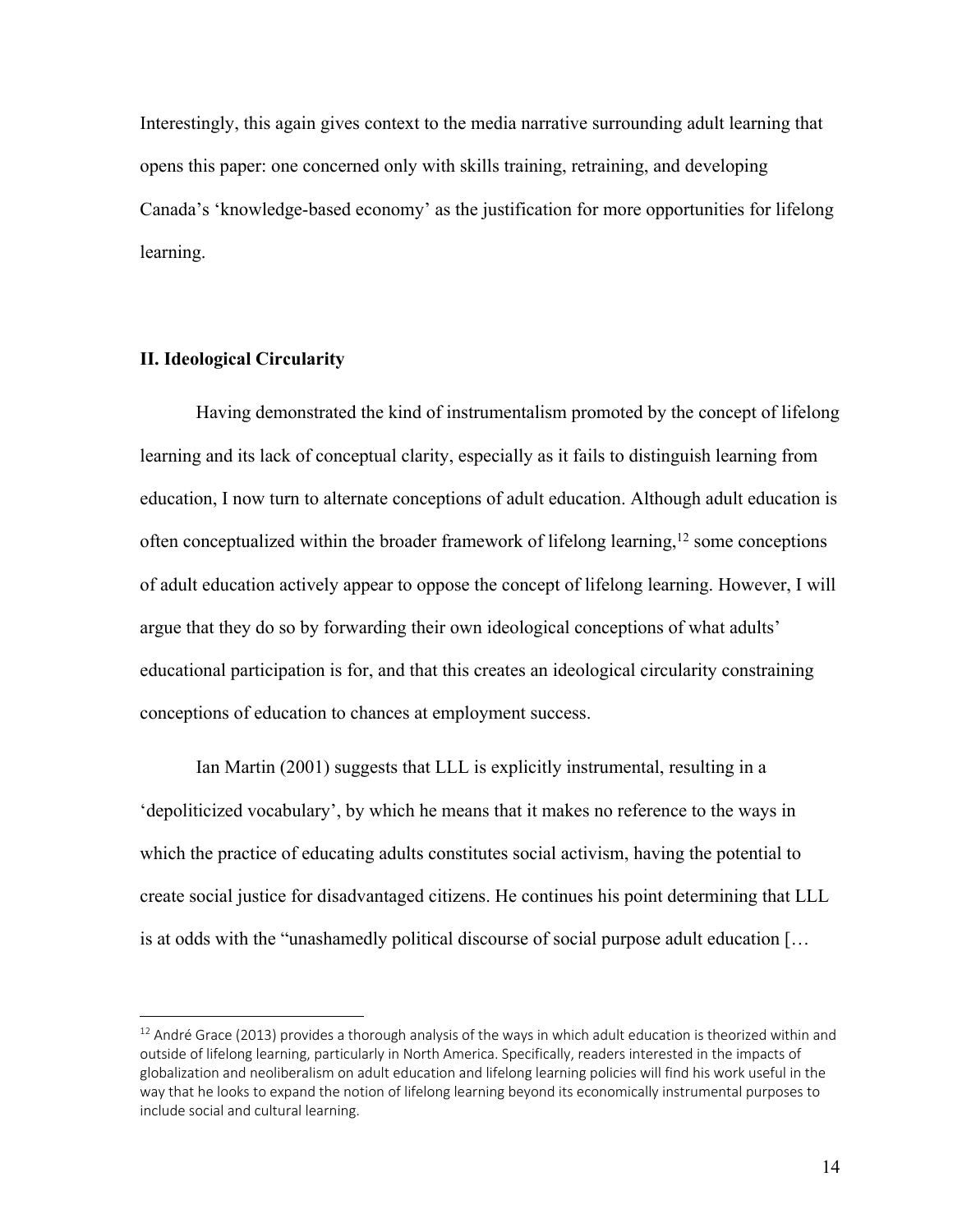and is] at best indifferent, and at worse hostile, to the notion of adult education as a dissenting and visionary vocation" (para. 9-10). As an adult educator myself, I know this perspective dominates the field, and indeed, I relate to his sentiment that many adults participating in education experience significant injustices in their lives and schooling. However, I am not convinced that setting our educational sights squarely on injustice actually leads to a more just education, even though I think it is fair to say that he and I both want to work toward that same end.

A brief review of adult education literature in Canada shows the prominence of this conception of adult education. Two prominent scholarly collections surveying the field, compiled by the Canadian Association for the Study of Adult Education, outline such concerns: *Contexts of Adult Education: Canadian Perspectives* (2006) and *Building on Critical Traditions: Adult Education and Learning in Canada* (2013). It is worth noting that the introductions of both texts position the body of literature within in relation to LLL. In the case of the former, Nesbit (2006), declaring to be writing on behalf of the association of authors within, forwards that LLL "is too limiting" in that it is "individually focused,<sup>13</sup> acontextual, and adopted a little too readily by those who believe that education entails adherence to, rather than challenge of, social orthodoxies. In contrast, adult education is more straightforward and inclusive" (p. 16). He adds that because "all adults' lives differ, learning and education are highly context specific" and adult education "best describes the

 $13$  Although Nesbit does not clarify what he means by 'individually focused', taking into account his other writings about the conceptual distinction between adult education and lifelong learning (Nesbit, 2013) and a review of these two collections by Budd Hall (2016), I believe Nesbit here is asserting a critique of individualism and, as he sees it, the socio-political move away from valuing the collective goods of social action, a common criticism of neoliberalism. Thus, I understand this to constitute criticism of the current, third generation of lifelong learning I address in the previous section and to insinuate a return to what I have expressed earlier as the UN model of lifelong education.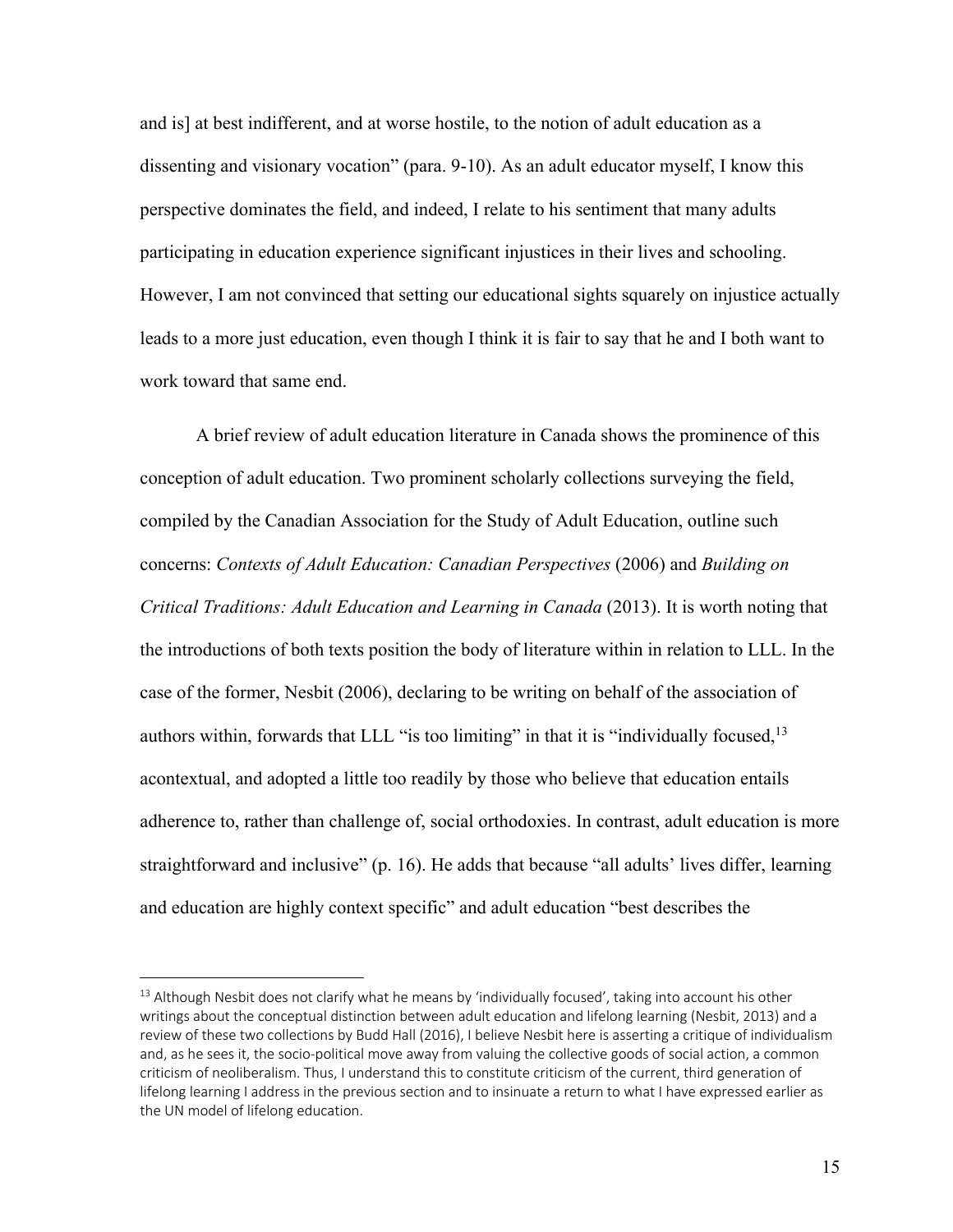professional and practitioner commitment to Canada's long-term educational and societal development" (p. 17). In his introduction to *Building on Critical Traditions*, Nesbit (2013) reiterates the same but adds clarity in defining adult education as a discourse of practice where LLL is a discourse of policy (p. 10-12). In other words, adult education theorizing must be politicized (following Ian Martin's assertion above) in the way that it reflects a resistance to persistent concepts of LLL and Third Way discourses in adult education, and to do so, this theorizing defends "critically informed and politically engaged" pedagogies (Collins, 2006, p. 119).

This theoretical position establishes a claim that the key aim of adult education should rightfully be to generate socioeconomic equality. I believe this aim is wellintentioned, but it simply relegates onto adults' education another kind of instrumentalism in this case, social and distributive justice understood as the priority of 'levelling the playing field' for the disadvantaged.<sup>14</sup> And, by doing so, it shares more similarities with concepts of lifelong learning than distinctions from it. This is because levelling the playing field must mean defending adults' educational interests on grounds of the valuable economic rewards it can lead toward.

Allow me to elaborate. Of course, I do not deny the importance of those sociopolitical perspectives and contexts emphasized in adult education theory as identified above—indeed,

<sup>&</sup>lt;sup>14</sup> To be clear, although I use contemporary Canadian adult education literature to exemplify my point, this notion of levelling the playing field and lifting people out of poverty as a central aim of adult education is not contained only there. For example, while critiquing adult basic education's currently narrow emphasis on workplace development as more than employment, Belzer and Kim (2018) emphasize that other skills like literacy are the key because they have various social benefits, which, taken together, may more effectively generate economic well-being (broadly inclusive of health and civic engagement). Furthermore, adult education literature frequently focuses on disadvantage through contextualizing barriers for participation: see, for example, Busher, James, Piela, & Palmer (2014); Harden (2008); Hyland-Russell & Groen (2011) and Sissel, Hansman, & Kasworm (2001).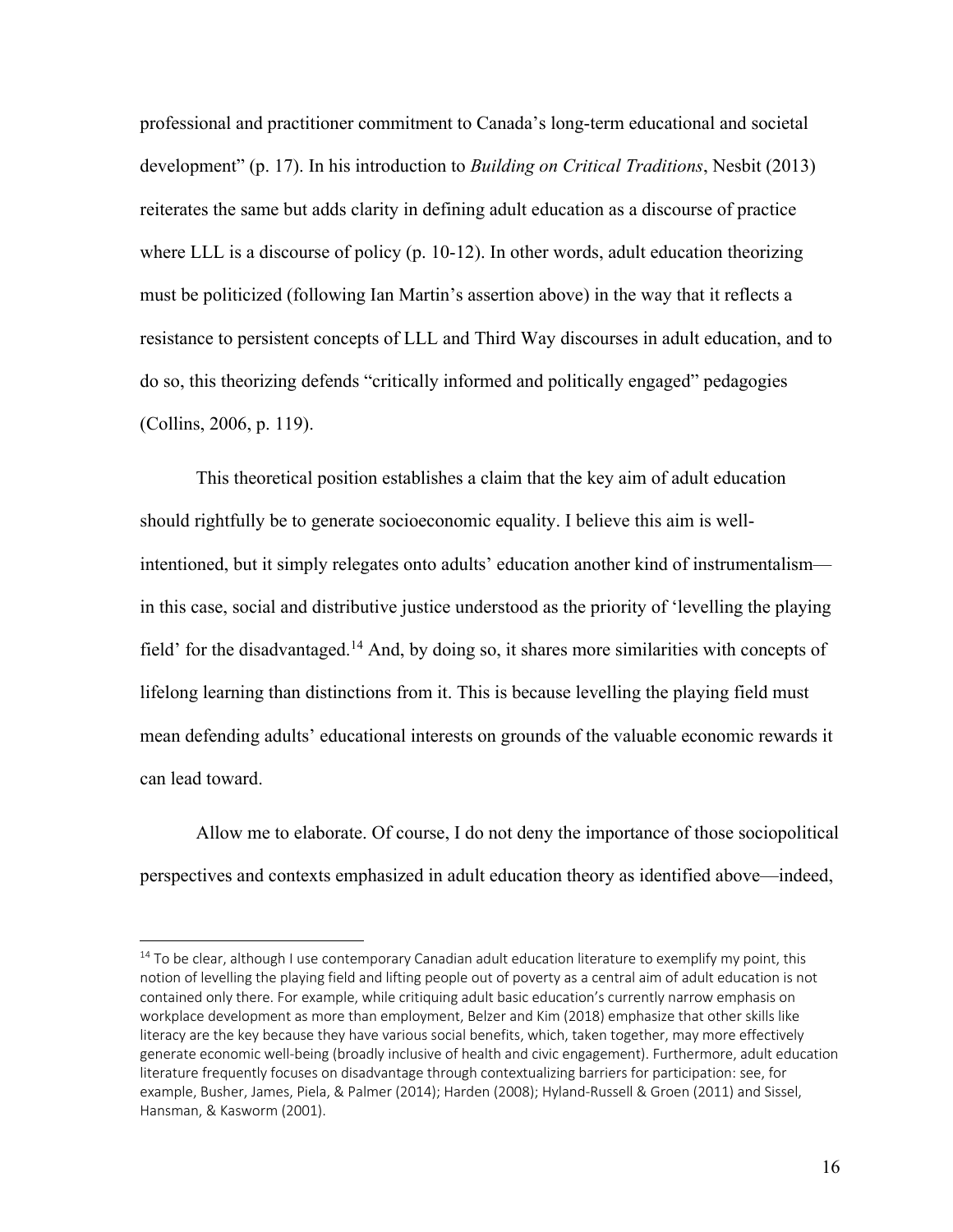such sociological theorizing is essential to understanding the very real, relevant, and consequential circumstances of adults participating in education and the ways in which this will help shape a more just society; however, my point is that without basis in a fair and just conception of education for adults in the first place, both LLL and adult education justify educational provision as a means to the same extrinsic ends: 'undereducated' or 'underemployed' adults must receive an education in order to better contribute to society in narrowly economic terms; in the case of adult education, this is because in order to realize the objectives of upward social mobility that motivates theorizing, adults must be able to realize greater employment after their educational participation. Otherwise, adult education as practice cannot be defended on the grounds of creating upward social mobility. Thus, LLL and adult education both substantiate the same human capital account of educational goods. Only, adult education can be understood as a movement within LLL to reinvigorate the social justice interests of the first generation, UN model of 'lifelong education'. But this does not change the fact that they are both motivated by the potential *outcomes of* rather than *the matter of* an education. In each case, adults are being treated as mere means to some other public good.

Nesbit's clarifying distinction above—that LLL is a discourse of policy whereas adult education is a discourse of practice—invites me to realize that there is another distinction that ought to be made which has so far been neglected in the literature: we ought to have a clear conception of a fair and just education for adults in the first place. It will help us define what is particularly unjust about some adults' educational participation and experiences. I see this conception as distinct from a deficit-principled notion of education merely for gains in economy or employment or a deficit-principled notion of education as a vehicle through

17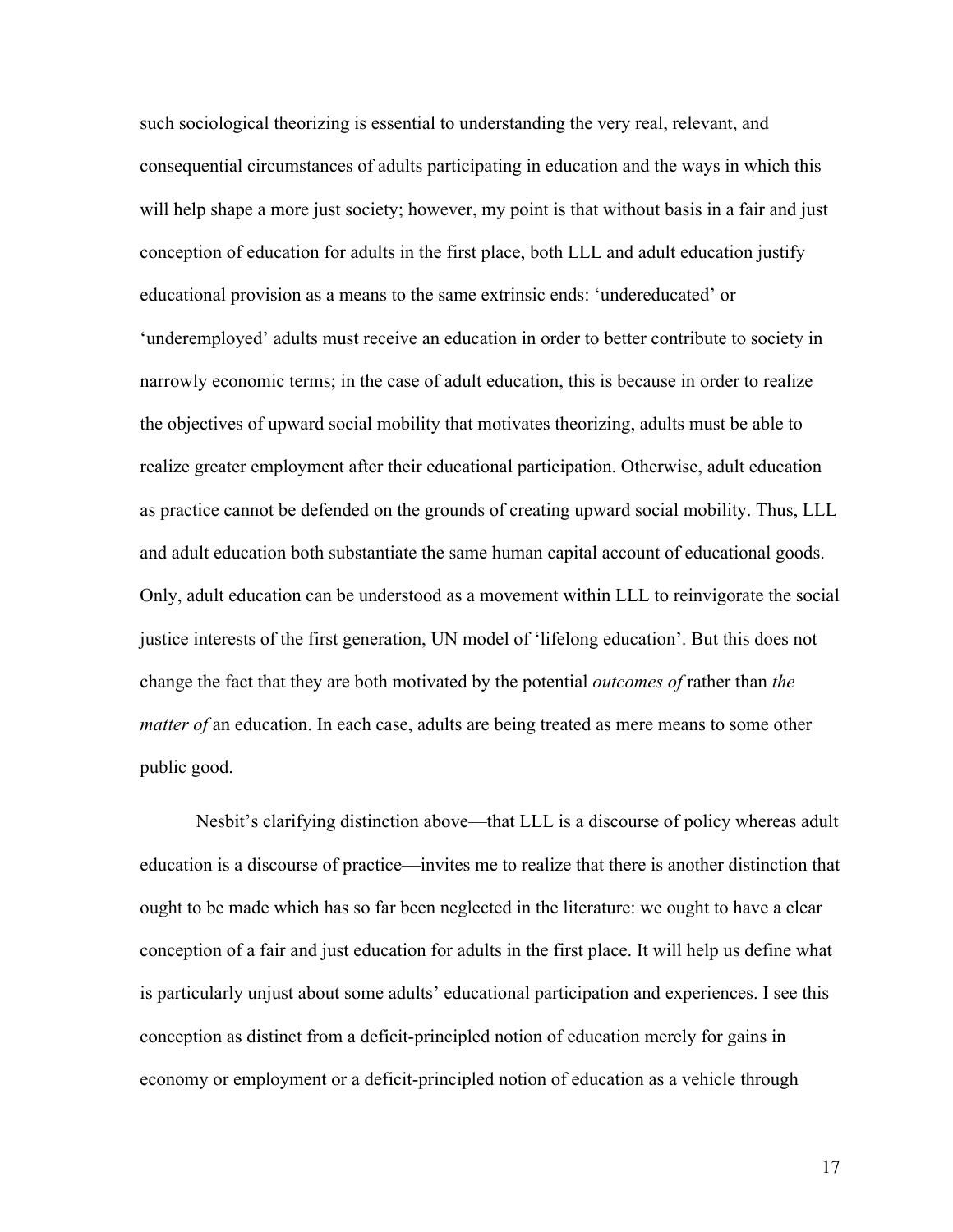which societies can achieve their goals of righting social and distributive injustice;<sup>15</sup> rather, a fair and just education for adults understands education as valuable and worthwhile to adults for their own sake.

#### **III. Conceptions of Education Are Not Arbitrary**

In this section, I distinguish adult education and lifelong learning from an education for adults. I believe that this distinction is essential to setting out a just, fair, and nonideological conception of education because, as Kenneth Lawson (1982) notes, even in response to the earliest iteration of LLL, "'lifelong *learning*' […] might be seen as a weakening of the concept of *education* [emphasis mine]" (p. 45). By this he means that these policy concepts suggest a certain structure and organization of education (or learning) throughout life that takes for granted what an education is, and may even screen out things that we think are educationally important. Allow me, then, take heed of Lawson's analysis and establish my own claim of what constitutes an education specifically for adults.

<sup>&</sup>lt;sup>15</sup> Readers interested in critical literature about deficit models in current adult educational policy should see the following: Judith Walker (2009) interrogates the worthiness of access to and participation in lifelong learning; Judith Walker and Suzanne Smythe (2019) examine recent policy changes in adult basic education in British Columbia, Canada and its framing of adults citizens as deserving and undeserving of second-chance educational opportunities; and, within higher education drop-out literature, Brian Godor (2017) examines the significance of student drop-outs, the rates of which are often used to motivate institutional supports addressing assumed student deficits, and reframes them as intentional acts, not passive consequences, in response to social deficits that express in exclusionary institutional cultures.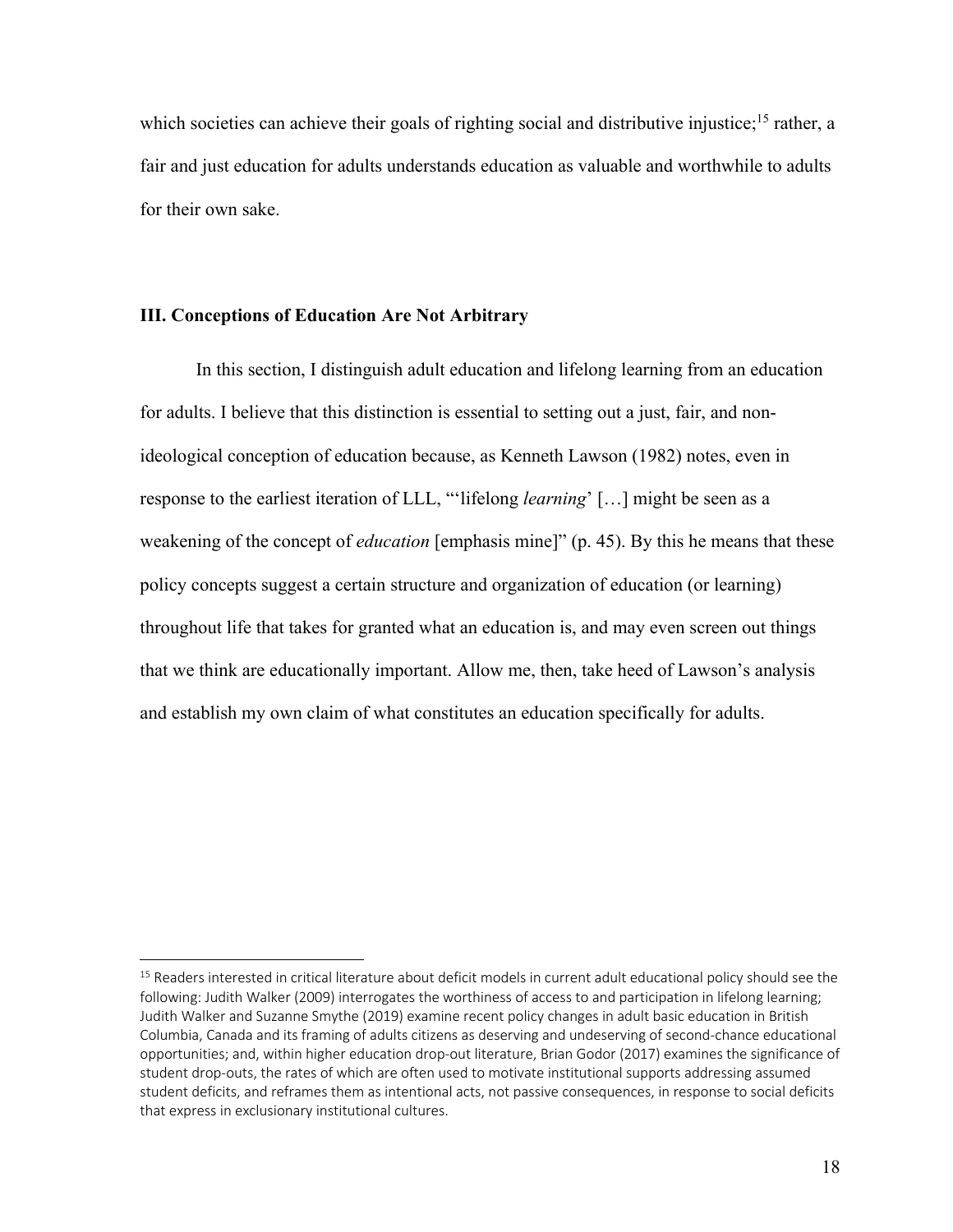**What is an education?** R.S. Peters's formative conceptual analysis of education,

contained in *Ethics and Education* (1966), is useful here. <sup>16</sup> Peters attempts to determine the criteria that an activity must conform to if it is to have educational value or worth. Peters identifies the following criteria of education:

- (i) that 'education' implies the transmission of what is worthwhile to those who become committed to it;
- (ii) that 'education' must involve knowledge and understanding and some kind of cognitive perspective, which are not inert;
- (iii) that 'education' at least rules out some procedures of transmission, on the grounds that they lack wittingness and voluntariness on the part of the student. (p. 45)

To clarify and elaborate, in the first criterion, Peters does not mean education must occur via 'transmission' in the sense of the 'banking model of education' (Freire, 2000); he means that education occurs via an exchange, a negotiation between a teacher and a student who has an interest, perhaps emerging even where there may have been no initial appeal.<sup>17</sup> Thus, it is the student who finds the activity worthwhile.

 $16$  For example, in the field of philosophy of adult education, Lawson (1979) works directly with Peters's conception of education in formulating his own definition of what makes it for adults, which is distinguished by what is taught, how it is taught, and how it is organized; he also returns to Peters's criteria to expose how the problem facing adult education research is that it does not qualify education as justifiably adult (1985); R. W. K Paterson (1979), as I will elaborate below, analyzes the normative concept of adulthood to distinguish adult education, following Peters's criteria, as an education that is intrinsically valuable to a person who is an adult. <sup>17</sup> Peters elaborates on this by stating, moulding or growth models of education, which impose patterns, "share a common defect: that of regarding the educator as detached operator who is working for some kind of result in another person which is external to him" (1966, pp. 51-52). Relating this point to his further two criteria, for Peters, such an education fails to do justice to the value and worthwhileness of what is studied and to the criteria of education as "the initiation of others into a public world picked out by the language and concepts of a people and in encouraging others to join in exploring realms marked by more differentiated forms of awareness" (p. 52). Education is an invitation for students to shape their own thinking, to engage fully in the specific and unique exchanges (like discussion and deliberation or scientific method) of a given discipline, and to contribute and participate in refining what matters most to them within that realm.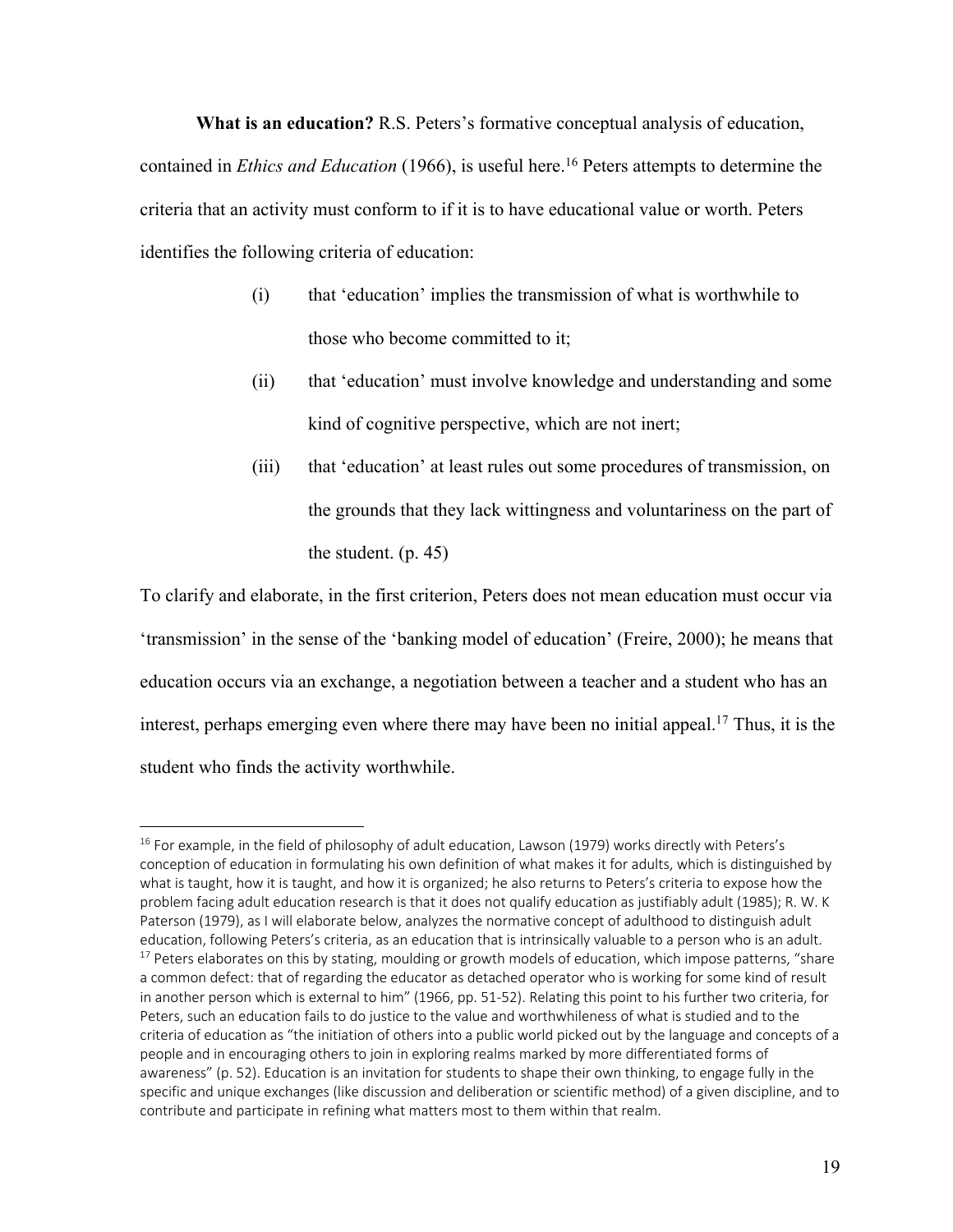In the second criterion, Peters clarifies the process of becoming educated as more than mastering a skill. More than simply being trained to complete tasks, or merely attain knowledge, an educated person comes to understand the reasons behind that knowledge and the purposes and uses of that knowledge and is able to see and place it within its broader contexts and disciplines. Bringing these concepts together, the educated person develops a cognitive perspective of the world—that is, a rich understanding of the field of knowledge and a comprehensive understanding of both their perspective within it and its wider roles in the world—and the way knowledge and understanding influence an educated person's interactions with the world. This Peters refers to as a 'wholeness' that amounts to a widening of perspective through acquiring specific knowledge and understanding (p. 31-32).

And, following his third criterion, education is an engagement negotiated with the student (not in the sense of what constitutes knowledge, but rather what is worthwhile), and so it must be voluntary and participatory rather than a presumed goal judged valuable on behalf of the student by the educator, the state, or a political agenda. In other words, this criterion of education defends it against instrumental valuing of education by other parties. Instead, it defends a non-instrumental requirement: judgements about what is valuable and worthwhile in an education are open to be determined, defined, and reasoned by the student. In my view, this criterion rules out the instrumentalism of LLL in the strong sense and of adult education in the weaker sense.

Peters's criteria of education offer clear distinctions between education as a "wider system of beliefs" and training as the "development of competence in a limited skill or mode of thought" (p. 32-35). The aims of education in this sense are broad and of direct intrinsic value to the student, and they may *and likely do* also impart extrinsic value to the student as

20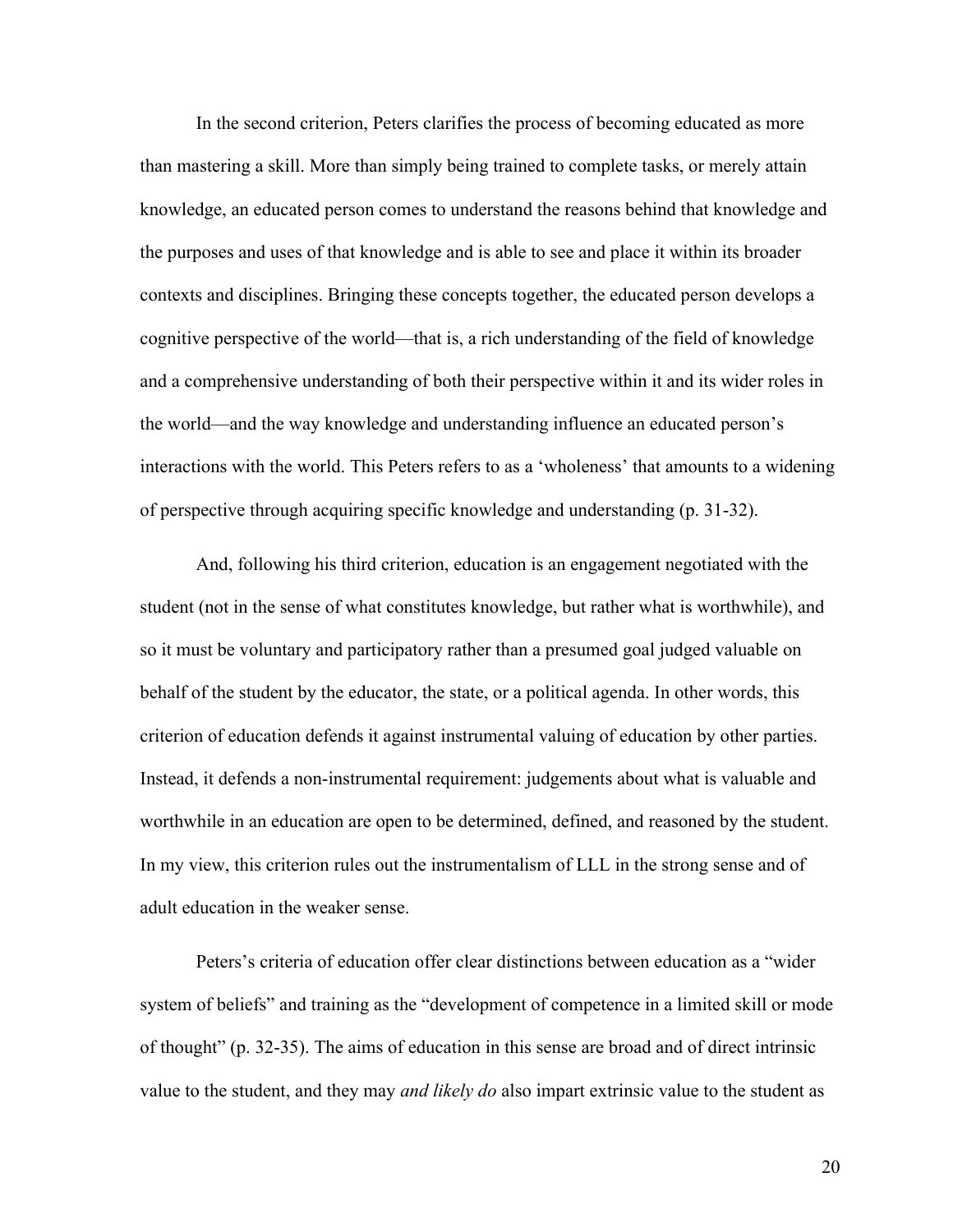well: for example, employability, socially valuable knowledge, and upward social mobility. Skills training or retraining, however, imparts a narrowly extrinsic set of aims: skill(s) acquired in order to be performed in relation to a specific end or mode of thought. The link between acquisition and use is direct, limited, and possibly even singular in application.<sup>18</sup>

I imagine some tension when distinguishing between education and training. The work of this thesis on the whole is to develop a framework for public post-compulsory education informed by a conception of education for adults, and one might wonder if this framework is exclusionary of certain training-oriented programs. Allow me to address this concern, but note that I respond to a more forceful version of this objection in chapter four. First, it is worth noting that this is a conception of education, and training is certainly an element of education.<sup>19</sup> Second, my point is not that job training cannot meet Peters's criteria; it is that a system of post-compulsory education cannot be built on job training alone.

Paterson (1979), in his philosophical analysis of adult education, agrees with Peters's conception of education as a set of criteria rather than a particular aim or goal. He emphasizes, perhaps as a restating of Peters's notion of wholeness, the intent implicit within an educational activity to foster human potential of each individual: it "enables people to really *be*—live more intensively and extensively, to manifest in themselves a higher quality of life, to live more abundantly" (p. 10).<sup>20</sup> Interestingly, his vision clearly parallels the

 $18$  I do not mean to suggest there is no place for training within a system of education; rather, I am urging that an education is constituently more than training. In this sense, it is notable that a notion of education as mere training suggests a challenge that an argument for lifelong learning and ongoing access to skills (re)training would need to overcome, particularly to make the case that it is a public good; such limited and likely shortterm value in a rapidly changing economy would seem to imply that it only necessitates more ongoing retraining in the future. And, with respect to the economic case motivating this line of argument, this appears to reveal a significant inefficiency in public spending.

 $19$  For more on the distinctions that can be made, see Peters (1966, pp. 32-35).

 $20$  For clarity, Paterson here is referring to the abundance of a life implicit in a fulsome pursuit of a one's vision of a good life, not in a materialistic sense.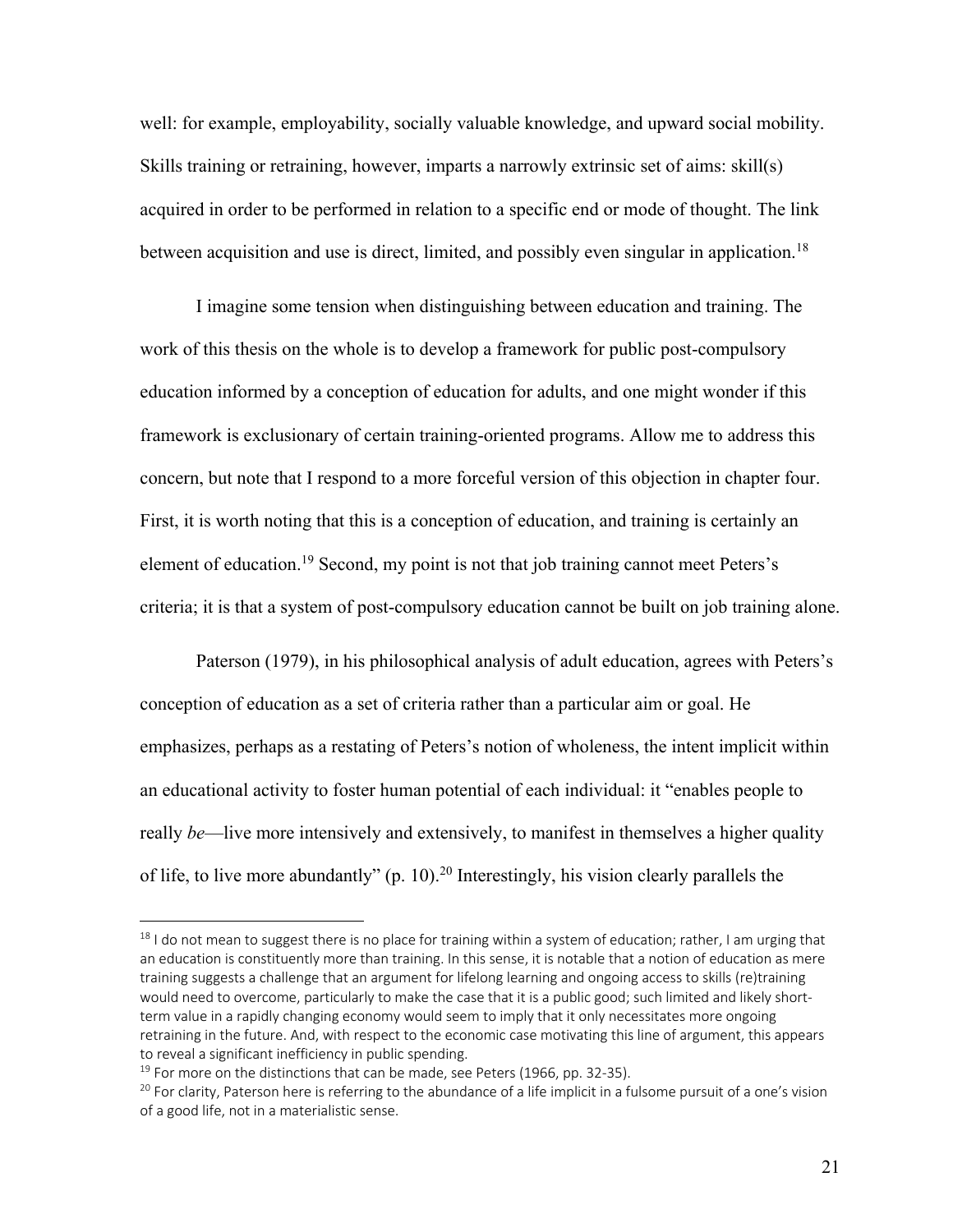humanistic ideals of the first-generation, UN model of lifelong education—agency, personal development, and enhancing civil society—yet, in his Petersian account, I understand him to be squarely focused on the intrinsic goods of human flourishing—that is, what helps citizens realize *their* best selves—as the principle matter of an education, which for me represents a departure from even the earliest notions of lifelong learning.

Particularly appealing in his definition is the sense of possibility he elicits in what an education can be for. Paterson expresses education as something of intrinsic value to those who pursue it, and this comes before any instrumental good. In this sense, education feeds the roots of our personal identities; it shapes and enriches our humanness, and this is its intrinsic value: "whatever the detailed ways in which the concept of education be given practical currency, it is not with the means but with the *ends* of personal existence that education is essentially concerned" (p. 10). What matters is that participants own reasons are respected. This means that, for example, for some participants, education will be for human capital, for others it will be for social capital, and for others still education will be for its own sake.

It may appear to follow that education is individualistic, that it carries little value or significance beyond its value and significance to the educated person; however, this is not the case: "An activity directed to the full development of persons is pre-eminently an activity which, among much else, is bound to nourish our potentialities for creative and responsible social living and our capacities for realistic fellowship" (Paterson, 1979, p. 12).<sup>21</sup> That is to say, as I understand his point, the very concept of education denotes the fostering in people

 $21$  For those interested in more response to the notion of the concept of education as individualistic, see Peters's response to this and to interpersonal relationships (1966, pp. 55-60).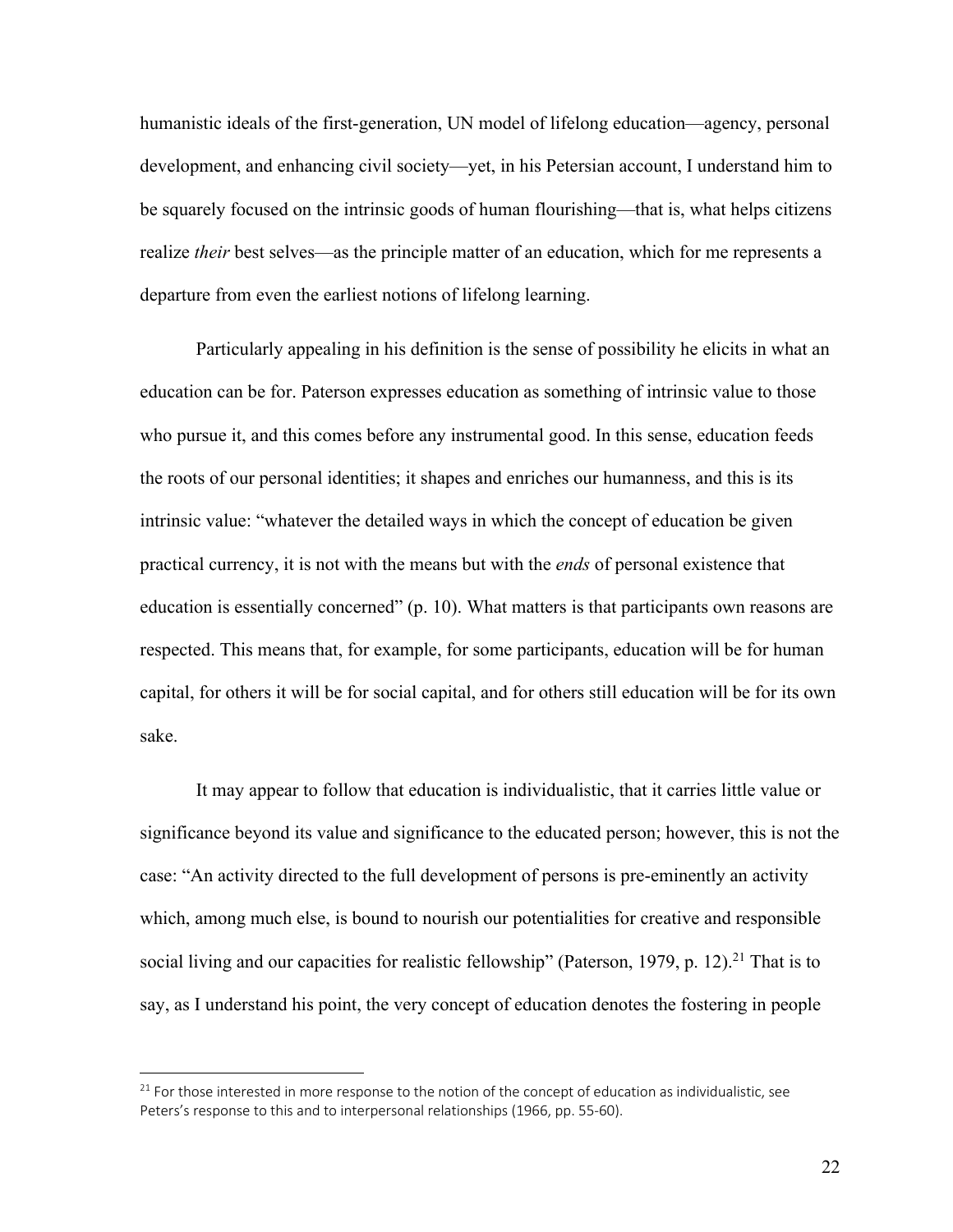of their greatest holistic potential, and in recognition of education as this kind of a collective good, it nourishes a creative, responsible society with a greater capacity for pluralism.

**What makes an education categorically for adults?** Having set out what I take to be essential to education, one might ask how an education for children might differ from one for adults. Many educational theorists and philosophers of education have identified conceptual issues within the field of adult education. Of course, I have already illustrated this in the narrow concepts of LLL and adult education theory, yet the conceptual issues also extend to the very notion of an adjectively *adult* education, too—an education that is itself uniquely adult.

On account of this categorically 'adult' distinction, Brian Taylor and Michael Kroth's (2009) meta-analysis scrutinizes the legitimacy of andragogy as an art and science of teaching adults separate from pedagogy in general. They conclude that it cannot yet be considered as legitimately akin to pedagogy because it lacks the fundamental characteristics of a science, in part due to its resistance to consistent definition and its variable interpretations, and so cannot be effectively empirically measured as a distinct practice and form of education (pp. 7-8). For example, a central andragogical assumption is that adults are self-directed—as in, they have clear self-concepts and prefer independence in learning (Knowles, 1970, 1980; Taylor & Kroth, 2009)— yet while this might be true in many or even most cases, to determine this as an assumption guiding the art and science of teaching all adults neglects to account for the fact that some adults may not prefer this kind of education, let alone find it valuable at all. Therefore, if not all adults want or prefer self-directedness in

23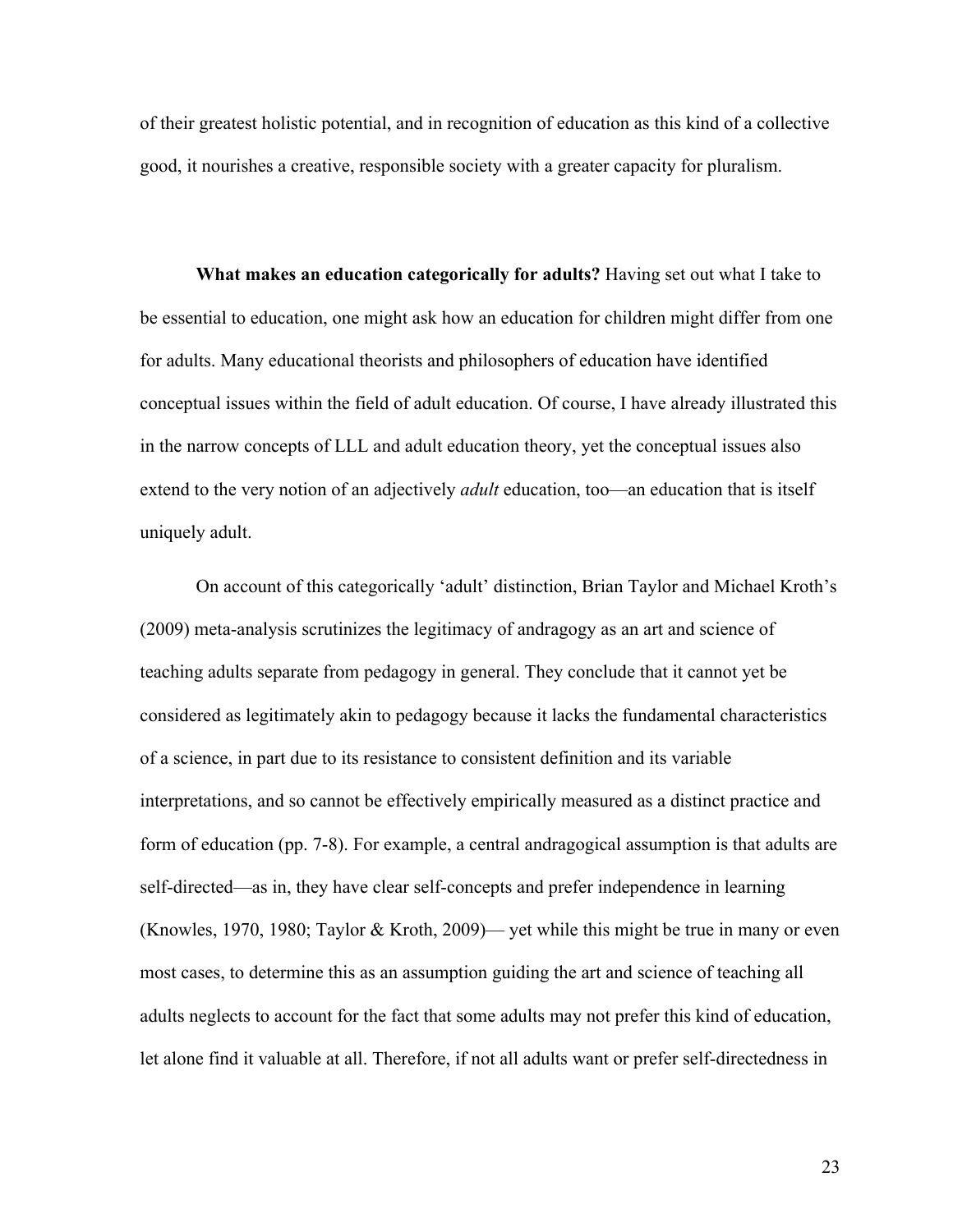education, including this as a basic andragogical assumption undermines the legitimacy of andragogy as a science of educating all adults rather than only some.<sup>22</sup>

The ambiguity of what makes education categorically for adults, exemplified by the assumption of self-directedness, exposes the need for philosophical analysis—work largely neglected in the contemporary field of adult education.<sup>23</sup> Following Peters's conceptual analysis of education in the context of adults, it is clear the criteria of what constitutes an education do not change between children and adults, and in my view, this reflects Taylor and Kroth's concern; however, while the criteria are not distinguishable between children and adults, the *implications* of adults engaging in an education are distinct from children. It appears that the differences are mainly empirical and developmental, not a difference in the conception of education. For example, if I take an interest in studying rocketry, there will be differences in the knowledge I gather based on the extent of my existing knowledge, and there will be differences in the manner in which I study based on my age, skills, and abilities, but the criteria determining whether or not I am engaging in a process which can be called educational will not change.

In other words, what constitutes an education as being distinctly 'adult', as I have alluded to above, has do with the fact that one can ascribe attributes to characterize adults. Adult education theory as practice, probably quite rightly, does just this. Adults can be

<sup>&</sup>lt;sup>22</sup> Readers interested the ambivalence of this andragogical assumption, and how philosophical analysis can help clarify it, should see Kruszelnicki (2020).

<sup>23</sup> Elias & Merriam in *Philosophical Foundations of Adult Education* (2005) confirm that only Lawson and Paterson have engaged in analytic philosophy of adult education, both of whom did the bulk of their work in the 1970s and 1980s (see pp. 201-215). I would, however, like to acknowledge here that Christopher Martin's forthcoming philosophical analysis of education in adulthood, *The Right to Higher Education* (2022), and his case for citizens' political entitlement to it on liberty-maximizing grounds, will become foundational to my own theorizing in subsequent chapters.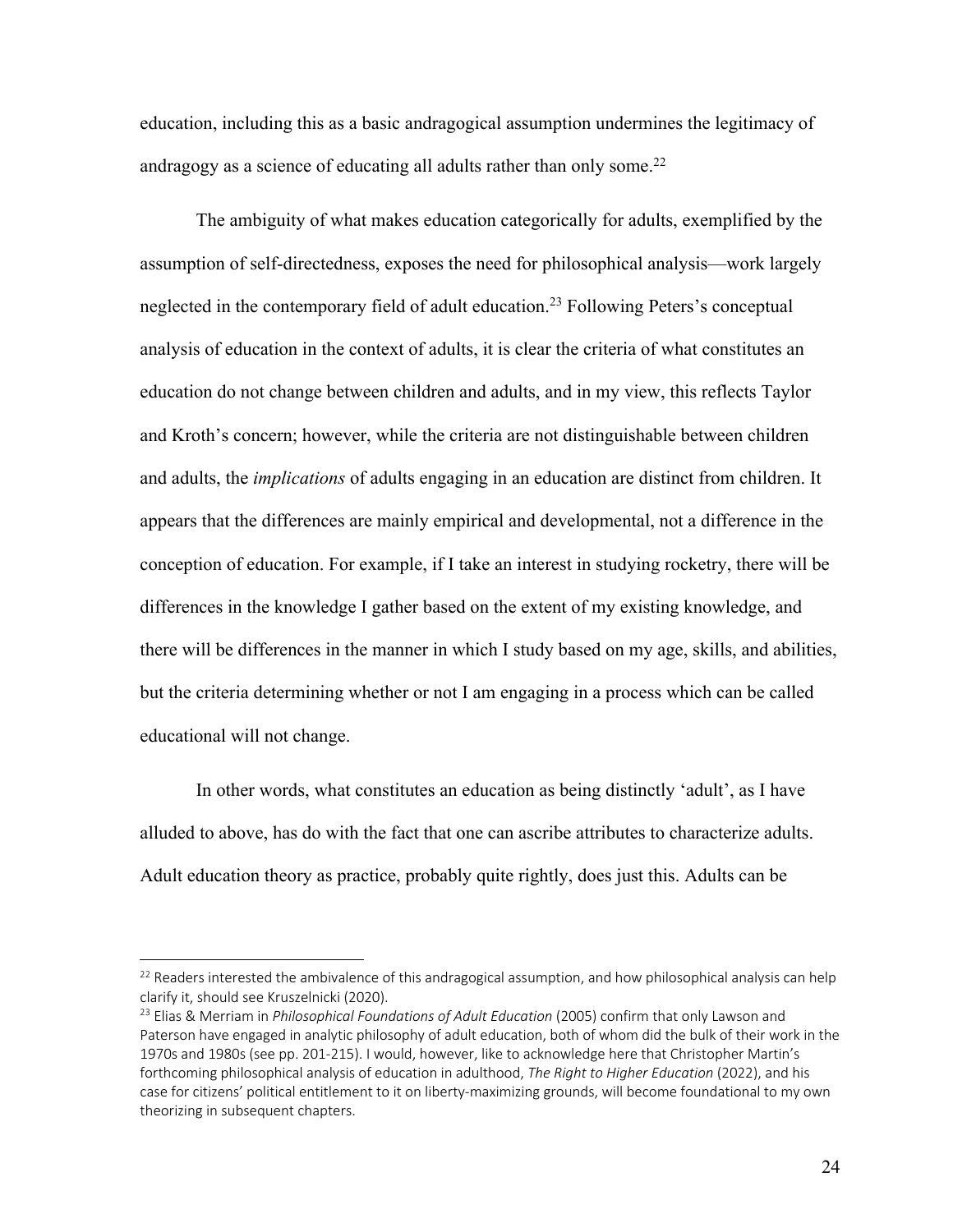characterized according to, for example, age; maturity; physiology; life experiences and circumstances; social norms; rites of passage (religious, belief system, and/or cultural ceremony); social roles; and/or in the context of formal education, educational attainment. These potential attributes represent one element of developing an account of 'adulthood': the sort of measures societies impose to determine one's having become an adult; however, other matters of adulthood are the behavioural, cultural, social, and legal implications and responsibilities that come with the status of being an adult.

Thus, even though there may be no singular characteristic or attribute that alone classifies a person as adult, there exist unalienable benefits and burdens implicit in the status of being an adult citizen. There is something distinct about adulthood, and this has implications for education (if varied in application, method, and/or theoretical value to the practice of educating adults).

Lawson (1985) states that "In seeking objective characteristics of adulthood, there is always the problem of distinguishing between what is universal and what is culturally determined" (p. 41). In other words, with so many factors that each on their own, or perhaps any one in correlation with some other factor, contribute to determining a definition of adulthood, formulating a narrow conception is insufficient. Perhaps the complex challenge of defining what is relevant to adulthood is what leads conceptions of adults' education to rely on arbitrary markers of adulthood. But this challenge ought not be understood as implying there is no way to characterize adulthood; it expresses that any formulation ought to be inclusive of a complex interaction of factors.

Paterson (1979) also acknowledges that many factors contribute to the recognition of adulthood as a stage of development but emphasizes that *status* is what constitutes adulthood

25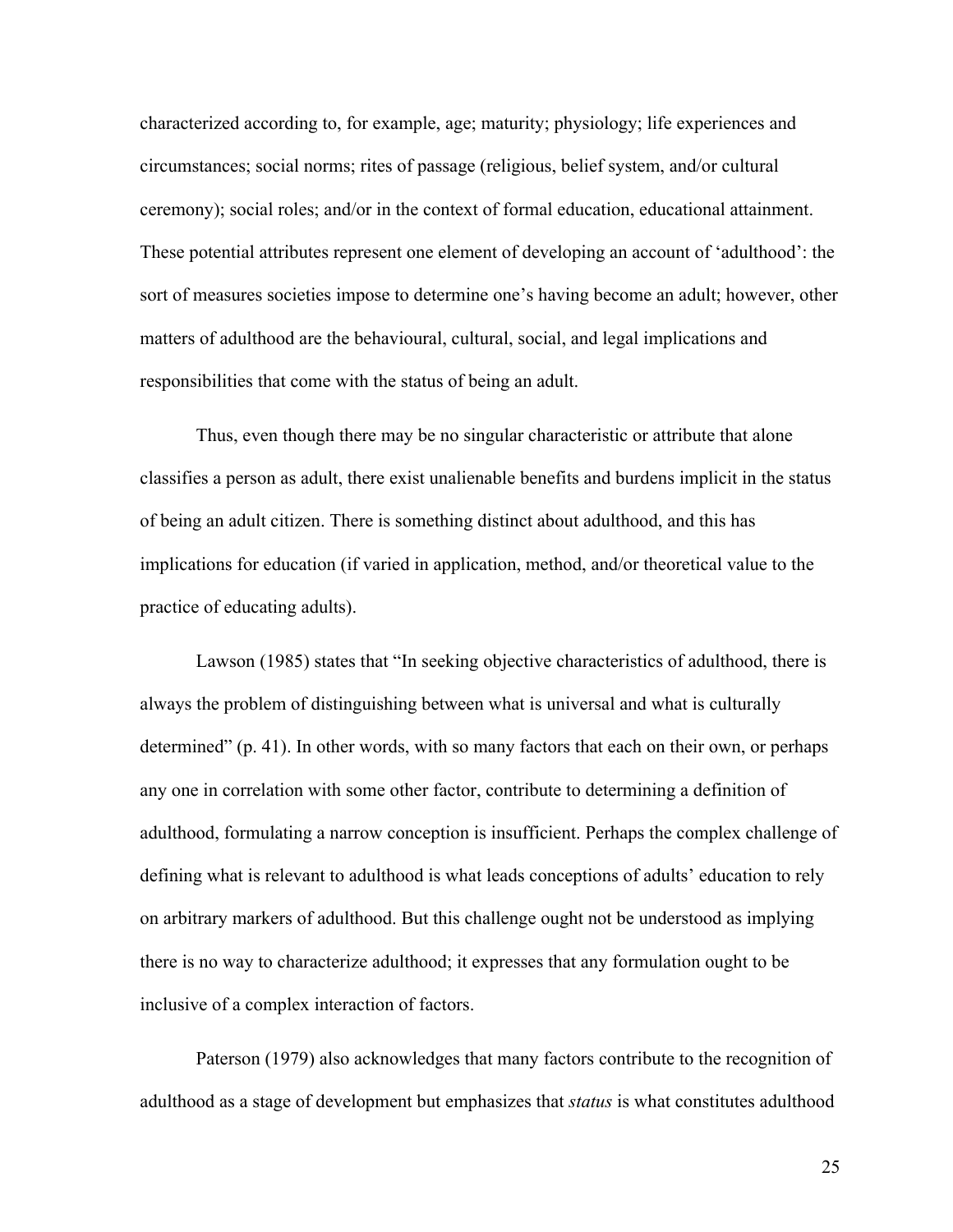rather than narrowing measures and factors that can be attributed to one's becoming an adult. As such, he sees this status as

> a *normative* concept [that] enshrines valuations, priorities, estimates of regard. Enfolded within the concept of 'status' there are all kinds of prescriptions and prohibitions, licences and requirements. In particular, a person's status comprises the ethical requirement that he act in certain specific ways and be treated by others in certain specific ways—and indeed the precise specification of these ways in large measure yields the precise specification of the status he enjoys. To be an adult, then, is to possess a certain status, with inherent proprieties and forms of comportment, inherent obligations and rights. When we consider someone an adult, we consider that there are distinctive compliances, modes of respect, which he may rightfully demand of us, and that there are natural dispositions, qualities of concern, which we may rightfully demand of him. (p. 3)

Patterson gets at the matter of substance in his status-conditioned conception of adulthood as being what is relevant to conceiving of education for adults. Indeed, this concept of adulthood as status can sufficiently categorize an appropriate education from the seemingly often conflated, practice-related matter of adult educators responding to the needs of the particular adults they are working with and those adults' particular circumstances, experiences, needs, and so on. This contributes clarity to the concept of education that has been neglected in the field of adult education. It defines a conceptual relationship between adults and education.

26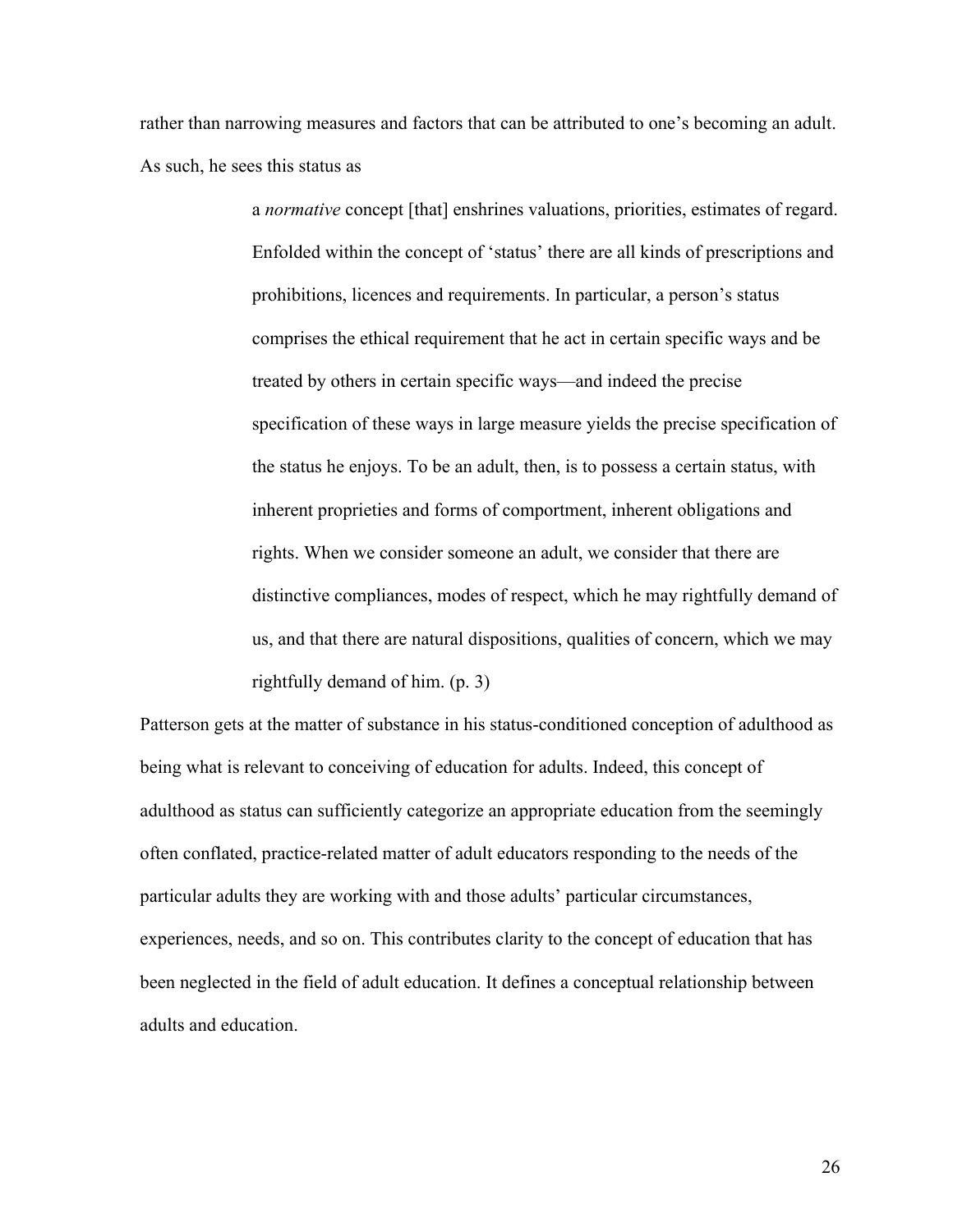Furthermore, conceiving of education on account of the implications that the status adulthood bears on it, I believe, says something about the fundamental right adults *qua* adults have to access and participate in a system of post-compulsory education. This is what motivates my theorizing about education for adults, and what signals the importance of constructing principles that can provide the foundation of this theoretical framework, to which I will turn.

#### **Conclusion**

When we accept the notions of education implicated by lifelong learning and adult education, we can only envisage non-ideal theories<sup>24</sup>: lifelong learning as the burden of the state to make up for the shortcomings of its un- or under- employed citizens; or, adult education as a strategy to address social injustices. Merely aiming to right injustices does not constitute a claim about what justice in education for adults ought to be, however necessary and important those aims are. In the absence of a more general account, notions of adult education risk lapsing into ideology. However, I believe that we can theorize an education of intrinsic good for adults, and do so in such a way that is inclusive of these overlapping extrinsic goods and presumptive benefits. Part of this is determining what education means more generally, and then how this applies to the situation of adults.

<sup>&</sup>lt;sup>24</sup> Ideal and non-ideal categorizations are expressions of a methodological debate in political philosophical theorizing that generally refers to a given theory's ability (or interest in) guiding action in real-world circumstances (Valentini, 2009, 2012). On the one hand, ideal theorizing often assumes full compliance in duties and obligations (i.e., how things would ideally function as intended), less constraint on feasibility (i.e., it is idealistic), and/or aims to identify an ideal end-state (i.e., social perfectionism). On the other hand, non-ideal theorizing often assumes partial compliance, more constraint on feasibility (i.e., it is concerned with real-world circumstances), and/or focuses on transitional improvements of the state. While the debate often provokes dichotomies, Valentini (2012) instructs that it might be better understood as a spectrum where the level of ideal is more a matter of theoretical aims and the questions the theory seeks to answer (p. 660).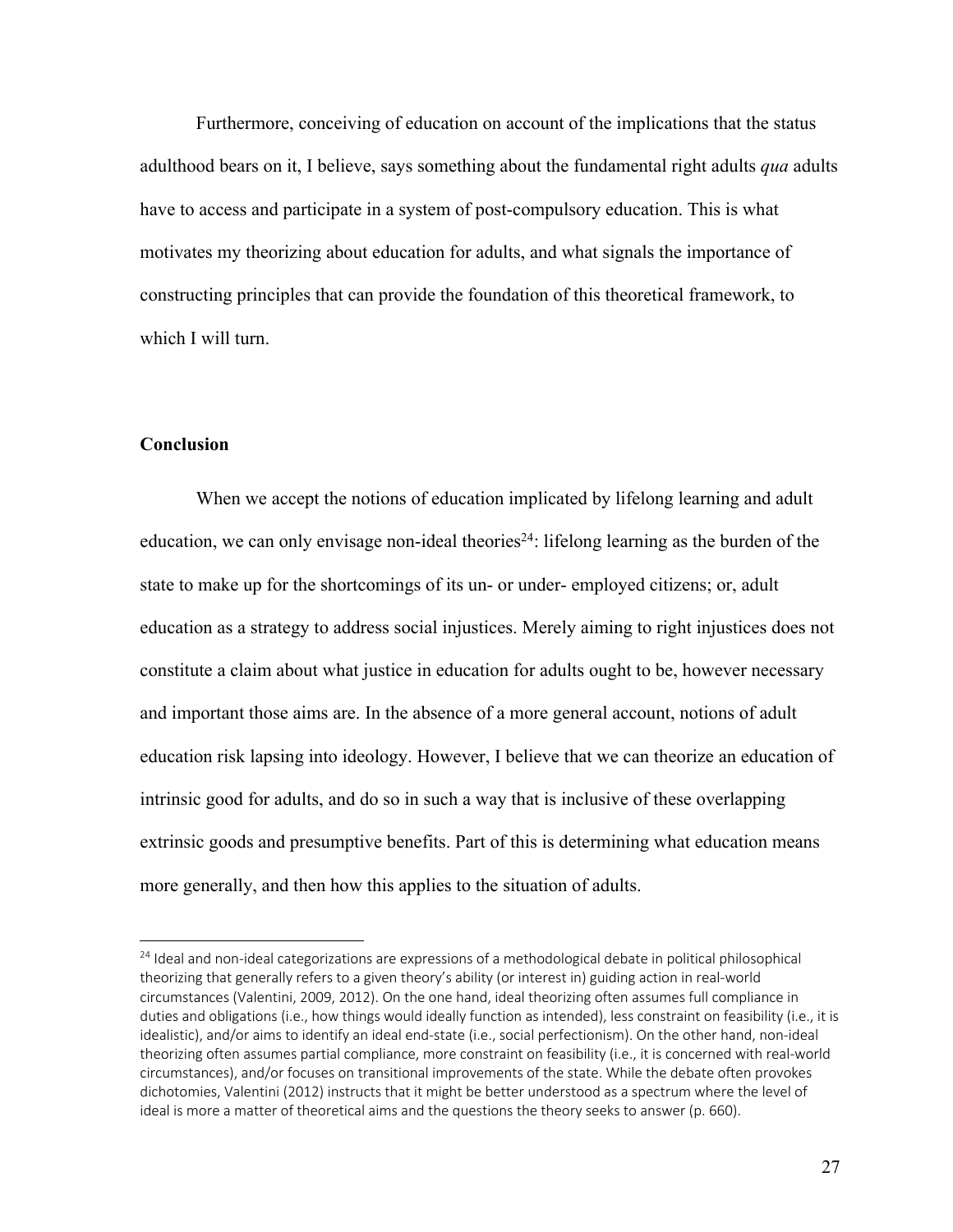But my initial analysis also suggests that key to this will be a conception of justice as fairness that is 'non-ideological'. In other words, a framework for a post-compulsory system of education for adults does not just advance a concept of education categorically for adults, it takes into account a broad range of benefits and goods that are valuable and worthwhile for those adults who engage in it, and to society as a result. Rather than a response to injustice, adult education must be partly founded on an argument about what constitutes a fair and just education for adult citizens, valuable in its own right and valuable throughout their lives.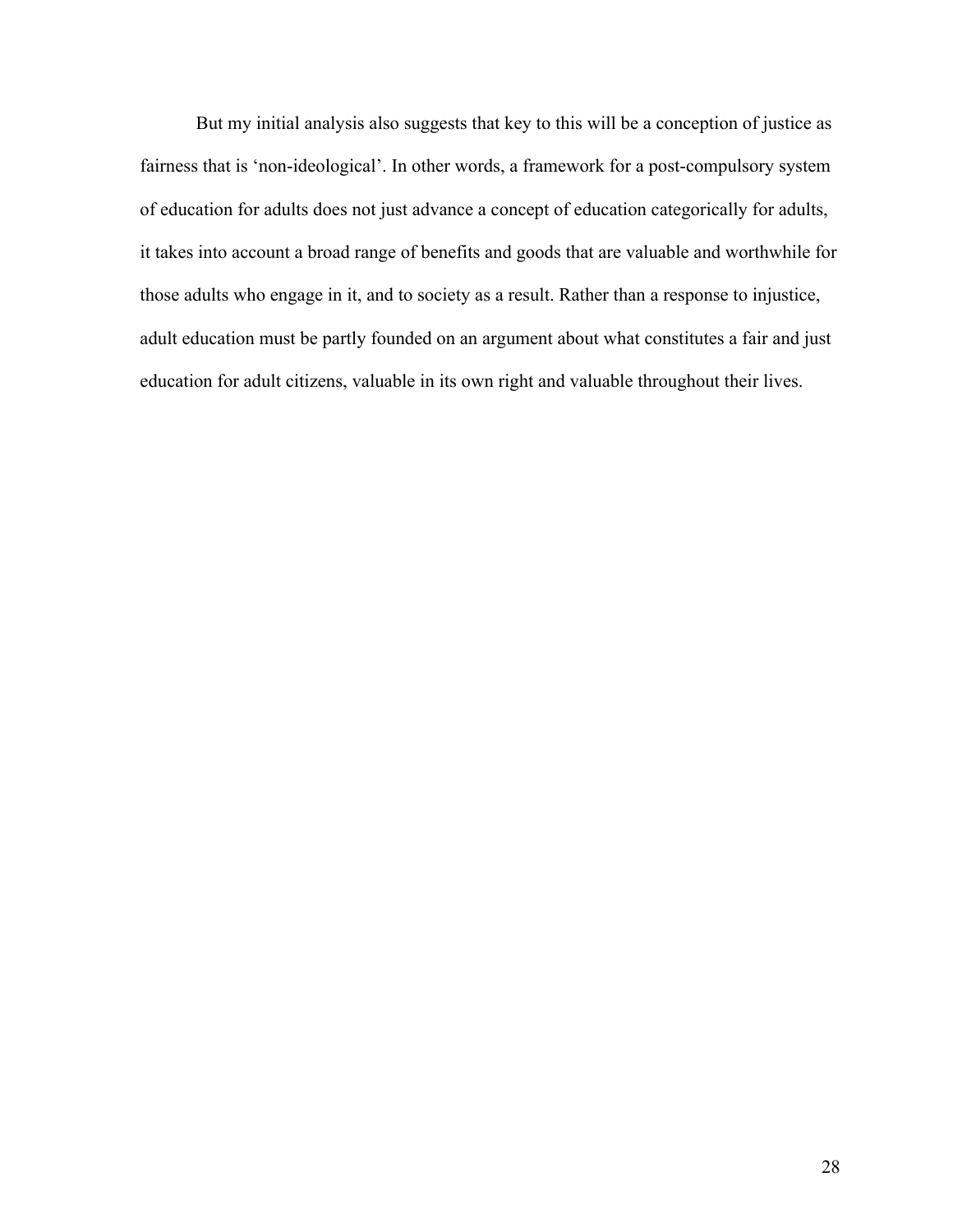# **CHAPTER 2: Principles of Justice in a Theory of Education for Adults Introduction**

In the previous chapter, I showed that adult education theorizing is ideologically motivated. Its justifications are contingent on party platforms and their social (and particularly economic) agendas, as I exemplified in my explication of the concept of lifelong learning. Following that educational framework, adult education is a response to socioeconomic contexts of injustice, wherein the system of education—and the students and teachers in it have a hand in resolving or righting these injustices on behalf of and for the benefit of society. Such instrumentalism aims to use education as a vehicle to bring about socioeconomic equality for disadvantaged citizens, who have in one way or another been left out or have fallen behind preconceived notions of educational attainment, and where what is attained is merely positional goods that produce narrowly economically valuable outcomes. But is that all an education for adults amounts to? Is there a way to determine what adults are owed in terms of an education that is non-ideological in the sense I described in the last chapter?

I think that answer is 'yes'. When we embrace the more substantive, non-ideological Petersian conception of education for adults, I think we uncover mutually agreeable reasons of justice for all adults to support citizens' fair access to post-compulsory education. Therefore, in this chapter, I engage in normative reflection at the intersection of political philosophy and philosophy of education (to borrow wording from Culp, 2020). It elucidates the limitations of the existing frameworks for educational justice. More importantly, it guides development of principles that can advance a theoretical framework of education for adults that finds justification in justice and fairness as the foundation of liberal democracy. Thus,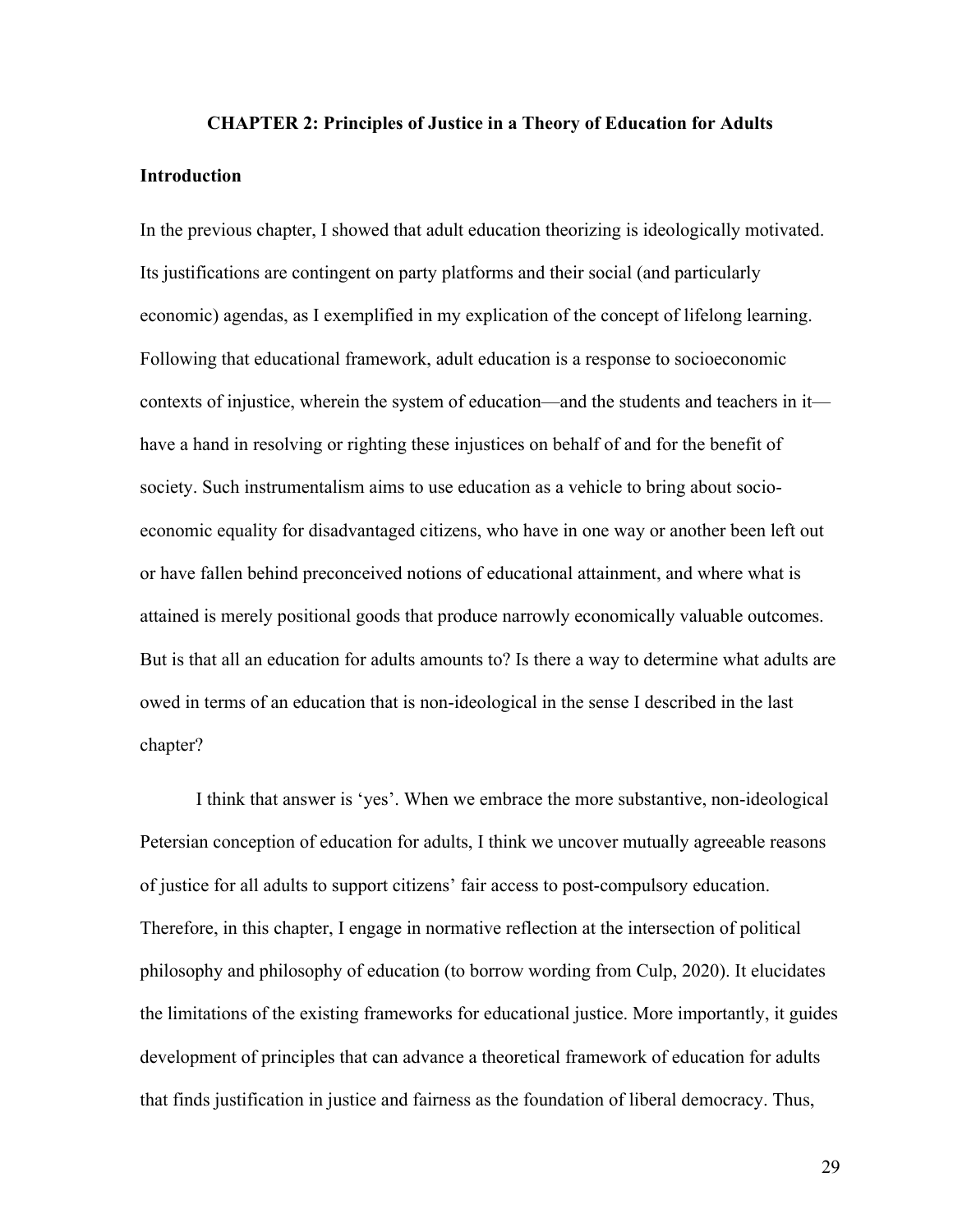the issue I address here is fair access to educational resources, and in liberal democracies such egalitarian theorizing is often motivated by the foundational political philosophy of John Rawls and his theory of 'justice as fairness'. His theory defines impartial procedures, principles, and standards for determining justice in and through fair and democratic social institutions that comprise the basic structure of a 'well-ordered society'. <sup>25</sup> In addition, philosophers often apply his theory to the 'internal workings' within social institutions like education (Schouten, 2012), including, for example, curriculum (Costa, 2004; Levinson, 1999) and resource allocation (Schouten & Brighouse, 2014).

Unlike these authors, however, I apply Rawlsian ideal theorizing in order to develop a normative account of educational justice *for adults* through the procedural construction of the original position. By 'Rawlsian ideal theorizing' I mean theorizing about what a fair and just education ought to look like in a perfect liberal democratic society—but before I expand on this and why it matters in our real and imperfect societies, let me first explain how this theoretical approach works.

The original position is a construct whereby the theorist remains behind the 'the veil of ignorance'—meaning they imagine the principles of justice that a group of citizens would agree to if they did not know their social position in society (i.e., they could be the most welloff or the least well-off or anywhere between), nor their particular comprehensive doctrine

<sup>&</sup>lt;sup>25</sup> For Rawls, this is a society founded on a fairness conception of justice: "justice as fairness starts from within a certain political tradition and takes as its fundamental idea that of a society as a fair system of social cooperation over time, from one generation to the next. This central idea is organized around two companion fundamental ideas: one is the idea of citizens as free and equal persons; the other is the idea of a well-ordered society as a society effectively regulated by a political conception of justice" (1993, pp. 14-15). By 'political conception', he is contrasting a comprehensive doctrine; in other words, rather than a homogenous society comprised of one comprehensive doctrine, the political conception of justice assumes 'the fact of reasonable pluralism' in a society that is comprised of many different comprehensive doctrines that can come together to find overlapping consensus on political justice when they come to see each other as free and equal citizens with shared interest in the political stability that comes from fair social cooperation (see pp. 150-154).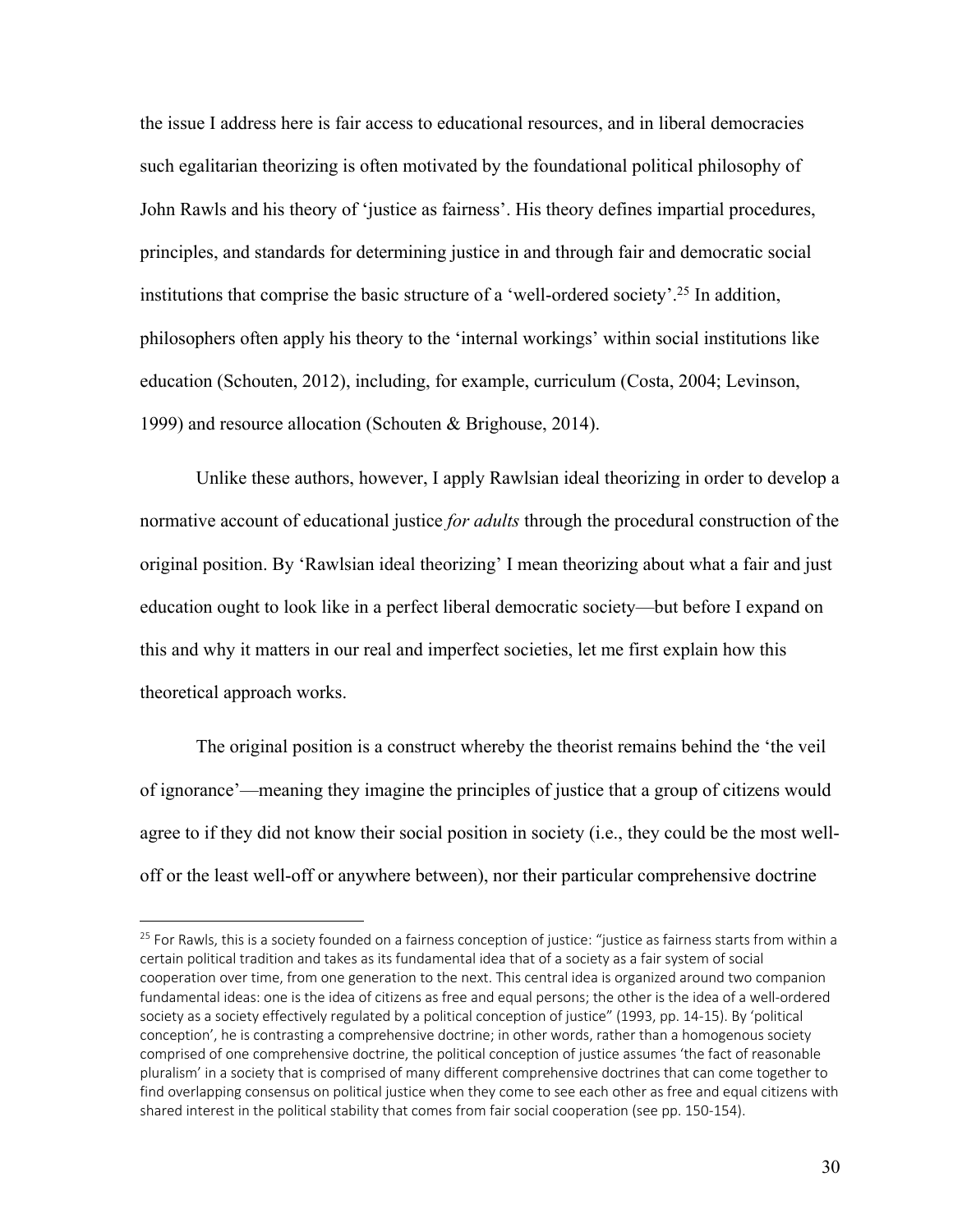(as I will elaborate later, their deeply held worldview or idea of what a good life looks like)—in order to realize principles of liberty and equality in a society defined by fair social cooperation between free and equal citizens (Rawls, 1993, p. 22).

This helps form a conception of justice without being restricted by particular and present real-world constraints. For example, if a citizen behind the veil knows that there is socioeconomic inequality in society but does not know what side of the divide they will find themselves on, they will be more likely to adopt a principle of justice that emphasises a role for the state in looking after the least well off.

However, this should not be understood to imply that real-world injustices do not have important place in theorizing;  $^{26}$  rather, the purpose of an ideal theory is to remove selfinterest and construct a non-biased representation of what is reasonably possible assuming all citizens in this ideal society agree to and fully comply with the principles of justice appropriate to the theoretical issue.<sup>27</sup> What results is not a conception of educational justice specific to my particular circumstances of injustice, nor to you given yours. Instead, by not centering theorizing on any one person's or social group's circumstance and identity, including my own, I am able to think about what a conception of educational justice *ought* to be in the interests of all in a well-ordered society.

Allow me to clarify how ideal theory can be understood as distinct from—but not necessarily in contrast to (because they can be complementary)—non-ideal theorizing. The

<sup>&</sup>lt;sup>26</sup> I will elaborate on this below, but for those interested in the valuable role real-world injustices (and as philosophers refer to them, non-ideal circumstances) play in this form of ideal theorizing, see Winston C. Thompson (2015).

<sup>&</sup>lt;sup>27</sup> Rawls refers to this as the full-compliance—or strict compliance—assumption: see Rawls, 1971 [1999], pp. 123-130.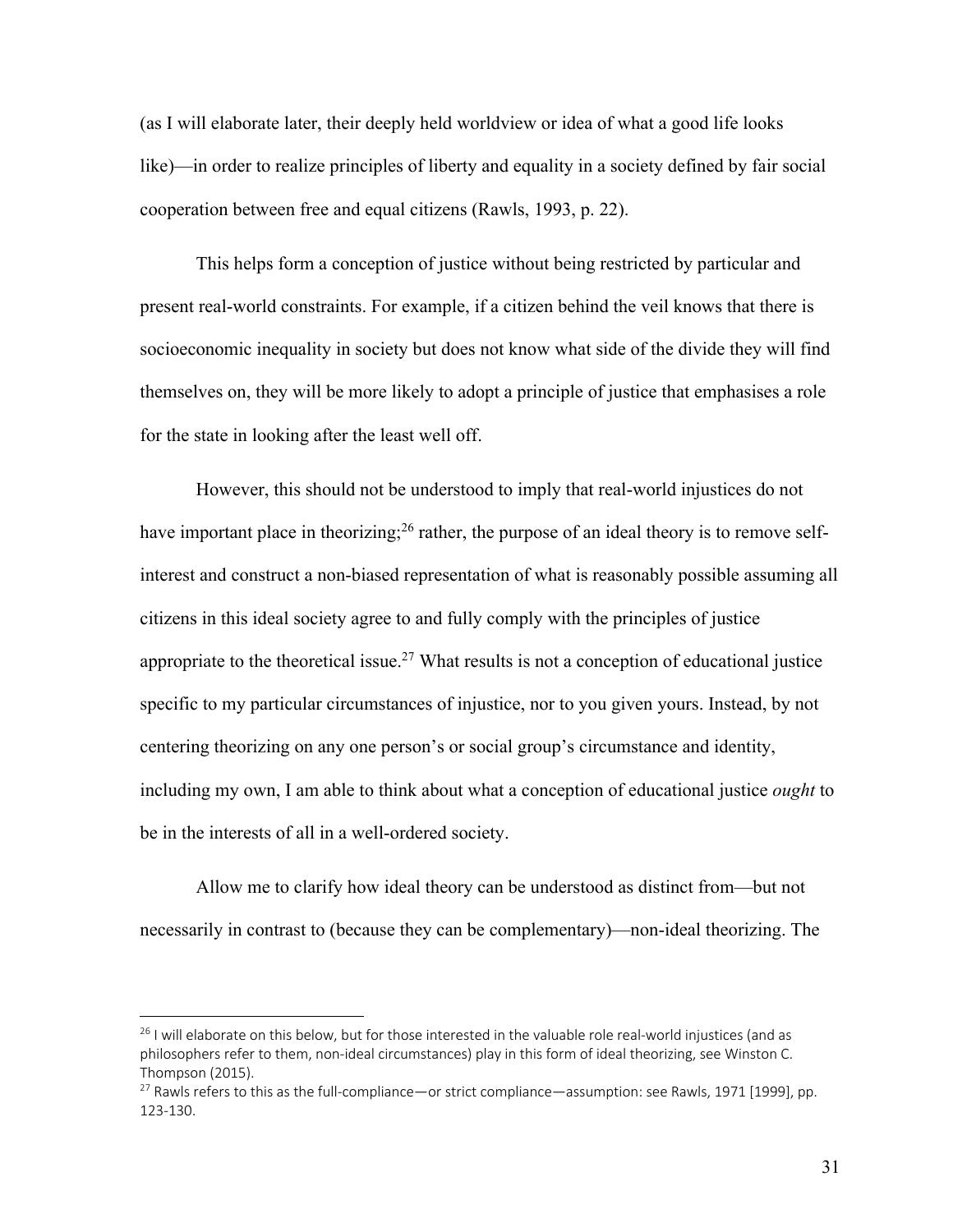latter takes as its starting point present obstacles of injustice in the 'real world'.<sup>28</sup> To illustrate this distinction, take, for example, the case of theorizing adults' educational justice: on the one hand, a non-ideal theory aims at reforms to resolve injustice(s) present in alreadyexisting educational systems, such as how adults' complex life circumstances affect participation in education; on the other hand, an ideal theory aims to determine what a just education for adults ought to look like *in the first place* according to the values, principles, and standards of justice in a liberal democracy.

What is required, then, is set of principles that can reliably guide the development of a non-ideological theoretical framework—that is to say, one mutually agreeable to all reasonable citizens. To construct these principles, I first ground theorizing in John Rawls's political philosophical principles of 'justice as fairness'. In section two, I examine existing political philosophical principles of justice in education, identifying key claims for which the ideal principles of justice guiding the theory of education for adults should also take into account. In section three, in light of the particular circumstances of *post-*compulsory education and adults' status as citizens, I describe and defend the relational principles of equal liberty and treatment that will guide the theory of education for adults. And, finally, I conclude with considerations about the implications of these principles that motivate theorizing post-compulsory education for adults. With stable principles of justice in place, an ideal theoretical framework can begin to take shape, providing non-ideal theorists a metric that can help them better define how circumstances are not ideal in present contexts of

 $^{28}$  See Rawls, 1971 [1999], pp. 215-216. For those interested in further distinction between the uses and purposes of ideal and non-ideal theorizing in education, see Harry Brighouse (2015). Applying Rawlsian theory to the case of race in education, Winston C. Thompson (2015) provides a clear analysis of how ideal theorizing can support non-ideal theorizing in the development of what he calls formative justice.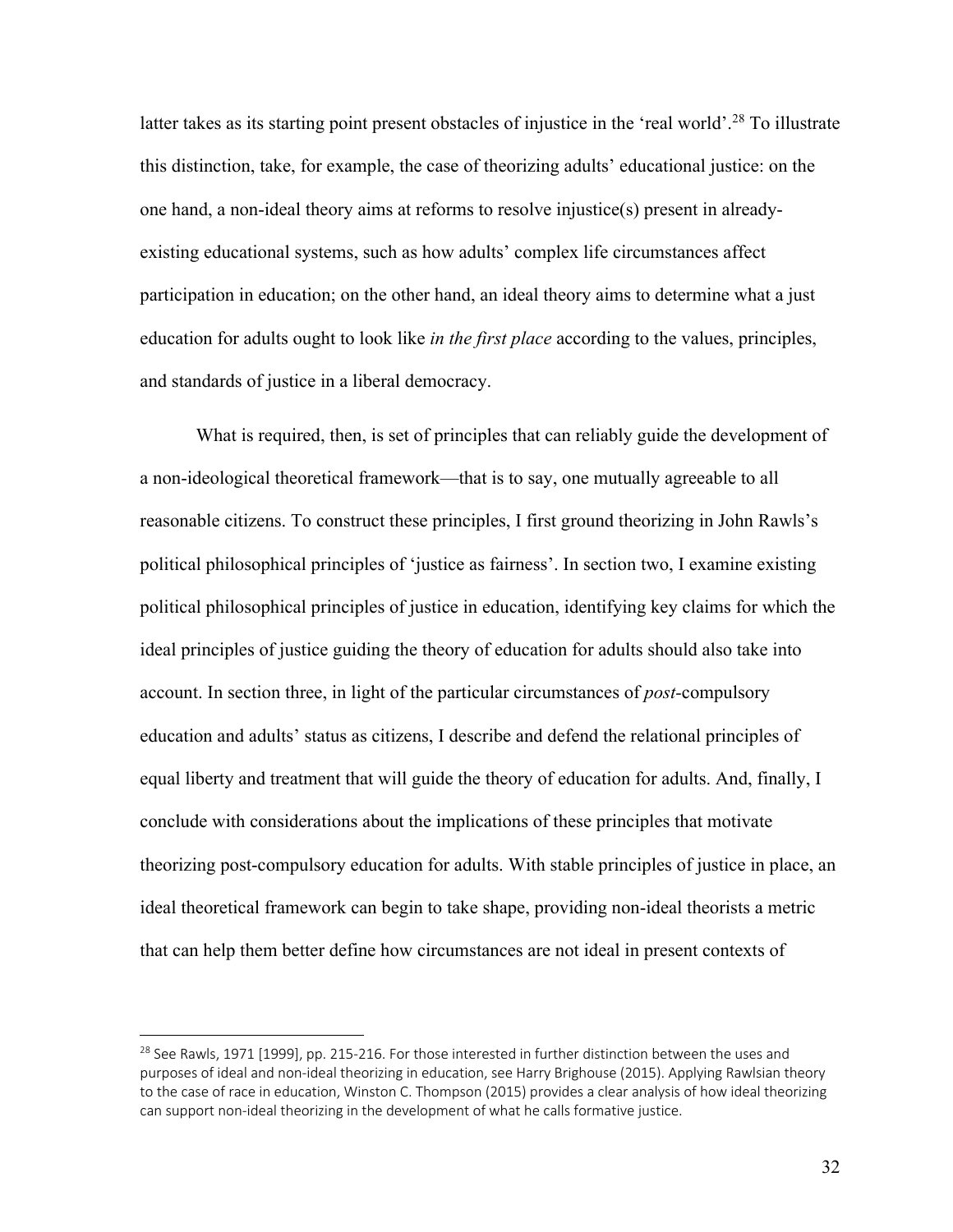education, and affording policymakers a standard by which they can develop just policies for education for adults.

#### **I. Principles of Justice in a Pluralistic Liberal Democracy**

I articulate and defend a conception of education for adults grounded in the political liberal theory of John Rawls. In particular, I work with Rawls's 'justice as fairness' as developed in two of his foundational texts: *Theory of Justice* (*ToJ*; 1971 [1999]) and *Political Liberalism* (*PL*; 1993).

*ToJ* represents the original formulation of his theory, which he continued to revise throughout his scholarly career, and *PL* represents a substantial revision of his theory in light of what he often refers to as 'the fact of reasonable pluralism' in liberal democratic societies. The distinction between these two texts turns on what *ToJ* assumes is a society that shares a common 'comprehensive *liberal* doctrine' versus what *PL* assumes is a pluralistic society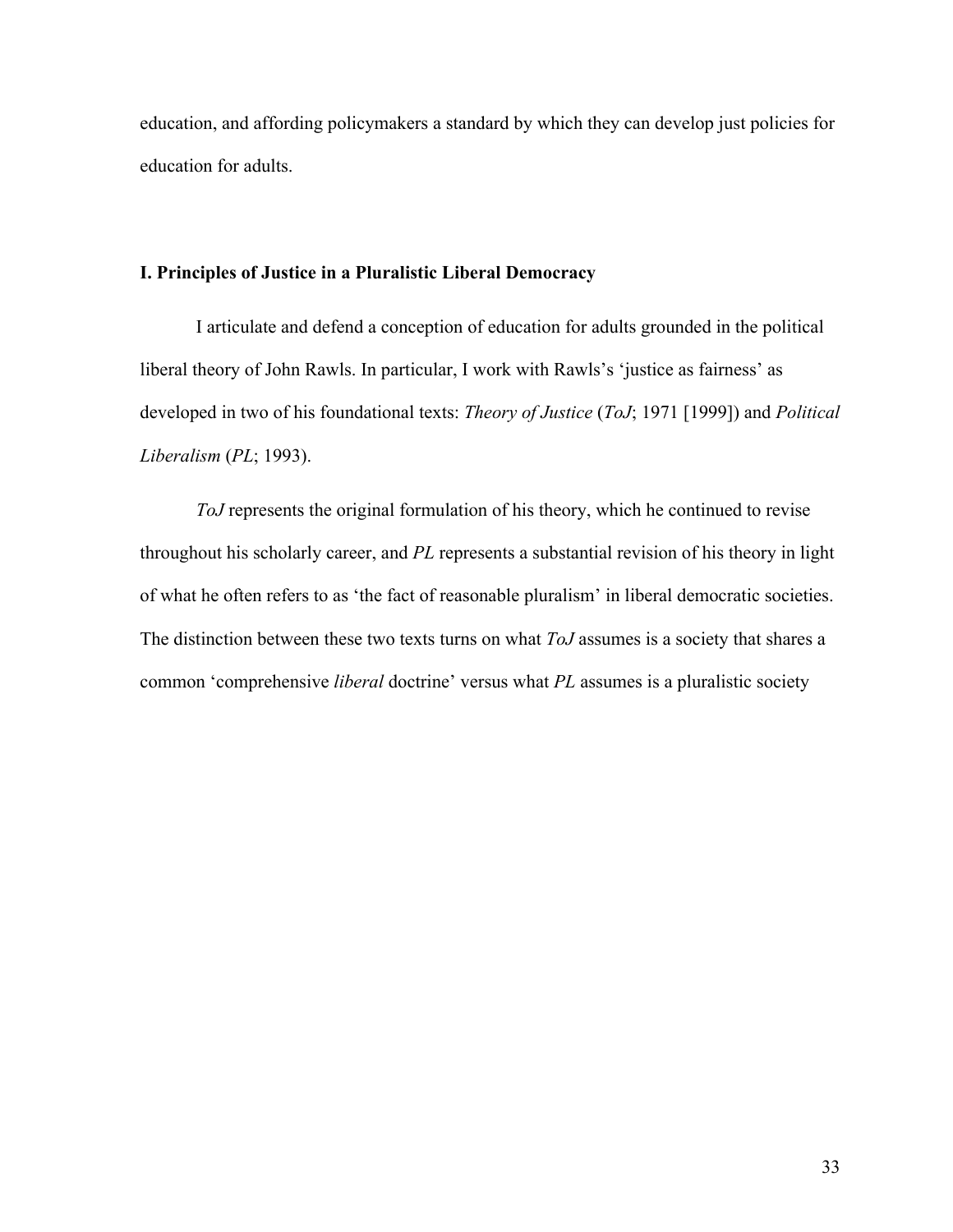comprised of many different 'comprehensive doctrines'. <sup>29</sup> Thus, I first discuss the fact of reasonable pluralism and then turn to political liberal principles of justice.

#### *The Fact of Reasonable Pluralism in an Overlapping Consensus*

In *PL*, Rawls ideally theorizes in context of a society inclusive of citizens with different and rival comprehensive doctrines but who share common interests in political stability. Basically, these citizens have different ideas about morality and the good life, but they want to get along. The stability is generated by a political conception of justice not justified in term of any one comprehensive doctrine but from citizens' overlapping reasons to support that political conception, notwithstanding their deep differences in worldview.<sup>30</sup> That is, this political conception ought to be mutually agreeable to all reasonable citizens according to each their own worldviews.

Allow me to explain the significance of the idea of overlapping consensus to educational theorizing. In a pluralistic liberal democratic society, it would be unreasonable

 $^{29}$  Rawls explains the distinction between a 'reasonably pluralistic society' and one defined by a 'comprehensive doctrine' as follows: first, the pluralism Rawls takes as given would describe a liberal society comprised of many distinct religions and cultural groups. Within each of these groups, 'reasonable' citizens will have distinct moral views about right and wrong, good and bad, and God and faith, and these will give shape to different conceptions of what constitutes a good life, a valuable and worthwhile life, which taken altogether are what he calls a comprehensive doctrine (see, for example, 1993, pp. xvi-xvii and 175). Second, Rawls defines reasonableness as reciprocity among equal citizens in a readiness "to propose principles and standards of fair cooperation" and collectively abide by them. That is, "norms they view as reasonable for everyone to accept […] as justifiable to them; and they are ready to discuss the fair terms that others propose" (pp. 49). Finally, to distinguish a society ordered around a single comprehensive doctrine, I use the example of a *comprehensive liberal doctrine*, as does Rawls in distinguishing his theory in *PL* from that in *ToJ*: comprehensive liberalism refers to those liberal doctrines not only pertaining to the political domain but to the ethical domain as well, and Rawls specifically refers to the individual autonomy ideals of Kant and Mills (p. 78, and as relating to education, p. 199). These are ethical ideals held by many liberals yet represent but one conception of the good life in a pluralistic society. For example, some religious and cultural groups will hold ideals of collectivism over or rather than individualism, but this does not make those comprehensive doctrines unreasonable. Political liberalism asserts that all reasonable citizens are free and equal in society, regardless of the different comprehensive doctrines they hold dear, one case of which might be this ethical liberalism.

<sup>&</sup>lt;sup>30</sup> For Rawls's expanded idea of overlapping consensus, see 1993, pp. 133-172.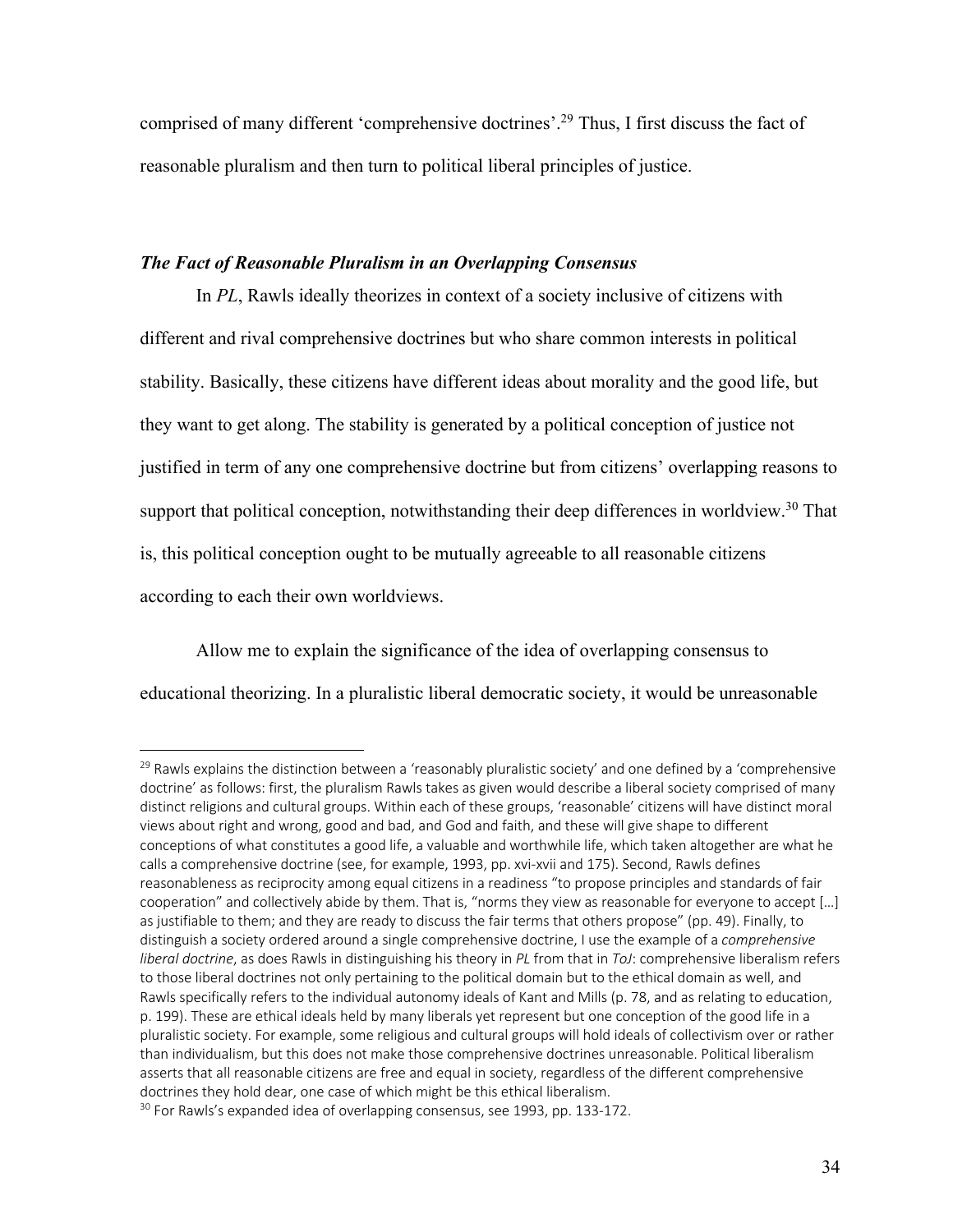for some citizens to expect the state to endorse, or for the state to enact on its own accord, educational policies or practices that preference particular programs or disciplines which lead to particular external rewards and not others, because this means the state endorses that particular conception of a good life as more valuable and worthwhile than other citizens' reasonable conceptions.

For example, imagine that a state endorses educational policies and practices that preference the fine arts. The state does so because it endorses the belief that such a study produces citizens who will have refined senses of aesthetic judgment, enhanced divergent thinking skills, and deeper appreciation of the goods of cultural enrichment, and that this produces a 'better' society. But to set this preference is to do so at the expense of other studies, such as accounting, which potentially lead to higher earnings and employment prospects—ends which are valuable goods to some.

It is easy to see that this one-sidedness would be agreeable to a homogenous society in which everyone held as most valuable an education preparing citizens for these forms of high-paying jobs (i.e., a society sharing this comprehensive doctrine), but it would not effectively support a pluralistic society comprised of different and even rivalling conceptions of a good life. For some, there is more to life than great art. Therefore, it would be unreasonable for a pluralistic society to endorse these educational policies and not others, not because to hold dear these particular educational outcomes (doctrinal views) is unreasonable for those who do, but because it will come to bear on other reasonable beliefs of those equal citizens who hold an equal share of political power and who do not value those same outcomes.<sup>31</sup> Readers might note that the distinction I am making also helps to explain

35

 $31$  Indeed, Rawls provides a comparable example using the case of religion (1993, p. 138).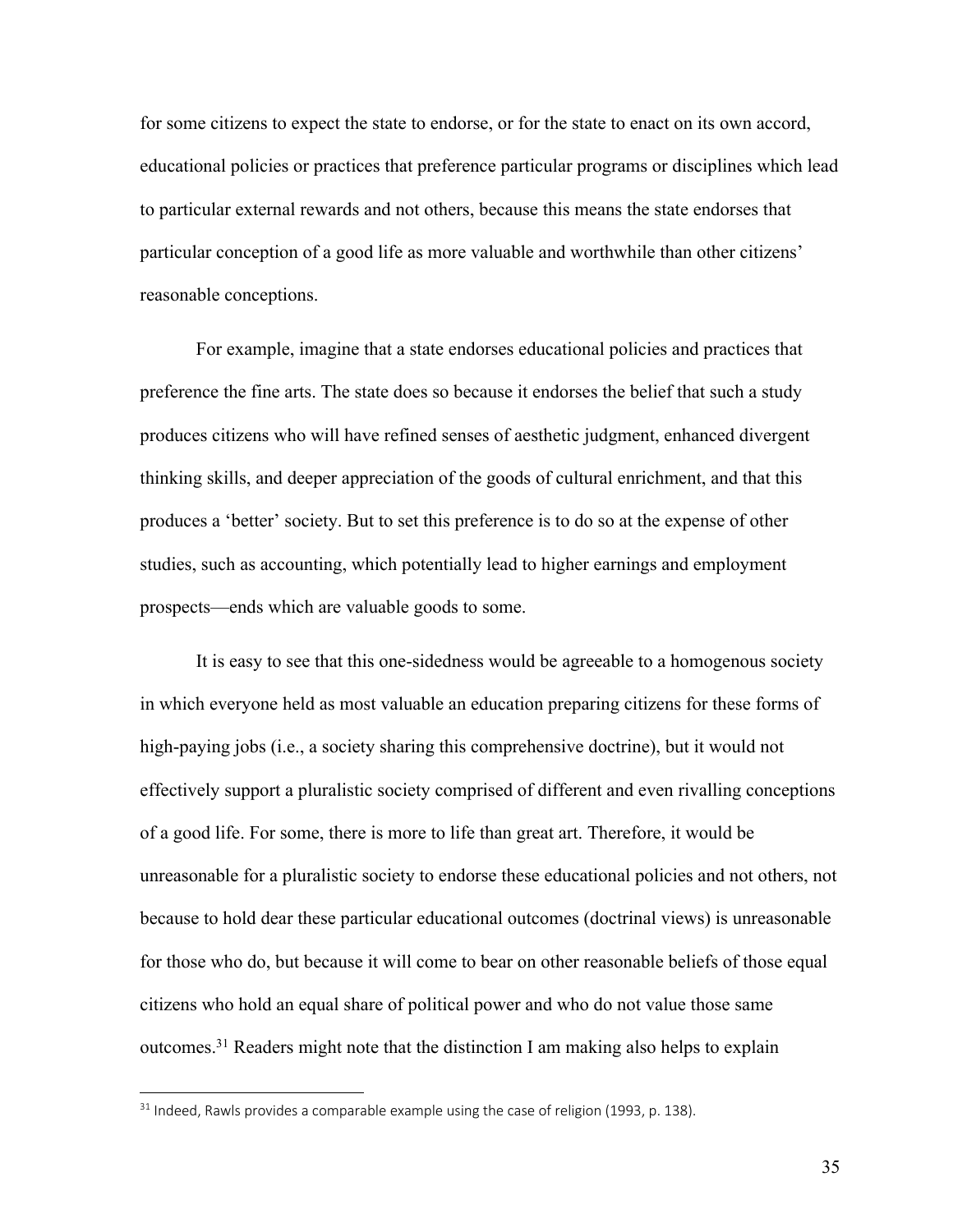Rawls's notion of political liberalism as a revision of his earlier theory, which assumes a comprehensive liberal moral doctrine (see footnote 29)—because to prize individualistic moral foundations as a state ideal may undermine citizens who hold reasonable moral foundations which do not prize individualism as part of a good life.

#### *Principles of Justice*

Premised on the fact of reasonable pluralism, Rawls defends two such principles of justice, each of which I elaborate below:

- A) Each person has an equal claim to a fully *adequate* scheme of equal basic rights and liberties, which scheme is compatible with the same scheme for all; and in this scheme the equal political liberties, and only those liberties, are to be guaranteed their fair value.
- B) Social and economic inequalities are to satisfy two conditions:
	- 1. they are to be attached to positions and offices open to all under conditions of *fair equality of opportunity*; and
	- 2. they are to be to the greatest benefit of the least advantaged members of society [the *difference principle*]. (Emphasis mine; 1993, pp. 5-6)<sup>32</sup>

**First Principle of Justice.** The first moral principle regards citizens' internal capacities of justice in that it states that free and equal citizens in a liberal democracy (the political conception of the person) must have claim to an *adequate* scheme of equal basic

<sup>32</sup> For those interested in Rawls's earlier comprehensive liberal principles of justice, see *ToJ*, 1971 [1999], pp. 53-56.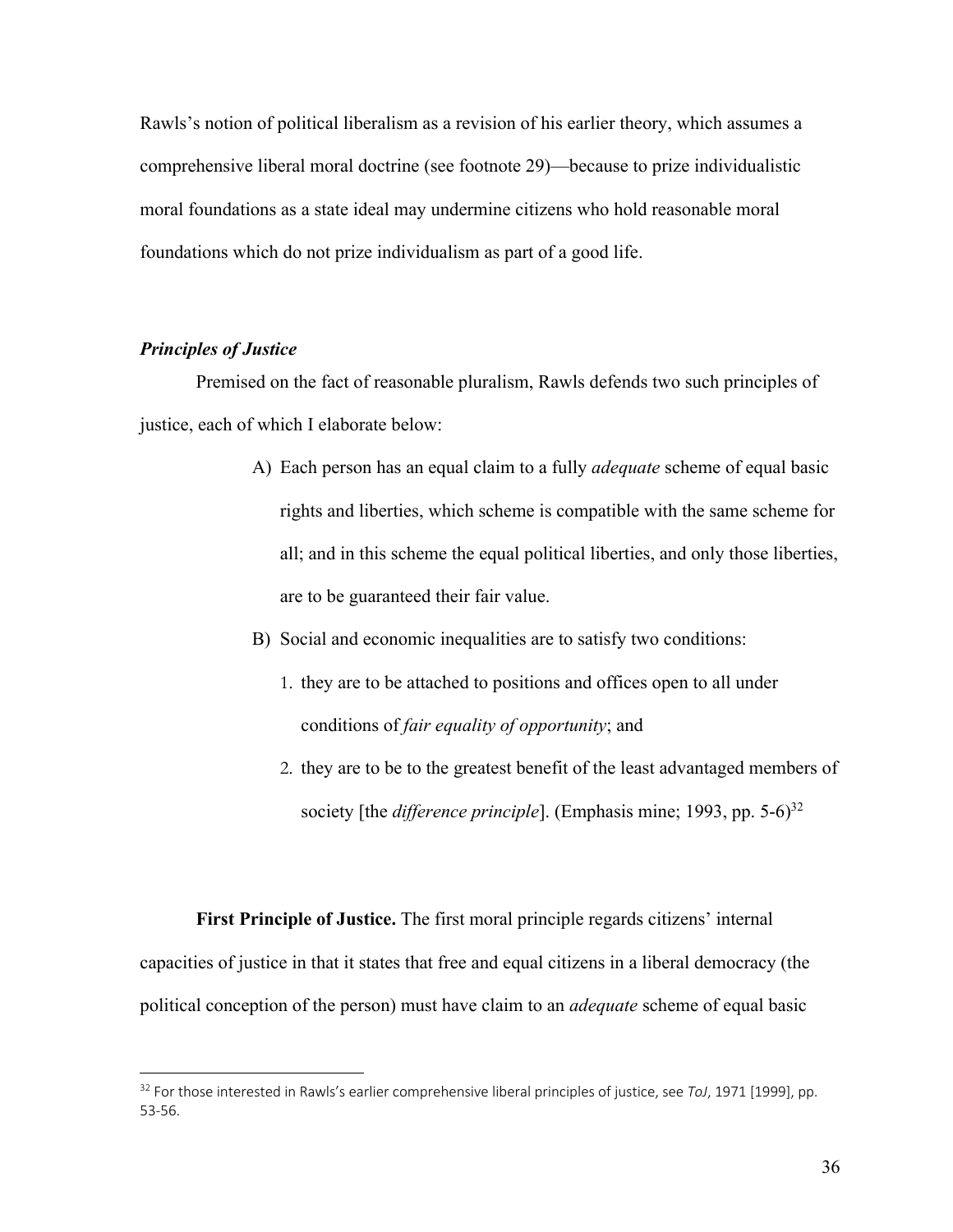rights and liberties,  $33$  such as the liberty of conscience and freedom of association securing citizens' powers of deliberative reasoning to form, revise, and rationally pursue a conception of the good over a complete life.<sup>34</sup> Additionally, citizens are guaranteed the fair value of their political liberties, which is to say the full liberties of democratic participation: fair and equal liberty to hold office and influence elections. Therefore, it is not enough to have these liberties in principle, people should be able to use them more or less equally. These elements together comprise their equal claim to a fully adequate scheme of equal basic rights and liberties.

Returning to the example of the state preferencing the study of fine arts versus accounting, for the state to preference one of these reasonable educational activities as more valuable and worthwhile (without sufficient justification) than the other clearly impinges on the equal liberties of those citizens whose reasonable conceptions of the good have been devalued. And this will have consequences for their political liberties: it means that their political liberties are, in fact, not equal, and thus, those citizens have not been guaranteed their fair value in society. They are subject to the state's and/or other citizens' more preferrable conceptions of the good, rather than subjects of their own equally reasonable and self-determined choices. Importantly, it is for these reasons that the first moral principle takes priority over the second distributive social and economic principle—because it constitutes *what* is being equitably distributed following that second principle. So, for example, I cannot

 $33$  Rawls elaborates on the 'fully adequate scheme' as comprising two cases: first, the capacity for a sense of justice in application of the principles of justice to the basic structure and its social policies; and second, the capacity for a conception of the good in application of deliberative reason over a complete life (1993, pp. 332). Equal citizens are equal when they can act in accordance with their rational interests in relation to those differing interests of fellow citizens.

<sup>&</sup>lt;sup>34</sup> For more on this example of the political liberties and for other such basic liberties, see Rawls (1993, pp. 334-356).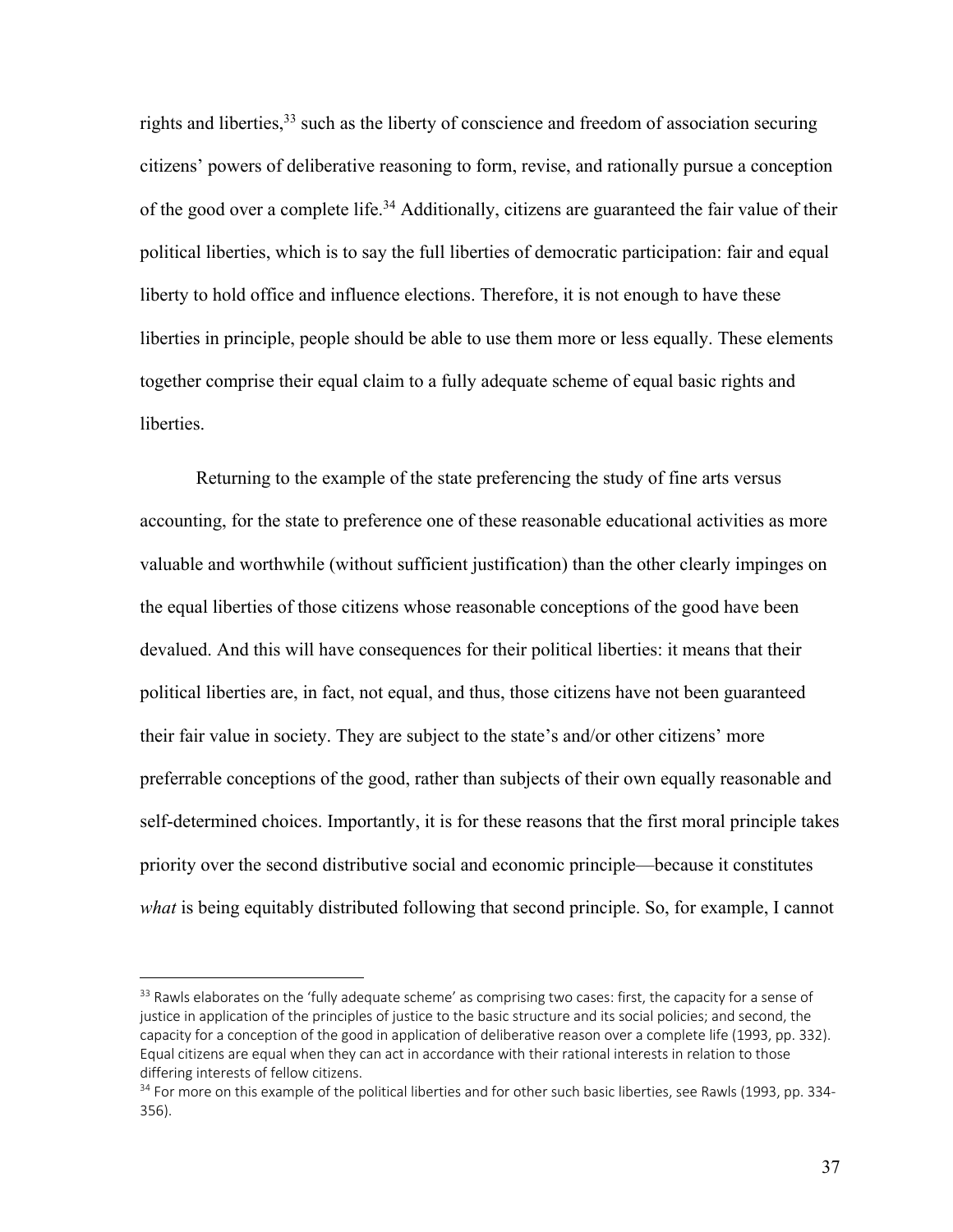prevent you from getting an education on distributive grounds because it would undermine your right to political participation, and you need an education in order to know how to participate.

**Second Principle of Justice.** The second distributive principle is a set of two conditions addressing issues of social and economic inequality in the fair and equal distribution of public resources and their valuable outcomes in a well-ordered society. Egalitarians refer to the first as the principle of *fair equality of opportunity* and the second as the *difference principle*. Allow me to address each separately.

*Fair Equality of Opportunity (FEO).* FEO is a condition which determines justice as fairness according to equal opportunity to access valuable outcomes for all citizens on account of social and economic contingencies. For Rawls, the distribution of outcomes is fair when the procedure that led to those valuable outcomes is fair.<sup>35</sup> That is to say, following this principle, all citizens have fair and equal opportunity to pursue a good life, regardless of social and economic factors that may disadvantage some citizens more than others. For example, whether I grow up poor or wealthy, I am equally entitled to a basic education because the valuable external rewards of that educational resource—its outcomes, those positions and offices it affords—merit its equal division. Every citizen is entitled to their fair share of resources and opportunities.

*The Difference Principle.* The difference principle concerns inequalities resulting from natural contingencies, and states that the social and economic inequalities attached to

<sup>&</sup>lt;sup>35</sup> Rawls calls this "pure procedural justice" (1971 [1999], pp. 75-76).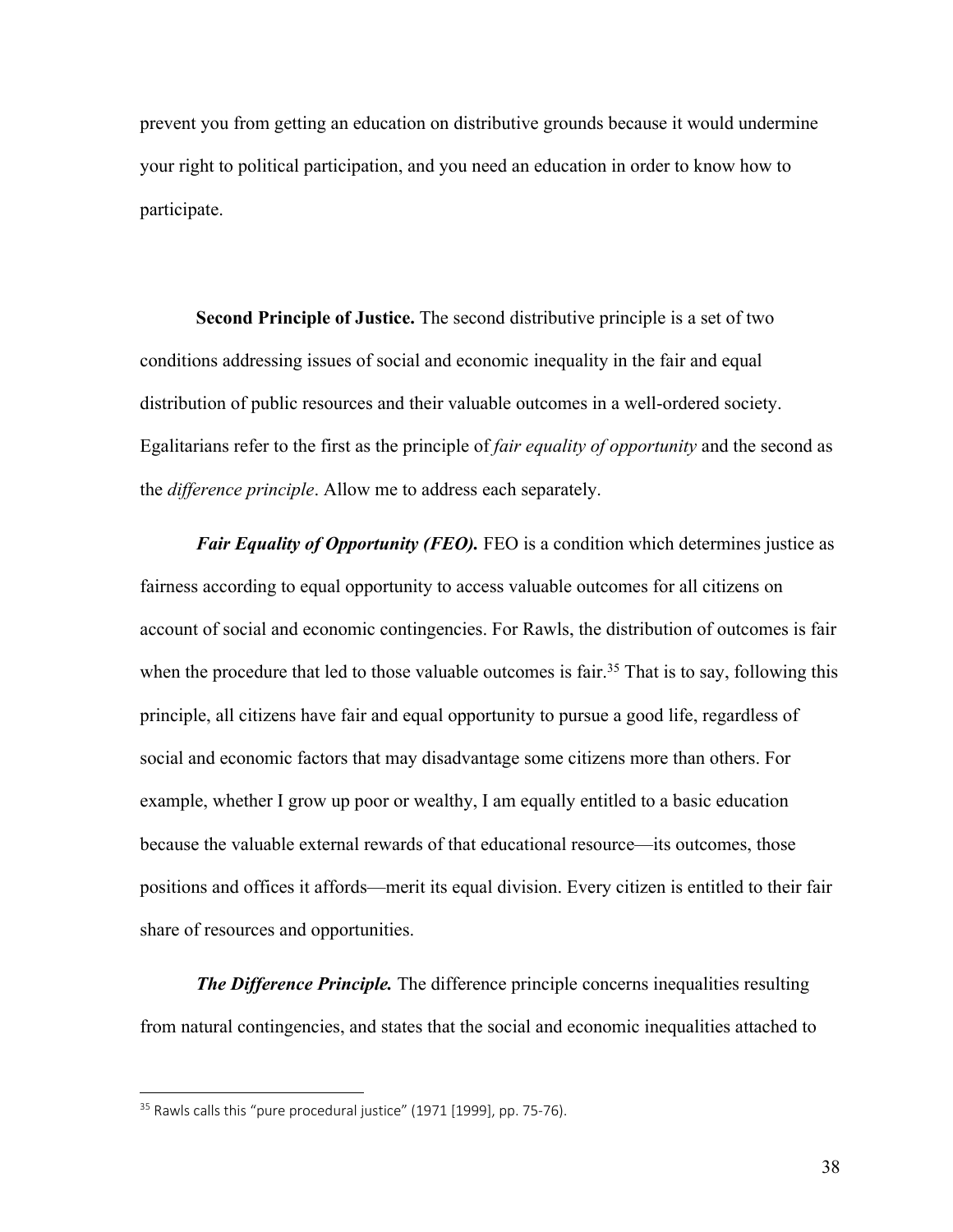positions and offices (again, the concern is valuable outcomes) must be adjusted so that, whatever the degree or extent of those inequalities, they are of the greatest benefit to the least advantaged citizens (see Rawls, 1971 [1999], pp. 65-73). So, for example, given that citizens possess different natural talents in education, even if other social and economic factors have been 'equalized', those with greater natural talents will come to have greater opportunities and external rewards as a result of their educational participation. However, to suggest that the outcomes themselves ought to be equalized is untenable in a liberal, even social, democracy.36

Hence, this principle recognizes that inequalities resulting from natural talents are unfair because citizens have no choice in the degree of their natural talents, and so those who gain more are to do so on terms that improve the lot of the those who have gained less. These fair terms of social cooperation facilitate political stability by avoiding a concentration of social, economic, and political influence with those who are privileged enough to be naturally talented. Therefore, equal distribution of education in this sense may not mean distributing an equal share of educational resources to each citizen, but rather a commensurate share of the resources which would increase the benefit to the least advantaged.

**Taking both principles of justice together.** Rawls states that in a just democratic society, "we can say that when basic institutions satisfy a political conception of justice

 $36$  Instead, this might be the intent of an authoritarian socialist state. It would mean the state distributes valuable outcomes (positions and offices) regardless of inputs, which would be incompatible with the first principle (because it would justify state coercion).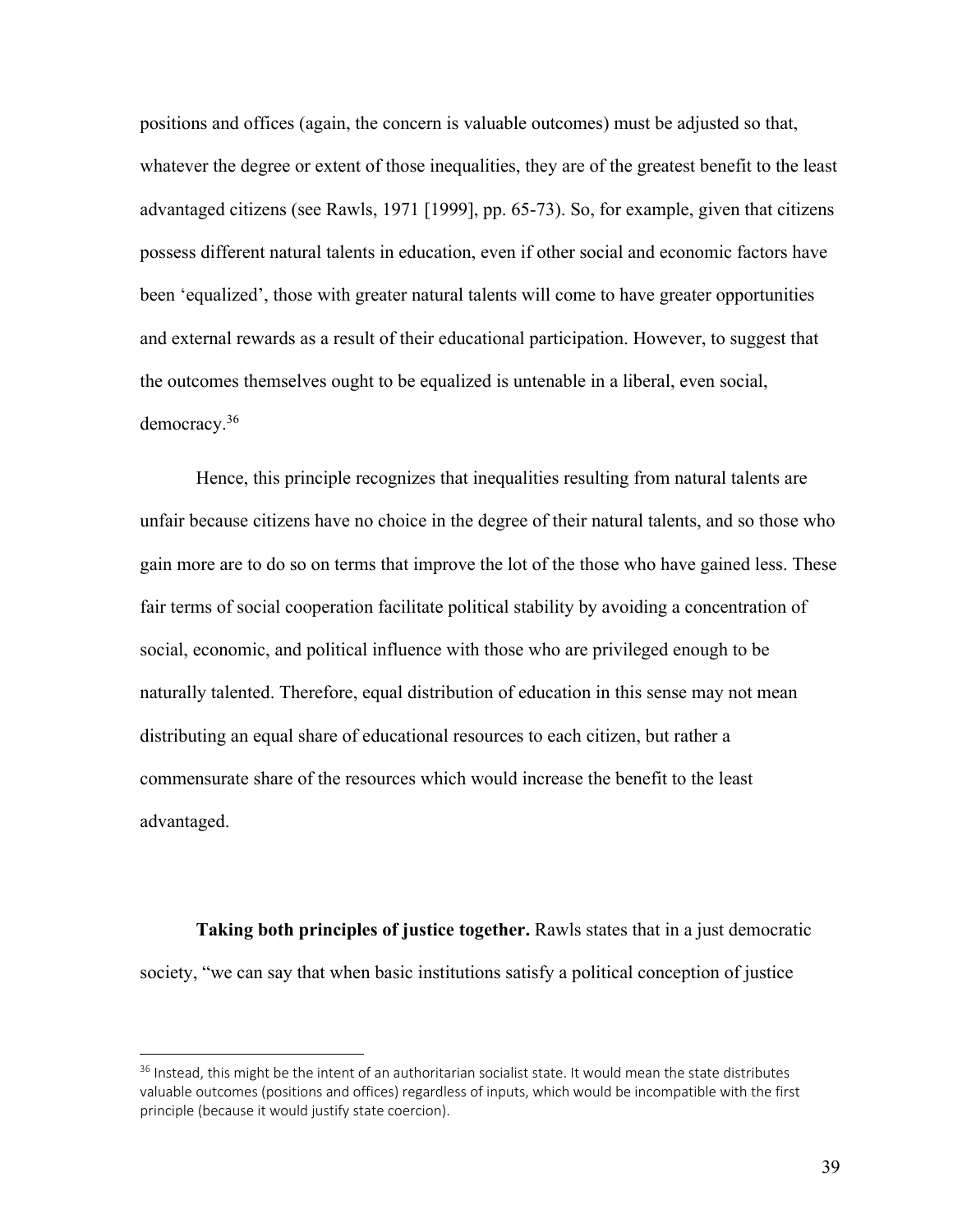mutually acknowledged by citizens affirming comprehensive doctrines in a reasonable overlapping consensus, this fact confirms that those institutions allow sufficient space for ways of life worthy of citizens' devoted support" (1993, p. 187). This conception of justice intends to give space to pluralism in a society, to provide the background social conditions which support citizens' self-respect and dignity in holding equally valuable and worthwhile conceptions of the good and equal claims to the rights and liberties that allow them to freely pursue them.

Important to my analysis of the ideological bents of already existing frameworks of education, political liberalism can help philosophers of education theorize a just and stable framework specifically because it rejects moves to give primacy to particular ideologies (or comprehensive doctrines) within a political conception of justice—one limited to the political domain, whereby the express intent is political stability in a society comprised of doctrinal pluralism. And this means political liberalism creates equal social space for all reasonable ideologies. Therefore, political liberal theorizing can help create a conception of educational justice, ensuring the social institution of education must be compatible with the political imperative of fair social cooperation—the background social conditions which make justice possible.

I will now turn to examine how normative principles of educational justice proposed by philosophers of compulsory education can help define the principles of educational justice for adults in post-compulsory education that I will come to defend in the latter section. However, before doing so, I would like to motivate that analysis with a case, which I will apply to each of the principles below, including my own:

40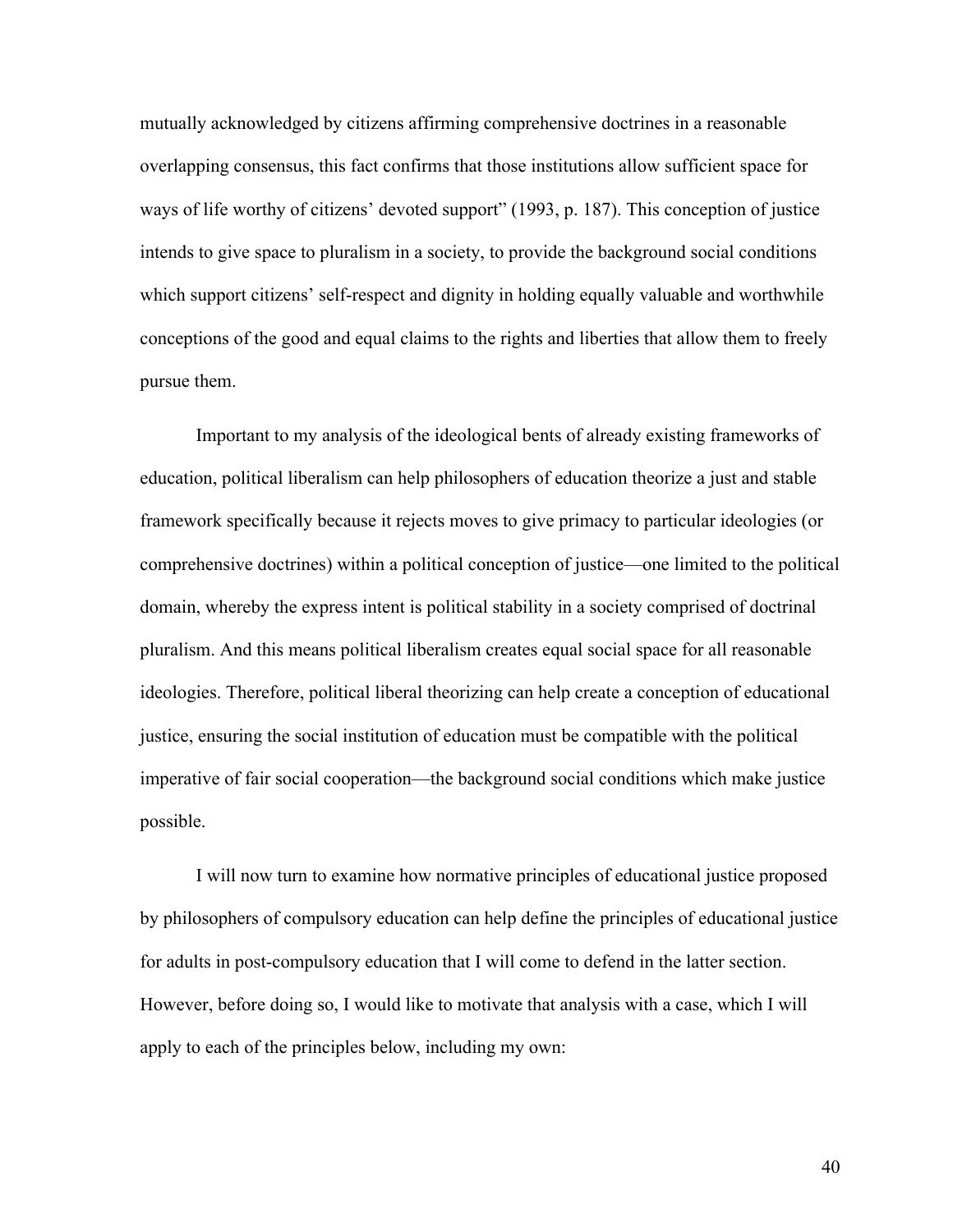Imagine a grocery clerk, who, at 45 years old, having not sufficiently achieved a basic education, decides to return to school to eventually become a Licensed Practical Nurse (LPN). (It should be noted that he is 'upgrading' rather than completing a basic education for the first time.) This is not a choice merely motivated by employment prospects; he comes from a family with no collective experience of higher education and, shaped by his experiences as an underappreciated and devalued front-line worker during the COVID pandemic, he wants to achieve this for the intrinsic sense of accomplishment—that is, for his own good. When asked why he chose the LPN program, he explains that the health profession carries inherent respect in his social community. He had thought about becoming a Registered Nurse, but the idea of going to university turned him away from that plan. Universities, he feels, have an air of 'snobbery', even in the physical spaces of them; the student body is younger, and, he says, everyone 'peacocks' their material, intellectual, and ethical privileges (as political philosophers define, 'advantages') in ways that he finds offputting. They are not, he says, his people; colleges are for every-day, down-to-earth people.<sup>37</sup>

I present this case for two reasons: first, as an adult educator myself, this is a representative example familiar in my everyday practice; second, it is one that could be understood as a non-ideal example of injustice, but I believe we need not conceive of it that way. Justice within the basic structure of a liberal democracy, even ideally conceived, does not erase cultural, social, economic, nor ethical differences in society. Thus, with Rawls's theory of justice as fairness and its core principles, I ask in what ways these principles can be

 $37$  I emphasize this sentiment not only because it is realistic to many adult students but also because it is similar to one that Kristin Voigt (2017) takes up in analysing principles of justice in higher education as they relate to non-traditional students (a common term for adult students in higher educational literature). There, she makes the case for a pluralistic conception of equality, an aim I share in this work.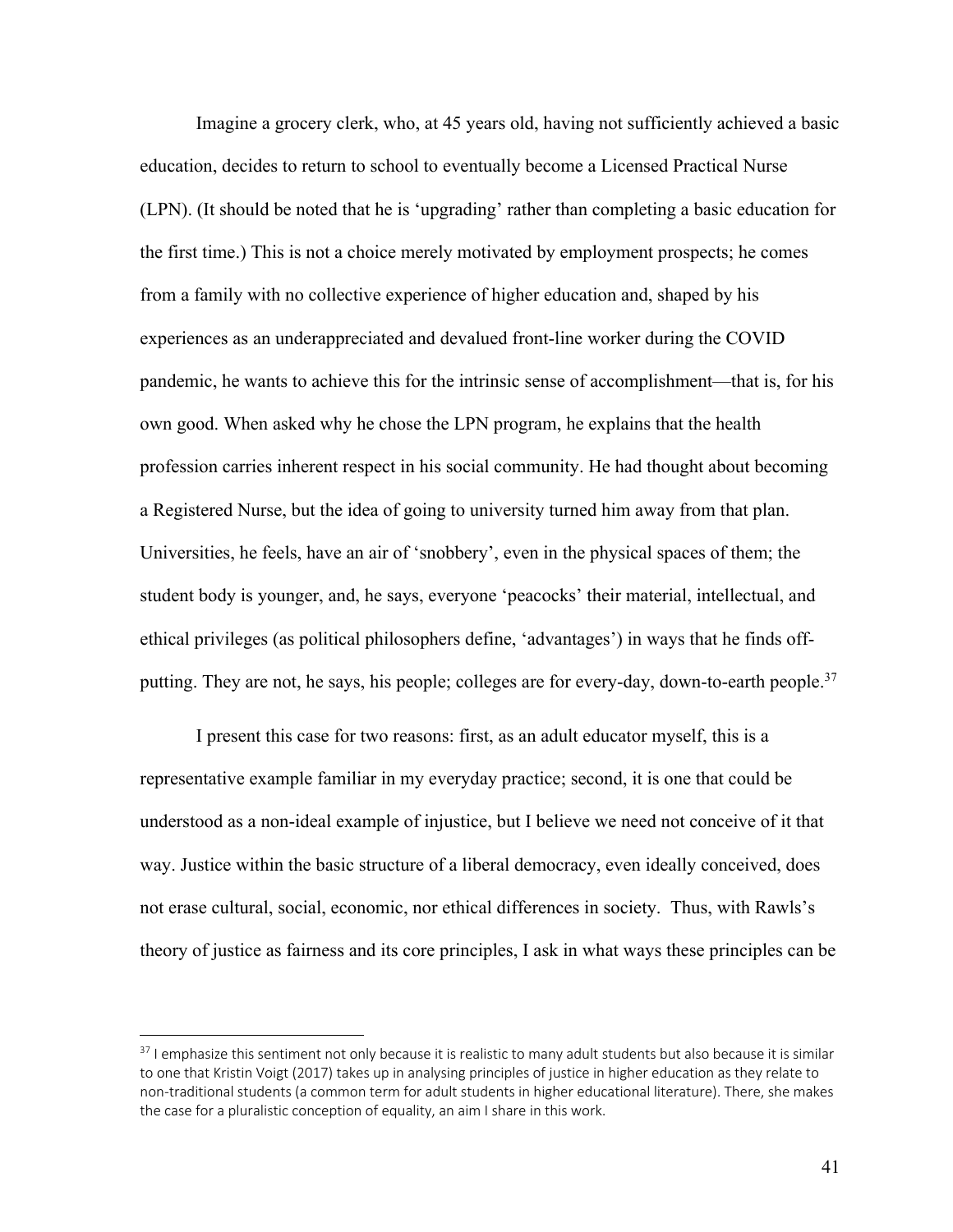applied to post-compulsory education for adults aimed at fulfilling citizens' needs in a wellordered society? To address this question, I now turn to examine how normative principles of educational justice proposed by philosophers of compulsory (child basic) education can help define principles of educational justice for adults in post-compulsory education.

### **II. Principles of Educational Justice: The Equality versus Adequacy Debate**

In this section, I analyze the two prominent ways of reasoning about equality as educational justice forwarded by philosophers of education: first, I consider equality principles promoted by distributive theorists; second, I consider adequacy principles promoted by relational theorists.38

#### *Distributive Theorists and Principles of Equality*

What does it mean for a society to value education primarily for its potentially valuable socioeconomic outcomes? Distributive theorists generally propose a variation on an ideal principle of fair equality of opportunity (FEO) and have come to supplement it with a non-ideal prioritarian principle. I show below that each is rooted in Rawls's second principle of justice, the first in his eponymous principle and the second in the difference principle. Thus, while I will refer to these as equality principles promoted by distributive theorists, I discuss each separately.

 $38$  I do so informed by the clarifying distinction Kristin Voigt makes between distributive and relational theories: the former focus on the fairness of inequalities of outcome and the latter focus on equality conceived in terms of relations among individuals. She writes, "while distributive theorists seek to directly assess the fairness of distributions, relational theorists argue that our assessments of distributions must be guided by broader concerns of relational equality" (2017, p. 110).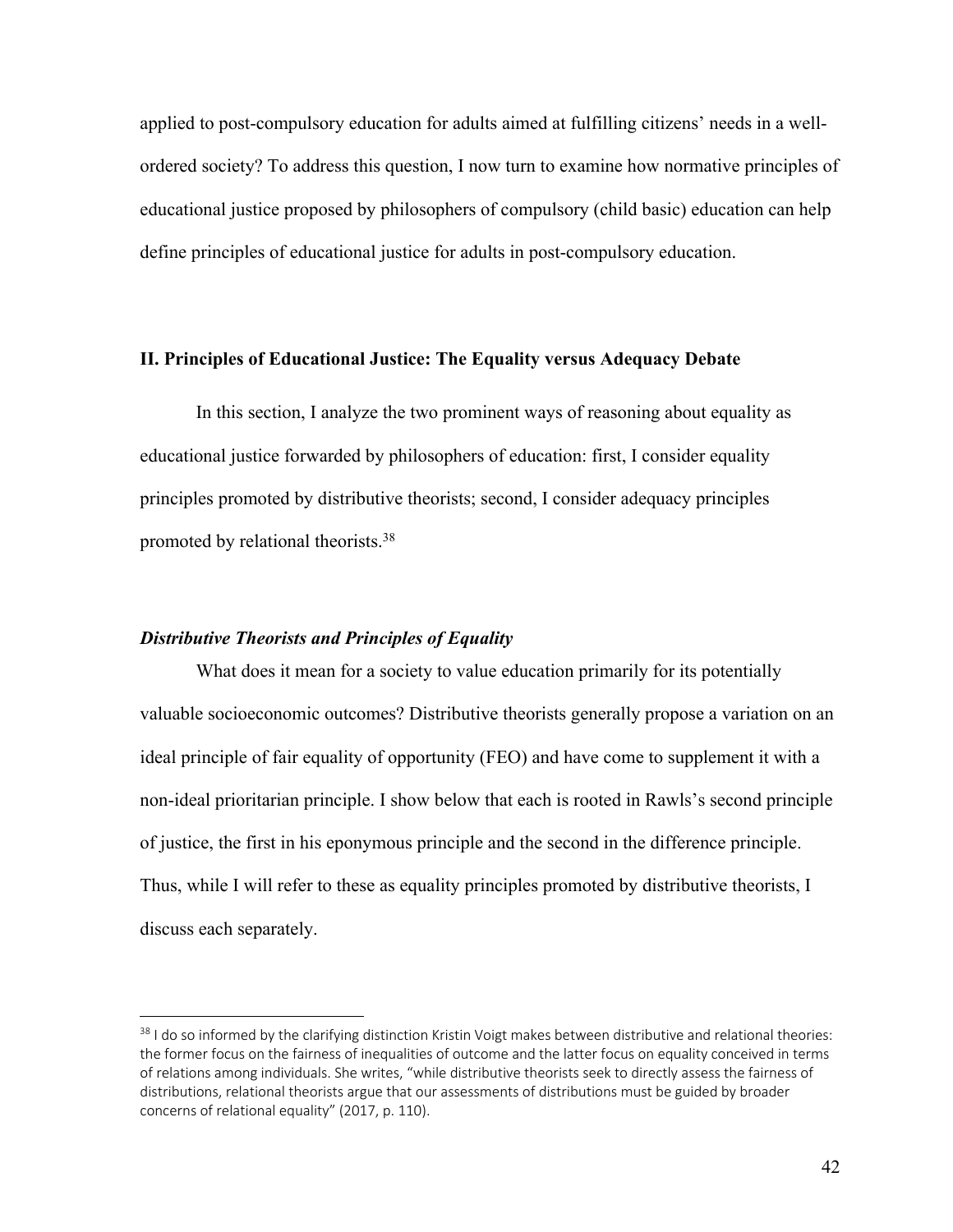#### **An Ideal Principle of Fair Equality of Opportunity in Educational Justice**

**(FEO).** The idea of FEO has dominated the discourse of just distribution of educational resources.39 According to distributive theorists, education is framed as a valuable and scarce resource: it is valuable because it is a 'positional good', $40$  the valuable outcomes it produces; it is scarce because it is an expensive commodity and thus has limits on its distribution. Given both of these constraints, those opportunities that education affords must be distributed in an equitable manner to all citizens, regardless of their social and/or economic advantage or disadvantage.

First, the ideal equality principle of FEO is often referred to as the meritocratic principle and aims at 'levelling the playing field' through equal opportunities generated through a fair and just distribution of education for all. In other words, social and economic factors are equalized by ensuring all citizens have an equal education that affords each the fair opportunity to strive for its valuable outcomes. For example, K-12 public schooling is a basic right for all children in a liberal democracy; the same level of education is provisioned to all, regardless of their family income or status, and by graduation, all students ought to have equal opportunity to compete for valuable opportunities, rewards, and positions like higher education and/or employment. The thinking goes that in an ideal world, if all citizens are assured fair equality of opportunity, only their natural motivations, interests, and so on will distinguish the good lives they realize, and these on their own are not markers of injustice. I would like to draw two parallels between this principle of justice and lifelong

 $39$  See, for example, Brighouse, (2004, 2014), Brighouse & Swift (2009); Brown, (2006), Schouten & Brighouse (2014), and Swift (2003).

 $40$  Positional goods are goods that are desirable within a given society because they generate greater social status for those who possess or gain them, especially when they are goods enjoyed by few. For example, the higher the level of educational credentials I receive, the more likely I am to gain higher social status because there will be increasingly fewer people who enjoy a similar level of education.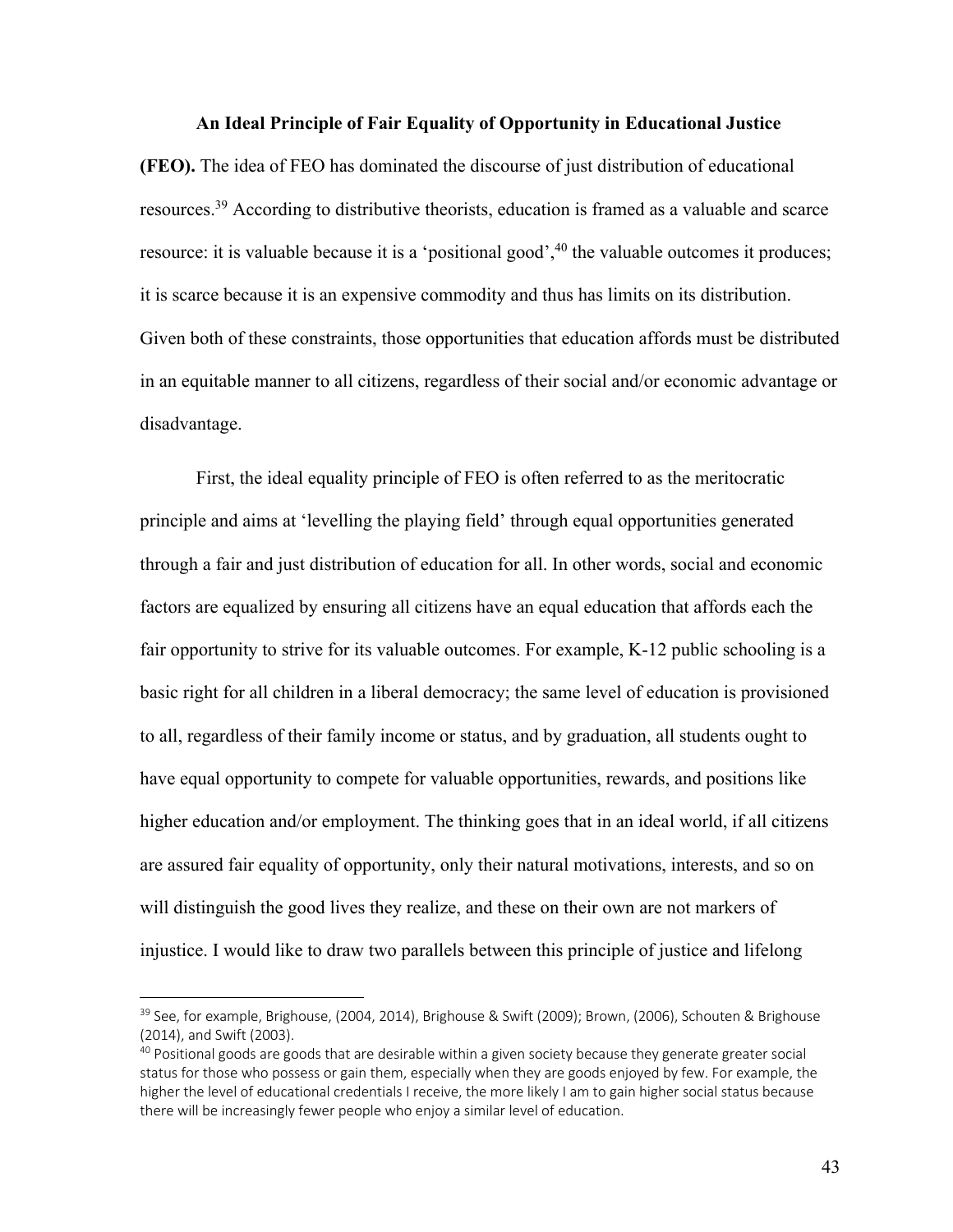learning policies: first, in the ideal sense, these policies are intended to realize equality of opportunity for all; and second, in the non-ideal sense, some citizens have fallen behind, and these non-ideal realities justify their use of additional resources (or perhaps it could be said that lifelong learning has become a non-ideal, real-world response to this form of ideal principle).41

However, even in the ideal sense, this principle violates the criteria of the Petersian conception of education for adults I defend in the previous chapter. It also represents a comprehensive doctrine defining what is most valuable about education, and thus, it is not a pluralistic conception of educational justice. This is because in order for it to be an ideal principle, all citizens must cherish specifically this merit-based view of distinguishing achievement from failure as what makes education valuable. Especially when conceived as a 'one-off' chance, $42$  the meritocratic principle relies upon linear thinking: what must be conceptualized are citizens' socioeconomic starting points so that common waypoints and an equal endpoint can be arrived at in an equivalent timeline for each citizen, and from there, it is only good or bad choices and actions that separate the proverbial wheat from the chaff.

<sup>&</sup>lt;sup>41</sup> Similar to criticism about the conceptual ambiguity of lifelong learning I have expressed in the previous chapter, Christopher Jencks (1988) has criticized equality of opportunity in education in much the same way; wondering "whether an idea that can embrace so much means anything at all," he concludes "for politicians of all persuasions equality of opportunity is therefore the universal solvent, compatible with the dreams of almost every voter in a conflict-ridden constituency" (p. 533).

 $42$  Brown (2006) states criticism of Arneson's (1989) one-off conceptions of equality of opportunity: "The basic idea is that at a single 'canonical' moment at the outset of each person's adult life […] he or she should have the same expected welfare as everybody else provided he or she behaves as prudently as we can reasonably expect given his or her particular choice-making and choice-following abilities" (p. 64). While, as I show in the next paragraph, Brown uses this criticism to motivate cause for more chances, even if no longer free but subsidized, I think what is worth more attention is the assumption of an external 'we' expecting to be reasonably and fairly able to judge other citizens' attainment of outcomes. This seems to contravene Rawls's first principle of justice, yet fair equality of opportunity is a second-order principle and cannot override the first.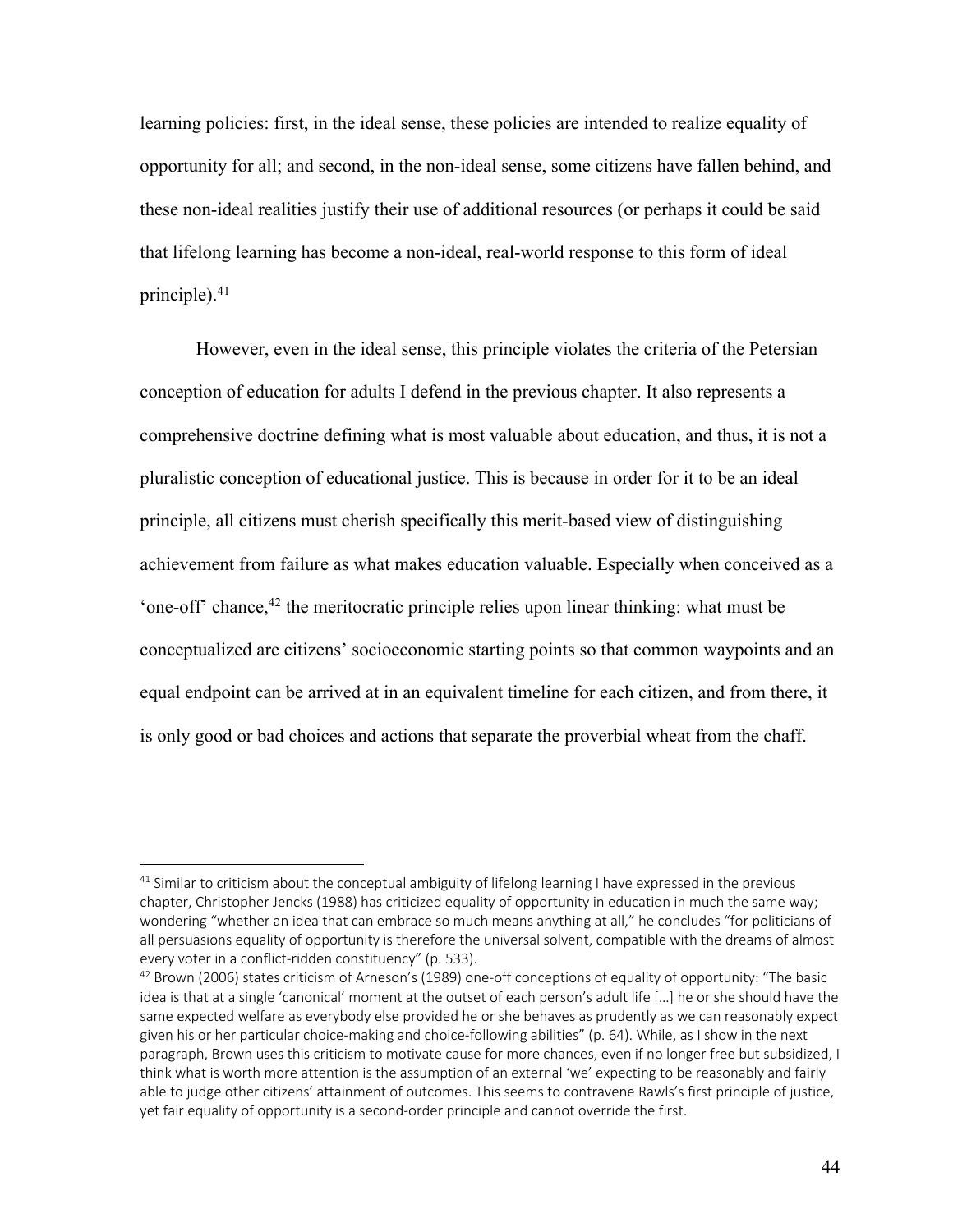Thus, it is also a comprehensive doctrine defining the moral characteristics of those who 'deserve' to thrive most.

For example, in the case of our grocery clerk, by the end of a compulsory education, at the onset of adulthood, he should have arrived at an equal base of education (again, maintaining an ideal theoretical assumption). Through even-handed competition for advantageous positions and valuable rewards, what set apart him from other citizens was their respective talents, abilities, and motivation. Therefore, the level field had been set for equal opportunity. If the grocery clerk failed to make choices which resulted in attaining valuable outcomes, this is not a problem of justice. Furthermore, perhaps his failings were the result of a lack of effort in compulsory school, and thus they are natural consequences and, again, not a problem of justice.

The issue with this principle for our grocery clerk is that it only allows that his circumstances are a matter of failure, and that this supposed failure could simply be isolated by an external judge of character as a result of internal failings according to *prima facie* choices, abilities, and/or efforts.<sup>43</sup> Readers might adduce that, instead of seeing our grocery clerk as being a grocery clerk because he failed to achieve other objectives, I am suggesting our grocery clerk might have chosen to become a grocery clerk and has since revised his life

<sup>43</sup> Briefly, this seems to contravene Rawls's first principle of justice: free and equal citizens have the equal liberty to pursue their reasonable conceptions of the good, but this necessarily includes the liberty to revise them. For, if citizens cannot revise plans, we cannot say citizens are autonomous and free to shape them (see Rawls, 1993, p. 302). For analysis of this point in relation to education, see Levinson (1999, pp. 49-51). Further to the point, it turns on a comprehensive moral doctrine about how to lead a worthwhile life. In his foundational criticism of equal opportunity in education, Christopher Jencks characterizes this objection where such principles find basis in "The Moralistic Theory of Justice" (1988, see pp. 521 and 527-28). Finally, as I have noted above, fair equality of opportunity is a second-order principle of justice and cannot override the first principle.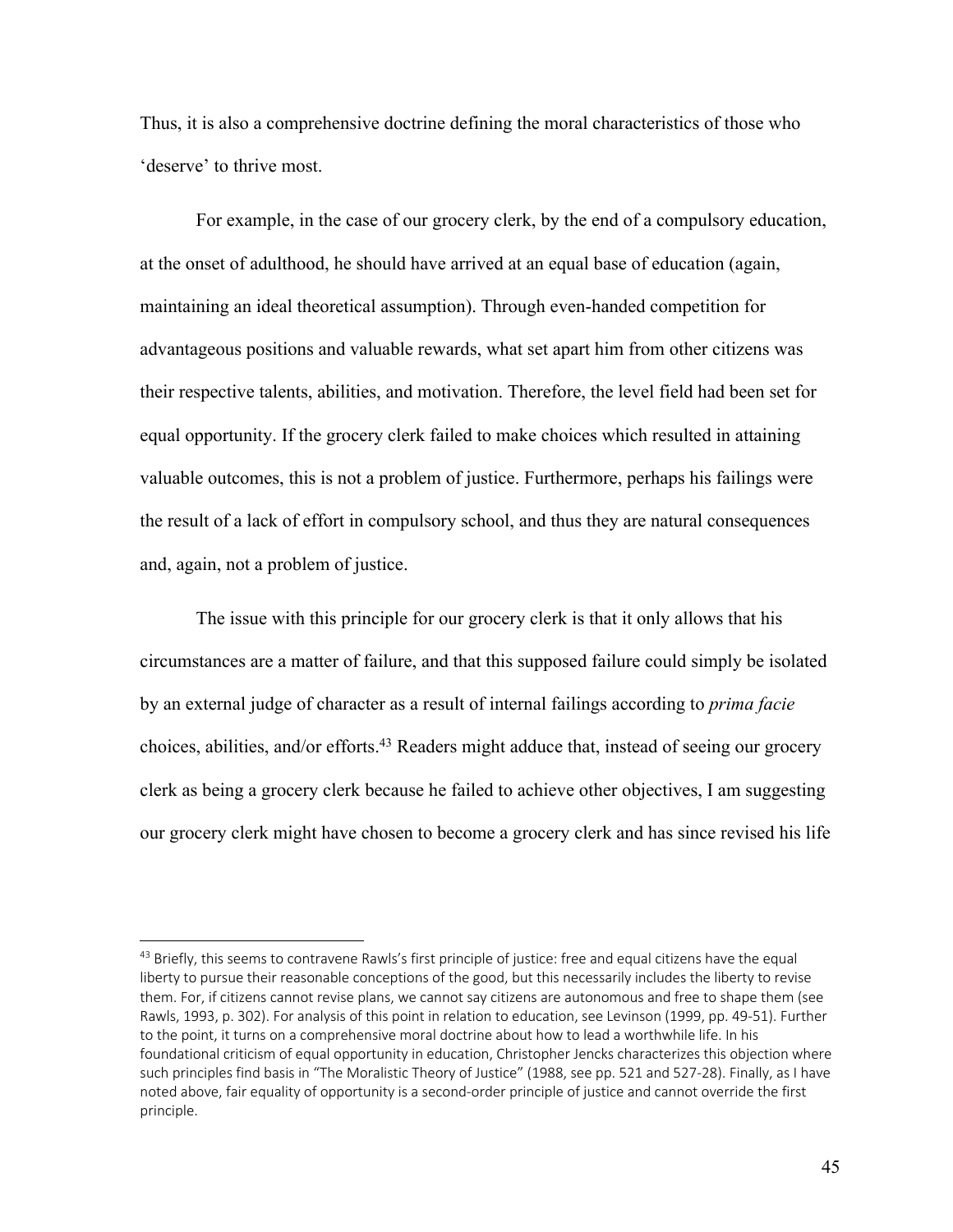plans, and that a fair and just conception of education *still* applies. This is a point I wish to flag here but come back to in due course.

FEO provisions 'chances' specifically because it ties education to its potentially valuable outcomes (inseparably, human capital), and claims it is up to adults to make good on them. Alexander Brown (2006) argues that such one-off conceptions of equal opportunity in adult education are inadequate. This is helpful, particularly to conceptualizing an ideal theory inclusive of a basic education for adults: as we see in contemporary Canadian adult education policy, just like in our case of the grocery clerk, adults will have to be assessed for whether they adequately received a fair first chance (i.e., the full compulsory education to which all adults are entitled) and whether they are deserving or undeserving of second chances.44

In response to this insufficiency, Brown conceives of justice in adult education as second, third, or lifelong chances. Brown is correct that one-off conceptions of equal opportunity fail to account for the fact that skills and qualifications are valuable and also change throughout life, and so equal opportunities for positions and offices do not necessarily correlate to access to educational opportunities (p. 65). However, I disagree that the solution is to conceptualize justice as being inclusive of more *chances*. Indeed, the fact that one-off conceptions are inadequate invites me to question whether conceiving of justice as including

<sup>44</sup> As I have noted in the previous chapter, Canada has no national adult education policy. British Columbian legislation regards adults' right to a basic education as being on the basis of first chances only (see *School Act*, Clauses 82 [2.1 and 2.2]) and the *College and Institute Act* only defines a requirement that the public institutions to which the Act applies provide comprehensive adult basic education consistent with the *School Act* (see Clause 6 in conjunction with 3 (c.1). Furthermore, British Columbia has a policy framework drafted by the current government extending tuition-free status to students on a second-chance basis on account of adult students' complex life experiences that may mean they need to repeat a course (British Columbia Ministry of Advanced Education, 2017, p. 6). For those interested, public universities falling under the *Universities Act* need only provision adult education programming where geographic constraints exist.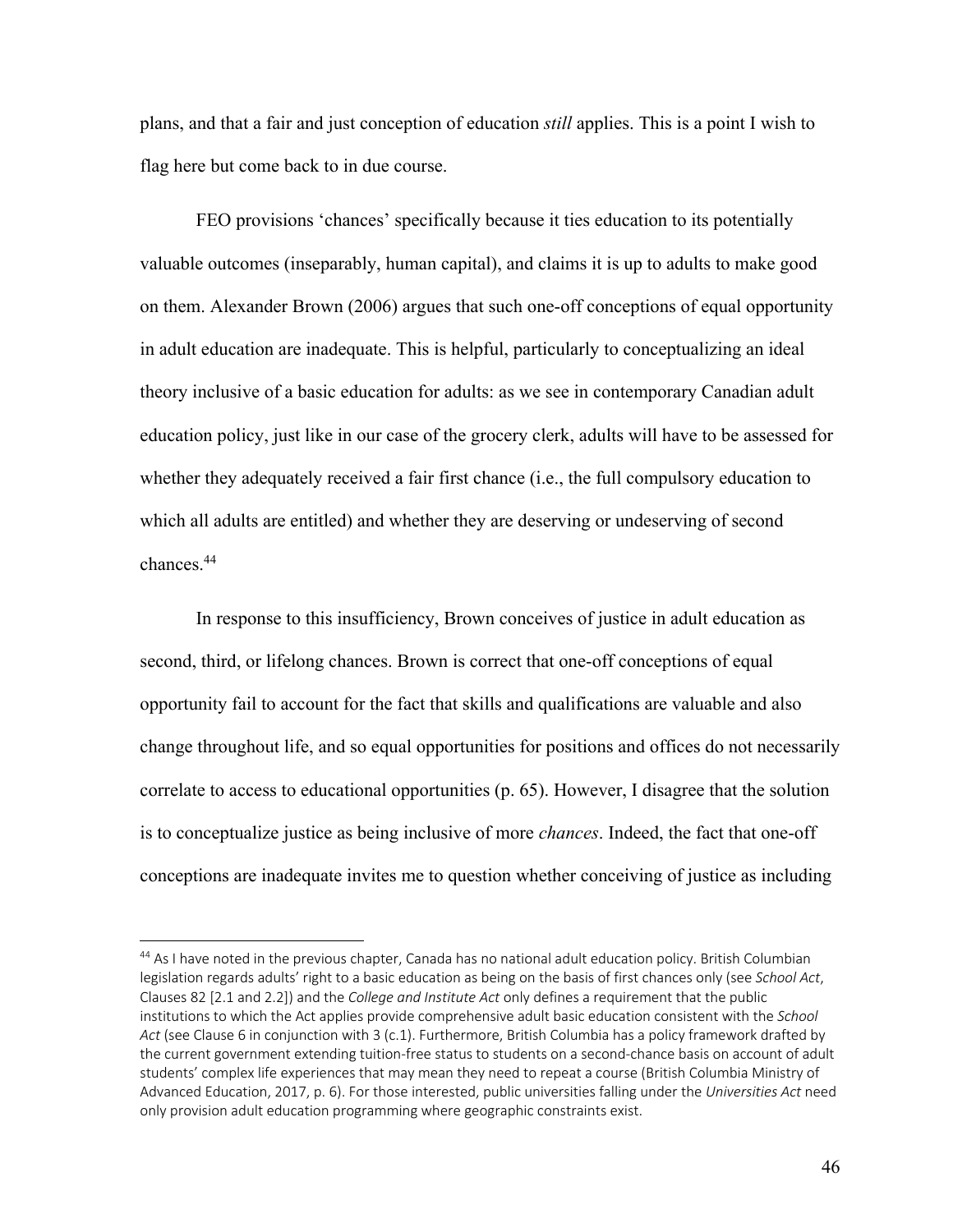more or even ongoing, lifelong chances—as he does—suffices. To my point, in line with the meritocratic conception, Brown concludes that adults are receiving second chances because they may have failed to make an effort the first time around, and thus must be held fiscally accountable for access (p. 81).

But are the goods of education merely, or even primarily, external rewards and presumptive benefits? Distribution, in this case, is akin to doling out chances to compete in the labour market. However, my own Petersian conception of education for adults defends against such ideological, narrow instrumentalization of education. Recall that his third criterion requires education to be a non-ideological process: judgements about what is valuable and worthwhile in an education are open to be determined, defined, and reasoned by the student, and that their reasons ought to be respected. Even more chances will not allow educational justice for those who hold different conceptions of a good life.

For our grocery clerk, it is clear that his motivations are not merely or primarily related to his human capital potential, yet his reasons for pursuing an education ought to be included as worthwhile within our conception of education in a fair and just pluralistic society. Thus, where chances do not on their own lead to justice, distributive theorists move away from ideal theory and defend justice in response to injustice(s), supplementing theorizing with a non-ideal prioritarian principle.

**A Prioritarian Principle of Educational Justice.** As all of the above distributive theorists recognize, principles of FEO on their own will not lead to educational justice. Given that some participants in education will 'fail' to hold the necessary natural talents, abilities,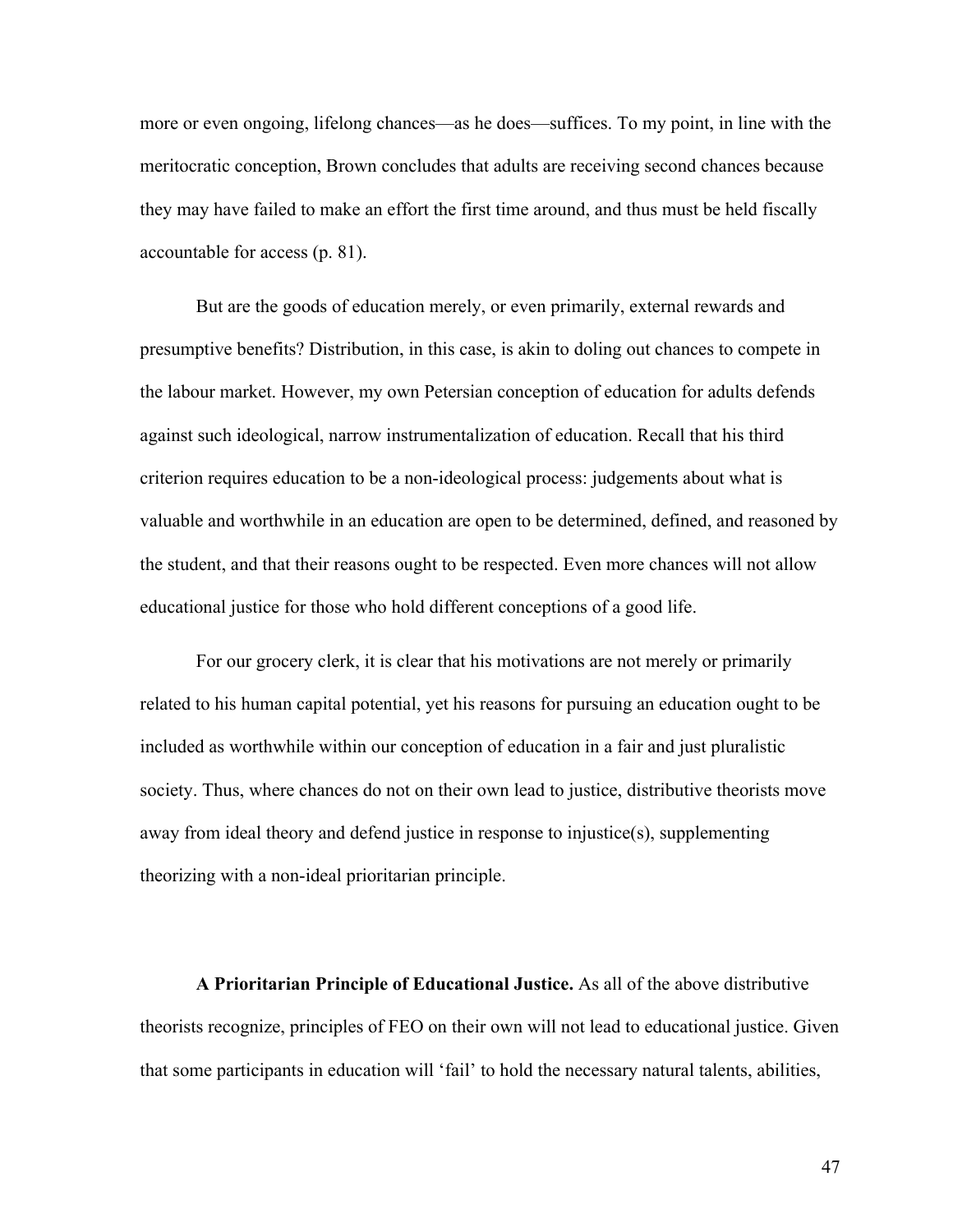and motivations that will enable them to compete for valuable rewards and benefits, distributive theorists also adopt a non-ideal prioritarian principle grounded in Rawls's difference principle.45 Recall that his principle says that natural inequalities resulting in greater advantages for some must be adjusted so as to be of the greatest benefit to the least well-off. The distinction turns on "a division of labour" whereby FEO principles aim to equalize academic achievement and its valuable rewards across socioeconomic backgrounds, and the prioritarian principle "works to improve the life prospects of those students whose natural differences interact with the external social environment so as to render them disadvantaged relative to their peers" (Schouten, 2012, p. 477). In other words, although this kind of principle represents a non-ideal turn it also calls into question whether what is valuable about an education—or what it is for—is not merely chances to compete for socioeconomic advantage. Thus, it is worth exploring further to see why this non-ideal principle is inadequate to our purposes.

Distributive principles "demand that educational resources be concentrated to some extent on the least advantaged students, with advantage understood either in terms of educational success or in terms of life-course outcomes" (Schouten & Brighouse, 2014, p. 111). And, being supplemental to FEO, this prioritarian principle is still premised on human capital outcomes because the ideal remains valuable external rewards and benefits, while the fallback is to other goods under the umbrella of life prospects.

<sup>&</sup>lt;sup>45</sup> See, for example, Brown (2006) application of a prioritarian principle to supplement lifelong equality of opportunity for adult education; as well, Schouten (2012), Schouten & Brighouse (2014), and Brighouse (2014) make the case for a prioritarian principle in conceptions of justice in compulsory education. In the case of the latter, Brighouse (2014) refers to prioritarian principles as the educational analogue of the difference principle (see p. 785).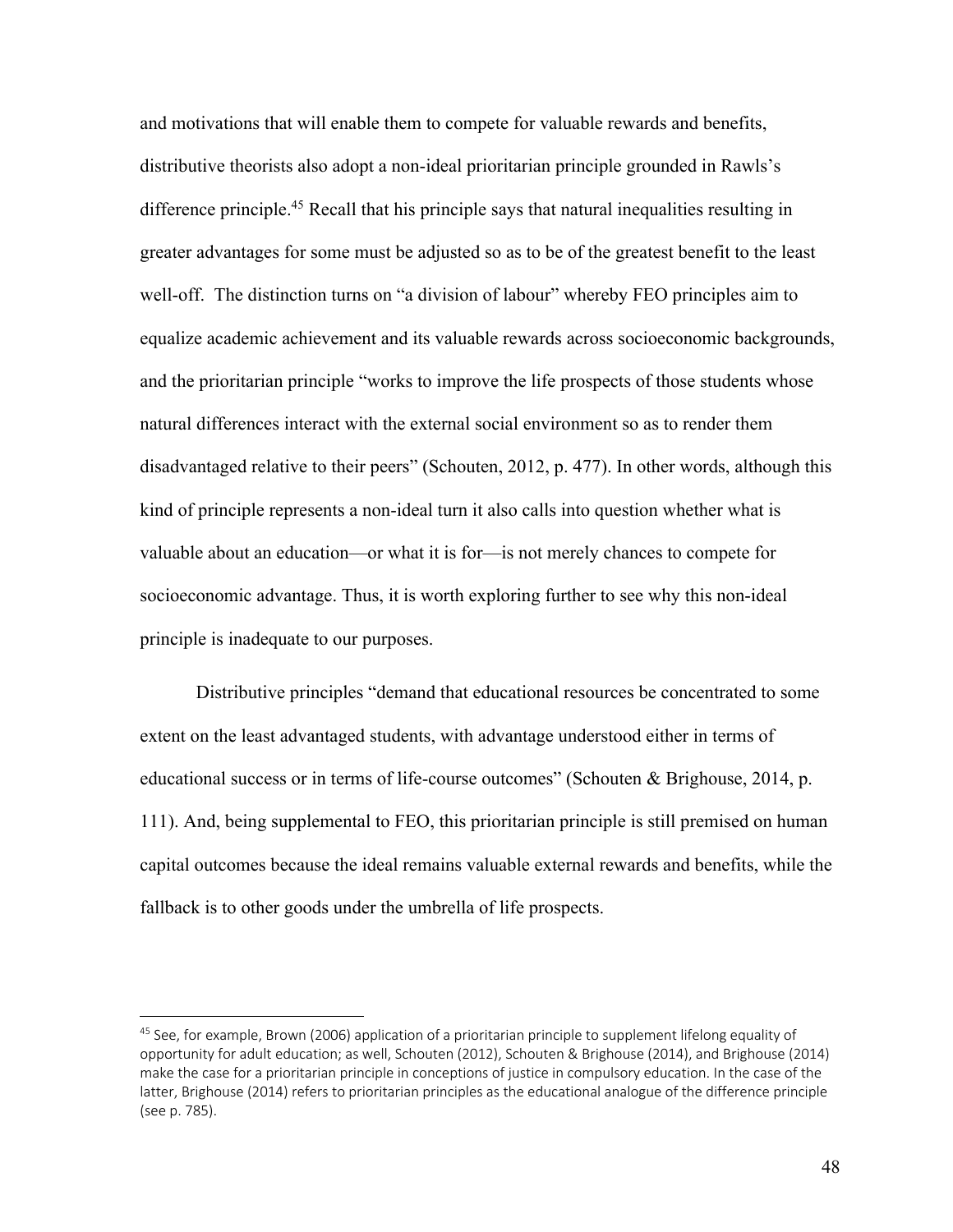For example, given that some students will possess exceptional academic talents, they will need fewer educational resources to have equal opportunity to compete for valuable external rewards and advantageous positions, and thus those resources ought to be redistributed to those with the least advantage. In the specific case of adult education, for Brown, this principle helps to justify lifelong chances in education, which ought to be subsidized by the state but not free, because, for him, this would override the meritocratic principle and its natural consequences for a lack of adequate effort (pp. 79-83). However, for Gina Schouten, who is theorizing in the case of child education, where those human capital outcomes are further out of reach for less talented citizens, her prioritarian principle underscores an expanded notion of 'outcomes' that is helpful to my theorizing: opportunities for life prospects ought to be understood more widely than opportunities for employment (Schouten, 2012).46

Thus, for our grocery clerk, we arrive at a conception of justice whereby he ought to be provided a second chance (because he is upgrading rather than completing his basic education for the first time) to complete his education to the standards that bring him an intrinsic sense of accomplishment and support his interests in becoming an LPN. Together,

<sup>&</sup>lt;sup>46</sup> Christopher Martin (2021), whom I later show helps motivate the principles of justice that the theory of education for adults adopts, also takes up this feature of Schouten's work. Schouten expands notion of what ought to be evaluatively determined as equal outcomes beyond external rewards and advantageous positions because some citizens with lesser natural talents will not be able to achieve these outcomes. She does so through a metric of all-things-considered flourishing to emphasize equality in actually valuable outcomes. Rather than mere opportunities, these are outcomes that are intrinsically valuable over the course of a life (pp. 479-480). However, given that she theorizes in context of compulsory education for children, she acknowledges a problem with her prioritarian principle inclusive of all things flourishing that limits its application to an ideal theory of education for adults: her principle assumes participants are children who do not have the agency of full adult citizens, and she departs from Rawls's social primary goods (powers, positions of authority, income and wealth, and the social bases of self-respect) as a result. That children lack full agency is important for her because this means they cannot be fully accountable to the effort condition of principles of FEO (see pp. 480- 481).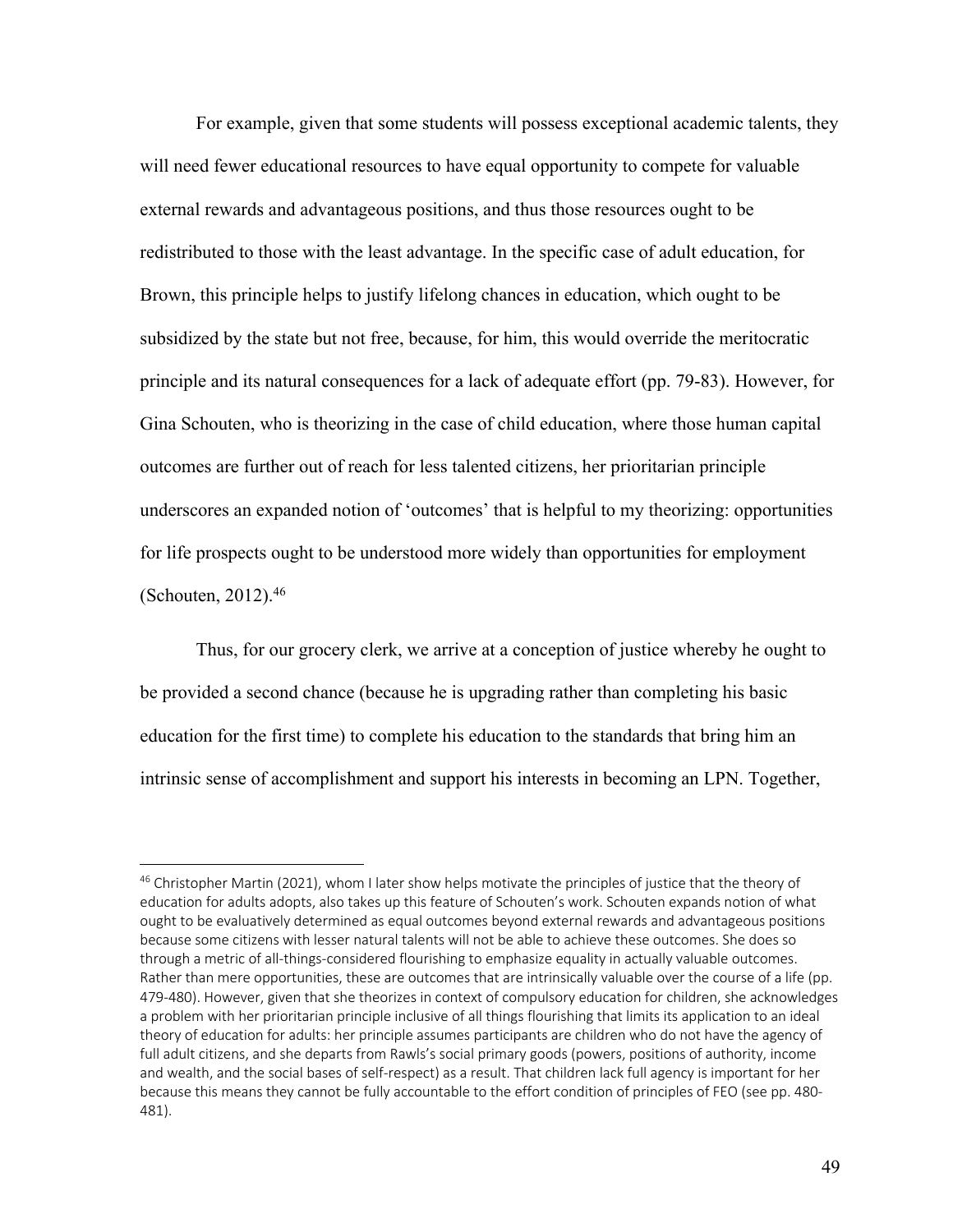the prioritarian principles of Brown and Schouten reflect his deservingness of that chance to improve his life prospects, and this seems fair. Importantly, however, the issue is that where these principles are non-ideal supplements to the ideal meritocratic principle, they do so on the premise that his second chance is due to his own disadvantage because of natural differences (deficiencies). Remember, he already had a fair first chance that accounted for social and economic differences.

Analyzing this principle helps me understand how justice has been conceived in adult education theory and practice in Canada. Justice in adult education, following these principles (both the prioritarian principle and its higher order FEO principle), must be justified on non-ideal grounds. While the expanded notion of outcomes as life prospects motivates my own theorizing, within the prioritarian principle, it also includes negative consequences that an ideal theory of education for adults ought not accept. Firstly, by participating in an education following the FEO principle, our grocery clerk must confront a conception of education whereby the primary and most valuable reasons for it are to compete for valuable outcomes and advantageous positions. Whether understood as human capital or upward social mobility, both are driven by a labour-market conception of education and clearly contrast his own reasonable conception of a good life. Secondly, in order to be eligible for this second chance, following the prioritarian principle, our grocery clerk must confront and accept assumptions that his circumstances are the product of failure and/or deficiency—whether his own internal failings or inadequacies, or some broader social

50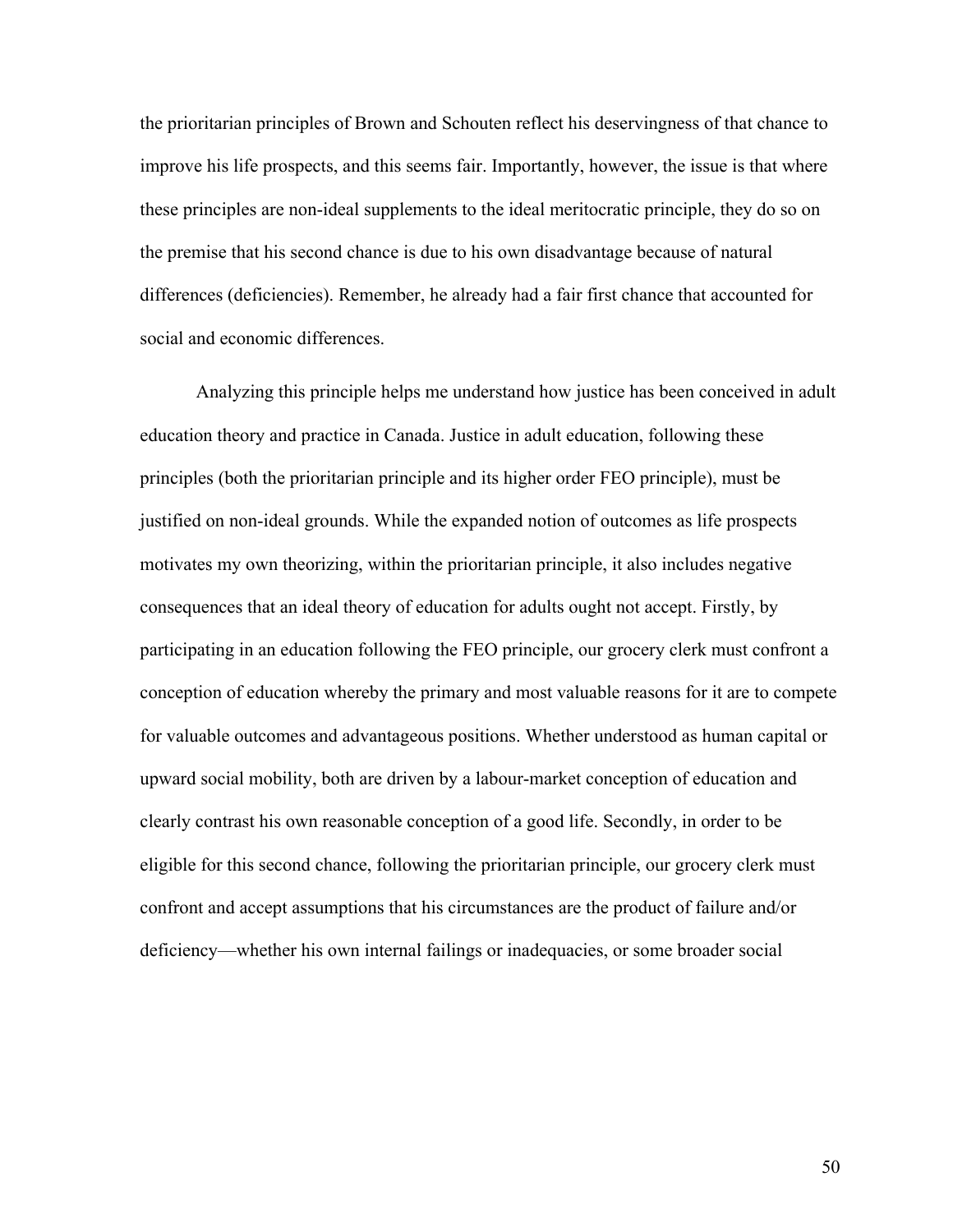injustice. Regardless of which, his educational pursuit must work to rectify this problem on behalf of society.  $47$ 

Thus, the framework for education that these distributive principles buttress becomes subject to the ideological interests of political parties and their agendas: one party might propose that adult education programs are a social justice intervention to respond to the educational injustices some citizens bear, and fund programs accordingly; another party might determine that because adults have had their equal educational opportunity but ostensibly lacked the moral character to earn particular advantages, the consequences are their own burden to bear. This is because neither principle defends educational justice on account of what might be socially good about education for adults in and of itself in the first place (apart from labour outcomes). And, furthermore, as I note above, because they give priority to a particular conception of educational goods—as a device to distribute fair chances to compete for valuable rewards and advantageous positions—they represent a constraint on education that is incompatible with my Petersian conception of education for adults because it neglects or overrides other equally valuable and worthwhile reasons to pursue education, which a social institution within a pluralistic society ought to support.

 $47$  And some cases even prove this: in British Columbia, for example, students apply for the Adult Upgrading Grant to subsize expenses related to their basic education studies, and this includes determining whether they have previously graduated as well as their taxable income. During the period when adult upgrading was only subsidized for adults completing a basic education for the first time, this was also used to determine exceptions to or bursaries to cover tuition (which, at many institutions, were \$1600/semester). If students earned above the bursary threshold (minimum taxable income), they were required to write a statement to show their deservingness. For more on this matter, see Walker & Smythe (2019).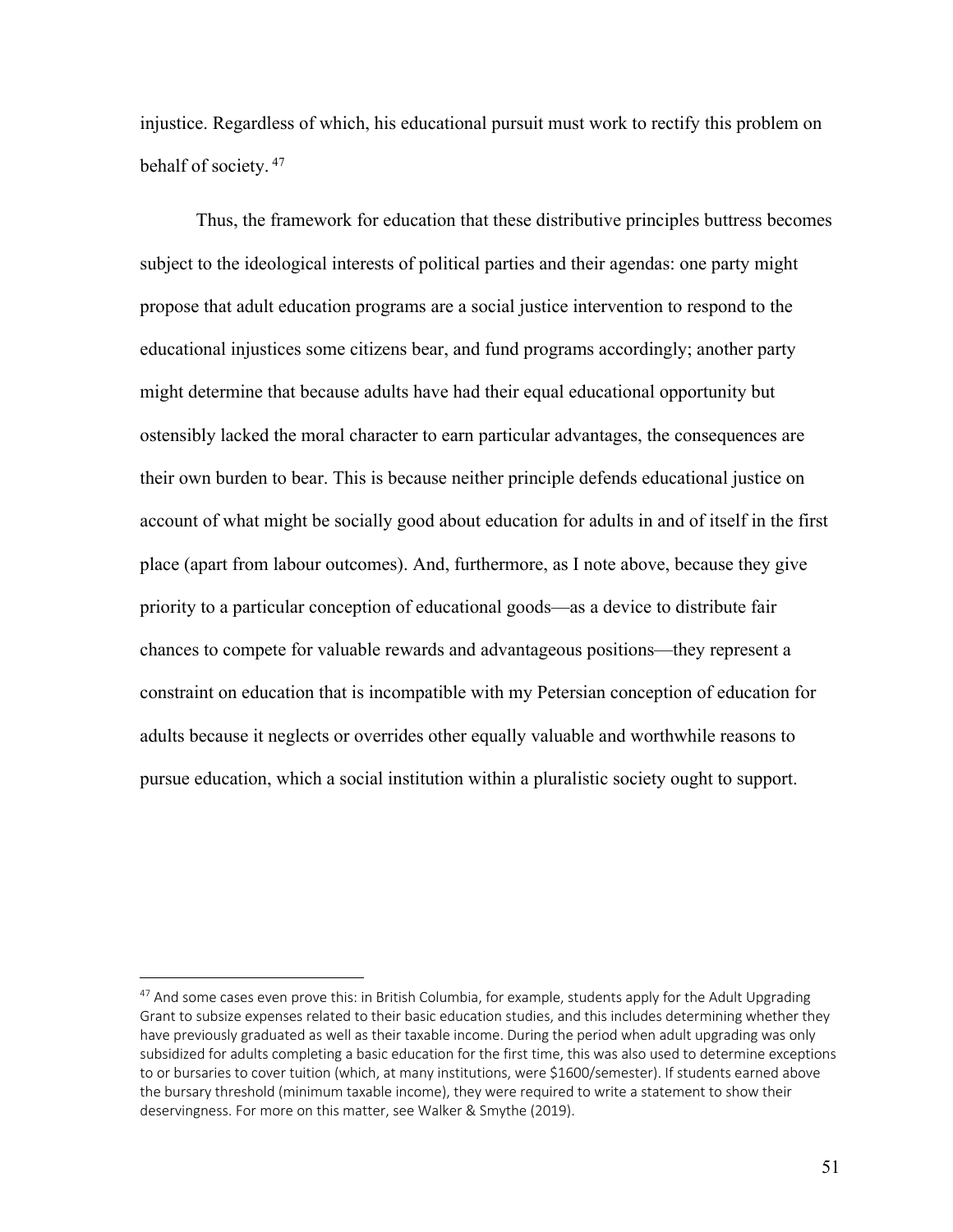#### *Relational Theorists and Principles of Adequacy*

If the above distributive principles are flawed, are there other principles that can provide better guidance? What does it mean for a society to value education as foundational to democracy and citizenship? Relational theorists propose principles of educational justice that underscore an 'adequate' education for all citizens within a society of equals. In its most basic sense, adequacy seems to imply a measure of the minimal requirements of educational resources for all students, but it is more than that when a society views education as a basic institution of and for democracy.48

Readers will recognize that adequacy principles, therefore, find their basis in Rawls's first principle of justice, and in their emphasis on equal political liberties, they embrace reasonable pluralism. In this section, I show that adequacy principles and the return to Rawls's first principle provide a starting point for developing principles of educational justice for adults. Yet, at the same time, the fact that adequacy principles are *for* citizenship or democracy suggests how they are insufficient principles within a framework of education for adults.

Relational theorists distinguish adequacy principles from the idea of FEO as follows: the latter are externally comparative conceptions of justice (as I showed, how much educational resources each citizen has in respect to others for equal opportunity to compete for valuable rewards), whereas the former are internally comparative. To illustrate, Deborah Satz's account clearly exemplifies this relational notion of internal comparison: adequacy principles concern whether each citizen has enough education "for full and equal

52

<sup>&</sup>lt;sup>48</sup> See, for example, key theorists including Anderson (2004, 2007), Gutmann (1987), Howe (2013), Kotzee (2013), and Satz (2007, 2012).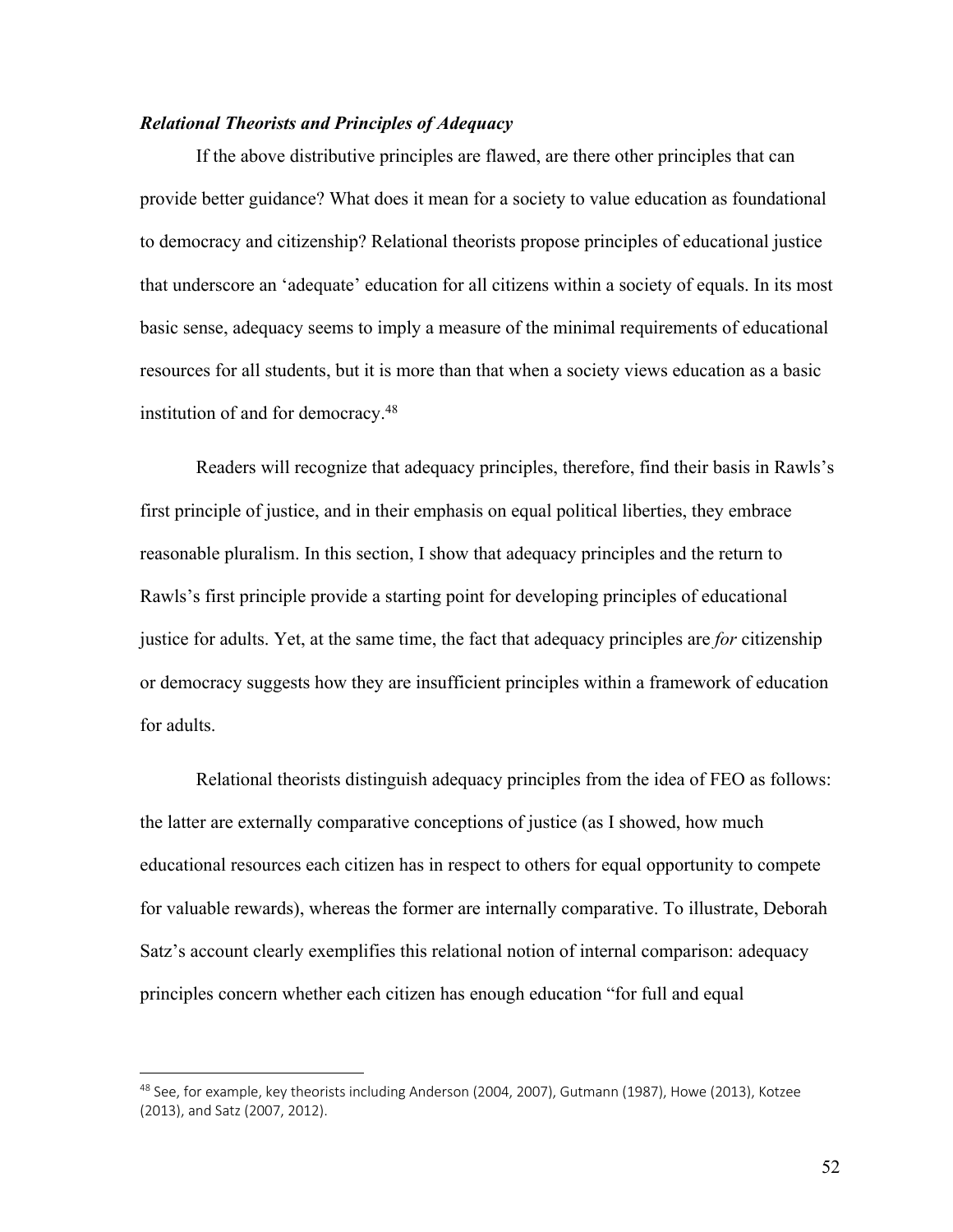membership in the political community," and they are equal not only when they have equal basic political and civic rights, but when they have equal social and economic rights, "such as access to employment, health care, education, housing, and a level of income essential to being, and being regarded as, a full member of one's society" (Satz, 2007, pp. 635-636). In other words, on account of adequacy, education is democratically *for* equal citizenship: this kind of principle promotes education that provides the skills, knowledge, and dispositions for the equal political liberties held by all citizens. Thus, it is a principle for a basic education, for which the adequacy threshold of educational justice is determined by whether or not it results in creating adult citizens of equal democratic status.49

My concern with adequacy principles of educational justice as being for democracy and citizenship has to do with an education aiming to *create* citizens of equal status—that is, one for children, and one which prepares them for adulthood. As Christopher Martin (2022) has addressed, and as I will expand upon in the next chapter, the issue is that adults in a free, just, and well-ordered society are already equal citizens in principle.<sup>50</sup> I want to emphasize here that an adequate education is *for* full citizenship, but I want to develop principles of educational justice compelled by adults' substantiative status *as* full citizens.

This concern would present obviously negative consequences for our grocery clerk. For him to participate in a basic education as an adult, following this conception of educational justice, would suggest that he does so because he is not yet an equal citizen. Certainly, readers might recognize that there is an implicit sense of unequal treatment in his

 $49$  Victoria M. Costa (2007) develops an account of a Rawlsian political education following this line of thinking. <sup>50</sup> In brief, a just education for adults cannot be one that aims to make them 'more' adult or 'better' adults. And it especially cannot justifiably do so as an ideal theory—one that understands education for adults qua adults not one for creating adults.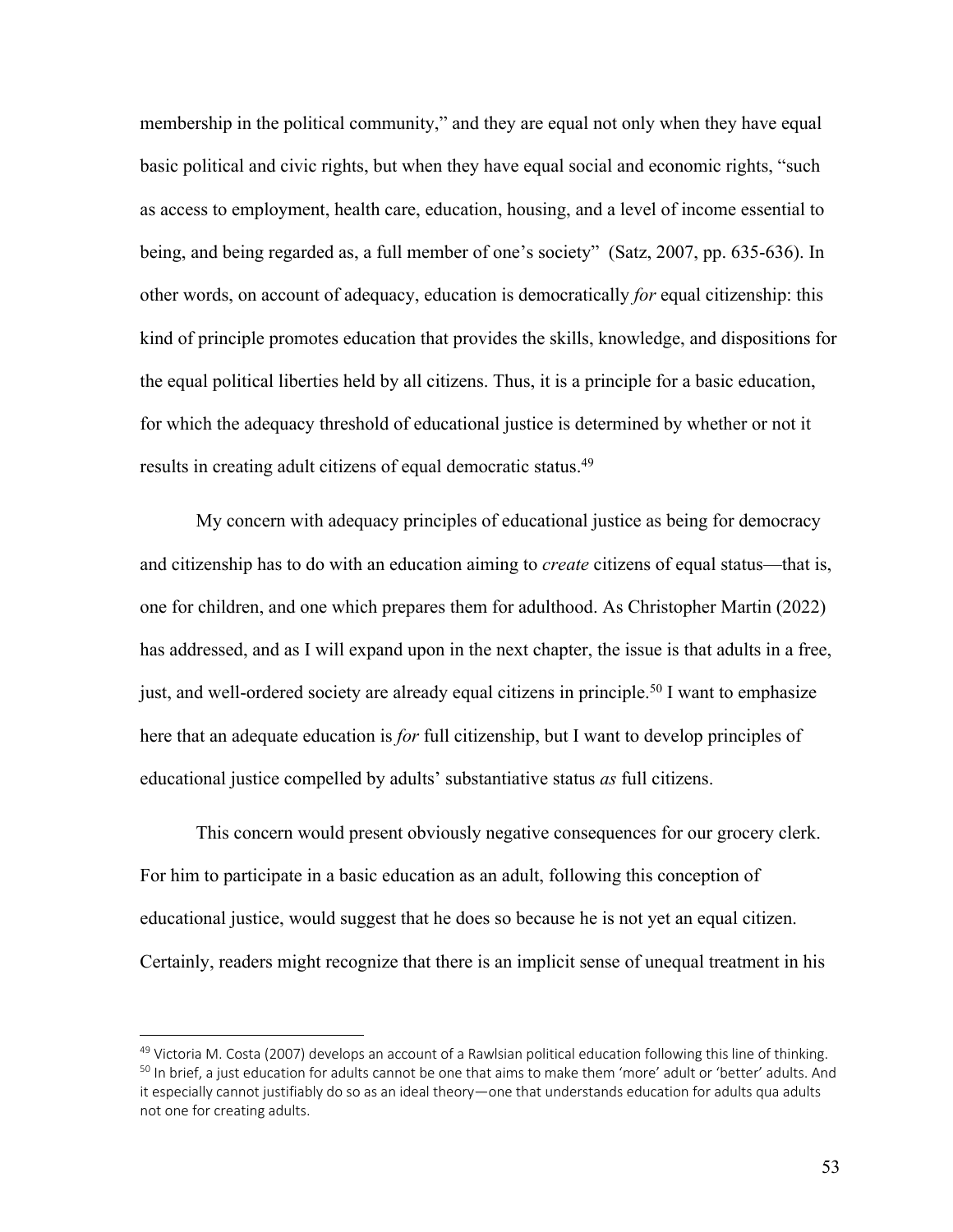case. His labour does not carry the dignity he feels that it should deserve as an equal citizen—a relational injustice, for sure. This motivates his participation, and perhaps even constrains his aspirations, too. But it would be unfair to conclude that the education he chooses to participate in ought to treat him as not a fully equal citizen as a result. This represents a deficit mindset that would only exacerbate the indignity he experiences.

Another issue with these principles in context of theorizing *post*-compulsory education is the problem of the democratic 'adequacy' threshold itself. Reflecting on our grocery clerk, even if adequacy principles could justify his participation in a basic education, they could only do so on the non-ideal grounds that he had not received an adequate education in the first place. They could not justify further education. He would have already received the education they are owed. Everything else is extra.

To use adequacy principles to do so would produce an argument that the current conception of a basic education is insufficient, and what is required for full citizenship is a now-higher level of compulsory education.<sup>51</sup> But, because further education does not have a universal core curriculum, this could also motivate a comprehensive doctrine about what is 'actually valuable' about higher education so that all benefit from that good. Furthermore, it would remove educational choice, an inherent feature of post-compulsory education. This is because what would make that level of education 'adequate' is its good for all citizens, and what would make it part of a comprehensive doctrine is that, beyond the capacities for equal

<sup>&</sup>lt;sup>51</sup> Readers interested in the limits of citizenship aims in higher education along these lines should see Martin (2021, see Ch. 2, especially pp. 6-17). There, he takes this point further to show that attempting to justify higher education on these grounds would, at best, make a case for improving citizenship education within a basic education. I agree with Martin that the social goods of higher education may have indirect benefits to society through enhancing citizens' civic capacities, but that this is not a central aim of higher education, nor then its justification as a basic institution.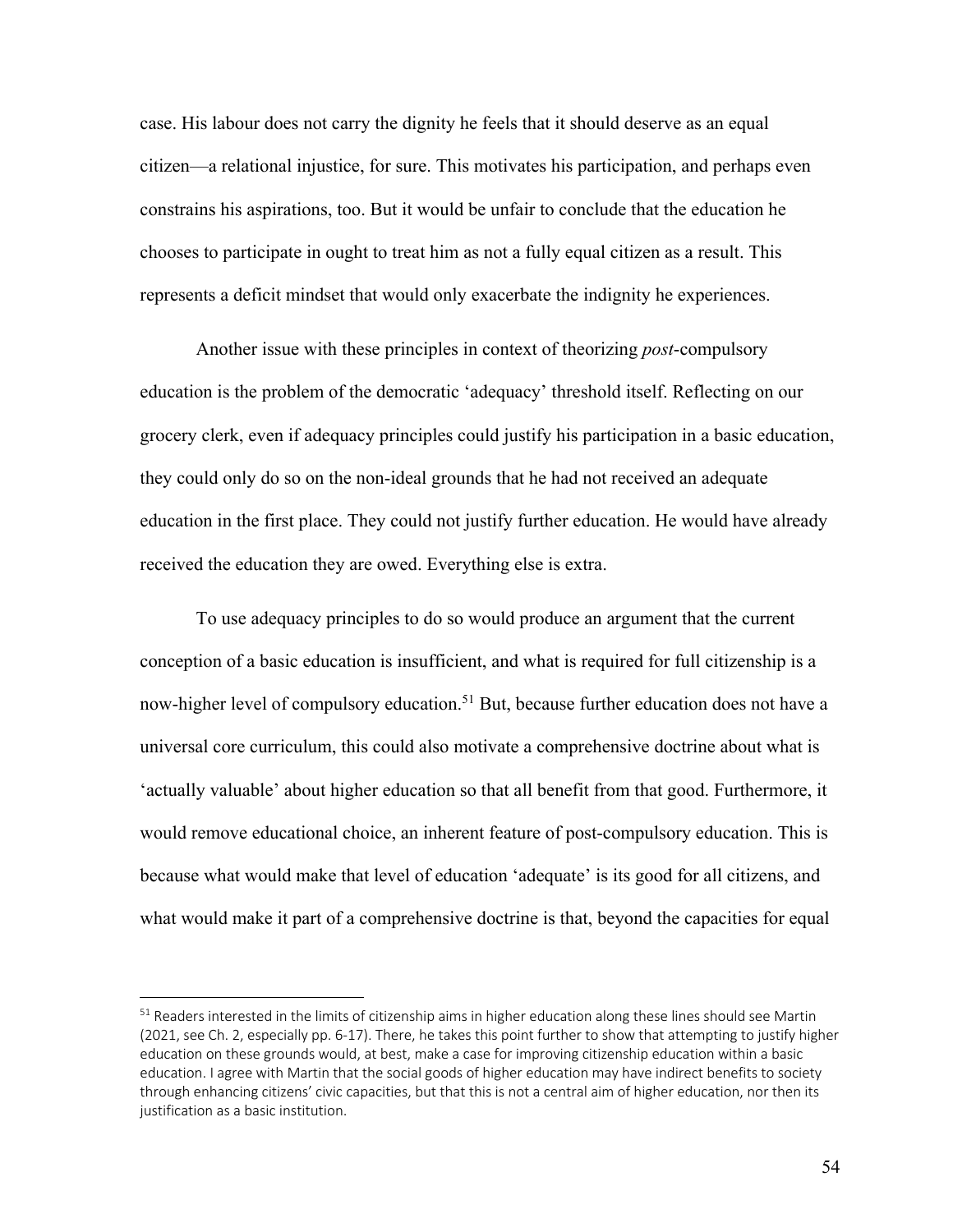citizenship that define a basic education, there must now be something specifically essential above that level that all citizens ought to have.

In other words, a basic education would no longer end at completion of secondary schooling but now include something more in a just, democratic state. While one could certainly make the case that higher education has become a rite of passage and a *de facto* extension of schooling for young adults in liberal democracies,<sup>52</sup> I believe all adults ought to have a right to access post-compulsory education (basic and beyond) if they so choose, and focusing on an ideal conception of educational justice in the case of adults participating in a basic education helps me to show how. Carrying this purpose, then, I now turn to describe the principles of justice this theory adopts.

#### **III. Principles of Justice in a Post-Compulsory Education for Adults**

What does it mean for a conception of educational justice to take as its basic premise adults' substantive status as full and equal citizens, and what distributive requirements does this compel? Returning to Rawls, recall that his two principles taken together—in lexical order, the first moral principle and the second distributive principle—comprise a conception of justice in a liberal democracy. He is also clear that the first moral principle must be compatible with the fact of reasonable pluralism in the interests of overlapping consensus. Thus, it is with this understanding that I present the requirements of educational justice for adults.

<sup>&</sup>lt;sup>52</sup> See, for example, Collini (2012).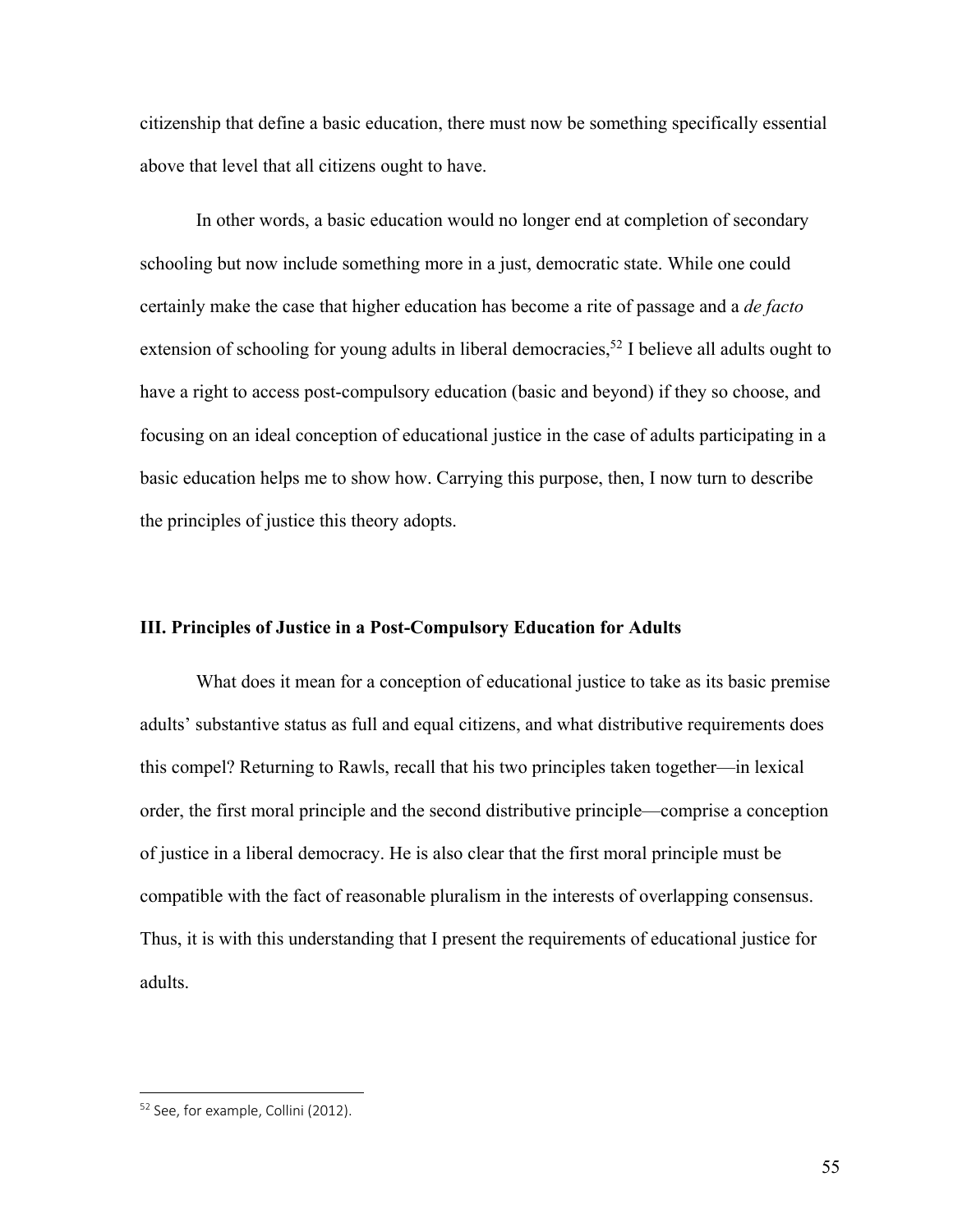The first moral principle entails that adults participating in education must be recognized and treated as equal citizens holding equal liberties and political status, free of the burdens of any state-held comprehensive doctrine, and due the respect and dignity their equal political status compels. As such, they each hold the liberty to form, *revise*, and pursue their own reasonably held conceptions of a good life and pursue education that supports their life pursuits. Building from Rawls (see 1993, p.313), Levinson astutely points out that what substantiates citizens as free in a liberal democracy is not only that they are free to form and pursue their reasonable life plans, but that they are able to revise them as well (1999, pp. 49- 51).53 This is because without the liberty to revise life plans, citizens cannot be said to be substantively free to form and hold them in the first place. Furthermore, this principle states a requirement that citizens are guaranteed the fair value of their liberties, and this means that their own reasonably held conceptions of the good not only can be freely formed but also ought to be treated as equally valuable and worthwhile in a pluralistic society.

This first principle, therefore, has at least two significant and categorical consequences for a framework of education guided by it. Firstly, for adults, the social and economic goods of education do not amount to making them citizens, nor generating human capital; the goods of education amount to giving citizens the space to be citizens. Therefore, a system of education for adults ought to be understood in terms of the ethos it creates and supports, defined by its intrinsic goods for adults, more than simply the external rewards it

 $53$  Levinson (1999) underscores this point, writing that the freedom to revise life plans is liberty, that this is the transformative basis of the liberal democratic project (p. 53), and, as I understand her to be suggesting, that the civic space for such transformation is the space for self-respect—the social conditions which make justice possible.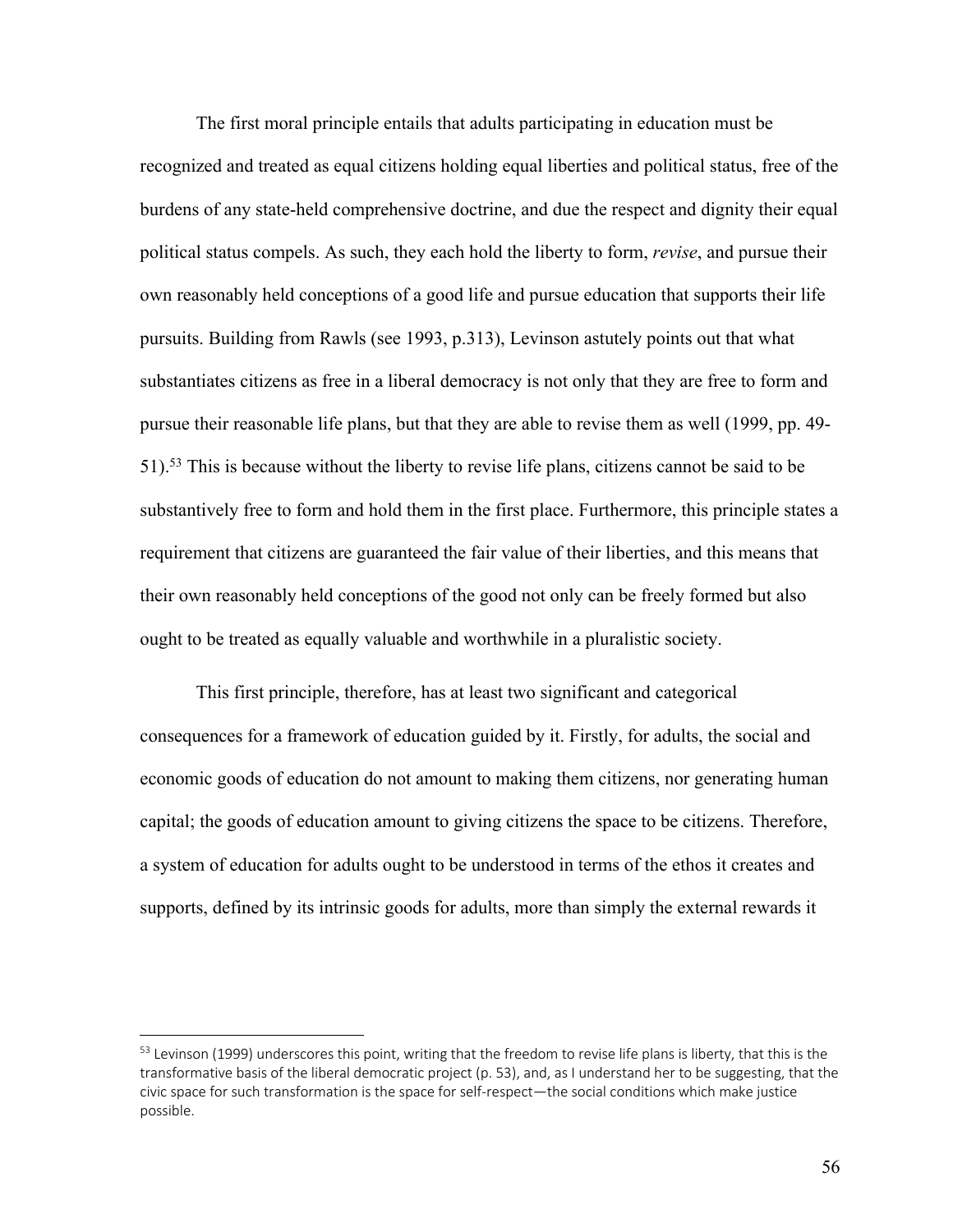potentially espouses.<sup>54</sup> Secondly, this principle underscores the injustice of fair equality of opportunity for education conceived as 'chance(s) for success', which will have implications for its distribution: education is not a competition for a singular conception of a better life as defined by particular comprehensive doctrines (or ideological agendas). Therefore, its provision ought not be justified according to, or constrained by, supposed chances, and distributed according to the assumed external rewards and failures that result. Instead, citizens are free to pursue what is valuable in an education that supports their pursuit of their own better life, without the test of deservingness of additional chances to do so.

Subsequently, the second distributive principle regards the just distribution of what the first principle defines as publicly good about education for adults, and it describes how *that* ought to be fairly distributed.<sup>55</sup> Thus, educational justice is not found in the distribution of chances at competition, but by a more substantive requirement (and potentially inclusive of such chances, should that be a citizen's personally held conception of a good life): education distributes the conditions supporting citizens in having and holding self-respect (where education is relevant in supporting citizens' life pursuits).<sup>56</sup> Therefore, the

<sup>&</sup>lt;sup>54</sup> Stated another way, the goods of education are not simply that it is or can be instrumental to attaining external rewards but that its intrinsic goods have external social value as well (see Kotzee, 2018; Kotzee & Martin, 2013).

<sup>&</sup>lt;sup>55</sup> Following Christian Schemmel, Rawlsian equality of opportunity pertains to obtaining "social positions and offices to which social and economic advantages are attached, and applies to equality of opportunity in education insofar as it is instrumental to the former" (2011, p. 386). He points out here that even in an ideal, well-ordered society, education is not on its own instrumental to social positions and offices; therefore, for relational egalitarians, FEO in this narrow conception is not a sufficient principle of justice. Instead, he writes, relational egalitarianism relies "on a defeasible presumption that social goods, including education, ought to be distributed equally […and] requires strictly that every member of society is given the educational resources necessary to be able to avoid relational injustice" (p. 386). In other words, equal distribution of education is not the pinnacle of a relational conception of justice, rather, the basic assumption of it. Instead, what is required as a central feature of a relational conception of educational justice is that all citizens have equal liberty to participate in education where it supports them in avoiding relational injustices.

<sup>&</sup>lt;sup>56</sup> It will become clear in the next chapter that this notion of education supporting citizens borrows from Christopher Martin's theory of the goods of higher education (see 2021, Ch. 3, pp. 11-13).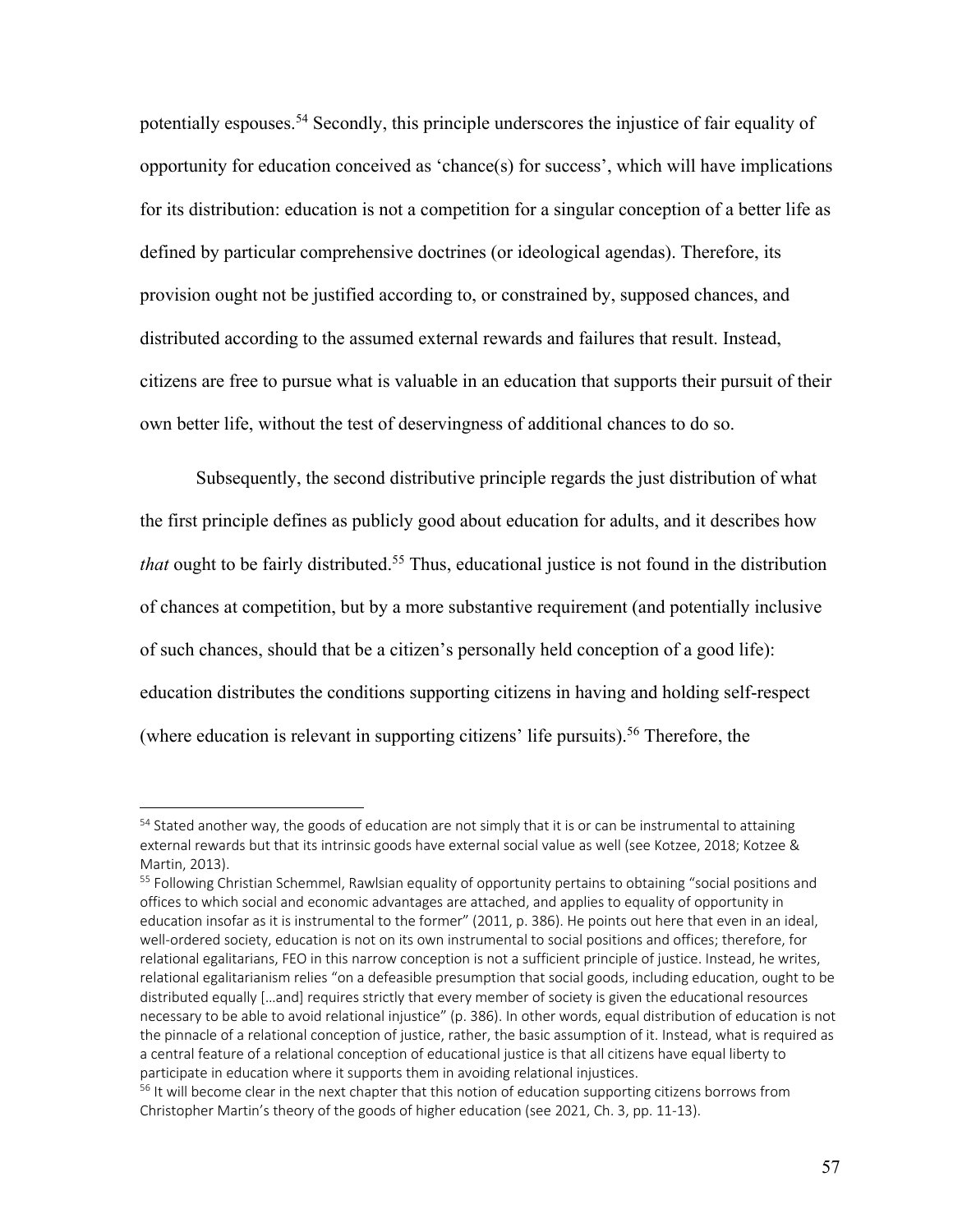opportunities that it distributes are not merely or necessarily competitive but are aimed at supporting and enabling citizens' self-realization.<sup>57</sup>

Finally, a system of education rooted in the principles already described is necessarily one that abides by the difference principle (recall that the difference principle states that social and economic inequalities are just only when they are of the greatest benefit to the least advantaged citizens). Yet it does so without the self-respect diminishing consequences of determining who is deserving or undeserving of additional resources according to their disadvantage. Importantly, the difference principle is not only a distributive principle, but a relational one as well—one which ensures distributions are in the interests of fair social cooperation and inegalitarian distributions can only be justified where the results are to the greater benefit of the least well off.<sup>58</sup> In other words, the difference principle is already implicit within this framework because it supports citizens in their reasonable life plans, and treats those as valuable and worthwhile throughout life even if those plans are not aimed at well-paying jobs; therefore, allocation is not conditioned on whether citizens' measurable circumstances of disadvantage justify resource distribution.

To illustrate, let us return to the case of our grocery clerk one last time. In a system of education framed by these principles, our grocery clerk is free to pursue Upgrading and LPN studies because these are consistent with supporting his own reasonable and personally held

<sup>&</sup>lt;sup>57</sup> Kassimir Stojanov offers: "education is not something which one receives from the school. Rather, one lives one's own education in the school (and beyond); one 'produces' it within and through relations with one's teachers and fellow students, relations which one experiences every day in school" (2018, p. 41).

<sup>&</sup>lt;sup>58</sup> For a careful exegesis of Rawls's principle and its relational significance in ensuring fair social cooperation and political stability, see Schemmel (2011, pp. 370-375). Furthermore, for an analysis of the negative consequences of meritocratic bases for the difference principle (i.e., the prioritarian principle), the problems with this conception to liberal theories of justice, and how relational theorizing can help respond to this problem, see Schemmel (2012).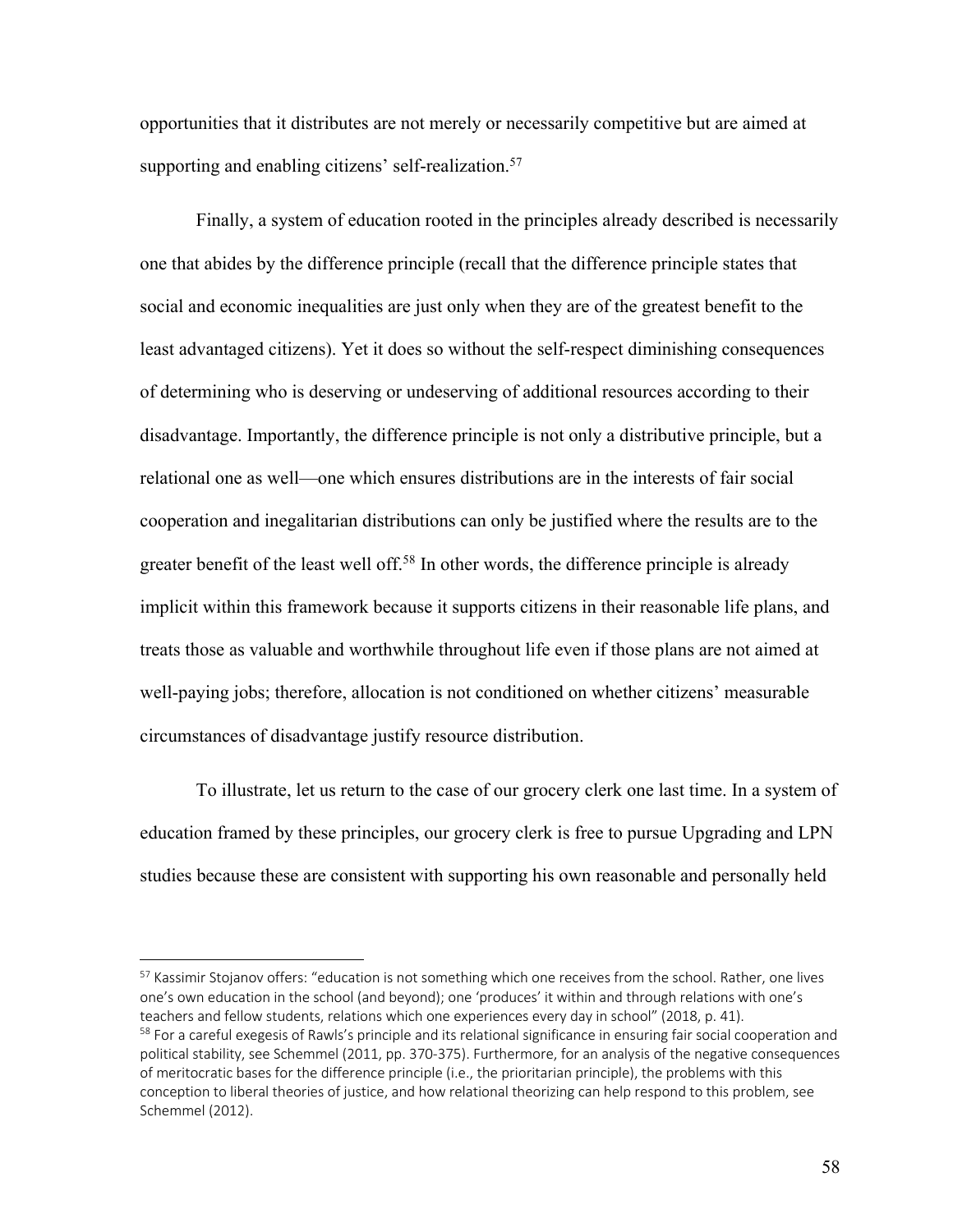conception of a good life, and to deny him such liberty would be to deny him the equal dignity and respect compelled by his status as a citizen in a liberal democracy.

Readers might urge that there is an unaddressed pedagogical injustice, then, in his case, that must be resolved: his ideal plans are to become a Registered Nurse, but he settles for becoming an LPN because he does not see university as a place for him. Given that these principles do not immediately right that injustice, they are not, in fact, sufficient principles. This is a mistaken argument, however, as it is premised upon a linear, chance-based conception of justice as outcomes (i.e., he has not, in this singular occurrence, been assured his equal chance). It imposes upon citizens a requirement to pursue life plans according to ideological assumptions about what constitutes a good life, not one that is internally transformative. In contrast, recall that Rawls promotes an ethos of justice available across life (Rawls, 1993, pp. 15-22). Rawls's ethos maintains the social conditions which make a just society possible so that throughout a life course citizens can define, revise, and pursue their own life valuable plans, transforming themselves in ways consistent with their own intrinsically held, personally valuable, and revisable conception of a good life. Therefore, the kind of equality this framework underscores is not defined merely by supposed measurable outcomes of equal social position, but by the substantive equal liberty compelled by citizens' equal political status.

Of course, my purpose in this chapter has not been to provide a complete analysis, but rather to make the case that existing principles of justice are insufficient and that the principles I will propose are not only just and fair but motivate an alternative framework for education for adults in liberal democracies. In closing, it is to the purpose of constructing that theoretical framework that I now turn. And to do so, I think Christopher Martin's liberty-

59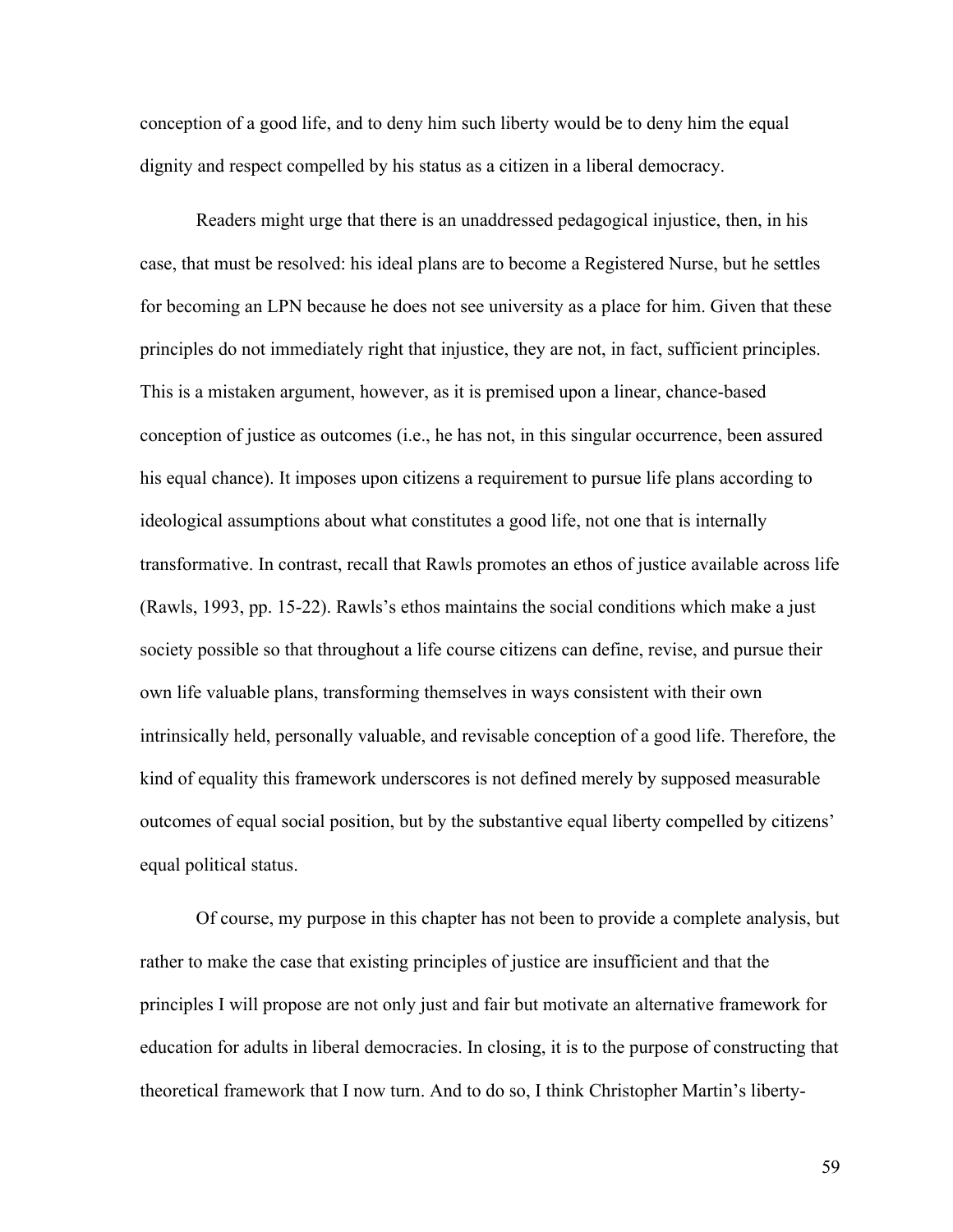maximizing conception of justice in higher education offers a necessary conceptual next step. As Martin emphasizes, the valuable goods of education for adults as citizens are in the ways that education supports their reasonable, valuable, worthwhile, and changeable life pursuits.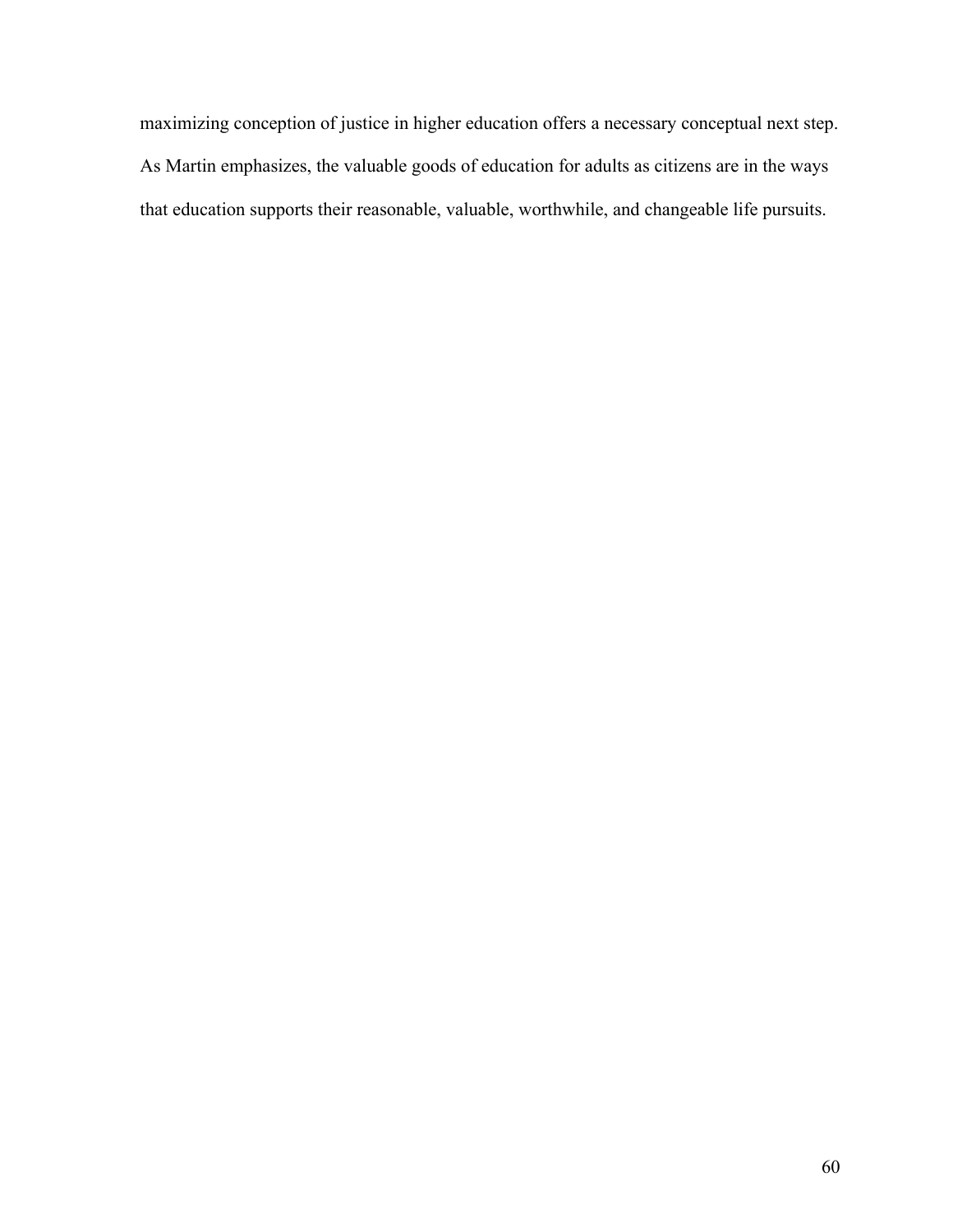## **CHAPTER 3: At the Differend of Epistemic Individualism: A Relational Reconsideration of Autonomy-Supporting Education**

#### **Introduction**

In the first chapter, I showed that scholarly literature as well as national and international policy frameworks call for increased programing and support for adults' access to education and training.<sup>59</sup> I also argued that adults' access to a basic education, particularly when they have not already completed one (i.e., on a first-chance basis), is an entitlement in Canada. Yet, as I showed in the second chapter, there exists no normative account of their educational rights beyond that first chance, and I theorized what principles of a just education for adults could look like. I analysed principles of educational justice and found that current frameworks of education defend adults' participation in the interests of promoting their chances at socioeconomic success: the meritocratic principle of fair equality of opportunity aims at an education for all in order to equalize social and economic contingencies and claims to level the playing field for competition based on natural talent; its supplementary prioritarian principle defends second- or lifelong- chances for those without equally high degrees of supposed natural talents. For example, recent policy changes in British Columbia have questioned adult students' right to a second chance at a basic education (i.e., upgrading for higher academic results for entrance into competitive programs and adults returning later in life to refresh their academic skills in preparation for higher education). As such, they also sort adult students as either deserving or undeserving of state charity.<sup>60</sup>

<sup>&</sup>lt;sup>59</sup> See, for example, Powley, Kennedy, and Childs (2005).

 $60$  For example, see Walker & Smythe (2019) for an overview of British Columbia's reluctant and conditional support of adult basic education.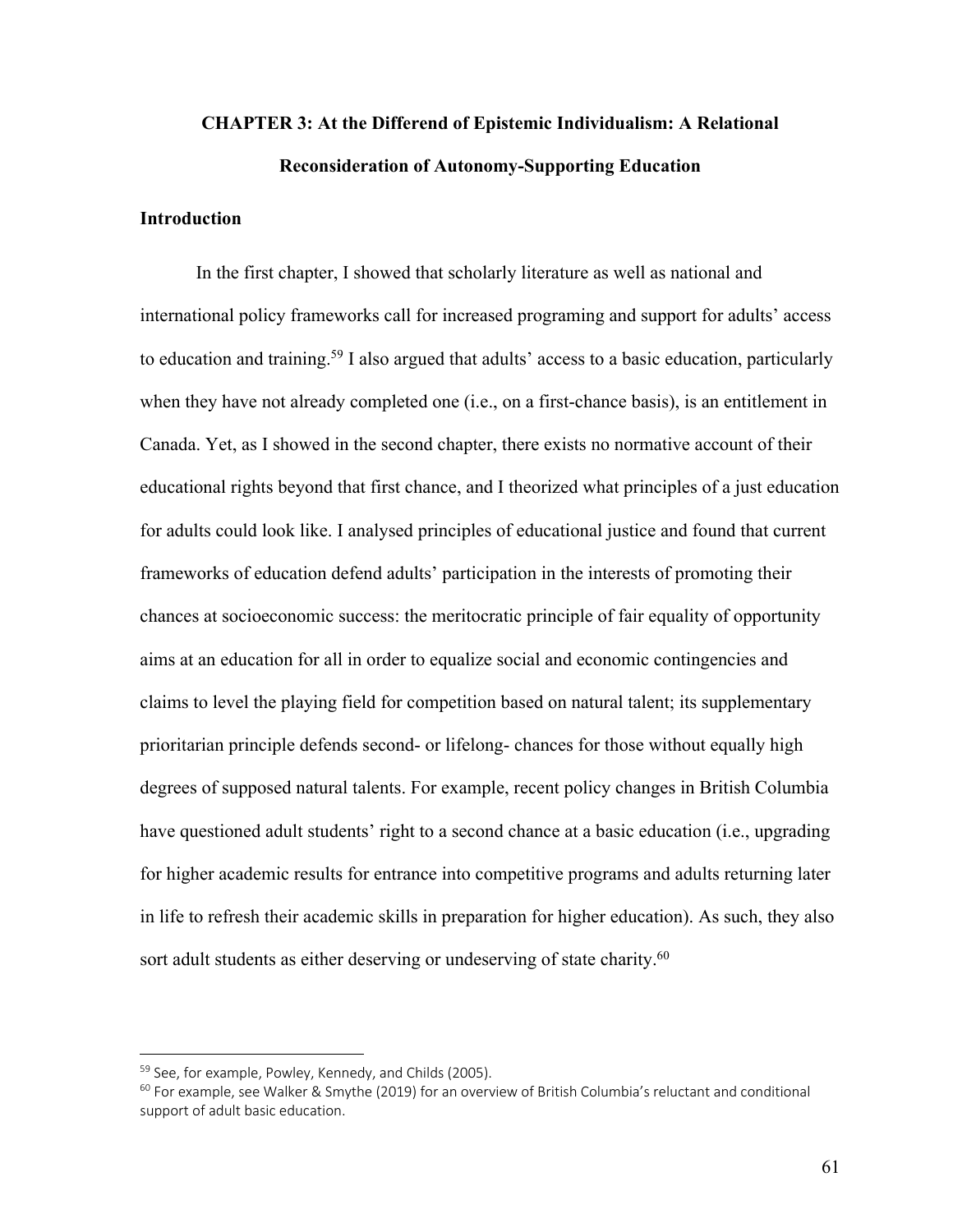Given that no existing principles defend what more substantive entitlement adults have to education—the educational entitlement adults have *qua* adults—I developed two Rawlsian-inspired justice as fairness principles.

Recall that my first principle is modeled off of Rawls's own moral principle, and entails that adults participating in education must be recognized and treated as equal citizens upholding equal political liberties and political status, free of the burdens of any state-held comprehensive doctrine, and are due the respect and dignity their equal political status compels.

My second principle regards the just distribution of what the first principle defines as publicly good about education for adults, and it describes how *that* ought to be fairly distributed.<sup>61</sup> It states that education distributes the conditions that support citizens in their having and holding self-respect (where education is relevant in supporting citizens' life pursuits). Therefore, the opportunities that it distributes are not merely or necessarily competitive but are aimed at supporting and enabling citizens' self-realization.<sup>62</sup> They are owed to citizens as a matter of impartial justice.

<sup>&</sup>lt;sup>61</sup> Following Christian Schemmel, Rawlsian equality of opportunity pertains to obtaining "social positions and offices to which social and economic advantages are attached, and applies to equality of opportunity in education insofar as it is instrumental to the former" (2011, p. 386). He points out here that even in an ideal, well-ordered society, education is not on its own instrumental to social positions and offices; therefore, for relational egalitarians, FEO in this narrow conception is not a sufficient principle of justice. Instead, he writes, relational egalitarianism relies "on a defeasible presumption that social goods, including education, ought to be distributed equally […and] requires strictly that every member of society is given the educational resources necessary to be able to avoid relational injustice" (p. 386). In other words, equal distribution of education is not the pinnacle of a relational conception of justice, rather, the basic assumption of it. Instead, what is required as a central feature of a relational conception of educational justice is that all citizens have equal liberty to participate in education where it supports them in avoiding relational injustices.

 $62$  Kassimir Stojanov offers: "education is not something which one receives from the school. Rather, one lives one's own education in the school (and beyond); one 'produces' it within and through relations with one's teachers and fellow students, relations which one experiences every day in school" (2018, p. 41).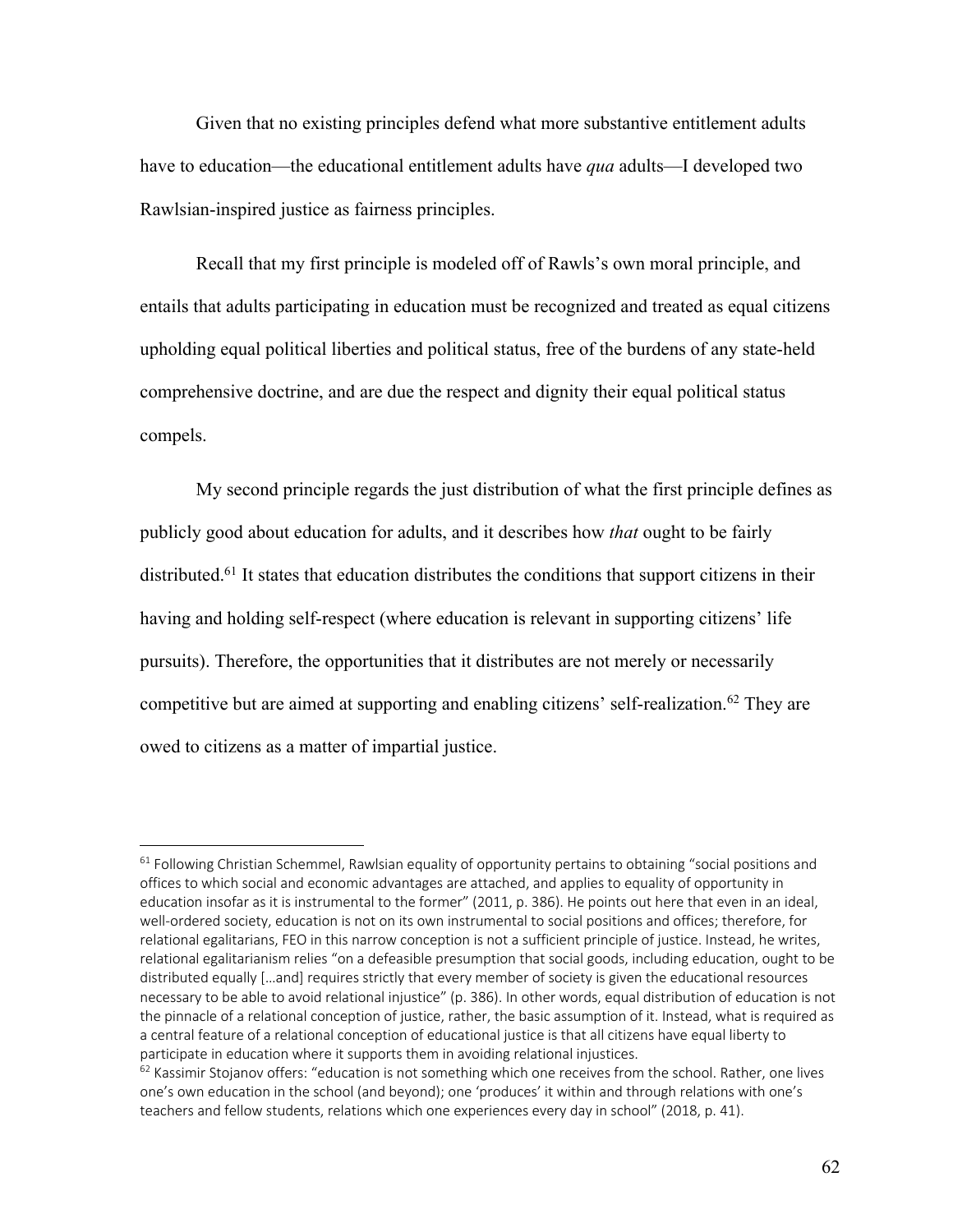In this chapter, I begin substantiating a conception of education that is grounded in these principles, and I do so here specifically by expanding on the first moral principle as one aimed at assuring an overlapping consensus in a reasonably pluralistic society. I remind readers that this means I aim to develop an account of education agreeable to all reasonable conceptions of a good life. Therefore, I am theorizing a conception of education premised on adults' equal liberties and entitlements as citizens, grounded in the political conception of the person as free and equal.<sup>63</sup> I believe that one crucial advantage of this approach is that it avoids imposing ideologically motivated instrumental values on adults' educational interests in order to justify its provision. Given the fact of reasonable pluralism in liberal democracies, I believe we ought to make a claim about educational justice based on the intrinsic value of education in the lives of adults as an entitlement (still with benefits to the state and society) by virtue of their status as free and equal citizens.

Thus, where I share his interest in making a case for a new framework of education for adults, I draw from Christopher Martin's *The Right to Higher Education: A Political Theory* (2022, henceforth RHE) and then use a critique of this work to make my own argument. I do so because Martin forwards a compelling alternative to an instrumentalist (or

 $63$  I wish to emphasize the three key features of what Rawls defines as the political conception if the person: 1. citizens are free when they can conceive of themselves and of one another as having the moral power to have a conception of the good, and this means they must see those conceptions as revisable and have the power to enact those changes if they desire. Importantly, "[g]iven their moral power to form, revise, and rationally pursue a conception of the good, their public identity [in both the individual and collective sense] as free persons is not affected by changes over time in their determinate conception of it" (p. 30);

<sup>2.</sup> citizens are free when they are free to regard themselves as self-authenticating sources of valid claims, meaning they are capable of and entitled to make claims on their institutions to advance their own reasonable conceptions of the good and that this has both an intrinsic weight in their own lives as well as duty and obligation in a just society; and,

<sup>3.</sup> citizens are free when they are able to take responsibility for their own ends and see their own claims as adjustable accordingly—thus, they fair system of social cooperation they shape and participate within is not understood to provision for wants and desires but citizens' needs. (1993, pp. 29-35)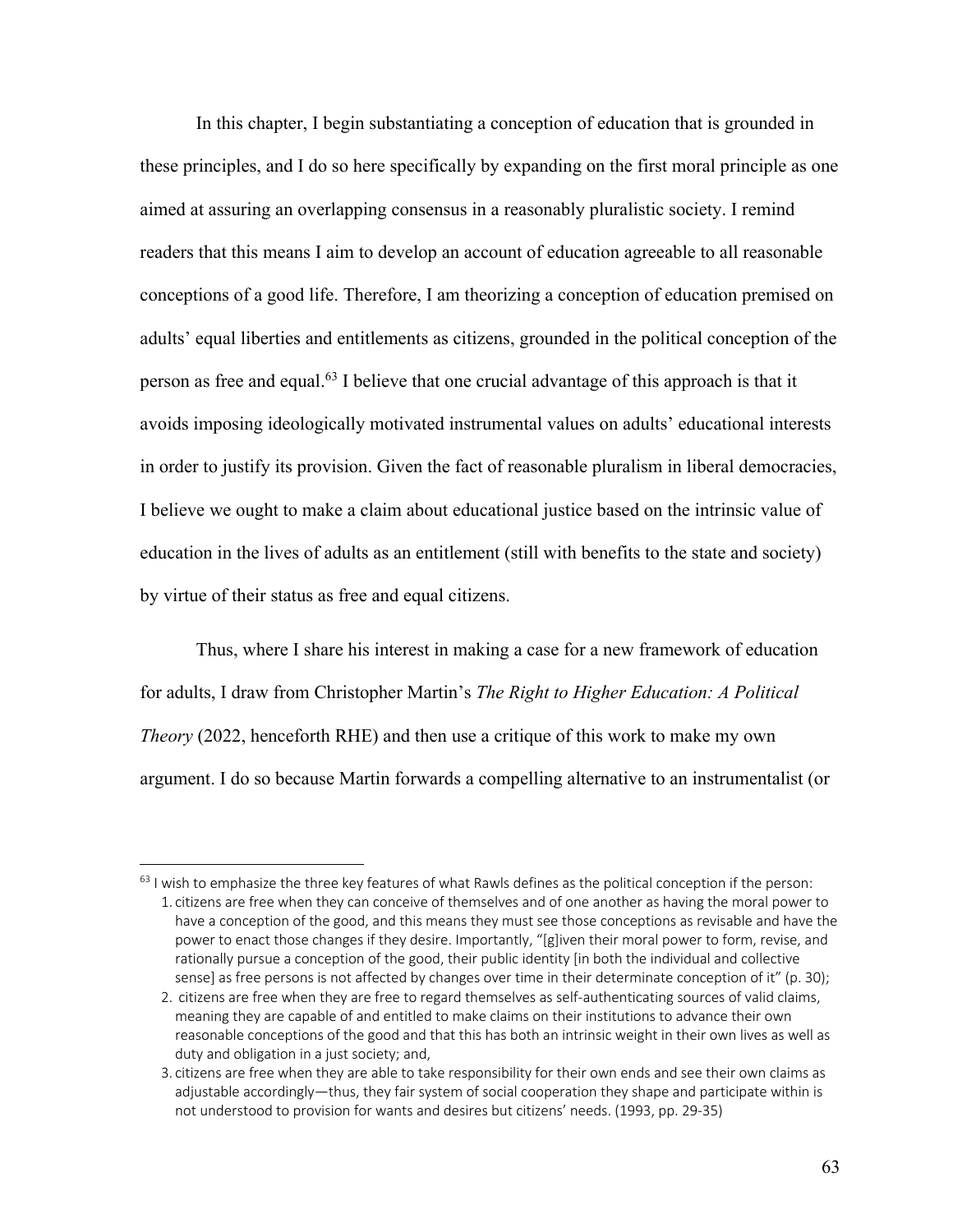merely instrumentalist) conception of education. Indeed, I should note that outside of *RHE*, the political question of adults' interests in education as motivating arguments for entitlement to education is virtually absent in the literature (as Martin himself identifies, Ch. 4, p. 4).<sup>64</sup>

Important to my own theorizing, Martin's ideal theory of education in adulthood claims that an education aimed at supporting adults' interests in pursuing a good life as central to what it means to be a citizen in a free and equal liberal democratic society. Therefore, in section one, I provide an exegesis of his account of autonomy education, which as a collective good, ought to be provisioned as a social institution within the Rawlsian basic structure (1971 [1999], pp. 6-10).<sup>65</sup> By 'collective good' he means that the provision of education that supports the autonomy of each citizen as an individual return *is also a* social return for society in general.

However, as I show in section two, there exists an unresolved tension in his argument as it would pertain to adults' interests in a basic education: if adults are entitled to an autonomy-supporting education (which he defines is the aim of higher education, as distinct from an autonomy-instilling basic education, which is the aim of child education), how can we provide adults a basic education in a manner that is consistent with and respectful of adults' status as already autonomous persons?<sup>66</sup>

In fact, this tension informs a further problem. An ideal conception of education for adults must be ideal for *all adults*, regardless of their reasonably held conception of the good;

<sup>&</sup>lt;sup>64</sup> Another argument for the right to higher education comes from Tristan McCowan. He argues that a right exists from a human rights perspective, "given that [higher education] can be seen in the context of a general right to education that runs through life" and specifically because of the non-instrumental value it holds (2012, p. 117-118).

 $65$  Note that I will come to call for further argumentation on this point.

 $66$  One could rightly counter this line of questioning by suggesting that this is equally a concern of the aims of ABE. I agree, but I wish to pursue this resistance even still as a potentially fruitful avenue of inquiry.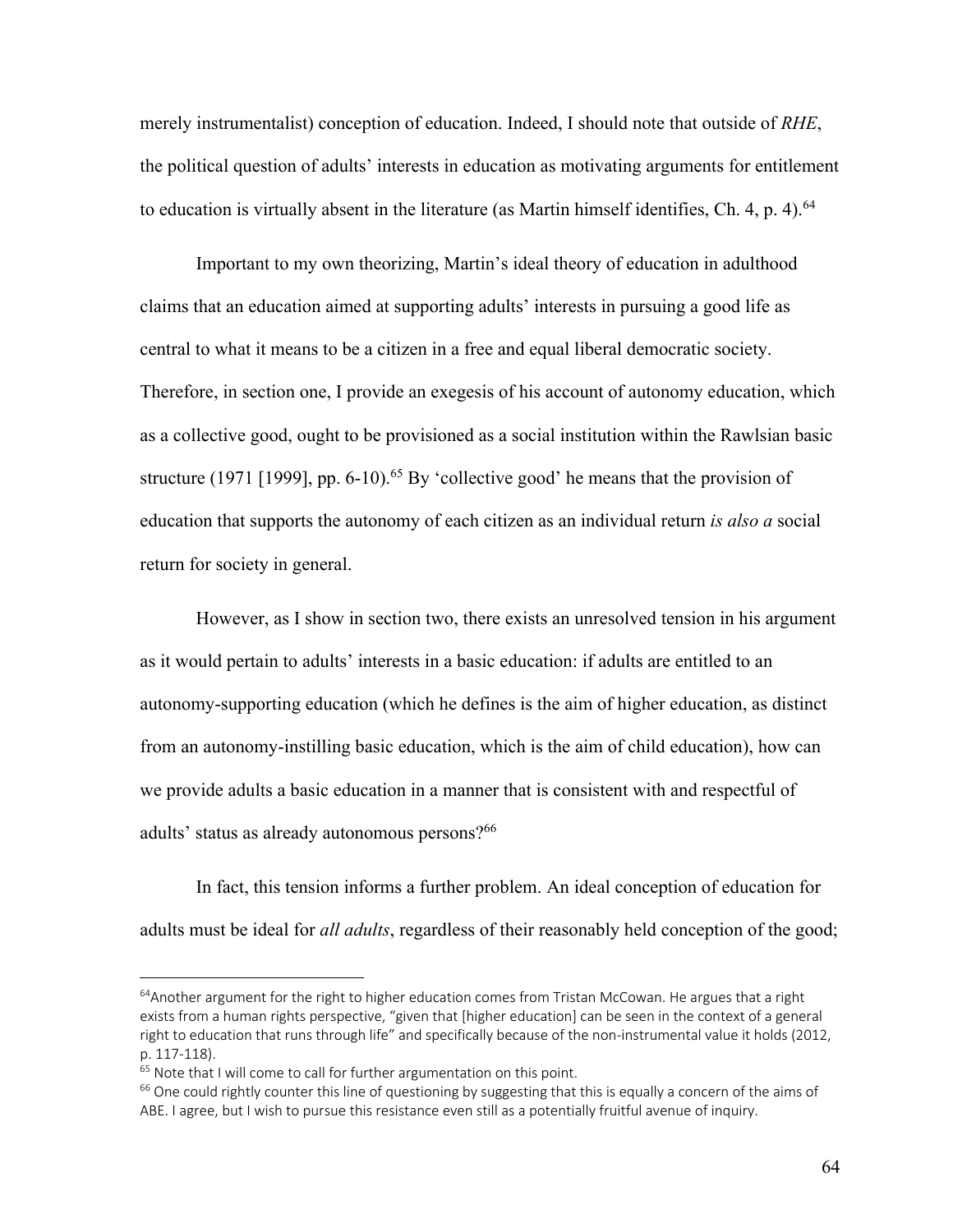however, without further relational consideration, Martin's autonomy-supporting education, whose aims are principled on the minimal conditions of personal autonomy, will preference 'epistemically individualistic' belief formations. <sup>67</sup> Thus, section three aims to resolve this tension, adapting Martin's three features of an autonomy education, fleshing out the framework of education for adults that I defend.

To be clear, I do not see this line of inquiry as a question of justice solely within ABE; instead, I see ABE as a site of unresolved injustice that extends beyond the broader education system that governs it, which must be addressed in order to fully realize a theoretical framework of education for adults who are full citizens in a liberal democratic society. Through analyzing this tension in Martin's own conceptual scheme of autonomy education, I believe we encounter what David Olney calls the 'differend of justice' (2019),<sup>68</sup> and in uncovering the remainders of this justice conception, I show that my own relational account addresses these concerns, giving shape to the political conception of education that this theoretical framework secures.

 $67$  Following Peter Nelson (2010), I take this to mean a belief that, ideally, citizens form as an internal process within individual agents. In other words, "while agents have initial desires and wants that may be inspired by any number of social experiences and relationships, they distinguish autonomous people from those who are unreasonably influenced by the ruly mob; the autonomous are those who reflect upon their initial desires and undertake a process of deliberation that leads to the rational choosing of some over others" (p. 335). The minimalist conditions of autonomy, he holds, project a belief that agents possessing a minimum threshold of autonomy ought to form preferences, make decisions, and represent their rationally chosen aims as the result of rational reflection "free from the coercion of influential others" (p. 336).

 $68$  Olney offers the concept of the differend of justice as referring to what remains excluded in our ongoing pursuit of justice. In the process of formalizing injustices, we articulate them to comprehend them as we seek to neutralize them; we make distinctions about what has been excluded so as to include them into a new conceptual scheme of justice (p. 167-168). Justice, in this view, is an ongoing process of drawing distinctions between forms of exclusion, so redeeming injustices.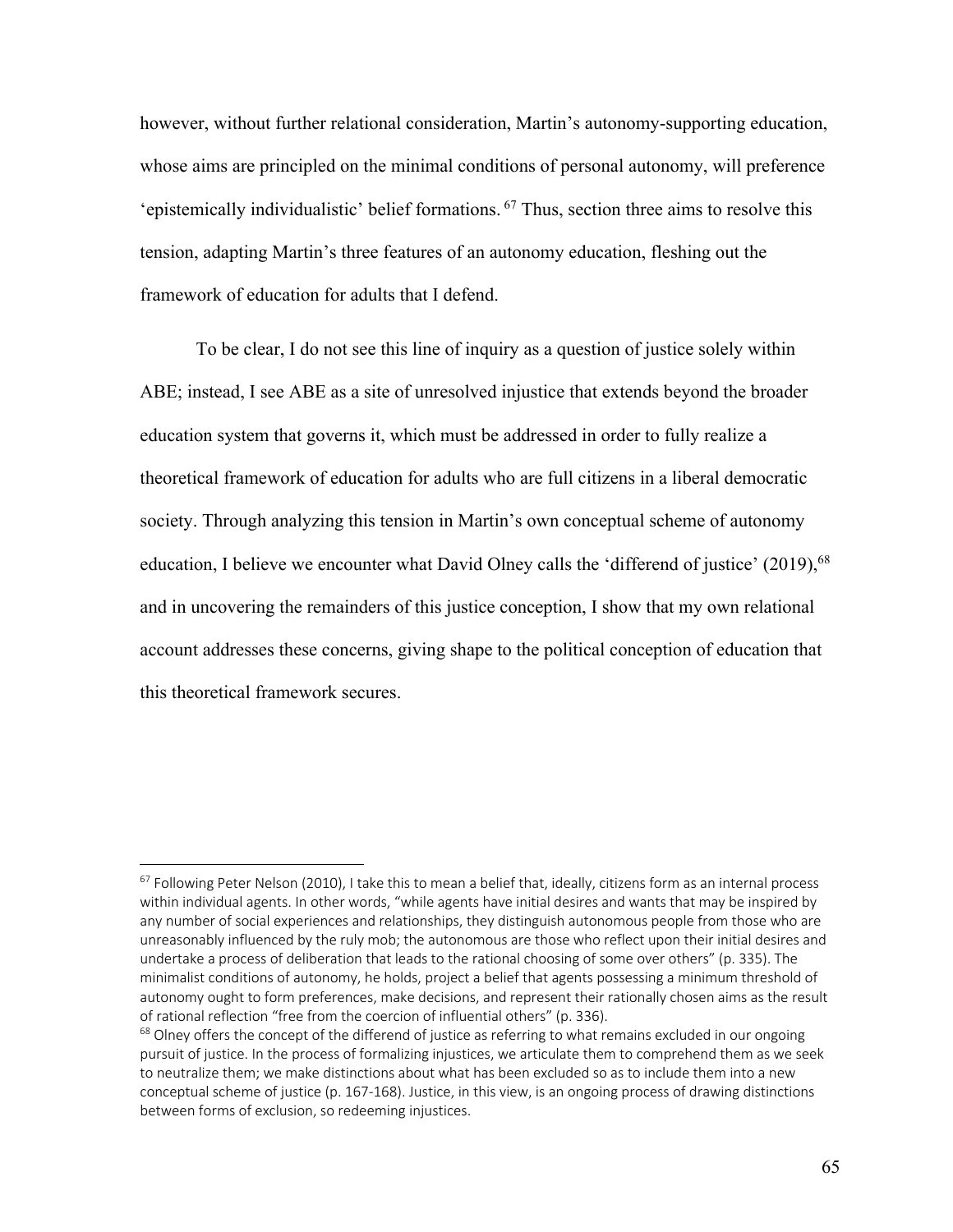# **I. Entitlement to An Autonomy-Supporting Higher Education in Adulthood: The Liberty-Maximizing Justice Argument**

Martin develops and defends a comprehensive justification of a system of higher education throughout adulthood within a liberal democracy, and makes a politically compelling case for its place within the basic structure of society. As he frames in his argument, "we can say that higher education systems can be found *in* liberal democracies. But can we also say that they are *part of* liberal democracy?" (Ch. 1, p. 12). He delimits an important distinction about the purpose of education for adults that I understand to be the central thesis of his work. In recognition of this shared objective, I intend to use aspects of his work, as I do here with his notion of autonomy-supporting education, as a foil in developing my own theory.

As I will come to clarify, the autonomy conception I forward will diverge in its priorities from Martin's thesis. However, while this divergence will at first seem marginal or small, their implications within a system of post-compulsory education will gain greater significance as my own argument unfolds. Thus, having articulated my own relational account of autonomy-supporting education, in the next chapter I will be able to look at the requirements it imposes on education as a social institution within the basic structure and the state. As I cannot overview the entirety of Martin's work, I focus on his conceptions of i) personal autonomy-promoting education in childhood and ii) the corresponding autonomy*supporting* education in adulthood.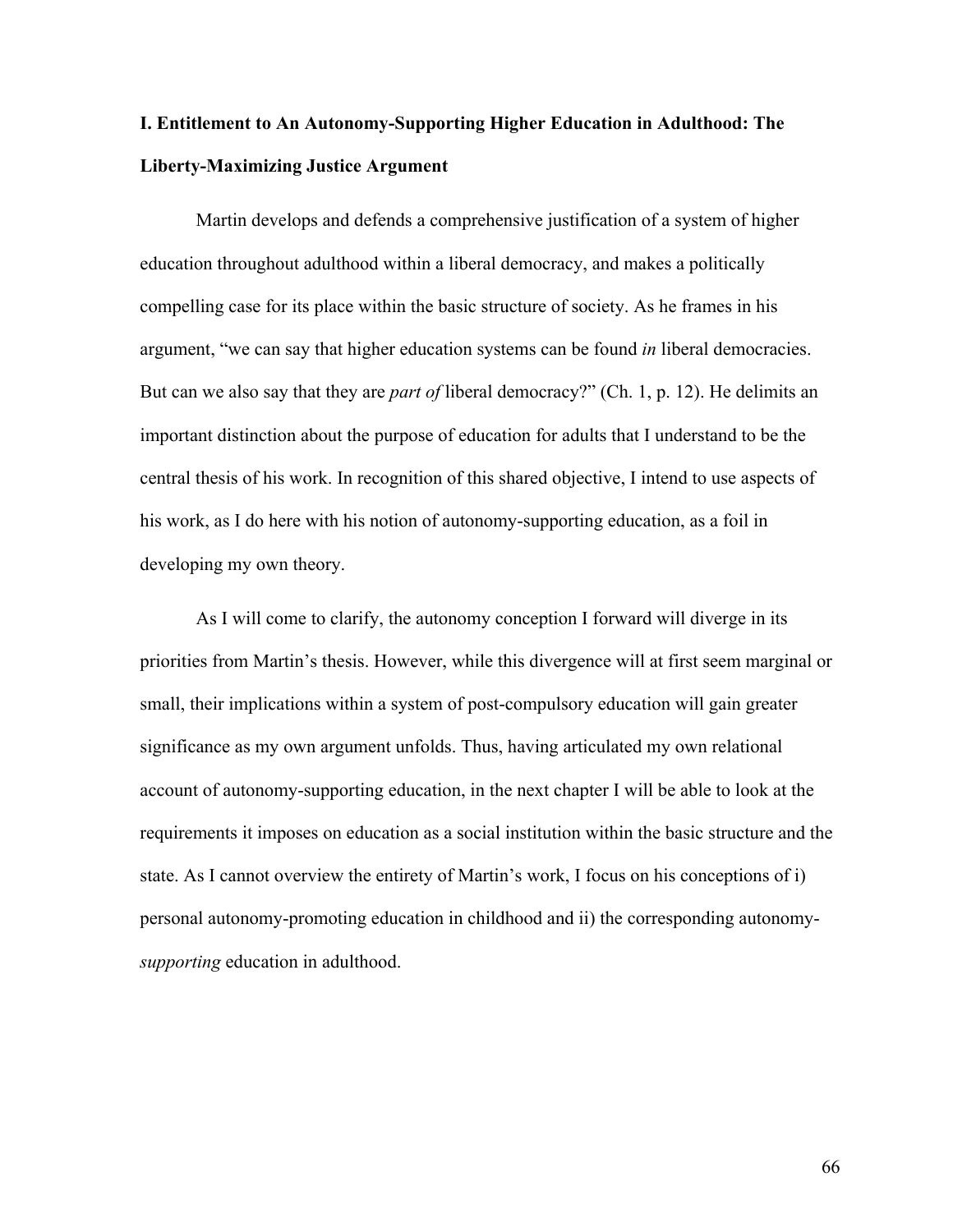# *Personal Autonomy-Promoting Education*

In Martin's view, while the core aim of a compulsory basic education is the civic goods of *promoting* the political ideal of personal autonomy and this is a central justification for schooling as a right, a similar autonomy-promoting education for adults is unjust. First of all, given that a compulsory education is already provisioned on the basis that those who complete it will possess the minimal conditions—knowledge, skills, and dispositions—to autonomously flourish, an argument justifying adults' right to a post-compulsory education cannot make the case for an education that merely does more of the same. <sup>69</sup> This would be an argument for remedial education, or for improvements to compulsory education, not for a right to further education. Secondly, were a higher education specifically promoting these civic goods made compulsory, it would violate adult citizens' already existing autonomy and so defeat its own aims (Ch. 2, p. 11-13). Martin then moves to see higher education in relation to already autonomous adult citizens and to see potential civic goods as indirect benefits to the state rather than as direct benefits to satisfy particular state interests.

Once citizens are free to form and pursue their own personally autonomous conceptions of a good life, they may determine futures that necessitate or benefit access to higher education. This Martin terms the autonomy-*supporting* aims of higher education, and they entitle equal access to education throughout one's life, not just in childhood. It is at this point that Martin establishes the central aim, and what I believe is the defining contribution, of his work: rather than making a case for the majority to democratically support public policy for free higher education, he is aiming for a substantive argument for higher education as a basic right or entitlement, and for something to achieve this it must be:

 $69$  Readers will note the parallel here to the concerns I raised in the previous chapter regarding adequacy principles and their insufficiency in theorizing about in educational justice for adults.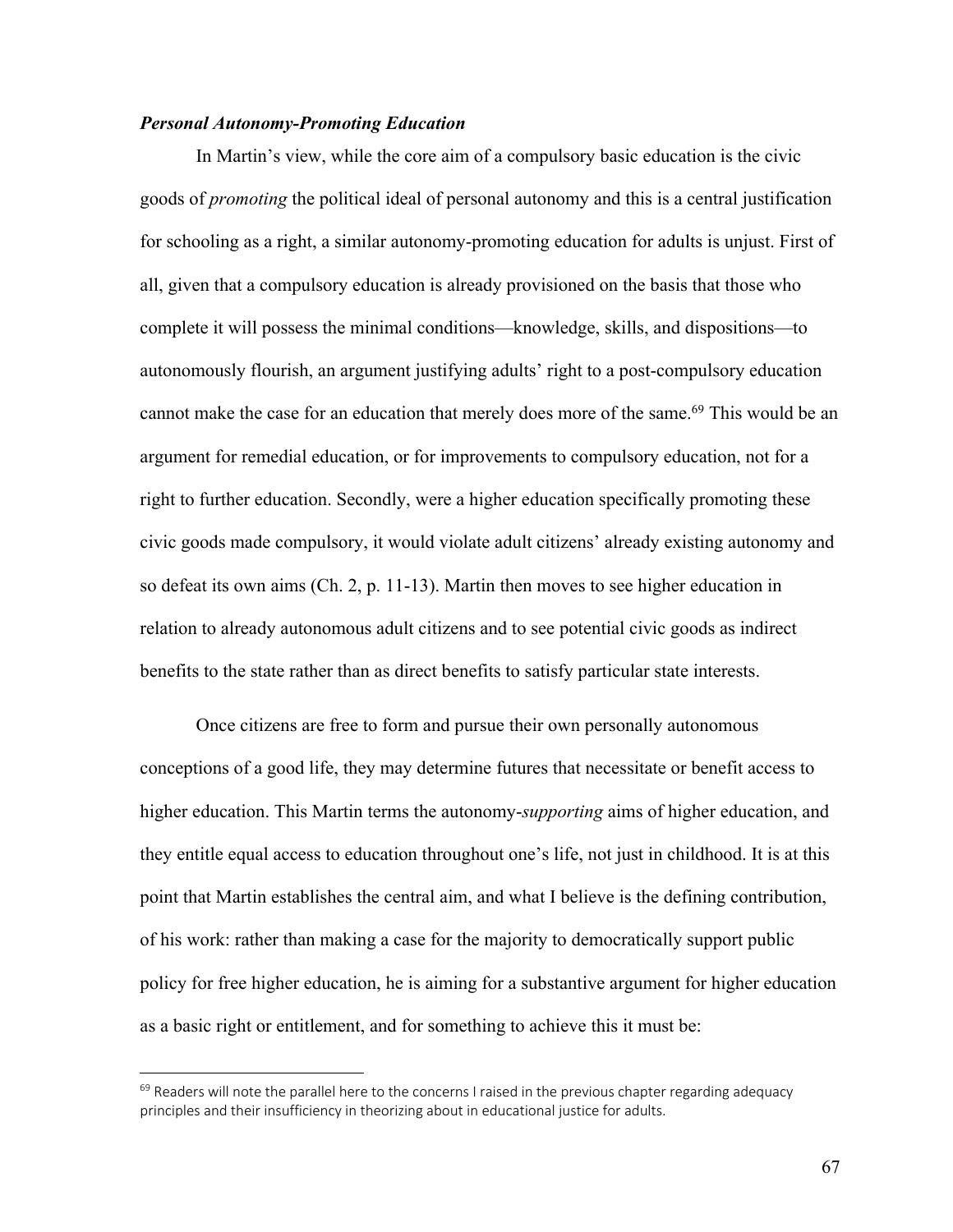- i) in the *equal* interest
- ii) of each *individual* citizen
- iii) regardless of their *particular* conception of the good. (2021, Ch. 3, p. 3)

Citizens, he writes, following the political conception of persons as free and equal, have a substantive right to higher education that is not contingent on political will. In fact, a society which fails to "provide for such an education would be at risk of undermining citizen's equal interest in autonomy: some citizens will inherit social, cultural, economic and other resource bases as a matter of luck that will make it easier for them to cultivate minimal conditions of autonomy than it will for those unlucky citizens who do not inherit such bases" (Ch.3, p. 4).

Building on Norman Daniels's (1985) normative work in health care entitlements and then more directly from Joseph Raz's (1986) political philosophy, Martin urges an expanded view of the conditions for personal autonomy—one not simply understood as an internal, fixed state of mind promoted in childhood, arrived at by adulthood, and constant from there, but as a set of conditions that continue to change along with our circumstances and stages of life. We must, therefore, distinguish between internal moral and cognitive abilities to act autonomously, and the environmental conditions for autonomy understood as the range of available options on which we can act; it is both together that make us authors of our own lives (Ch. 3, p. 8). He provides the example of a young student whose family has told him he must choose to study a profession---law, medicine, engineering—but is forbidden from contemplating any other option outside this range (Ch. 3, p. 8). Such a student cannot be said to be author of his own life. It is not enough that he has the internal capacities to freely to make decisions, but he must also be in an environment in which he is free from limits and restrictions imposed on the options that can be available to him.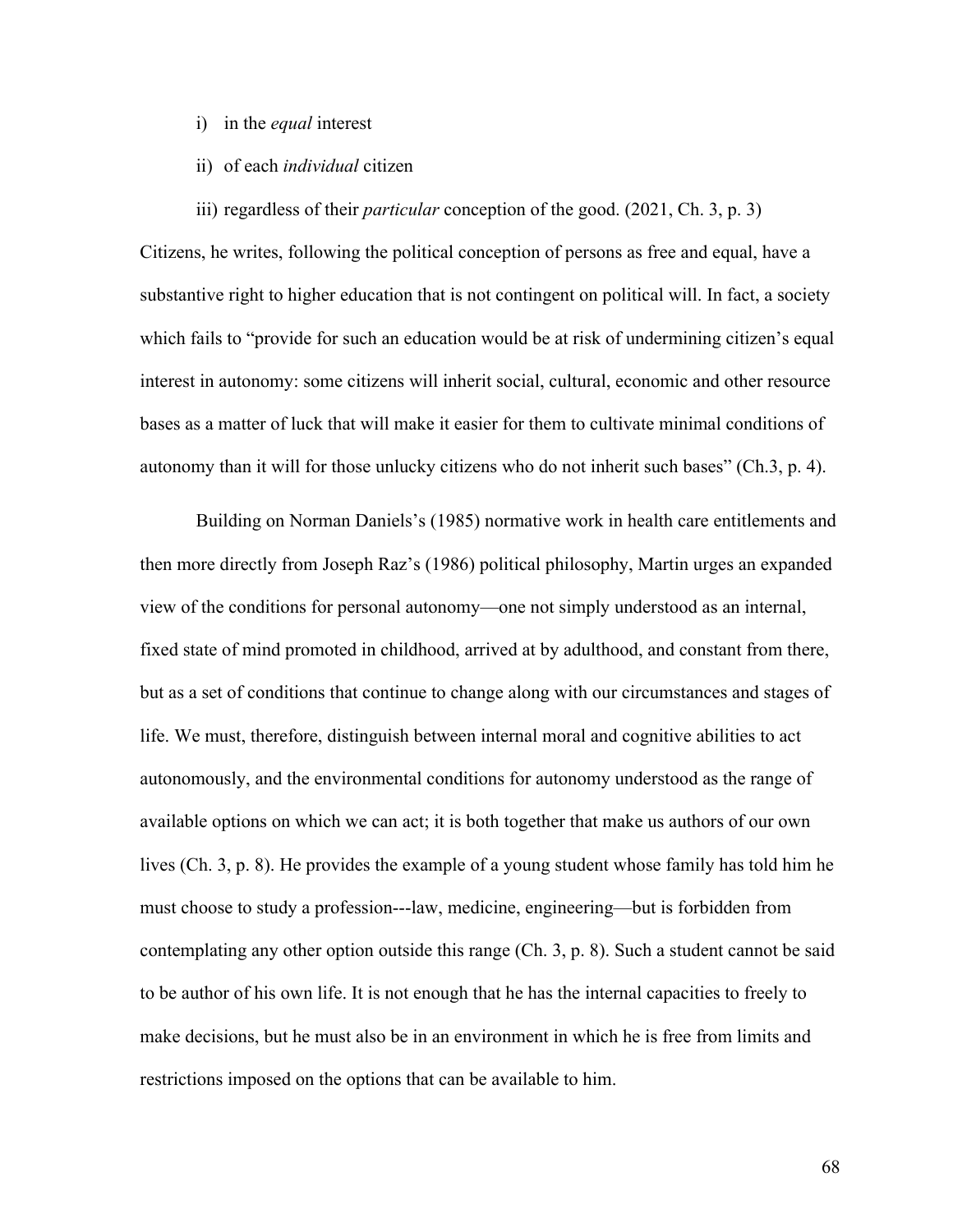#### *Autonomy-Supporting Education in Adulthood*

Thus, Martin parses that education not only instills those internal conditions, as we might see more directly in autonomy-promoting child education, but where an adult already possesses fulsome internal capacities, education in adulthood supports "the autonomous pursuit of a good life by opening up to the individual options in the environment [the social forms and practices<sup>70</sup>] that would not have been accessible" otherwise (ch.3, p. 11). As such, he defines three features of an autonomy-supporting education (Ch. 3, pp. 12-13):

- 1. it must increase the knowledge, skills, and understanding of citizens in ways that help them realize their self-determined goals;
- 2. it must help individuals realize goals that are socially significant, meaningful, and worthwhile;
- 3. and, it must have value regardless of life stage, reflecting the diversity of meaningful and worthwhile goals it helps citizens realize.

Thus, where education is necessarily connected to self-determination, that education cannot be "merely supporting, but 'autonomy' supporting" (Ch. 3, p. 14). I agree with the substance of these three features. They intuitively constitute adults' fundamental right to education in the strong, politically compelling sense.

<sup>&</sup>lt;sup>70</sup> Following Martin's definition reference to Steven Wall, social forms and practices refer to those ways of life, including but not limited to those afforded by occupational choices, available to citizens in a society which comprise their opportunities in leading a good life. Free and open societies will tend to have a range of social forms and practices which are open and available to its citizens. Furthermore, pursuit of a particular social form will have different significance to citizens based on the society in which it exists. For example, the occupation of teaching has unique requirements to access, responsibilities of practice, and social status depending on the society in which that form is practiced. A free and open society would ensure that social form is available to any citizen who chooses to pursue it (Ch. 3, pp. 8-9).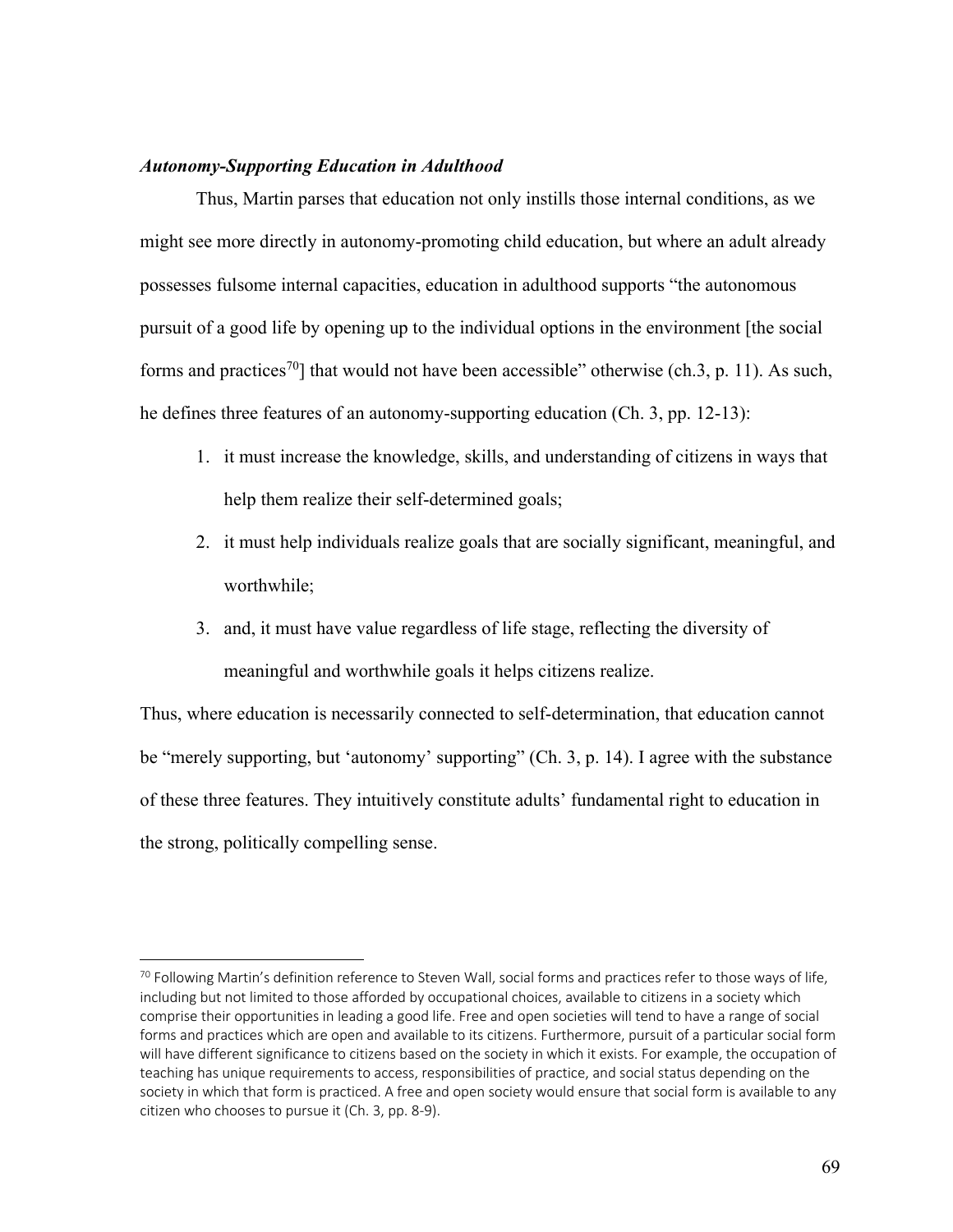With his account of autonomy education established, I can now shift to a point of criticism: his expanded view of personal autonomy, as it stands, may not yet be compatible with these three features of an autonomy-supporting education, and so it is in uncovering this tension that the theory requires further argumentation, and it turns on the question of autonomous formation. To further explicate, I believe Martin to be on the right track in differentiating internal capacities from environmental conditions. I agree that securing autonomy involves his second condition, that we have an environment consisting of an adequate range of available options. However, I think we need go further to secure them.

To clarify, in my understanding of Martin's work in this regard, the kinds of environmental conditions (as a range of available options) to which he is directly referring are those social forms and practices we are exposed to by our various affiliations, and those which a higher education may also or alternatively make available, and he urges us to recognize that they change at different stages of our lives as our circumstances change. For example, Martin writes,

The relationship between health care and opportunity for an early career professional athlete will likely be very different than it is for a retired one. This difference does not entail a right to health care for the active professional athlete and not the retired one. Accordingly, the design of basic institutions should follow from a broad interpretation of opportunity, allowing us to see why the right to health care extends over one's entire plan of life (Daniels, p. 103-105). A lifespan view of the meaning of 'opportunity' entails much more than valuable jobs and offices for a political conception of the person, and one consequence is that health care institutions have a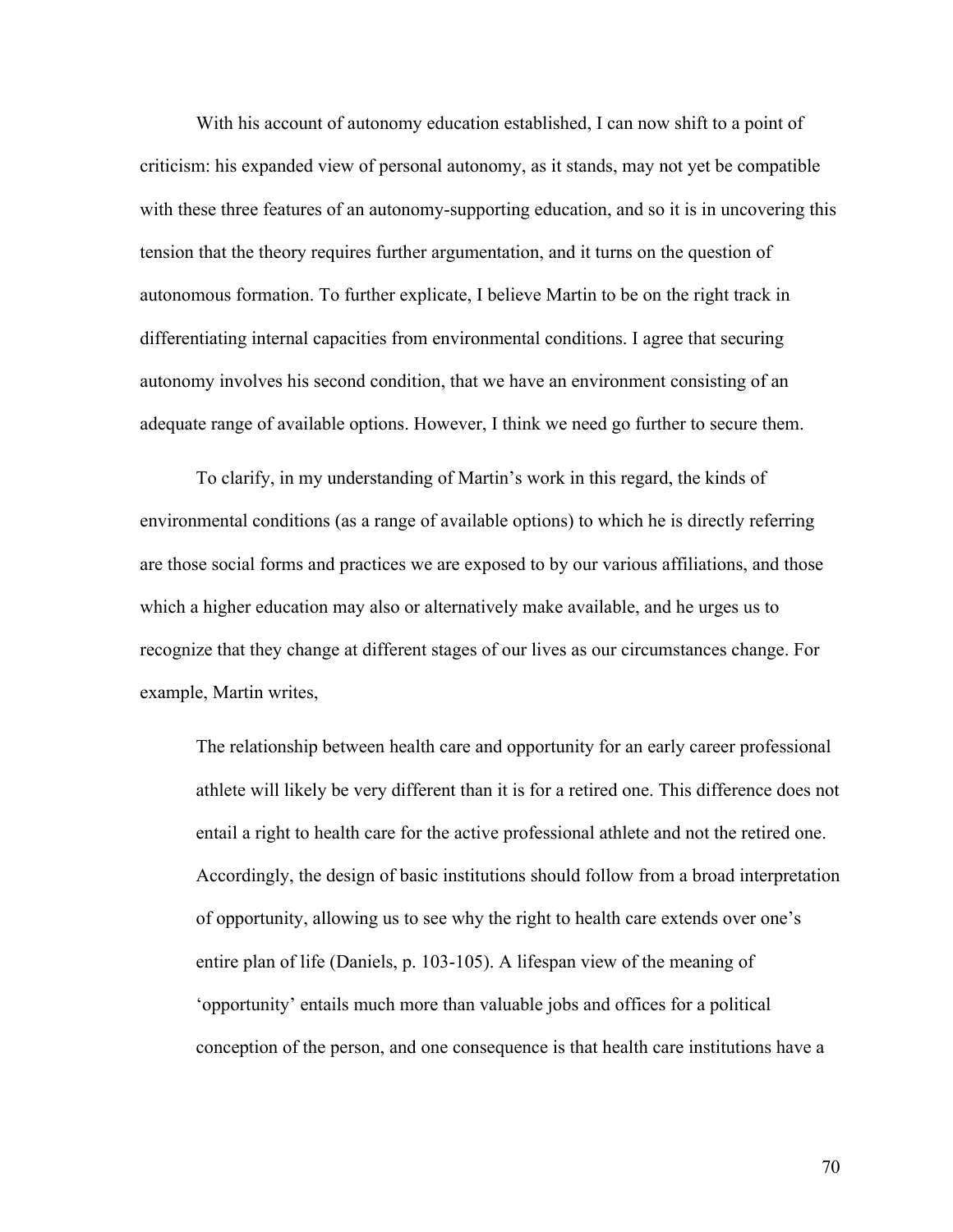more robust public and political role to play than earlier theories of justice have tended to assume. (Ch. 3, pp. 6-7)

In other words, our life stages have a bearing on our self-determined pursuits and our visions of what it means to live a good life. Yet, I think what warrants more attention is what we see in his example of a young citizen with an externally limited range of options, as his family imposes narrow parameters on appropriate professions (Ch.3, p. 8). This urges a relational consideration between self-determined choices or preferences and our environmental conditions. In other words, it is worth asking the question, what actually counts as an autonomous formation of one's conception of a good life?

It is the crux of this last question that comes closer to my more pressing interests with the first condition of securing personal autonomy. This is because the notion of individual internal capacities for a self-determined life— "the expectation that we independently arrive at decisions" (Ch. 3, p.9)—defines what constitutes the minimal conditions of personal autonomy as underpinning Martin's view of human flourishing. But what about those who see little value in independence of this kind?

What I am getting at is that this conception of human flourishing reflects a particular set of epistemically individualistic values. And that means that if we justify educational rights on this account, we justify an educational right that preferences some reasonable conceptions of the good over others. This is the substance of what I have referred to as the unresolved tension which comes up against an account of personal autonomy as ideal belief formation. Given that how we respond to this question has a bearing on the virtues of tolerance within a liberal democracy, I believe we must first take full account of the objection.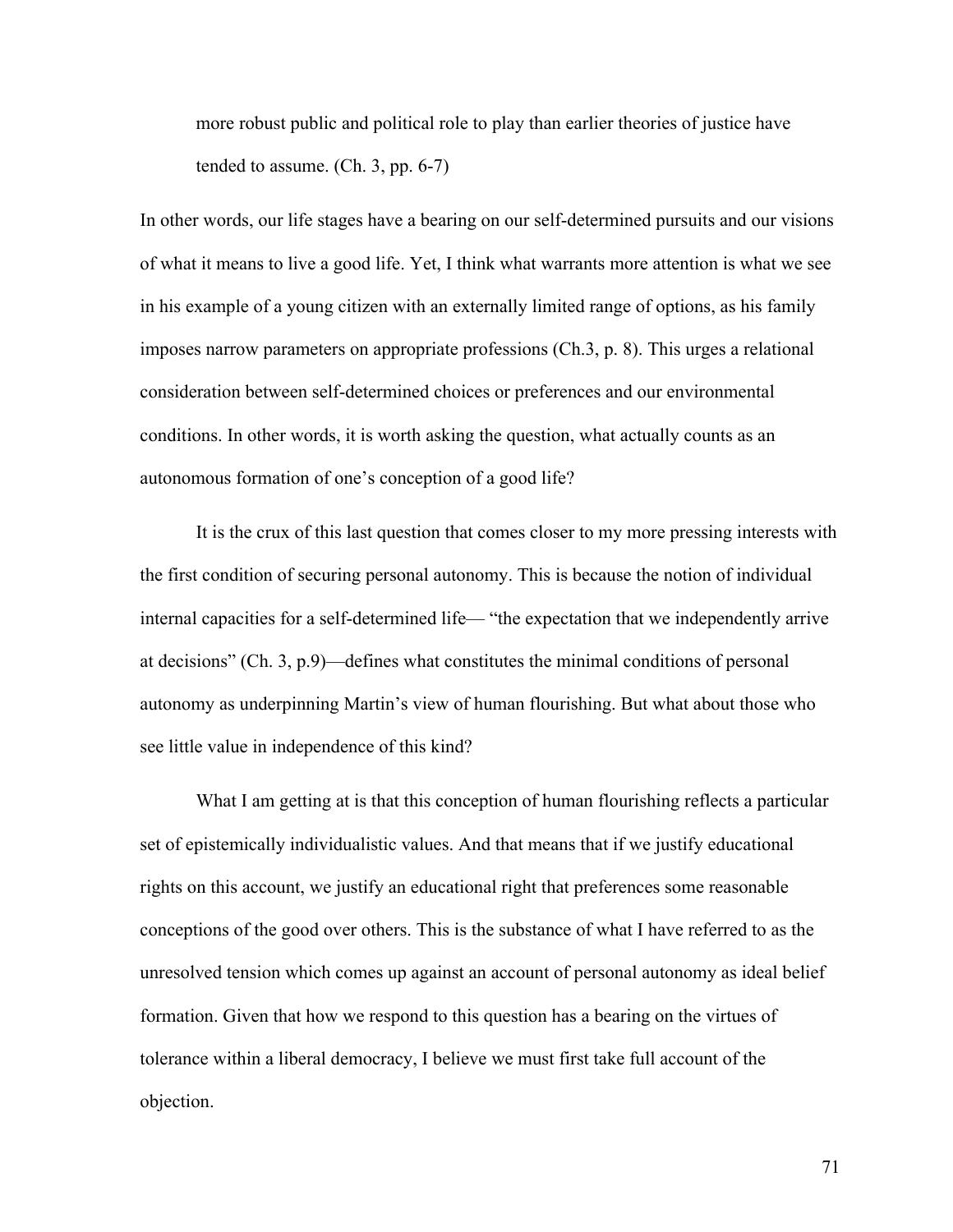### **II. The Adult Basic Education Objection**

I title this 'the adult basic education objection', as it conveys the broader tension of ABE in relation to what I interpret as the imperative virtue of epistemic individualism (the minimal conditions of personal autonomy) as the foundations of an autonomy-supporting education. However, I view this as entailing a pair of interrelated objections that arise when we think of the practice of ABE within Martin's theory: i) the conflicting aims objection, and ii) the external influences objection.

Before moving on to these objections in detail, allow me to take a moment to revisit the current conception of ABE. As a concept, it is understood as the provision of a basic education to adults, who, whether by choice, exclusion, or circumstance, lack or are deemed to lack a basic education. In practice, however, it takes on a narrower form, revealing assumptions about for whom it is politically and socially perceived to be.

Recall that adult education is theorized and practiced on non-ideal grounds, and, broadly speaking, is premised on either the social justice argument for adult education, which highlights the instrumental value of education in lifting people out of poverty, or the argument for adult education rooted in economic policy, often termed 'lifelong learning', which frames education as chances at success (specifically, high-paying jobs). While both of these camps take up different grounds, there is a common deficiency assumption unifying them: some adults are lacking the learned skills and abilities to contribute to 'today's economy', and education ought to serve the instrumental purpose of making up for that shortfall. Thus, as I showed in the first chapter, the tension between lifelong learning and adult education theory in the context of ABE is that while they at first appear to stake diametric claims on the value of education, neither can take full stake in a complete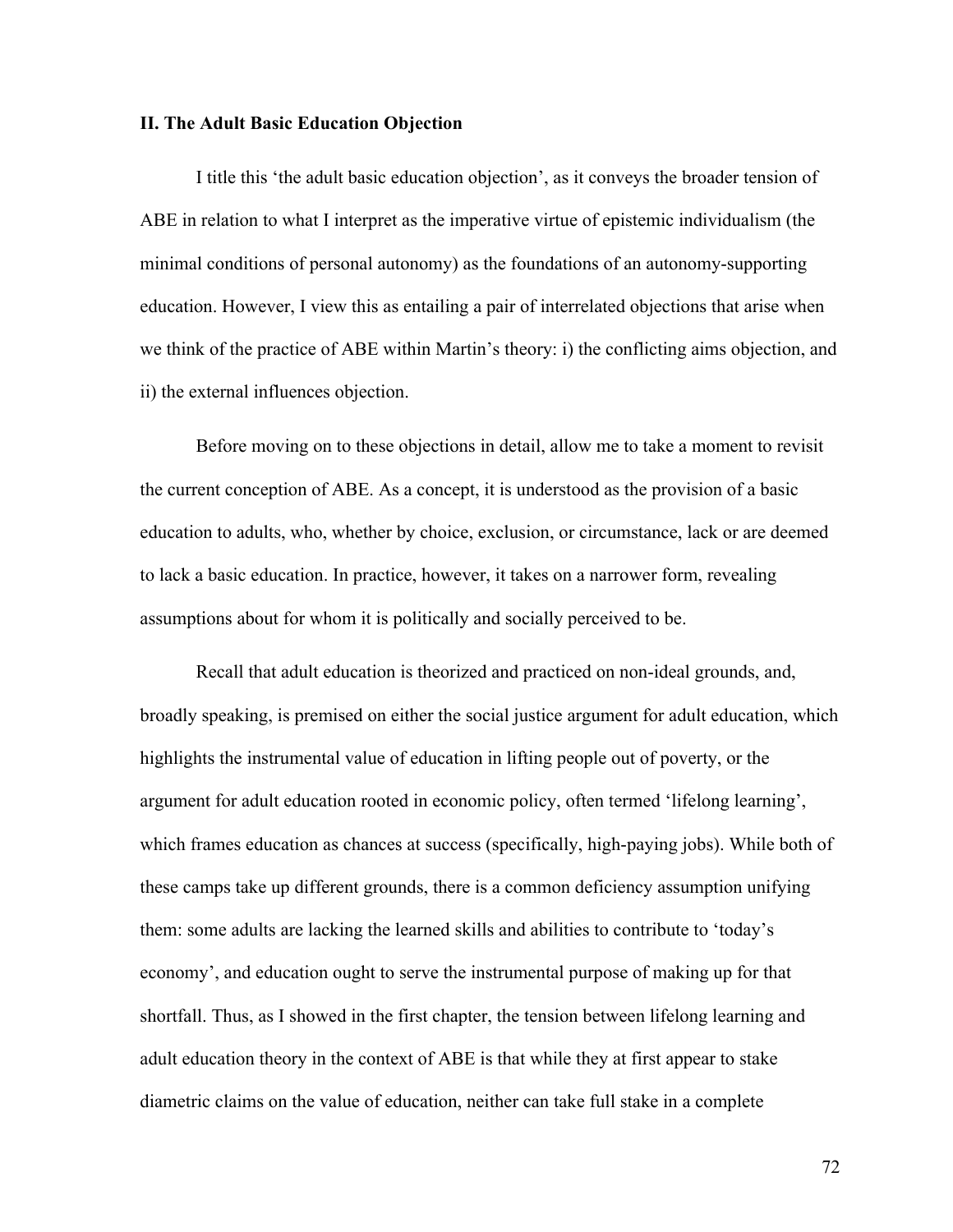conception without admitting some concession to the competing claim. The difference between the two appears to be largely in means, since they arrive at common externally valuable ends, and those ends are used to justify the means (in other words, their logic is circular).

Martin's case for higher education as an entitlement offers a compelling alternative that rejects these positive externality justifications for education in adulthood in favour of adult citizens' interest in the free and equal pursuit of a good life. However, while not in the extrinsically valuable ends sense, the autonomy aims of his account appear to create a tension in values, nonetheless. I turn now to present how.

# *The Conflicting Aims Objection: A Conceptual,* **Reductio** *Objection*

Martin's dichotomy of autonomy-instilling child education versus autonomysupporting higher education in adulthood risks perpetuating the injustices and assumptions of current conceptions of adult education. This is because it appears to make ABE a non-ideal remediation within his ideal system, just as in lifelong learning and in adult educational theory.

Remember that in ABE's present conception, it is non-ideally theorized as remedial: adults engage or re-engage in a basic education to make up for a lacking, deficient, or insufficient child education (and, for adults, it is narrowly conceived in terms of skills training with direct aims of human capital production and upward social mobility). Yet, in an autonomy-promoting account of educational aims, ideally conceived, a basic education instills autonomy and a higher education supports it. Therefore, a basic education—we might here clarify, including one provided to adults—embraces a wider set of aims than skills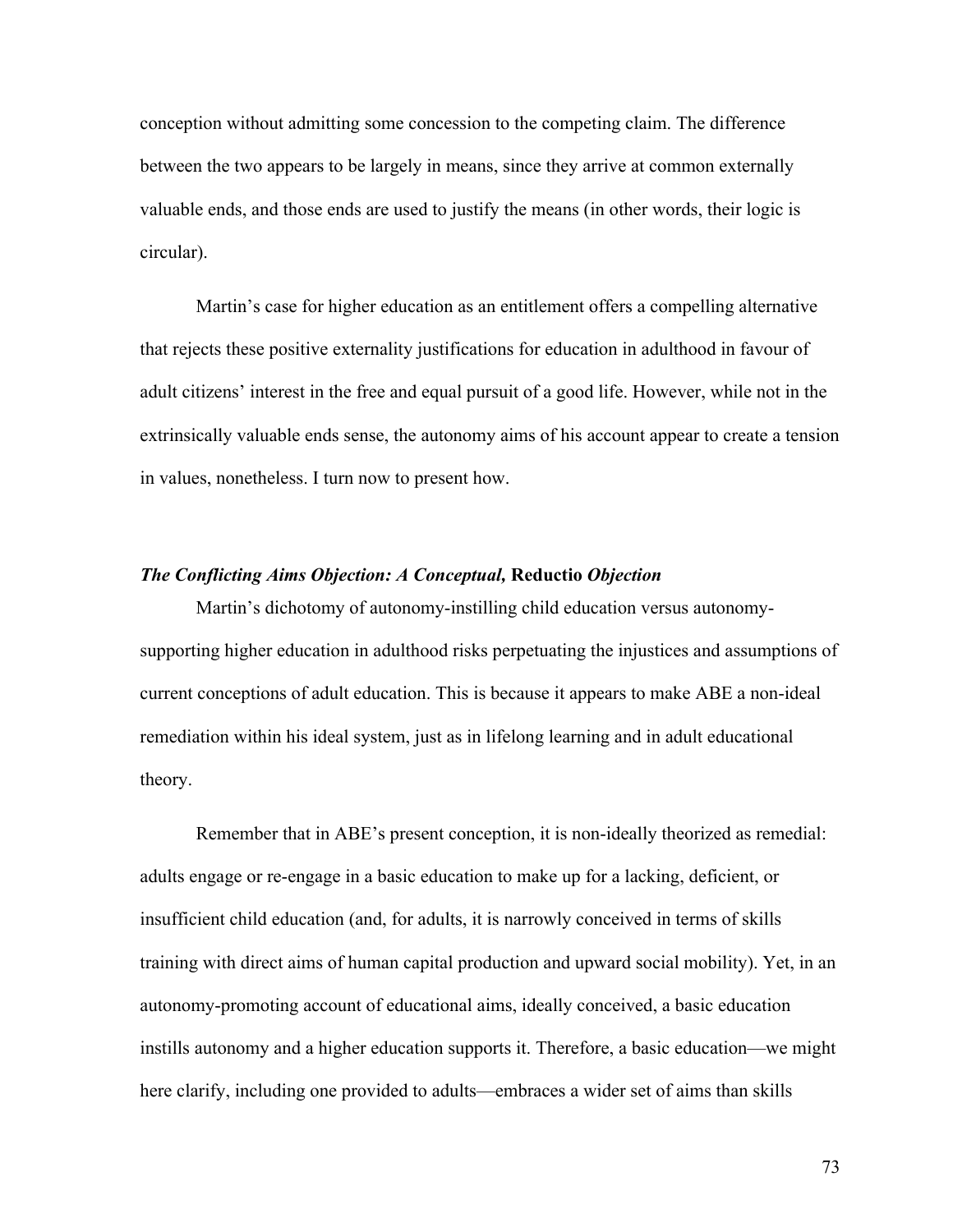training for human capital production and upward social mobility. But even where this is the case, ABE can still only be understood as remediation or reparation.

For example, imagine a restaurant server, who, having not sufficiently achieved a basic education, decides to upgrade as an adult. That is to say, she wants post-compulsory experiences, not more basic education. This represents an opportunity to finish a goal to the standards she wants to achieve, and she chooses to do so for her own sake. Her motivations for study have little to do with human capital interests and upward social mobility. To be sure, we need not conceive of this as a non-ideal example. Recall from the previous chapter that the basic structure, even ideally conceived, does not erase ethical, political, nor social differences in society; any one or combination of factors could explain how her circumstance commonly arises. Is it reasonable to conclude that she lacks sufficiently instilled minimal conditions of autonomy? If not, does this mean that she ought not have such an educational entitlement even though it is consistent with her plans for a good life and would support her flourishing? Or, need her education be premised on basic autonomy-instilling aims rather than on supporting aims, and what impact might this have on her dignity as an adult citizen?71

Thus, applying Martin's autonomy education to ABE as a case study, we see a potential contradiction of aims and reveal a concern that reaches beyond ABE. I see this contradiction in the following terms: either i) adults must only be entitled to an autonomysupporting education without the benefit of sufficiently instilled autonomy at an earlier stage

 $71$  With these questions I intend to draw critique of the idea of individual responsibility that sometimes inadvertently passes through egalitarian theorizing as Jonathan Wolff describes and that even still leads to distinction between the deserving and undeserving. Thus, I agree with his critique of luck egalitarianism whereby holding individuals responsible to equality overlooks the social conditions of equality (1998, 2010).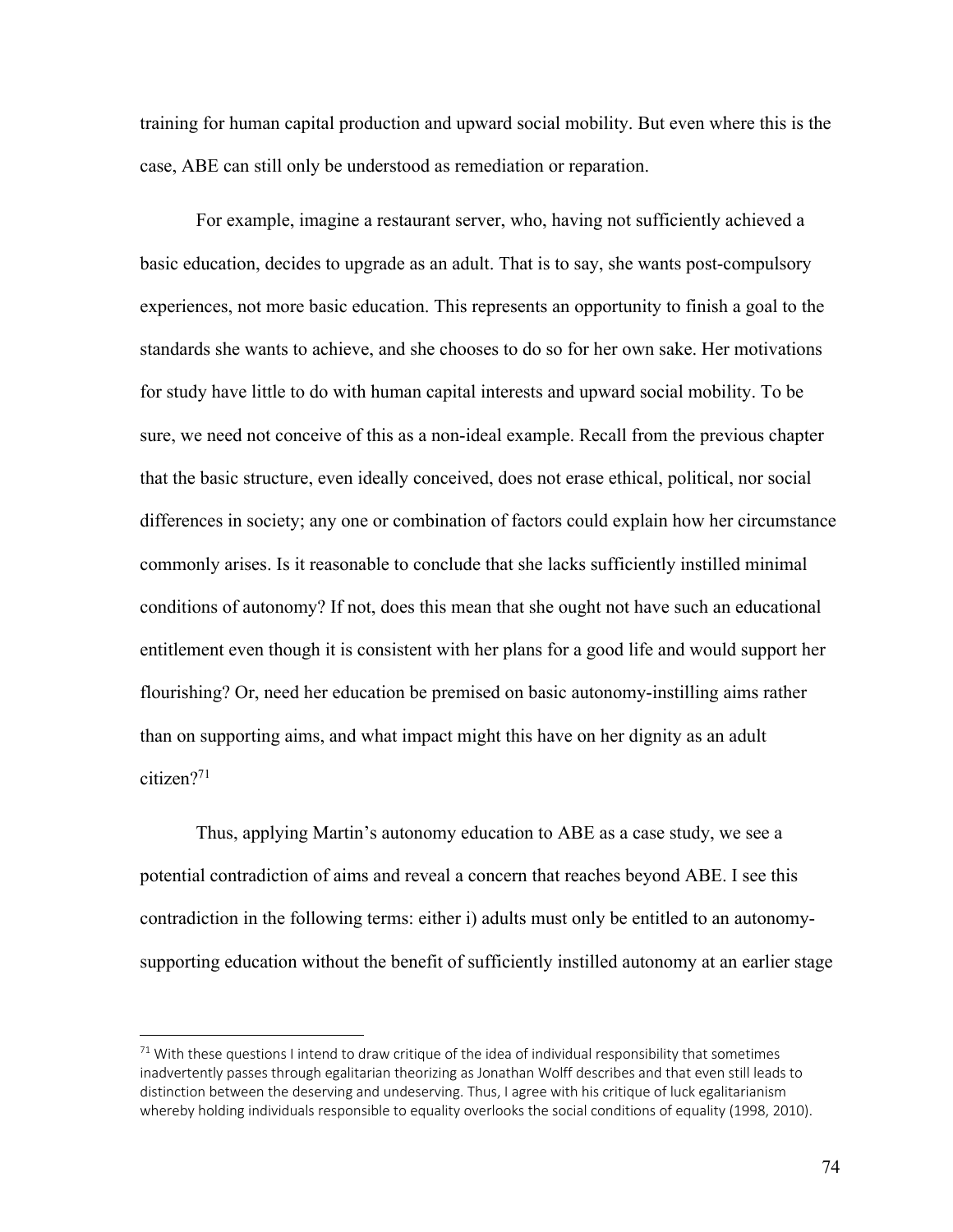of life; or, ii) adults must be deemed insufficient in their autonomous capacities and so only entitled access to a non-ideal remedial education to instill the autonomy that ought to have already been in their possession. In either instance, this impinges on their dignity as adults and the status attributed to them within the political conception of the person.

It is the imperative imposed by the minimal conditions of autonomy which motives a redundancy for adults' basic education. This is because if autonomy education aims for epistemic individualism as the ideal form of autonomy, once it is instilled (as is the function of a basic education), aiming further towards it undermines the aim itself. To explain, once I have come to possess the knowledge, skills, and dispositions that enable me to rationally act on my own individually-determined plans, an education that instills this further suggests I was not already in possession of these capacities and disregards the plans I had already determined.

This reveals a differend of justice when an autonomy-supporting education for adults preferences personal autonomy. It risks situating adults' education, exemplified in the case of ABE, as non-ideal within this theory because adults ought to have already received a basic education in an ideally adequate child education. The trouble is, assuming that adults should receive a basic education only due to non-ideal circumstances – that to not receive a basic education in childhood is somehow 'deviant', for example – presupposes that educational processes necessarily occur at socially and, in this case, politically and morally rightful times.

There is another potential risk. If ABE does not clearly fit within either basic (autonomy-instilling) or higher (autonomy-supporting) educational aims, and these aims are the grounds for adult citizens' educational rights on ideal grounds, then on an epistemically individualistic account of autonomy education, a basic education may not be included. This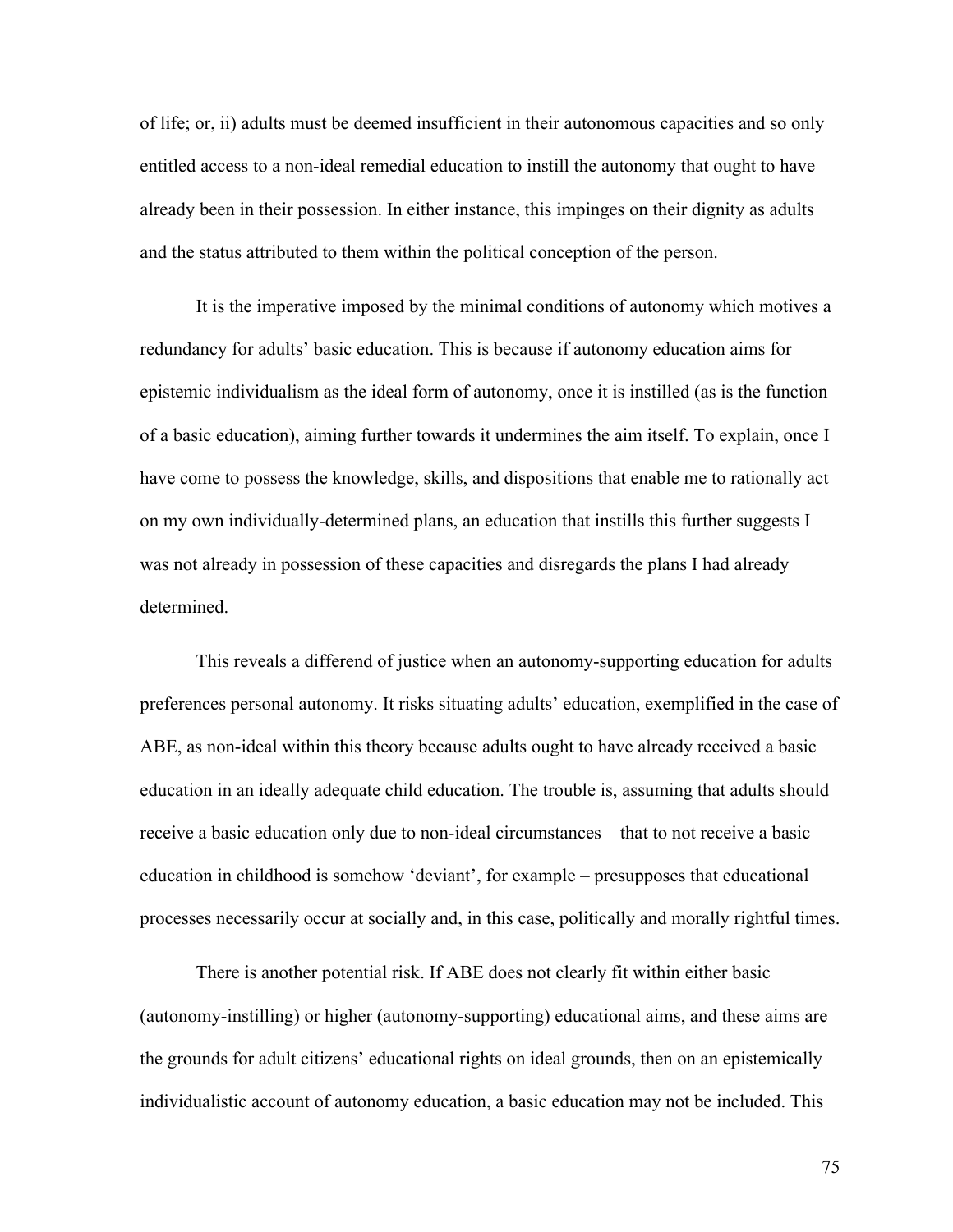is because if we accept that a basic education is personal-autonomy instilling, and adults have already (ideally) received it in childhood, there are no grounds for providing it again, forcing ABE to be understood as a non-ideal response to injustice. Furthermore, this would particularly be the case when conceiving of adult basic education on a second-chance basis. To conceive of educational access to this education in terms of 'chances' here mean chances at autonomy, so if adults are already autonomous, they have no justifiable reason to access a basic education. 72

# *The External Influences Objection*

Even under ideal conditions, are adults (already) autonomous in forming their conceptions of a good life?73 Martin's account seems to assume as much, but we have reason to question this assumption.

In order to further explain this objection, I begin with a problem Wojciech Kruszelnicki (2019) claims can arise between autonomy and the andragogical premise of self-directedness in adult education.<sup>74</sup> Kruszelnicki does not deny autonomy as an ideal; he doubles down on the cognitive interests of human (self-) knowing in relation to external influences

 $72$  Recall that political philosophers, particularly in relation to the broader distributive justice interests in fair equality of opportunity have done much theorizing about the concept and question of second chances. Of course, I have been clear that I think a fair and just education for adults ought not find justification in chances. For those interested in this debate, see argument for second chances (or lifelong chances) in education in Alexander Brown's (2006) "Equality of Opportunity for Education," and argument challenging the merits of second-chance conceptions, all be it not in education, in Simon Mackenzie's (2008) "Second-Chance Punitivism and the Contractual Governance of Crime and Incivility."

<sup>&</sup>lt;sup>73</sup> Paul Benson (1990) expresses a similar sentiment: "The problem of comprehending freedom, conceived as perfect self-domination, therefore frequently manifests itself as a puzzle about whether and how a free agent's creation of her very self is possible" (p. 50).

 $74$  For more on the prominent andragogical assumption of self-directedness in adult education literature, see for example, Knowles (1970, 1980) and Mezirow (1981, 2000).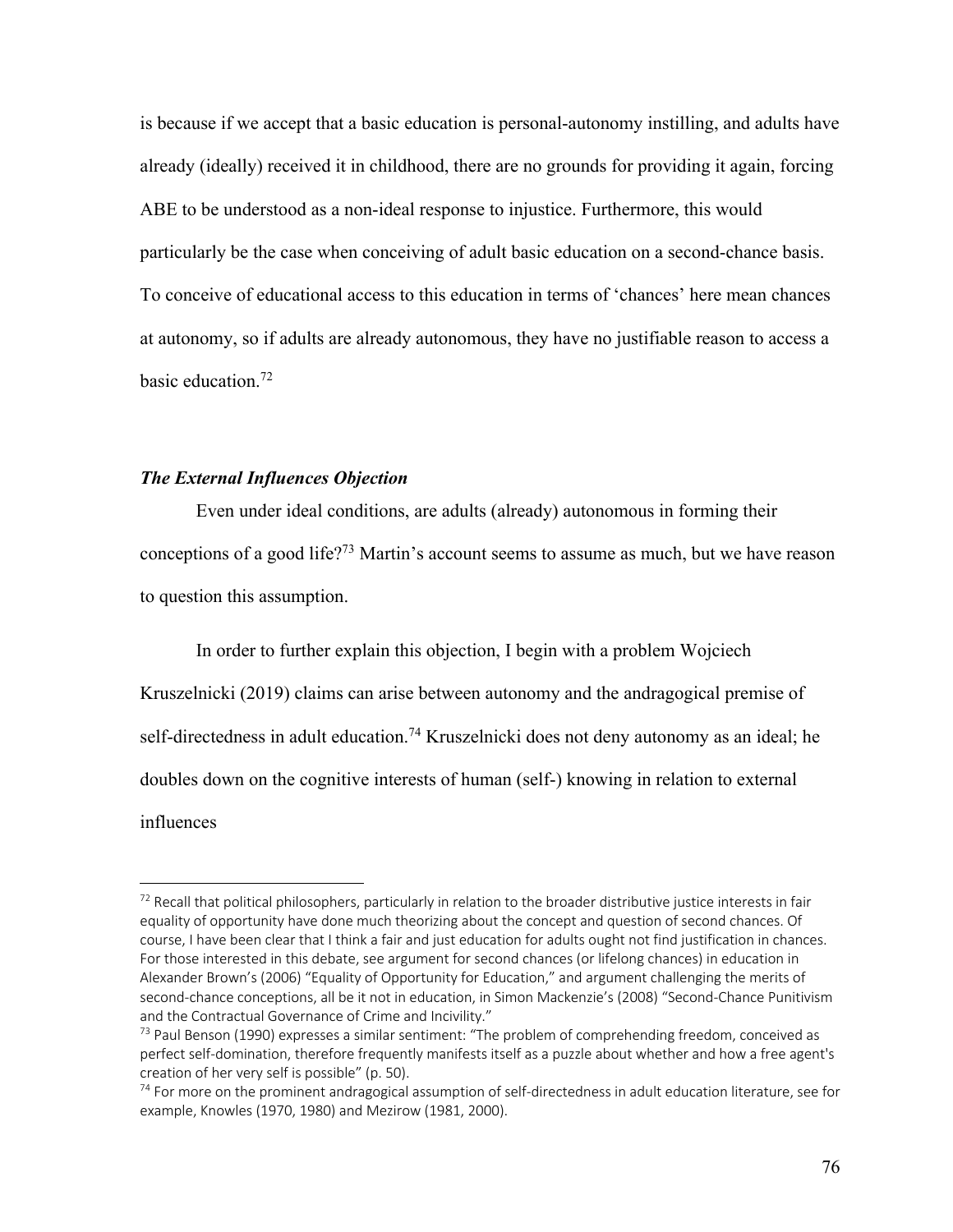to distinguish the vital cognitive interests in the process of learning and investigate the forces that oppose their realization in order to be able to show the extent to which andragogy's self of the learning adult is "the exploited self of 'false consciousness' whose experience is rendered inauthentic by distorting ideology and oppressive social structures." (p. 190)

Addressing false consciousness, especially in the strong sense of oppression, evokes a Marxist form of critical pedagogy. Yet, in line with my own purposes, I understand Kruszelnicki to be maintaining an analytical philosophical stance, saying that to take autonomy as an educational ideal must mean placing the self within those wider external influences. He begins with the Kantian view that a mature person is "one who was capable of using his or her own understanding, one who had resolve and courage to use one's own reason without guidance from another" (p. 193) and then complicates the notion that 'without guidance' does not necessarily mean 'without influence'.

To accept adults as already autonomous may overlook external influences, and this could generate the following kinds of problems: i) citizens may uncritically accept externally influenced oppressive impositions as self-determined choices; ii) citizens may perceive that self-determined choices must ideally be made in an epistemically individualistic way, in disregard of external influences that they actually find worthwhile and meaningful in shaping their conceptions of the good; or, to take this point further, iii) citizens may believe they are unsuccessful in their autonomous flourishing merely because they do not prize epistemically individualistic self-determined choices in their belief formations.

Similar objections emerge from within feminist liberal philosophical theorizing of adaptive preferences. Adaptive preferences are preferences formed through the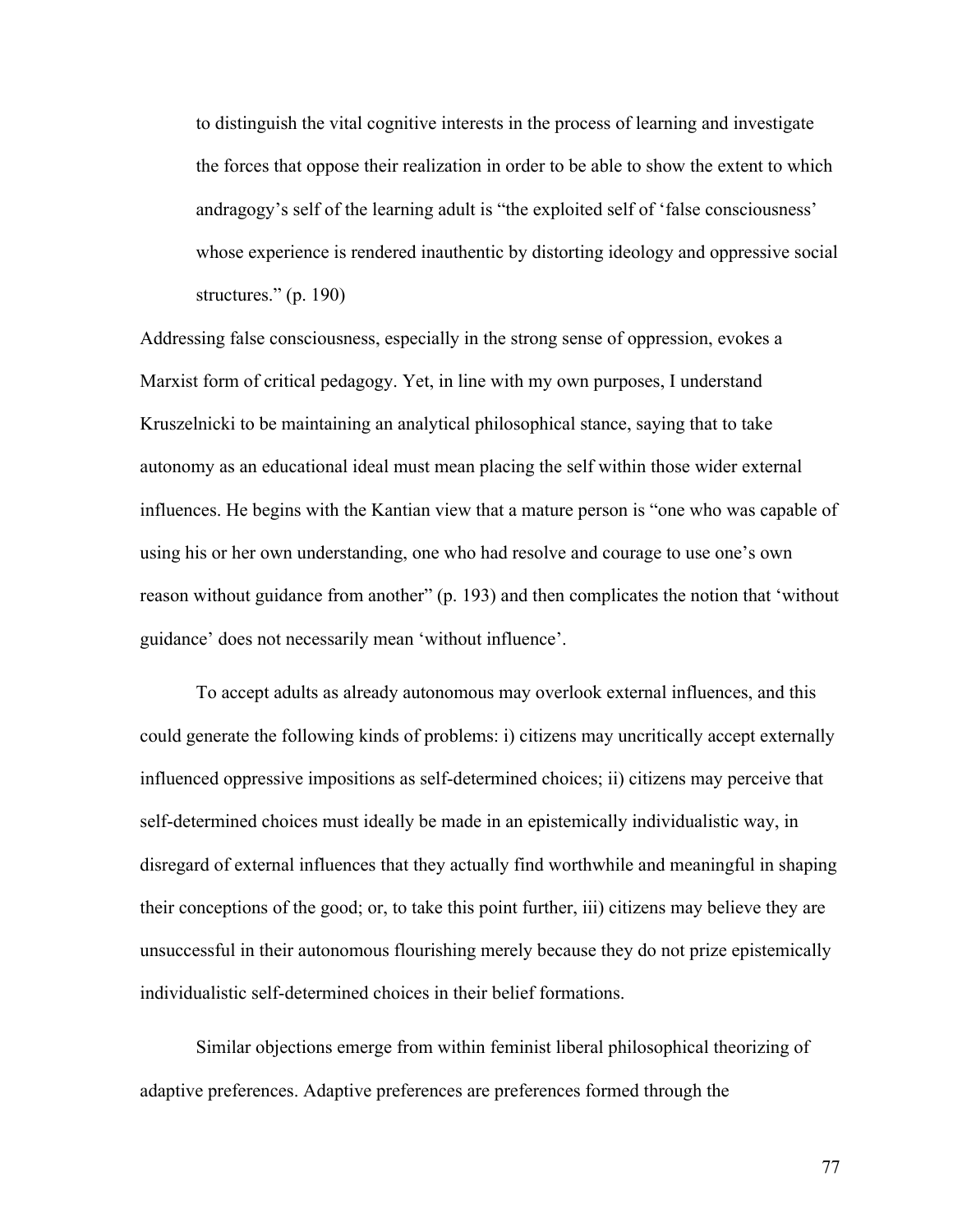internalization of oppression, and are characterized by unconscious, covert influences which undermine autonomy (Colburn, 2011; Begon, 2015; Walsh, 2015). For example, a girl growing up in a community that praises women who abide by the choices authoritative men make for them, and those men view women to be leading a good life when they live in service to their husbands, has come to decide that to she wishes to lead such an adult life as her preferred good life. In other words, oppressed people can form preferences as a result of covert influences whereby they reproduce their domination in those preferences and perpetuate injustices against themselves (Khader, 2012). In this way, supporting what may appear to be citizens' personally autonomous conceptions of the good may in fact undermine their real preferences and further perpetuate their self-oppression.75 Thus, a wider conception of autonomy education may be called for to uncover and support citizens 'actually held' preferences.76

Allow me to now turn to exemplify the external influences objection more broadly. We can think of more obviously destructive examples of oppression that undoubtedly undermine agency and autonomy in clearly offending ways, which would demonstrate the need to account for such influences in a conception of autonomy;<sup>77</sup> however, I think this also moves toward non-ideal theorizing because they would be obviously undesirable within a

<sup>&</sup>lt;sup>75</sup> As Schinkel, de Ruyter, and Steutal (2010) show, another case where personal autonomy may perpetuate self-oppression is in the influences of consumer societies, particularly where attention is not actively given to the ways such societies undermine autonomy. Interestingly, the authors use this case to motivate a wider reaching and less epistemically individualistic account of autonomy.

 $76$  While adaptive preferences may, therefore, represent unreliable guides to supporting holders' interests, Jessica Begon (2015) argues that preferences may also be adaptive in the sense that they are unreliable guides to distributive entitlements and so have implications to social contract theory: theorists may be justified in ignoring some individual's preferences without disrespecting or undermining their rationality or culture. 77 For readers interested, Khader (2009) delineates adaptive preferences in this way, distinguishing oppressively nonautonomous conceptions versus alternative conceptions with implications on one's preferences. The latter of which, she forwards, may be more appropriate in offering practical guidance to public institutions and theories of the good.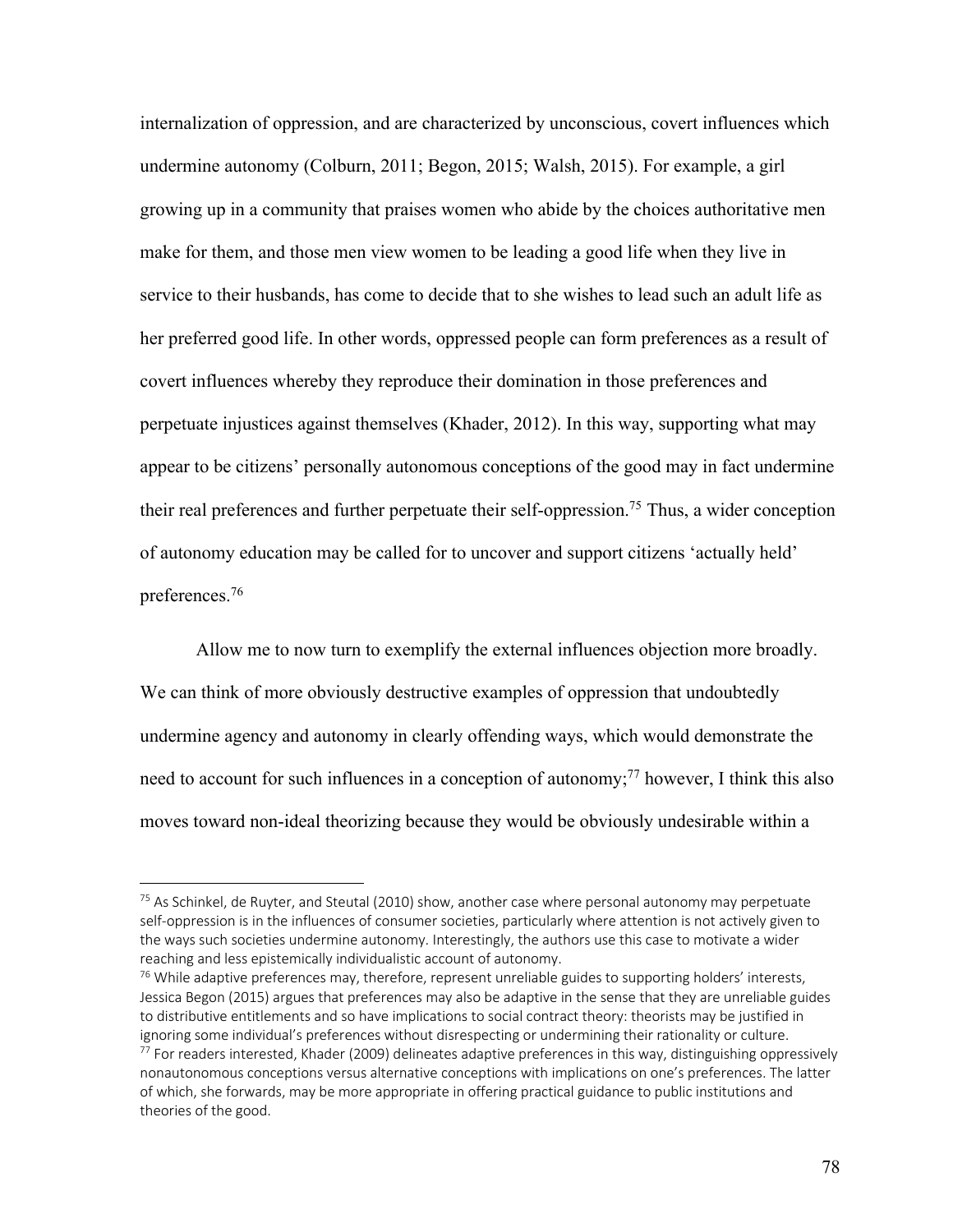just democratic society, and I want to show that theories of education for adults need not be theorized in this way. I think further argument will be more productive with nuanced consideration gleaned from illustration of external influences which present in more subtle ways that connect theory with reality but maintain our ideal interests.

For example, noting that Martin provides a similar case (Ch.3, p.8), what of the young man who comes from a family of engineers and has come to view engineering as the most prized social form, particularly to live up to tacit expectations of family and social community (we might see this as a doctrine)? While he might think that his upbringing and values-conditioning were restrictive, perhaps he comes to accept the way he turned out, nevertheless. I think we can make the case that he possesses autonomous capacities and dispositions in that he arrives at such a conclusion, yet doing so ties us to external influences in ways that complicate epistemically individualistic accounts of autonomy: can we say that he formed his own life plan?

This leads us to question what educational autonomy aims would best support him: would an autonomy-supporting education ideally help him uncover his epistemically individualistic desires—that is, what he would want, separating out the influence of social others—and act on specifically those? Or, would such an education ideally help him be freely able to speak for himself, aware of and accepting of his social influences where they are warranted by him, and act according to *his* own consistently held beliefs and values, which may not in the end be individualistic? To conclude the former asserts that those plans that are epistemically individualistically formed are his best plans, and ideally, his education supports him in realizing those life pursuits. The trouble is, this could potentially be in conflict with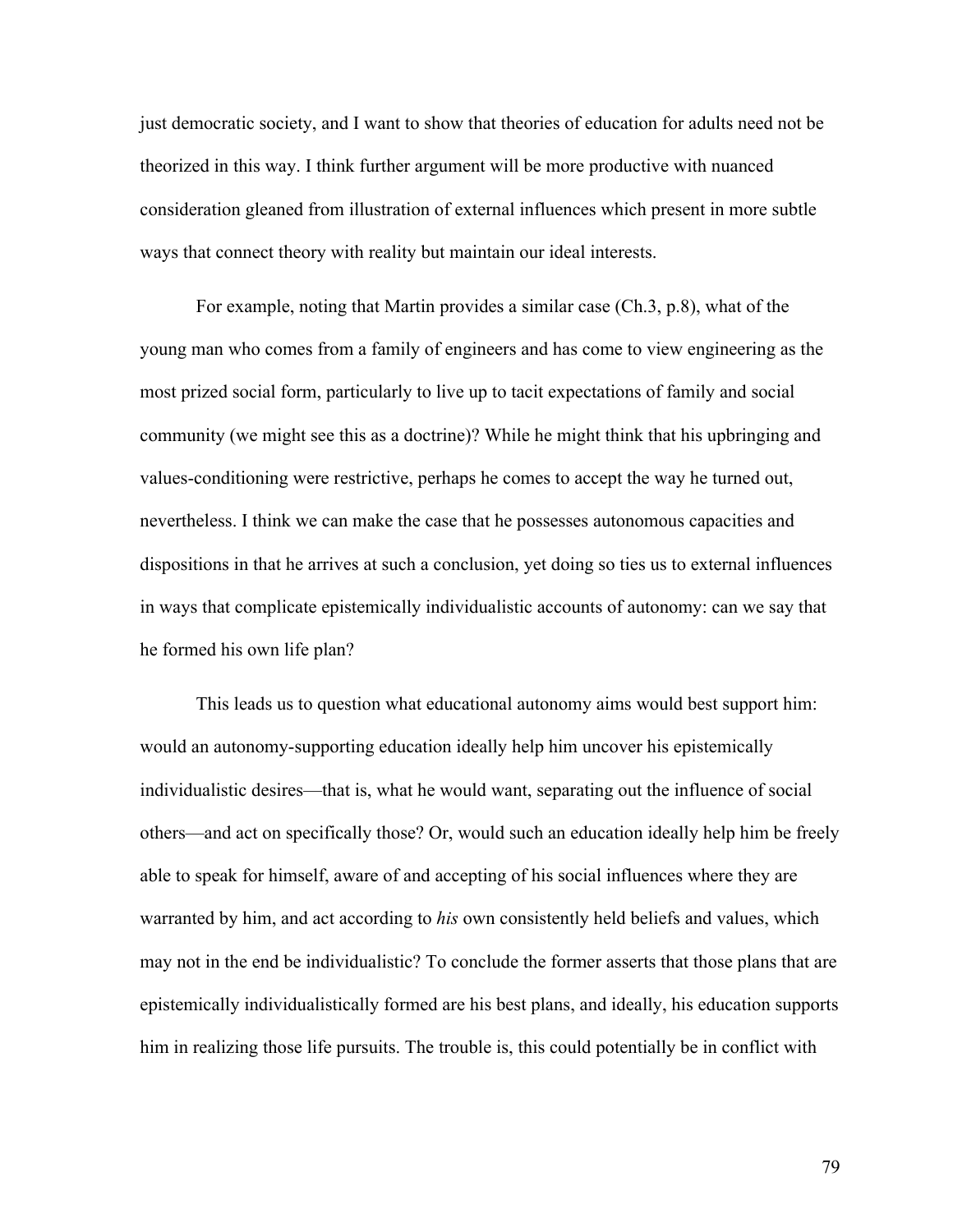his own most deeply held values. To conclude the latter calls for a different understanding of autonomy, one that I argue next is relational in nature.

# **III. Toward a Relational Conception of Autonomy**

Political and educational philosophers frequently employ relational conceptions of autonomy in order to respond to the kinds of external influences such as adaptive preferences and false consciousness.78 In arguing for a relational understanding of autonomy, Paul Benson (1990) forwards that while free agency has always allowed that "personal and social involvements modify our prospects of fulfilling the conditions of free action," it assumes that the capacities we must have to act freely have "always been thought to be conceptually independent of the interpersonal relationships in and through which we act" (p. 49). Yet ethical agency ought also to account for "the demands that our particular interpersonal relationships and social situations pose" (p. 50). John Christman (2005) echoes this: "the conditions set out for autonomy [here he means what I have defined as an epistemically individualistic conception] refer at best only to some in the population and not others, thereby valorizing certain personality types, value perspectives, and social positions over others" (p. 330).

It is, therefore, necessary for an account of autonomy to acknowledge the deeply embedded, interpersonally constructed, historical nature of the self out of which forms our

 $^{78}$  As noted, Khader (2012) and Mackenzie (2014) explicitly make the connections between false consciousness and adaptive preferences. Mackenzie, for example, shows just how consistent analysis of adaptive preferences is with a relational analysis of the concept of autonomy. Similarly, Peter Nelson (2010), argues for a 'minimally externalist relationally-focused notion of autonomy' in response to class-consciousness issues in schools. While he does not name false consciousness, it is embedded in the subtext of the paper.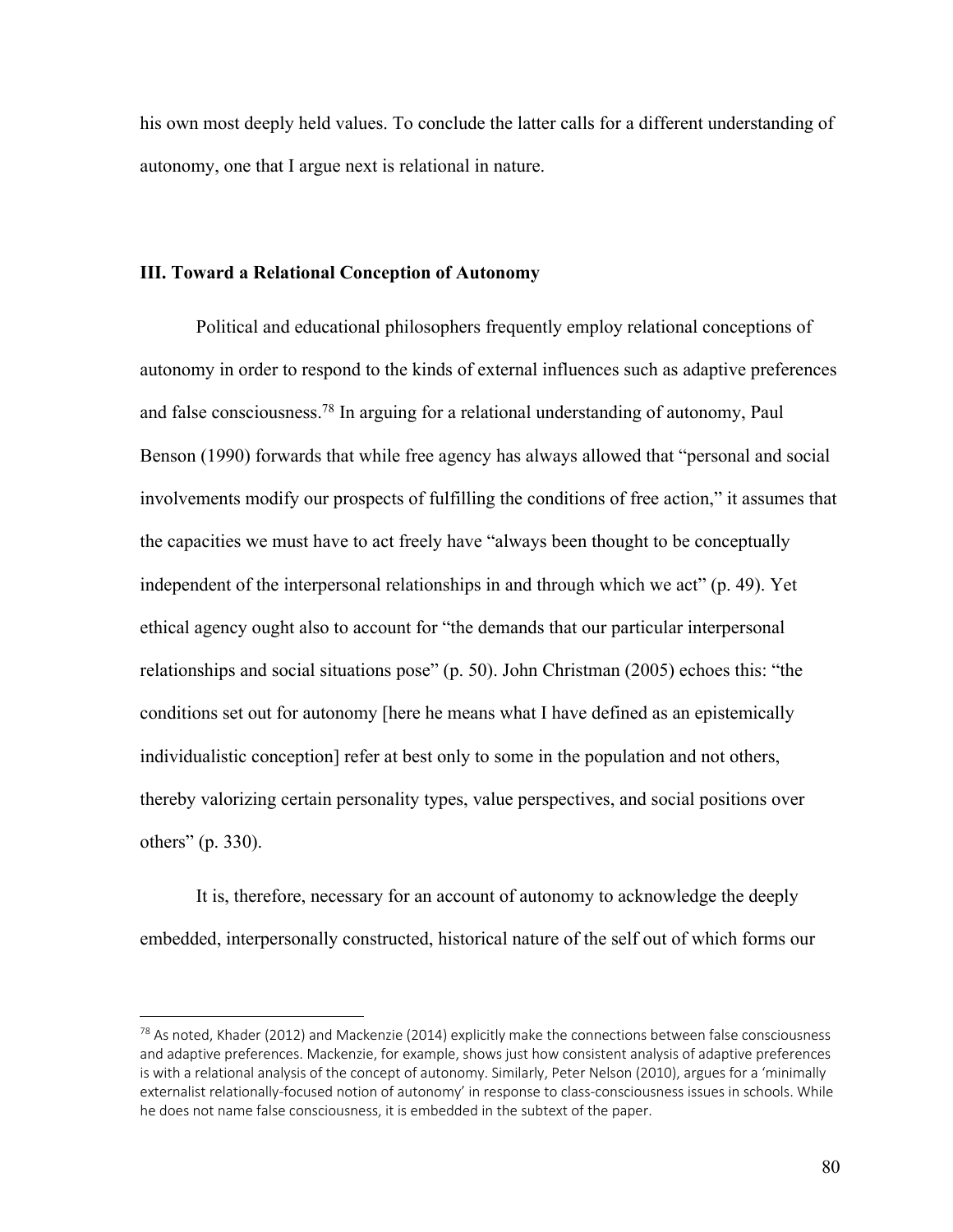beliefs and our conceptions of a good life. In this way it involves self-trust and a capacity for critical self-reflection.<sup>79</sup> That is to say, "the authenticity that autonomy requires obtains when, were one to turn a reflective eye toward the motives, values, and concepts that structure one's judgments (and do so in a piecemeal manner), one would not feel deep selfalienation, self-repudiation, and unresolvable conflict" (Christman, 2005, p. 345).

Returning to the notion of epistemic individualism, I share Peter Nelson's (2010) view that critiques of autonomy theories (broadly speaking) as 'individualistic' do not adequately account for the ways that those theories are indeed inclusive of social relationships (p. 335). Instead, as Nelson argues, some liberal autonomy accounts "inadequately address the social quality of a primary feature of autonomy—belief adjudication. They embrace a version of epistemic individualism—a position that the judgement of beliefs is best understood as an internal process of individual agents" (p. 335). But relational autonomy theorists invigorate the interpersonal "significance of human connection, [and] awareness of the ways in which prior values impinge on theoretical conceptions of persons" (Benson, 1990, p. 51). And I think it is worth emphasizing these elements are already present in Martin's autonomy-supporting education, especially given the social forms thesis.

Indeed, I am confident that inclusion of social features of autonomy can be seen in the overview of his work above, and it is also clear in statements like, "Adult citizens should be free to critically question aspects of the education they receive, especially education aimed at shaping their character or beliefs in particular directions" (Ch.2, p. 10). Further to my point, I

<sup>&</sup>lt;sup>79</sup> Developing a full account of these capacities and implications to practice is for another project; however, one might turn to Anderson & Honneth (2006), Benson (1994), Kruszelnicki (2020), Mezirow (2003), and Yacek & Ijaz (2019).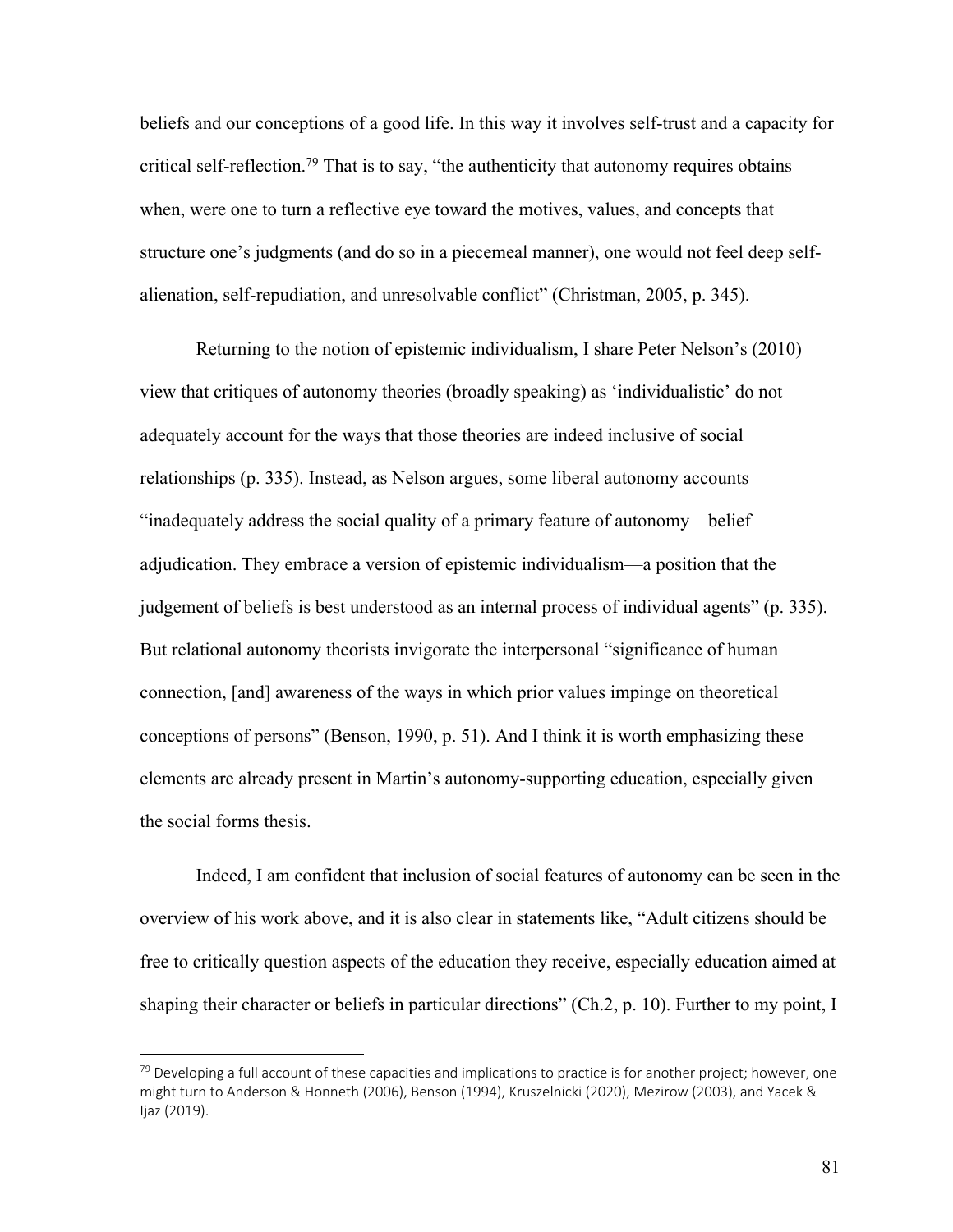view Martin's three features $80$  of autonomy education as entirely compatible with and endorsing of these 'social qualities of belief adjudication', or conception formation, as autonomous flourishing. Nothing in them negates or undermines those reasonable external, social influences on conceptions of good so long as it is the individual who realizes the worth of their life plans. They reinforce the sense of worth, value, and confidence in one's life plans in a way that is clearly grounded in Rawls's notion of self-respect  $(1971)$  [1999], pp. 386).<sup>81</sup>

It is only in Martin's reference to the *minimal conditions* of personal autonomy, and its evocation of a specific kind of a self-determination, which I have shown is principled in epistemic individualism, that I think needs reconsideration. It is with this purpose in mind that I show how a relational understanding of autonomy can better respond to the ABE objection.

# *Responding to the Objections: Relational Not Epistemically Individualistic Autonomy*

In justifying the case for a relational notion of autonomy in place of epistemic individualism, let us first revisit the young man who, at least partly as a result of a restrictive upbringing and values-conditioning, prizes engineering as a social form. That is, a social form within his vision of the good life that he chooses to pursue in post-compulsory education. I have argued that we cannot say his decision comes about as the result of internal, individual capacities for a self-determined life; he does not arrive at this formation of a good

 $80$  To revisit Martin's three features, and autonomy-supporting education 1) increases the knowledge, skills, and understanding of citizens in ways that help them realize their self-determined goals; 2) helps individuals realize their goals are socially significant, meaningful, and worthwhile; and, 3) must have value regardless of life stage, reflecting the diversity of meaningful and worthwhile goals it helps citizens realize. Thus, where education is necessarily connected to self-determination, that education cannot be "merely supporting, but 'autonomy' supporting" (Ch. 3, pp. 12-14).

 $81$  I develop my own account of recognition self-respect, building on Rawls, to form a conception of justice in the basic structure in the proceeding chapter.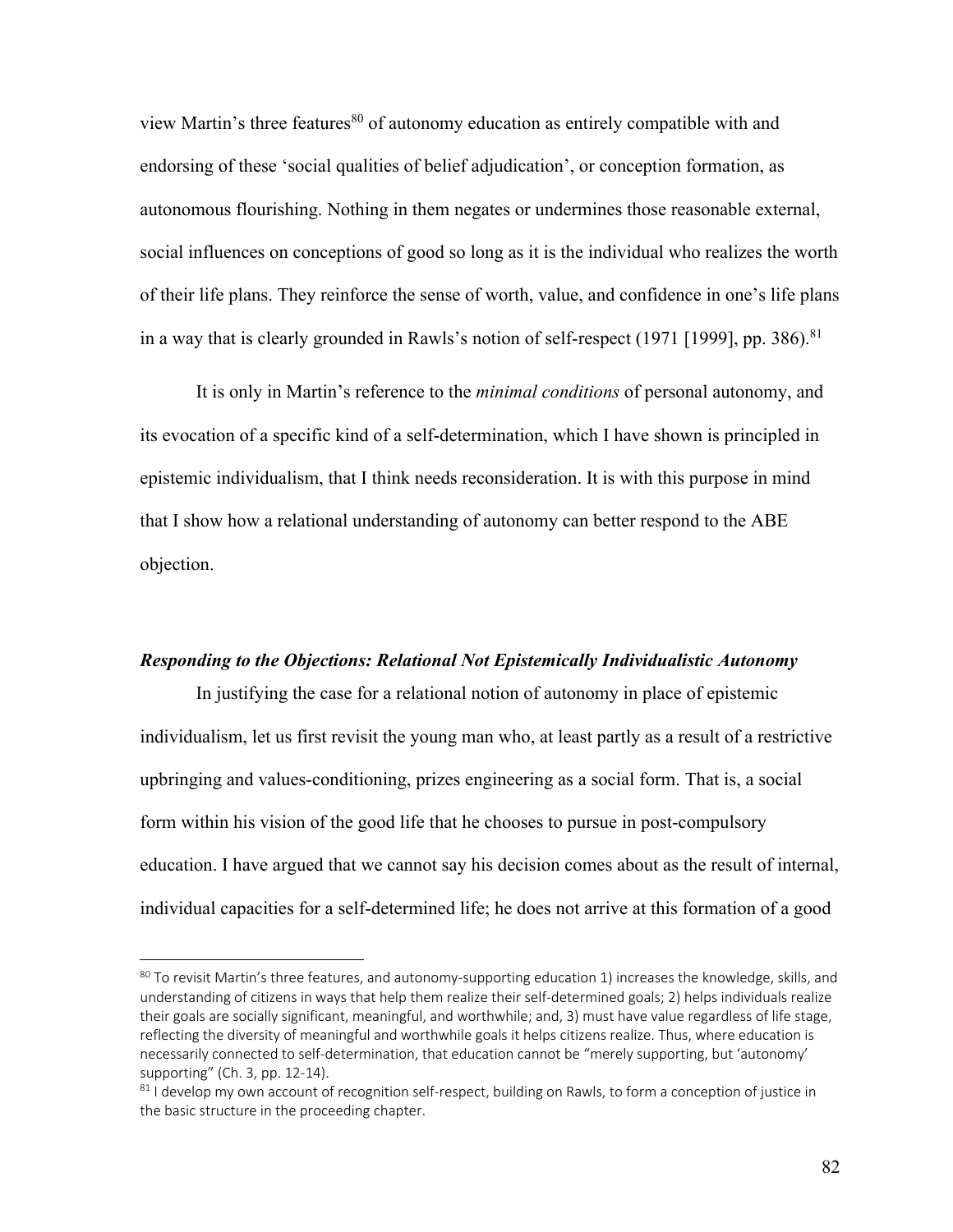life independently, particularly not in the internal individualistic sense. But he is aware of and does rationally accept that those social influences which brought him toward this formation are reasonable and so embraces this life plan.

This underscores relational autonomy as the relevant conception; he has capacities for critical self-reflection and self-trust that allow him to structure his own judgement. He recognizes and values (without necessarily rejecting or neglecting) the social conditions influencing his belief formation, yet he is able to speak freely for himself and act according to his own held beliefs and values. This last point, it is worth elaborating, is inclusive of both a *freedom from those social affiliation influences* as well as *a freedom from the social influences of an education aiming at a notion of autonomy prizing epistemic individualism*. He is free to really be what he is and pursue what he chooses without overlooking the external pressures of broader society which may or may not share his own particular values nor of an education that places influence on him to act on decisions which more directly reflect preferable forms of internalized rational choice.

I now turn to recall the restaurant server with motivation to pursue a basic education for her own sake.<sup>82</sup> As we saw, this example problematizes the dichotomy between the instilling and supporting aims that, respectively, justify entitlement to an autonomypromoting education in childhood and adulthood. That is, it is not clear in this case whether what is most relevant is an autonomy-instilling or autonomy-supporting education, yet she has a right to education nonetheless. Remember that because of the conflicting aims objection, we again cannot embrace a conception of personal autonomy that makes epistemic

 $82$  We also considered the added possibility that she continues on to higher education, but I believe that in resolving the other objections as we have, we also resolve this aspect of her example.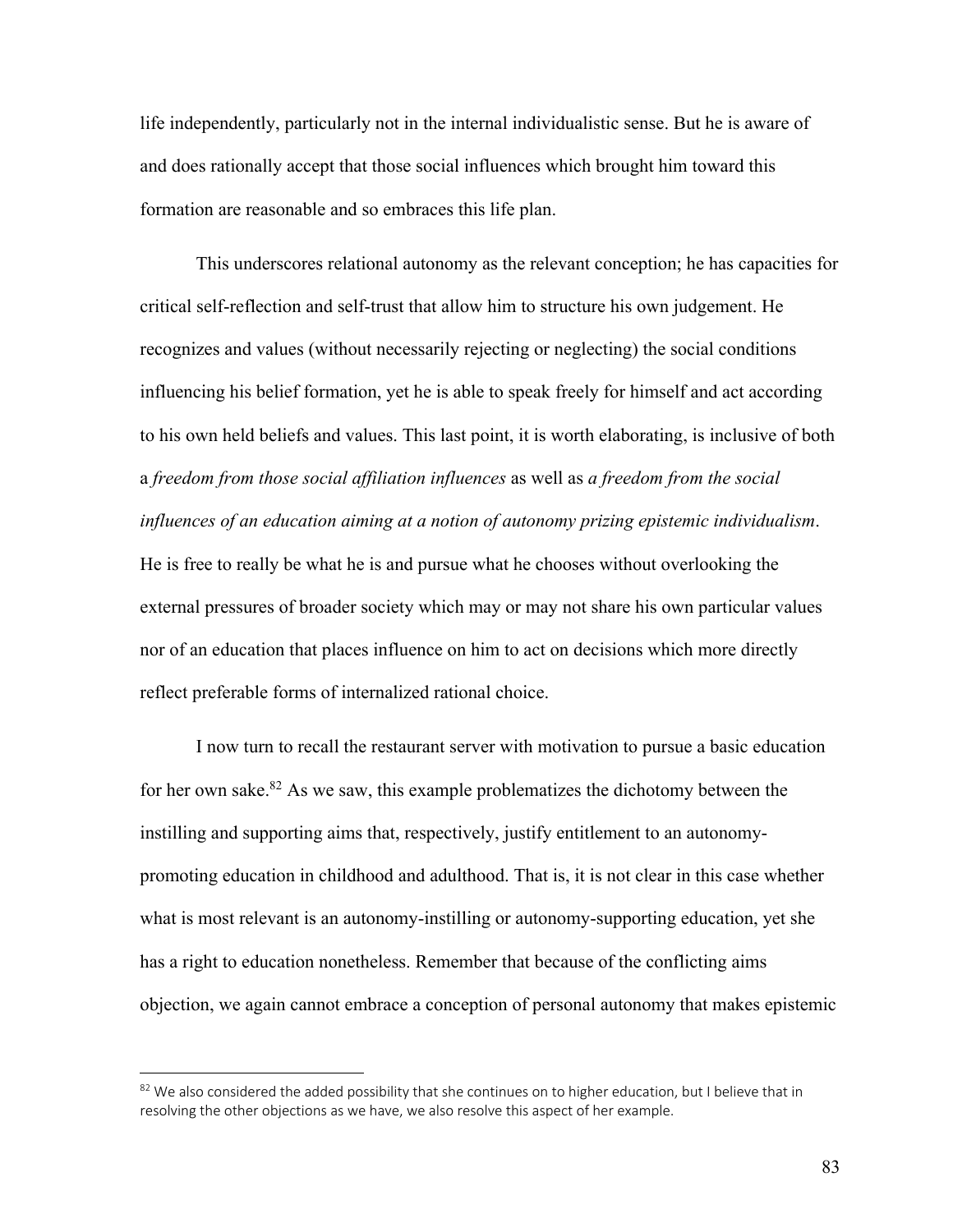individualism its central value. However, with an account of relational autonomy in mind, we need not determine whether her autonomous capacities have or have not been sufficiently instilled to justify her entitlements to post-compulsory education. But we can support her critical self-reflection and self-trust, which can only serve to strengthen and reinforce her capacities for her own autonomous flourishing. Furthermore, a relational notion of autonomy engenders no paternalistic concern, whether she was receiving a basic education for the first time or in a subsequent choice to participate, and advances only an interest in ensuring her entitlement to an education that aims to support *her* life plans.

One might take either of these examples and ask, does not a relational conception of autonomy simply exchange epistemic individualism as its ideal for the social qualities of autonomy as a primary feature? I think the suggestion here would be that this merely substitutes preferable values. Replacing individualistic agency with relational agency imposes its own unwarranted influence.

To this objection, I offer a two-fold response. First, in any reasonable account of social relationships (i.e., individual, cultural, traditional, societal, political, economic), it is unreasonable to suggest people are removed from social influence.<sup>83</sup> But, second, I imagine a sense in which one might argue that an individual must opt not to prize epistemic individualism, something of a mirror to my own line of objection. In this case, to be clear, just because someone critically reflects on their social influences—that is to say, evaluates how those potential influences contribute to their belief formations of the good (or of doctrines for that matter), and so determines for themselves what formation they most value,

<sup>83</sup> Indeed, as Schinkel et al. (2010) offer, while philosophers of education regularly point to religion as an example of such social influence as a threat to autonomy (especially religious fundamentalism), consumerist societies existing within most liberal democracies also presents threats to autonomy and are often overlooked.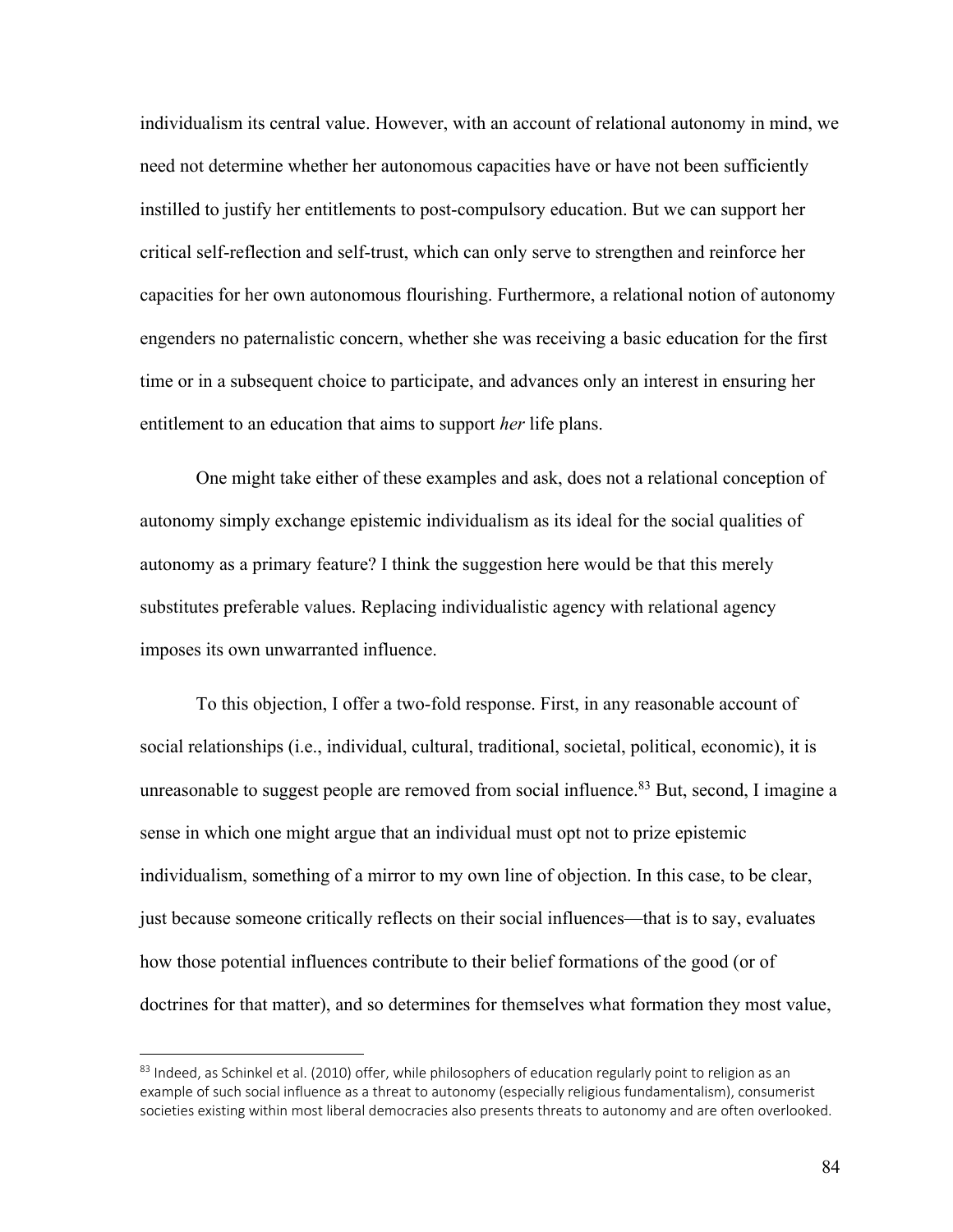and what warranted action to take accordingly—this need not imply that they ought to accept what they view as unwarranted, undue, or unwelcome influence on their self-determined life plans. Thus, they can continue to prize epistemic individualism. My point is that we maintain both as equal values.

Finally, I offer a sense in which relational autonomy is the preferable notion, not only in my own theorizing but implicit within Martin's theory as well. One way in which that is true, I will remind, is that Martin's three features of autonomy education are already compatible with relational autonomy. Another way has to do with the environmental conditions for autonomy, which he carefully lays out as the range of available options on which we can act, and which change along with life circumstances and life stages (Ch. 3, p. 8). Thus, there may be points in our lives where our senses of self-determination change according to our interests, circumstances, and stages of life. And an education aimed at *that* kind of collective good ought to be able to adapt along with us.

### **Conclusion**

Martin asserts that we ought to expand the view of personal autonomy-promoting education to make the distinction between instilling and supporting aims of education. I agree, but I think he ties instilling and supporting too closely to compulsory and postcompulsory education, and this requires him to draw distinctions that defy the justice he intends. Thus, where he asks us to expand the view of autonomy education, I have argued that we ought to expand it further still. When we do, we arrive at a relational account of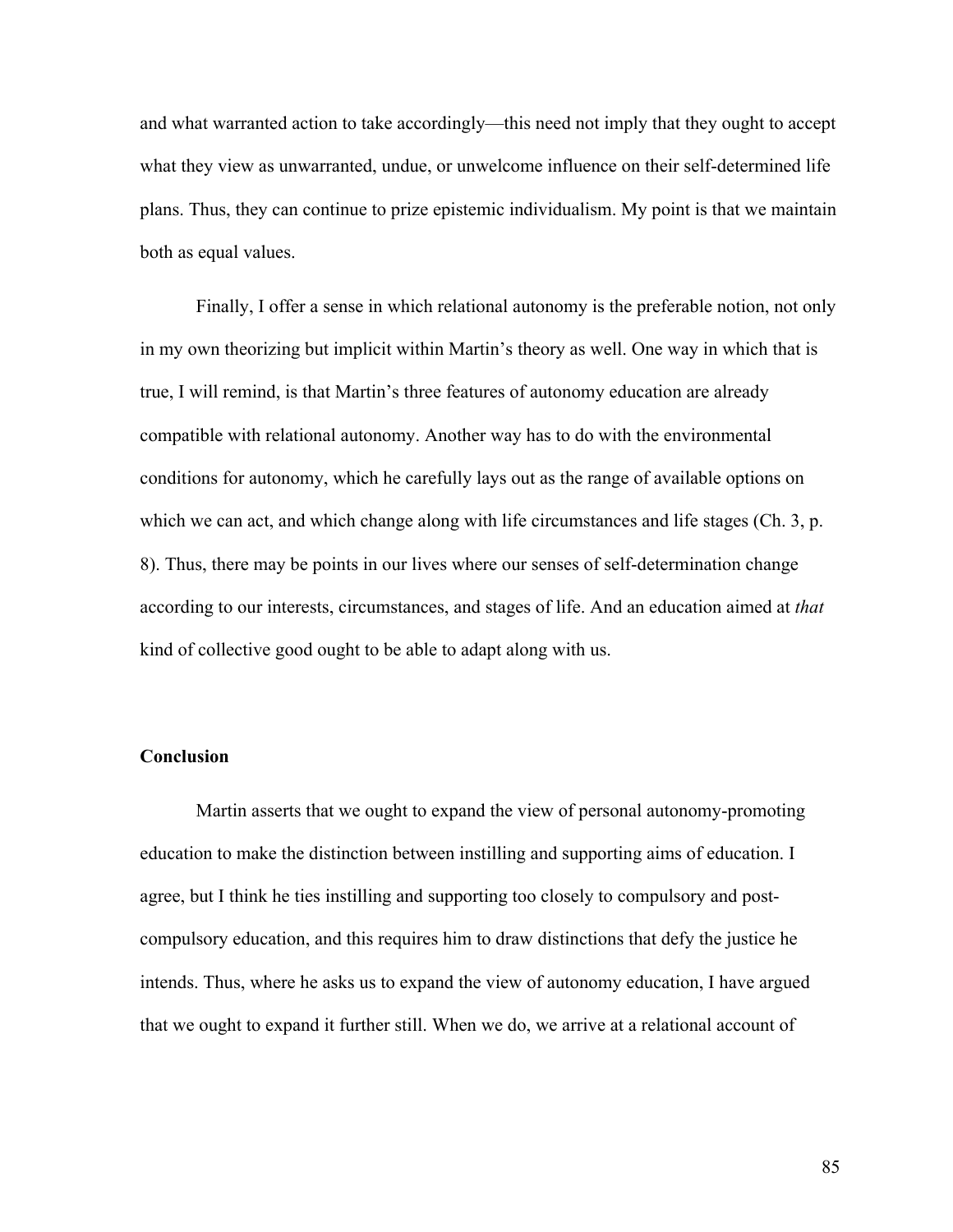autonomy education for adults, a conception that aims to account for the differend of justice—those unintended remainders that define the life pursuit of justice itself.

I have made my case for replacing epistemic individualism as the ideal quality of autonomy for a preferable relational conception which takes into account those social qualities which are a central feature of autonomy. Doing so embraces the multiple ways in which individuals in a pluralistic society form their conceptions of the good. It removes the possibility of an ideal like epistemic individualism imposing its own unwarranted influence on adult citizens' belief formation. And, finally, a relational understanding of autonomysupporting education maintains adults' interests in a basic education as ideal—not depending on ideological or non-ideal arguments—and so accessible to adults throughout life as basic universal entitlement.

However, through this analysis I have also come to realize that when we take this argument seriously, it comes to bear on the virtue of tolerance and what it means for the state to hold preferences about the makeup of citizens' reasonable conceptions of the good, and both have a spill-over effects on legitimate authority. Thus, this chapter opens the door to further argumentation: for example, what does an account of relational autonomy-supporting education mean for liberal neutrality, and how does this impact political authority over a system of post-compulsory education so conceived? And, in the next chapter, I offer my response, addressing political authority over post-compulsory education as a social institution within the basic structure, and will do so with my own account of the primacy of recognition self-respect in a theory of educational justice.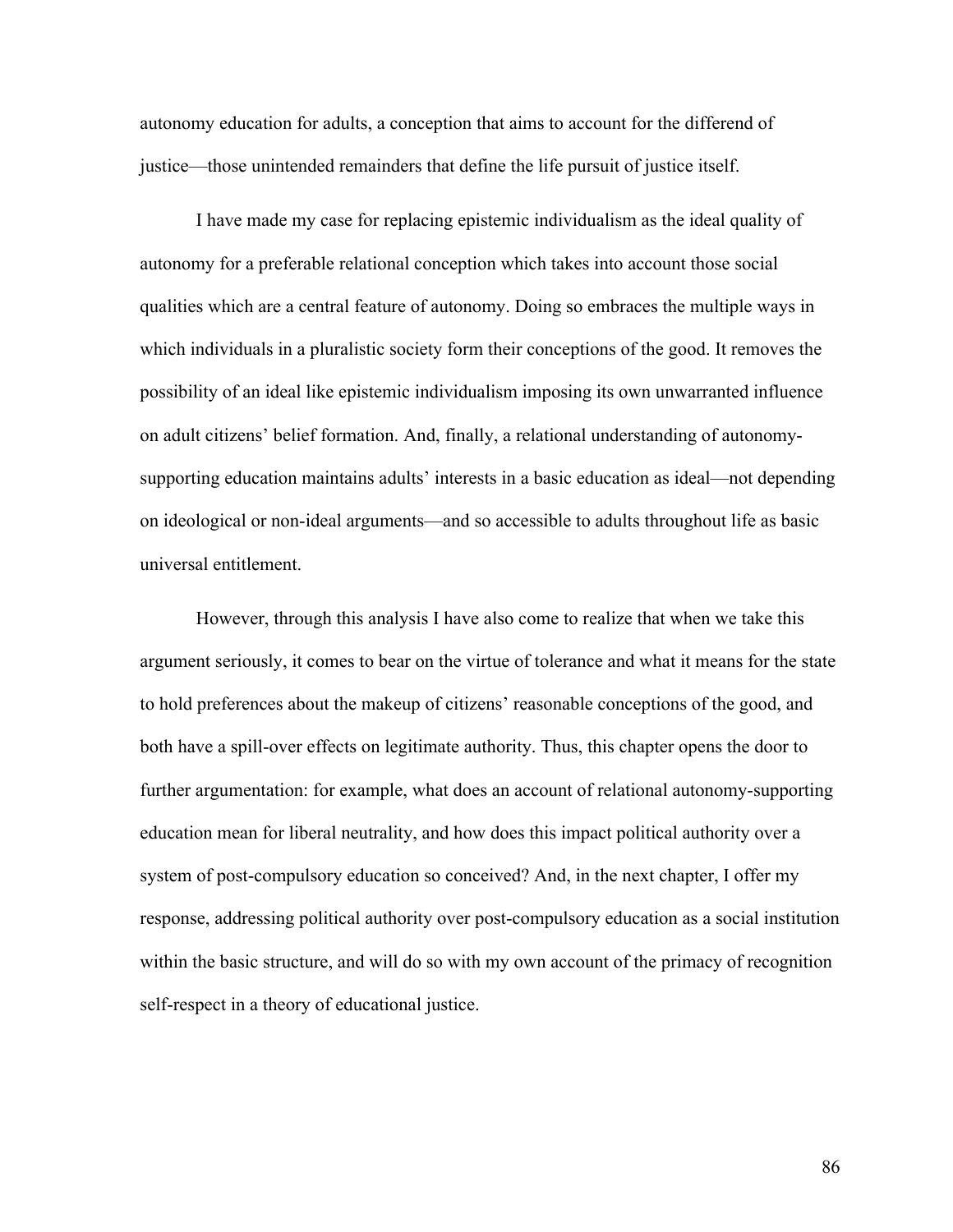# **CHAPTER 4: The Primacy of Recognition Self-Respect in a Pluralistic Education for Adults: Neutrality of Treatment and the Limits of State Authority**

# **Introduction**

In the previous chapter, I argued that relational autonomy is the preferable conception of autonomy in theorizing the aims of education for adults.<sup>84</sup> It best motivates and underpins an autonomy-supporting education, following Christopher Martin's contribution to the literature defining adults' substantive right to education (*The Right to Higher Education*, 2022), particularly as one inclusive of adults' interests in a *basic* education. I have asserted that Martin's account of personal autonomy requires prioritizing epistemic individualism, by which I mean it holds that, ideally, what constitutes rational reflection and choice is when citizens' conceptions of the good are internally formed and free from the influence of others.85 One implication of his position is that it would require some adults (as I exemplified in the case of adult basic education in chapter three) to compromise, reject, or view as being of lesser value their own conception of the good and their life pursuits, where they may not be motivated by individual preferences alone. But it would also mean that adults would only be entitled to basic education for non-ideal reasons like poverty and indoctrination.

However, a relational autonomy account can better address those social qualities and realities of adult lives, embracing the multiple ways in which individuals in a pluralistic society form their conceptions of a good life. For example, on Martin's account, an education ought to support personal autonomy, meaning such an education upholds that the best version

 $84$  As opposed to the minimal conditions of personal autonomy defining Martin's theory.

<sup>&</sup>lt;sup>85</sup> While this is the focus of the previous chapter, recall that the consequence of this conception of autonomy is that citizens might come to reject the external and social influence in their decision making, prizing their own choices merely because they are their own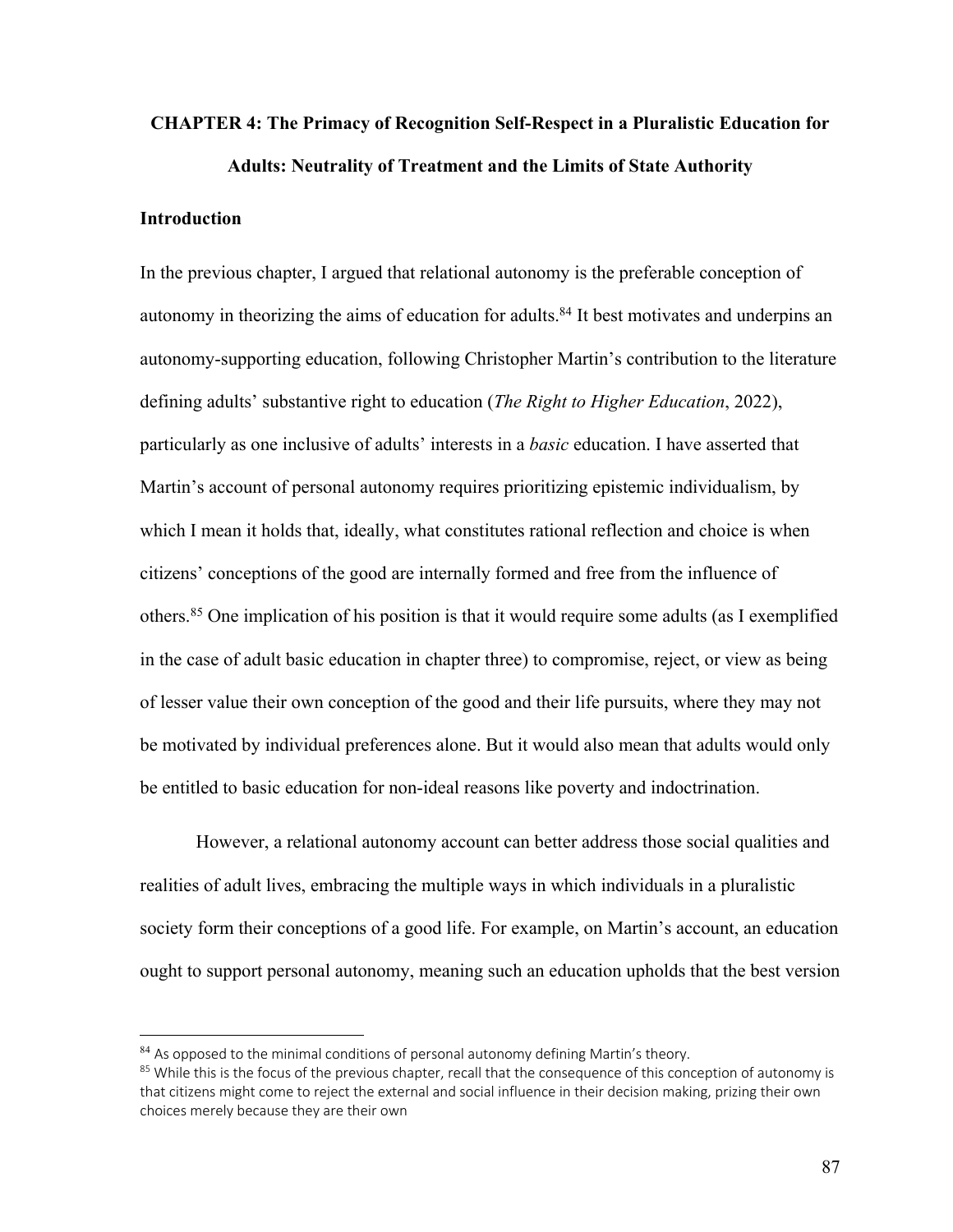of a life plan is one that arises from individualistic reasoning. While this kind of educational provision will support those who share that ideal, it will not support those citizens whose conceptions of the good are shaped by other valuable-to-them external influences. Thus, his conception gives preference to a particular kind of comprehensive doctrine and undervalues others. For this reason, I believe a relational autonomy education can resolve some persuasive objections to Martin's autonomy-supporting education and rescue his account from these objections, further substantiating the educational entitlements his theory compels.

It bears revisiting that relational autonomy represents adults' wide-ranging notions of, and values in, self-determination as reflective of and changeable according to their interests, circumstances, cultural values, and stages of life. And a system of education for adults within a fair and just society understands their reasonably held conceptions of the good, and it supports their pursuits of the good throughout their lives as a basic universal entitlement. A relational autonomy-supporting education, then, requires that the state remains neutral regarding ideals about citizens' belief formations and conceptions of the good as long as they have fair opportunity for self-determination. It is with this basis that my account diverges from Martin's perfectionist account.<sup>86</sup> This leads to a different picture of what political authority over this system of education would look like; therefore, in this chapter I ask, what constitutes just political authority over a system of education in a pluralistic democratic society?

<sup>86</sup> Briefly, John Rawls (1971 [1999]) argues that perfectionism requires that less ideal pursuits of excellence must be compromised or sacrificed in order to increase the overall success of perfectionist ideal pursuits. The issue, as he sees it, concerns equal value in conceptions of the good, which ought to be distinguished from equal liberty in conceptions of the good. The criterion of perfection "Insists rights in the basic structure be assigned to maximize the total of intrinsic value" (p. 290), so prioritizing notions of excellence over principles of justice (see pp. 287-290).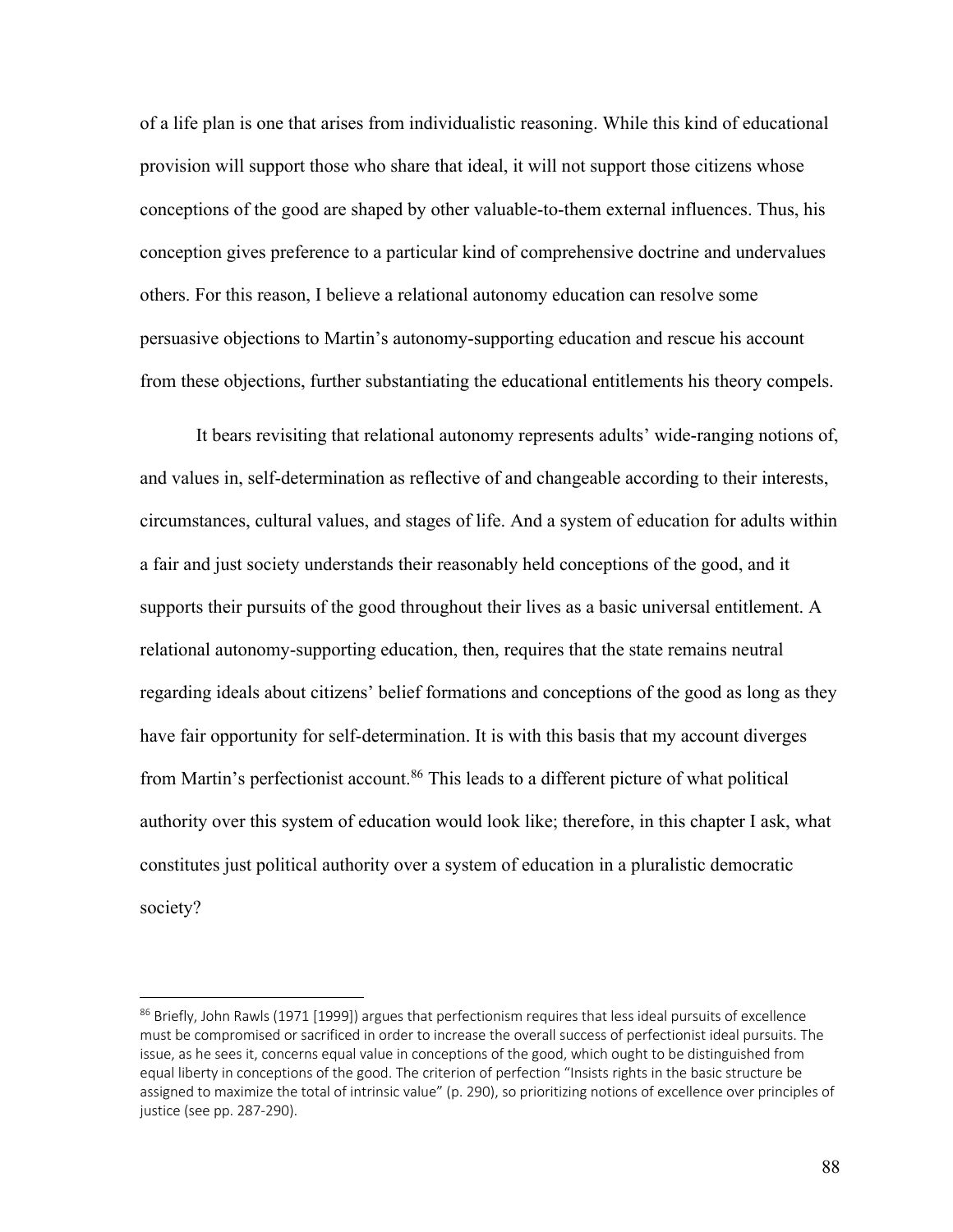I attempt to answer this question by looking to a Rawlsian political liberal account of the state's authority, examining more closely what he defends as the social bases of selfrespect as the most important primary good in a liberal democracy (1971 [1999], p. 386). While I expand on this below, briefly, Rawls defines self-respect as a person having a sense of their own value, secure in their convictions that their life plans are worth carrying out and with a confidence in one's power to do so. It is for this reason that it forms the basis of those social conditions which make justice possible. Therefore, in section one, I define recognition self-respect as a central feature of post-compulsory education for adults that promotes the background social conditions of justice, substantiating education for adults' place in the basic structure. In section two, I first establish my claim that the theory of education for adults is *in principle* compatible with the liberal ideal of state neutrality on account of recognition selfrespect before turning to conceptualize the kind of neutrality required in order to meet this obligation.

I argue that when we understand education for adults not as a discretionary good, supporting the preferences and benefits of a few, but as a public good promoting social conditions of justice—that is to say, on the basis of self-respect as a primary good within a liberal democracy (Rawls, 1971 [1999])—it is crucial on my account that the state has political authority over this system of post-compulsory education. It protects individuals' dignity, and in the case of basic education, requires that adults' reasons for engaging in it not be understood as educational remediation for failures resulting from past 'wrong choices', and it gives every citizen reason to value, appreciate, and support such a state.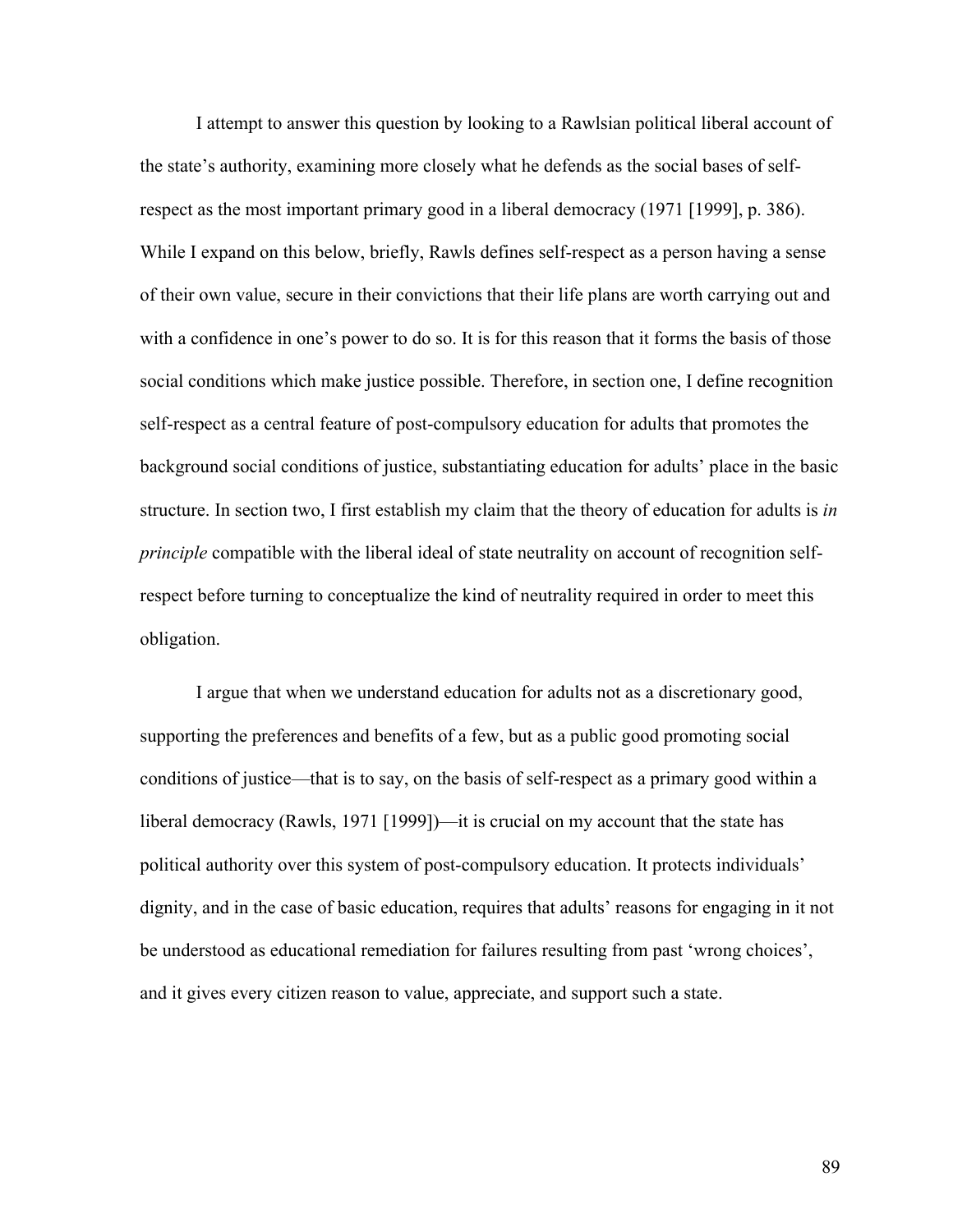#### **I. Education for Adults and the Primacy of Recognition Self-Respect**

Within John Rawls's theory of justice as fairness, what he defines as the bases of selfrespect is frequently critiqued for its seeming contradictions of being broadly construed and yet structurally necessary within his political theory. <sup>87</sup> But it is notable and instructive that although he has revised his theory over the course of his career, he does not let up on the centrality of self-respect in his theory—not in his emphasis on the primacy of the bases of self-respect above all other social goods nor about its conceptual vagueness and the potential uncertainty it injects into his theory throughout every major work (Doppelt, 2009). This, I believe, is because Rawls recognizes the bases of self-respect within his theory as the flexible space for citizens as human beings<sup>88</sup>—our social relationships with each other in publics; that is, within Rawls's theory, it creates the possibility of pluralism in a liberal polity, and this gives it great significance to a conception of education within such a democracy. Using his concept as a starting point, I define what self-respect would have to look like in the context of education for adults.

# *Defining Recognition Self-Respect*

By developing a conception of self-respect I aim to answer the following question: how can we provide education for adults—inclusive of a basic education—in a manner that is

<sup>&</sup>lt;sup>87</sup> For example, one prominent critic of Rawls's bases of self-respect, Nir Eyal (2005), argues that both the primacy of self-respect and Rawls's conceptual confusion between self-respect and self-appraisal "calls into question Rawls's ethical framework" and these views commit him "to accept objectionable and illiberal politics" (p. 196). See also Shue (1975) and Zaino (1998).

<sup>&</sup>lt;sup>88</sup> By this I mean human beings as nuanced, fallible, inconsistent, and contradictory, yet as social beings also necessarily accepting of these inevitabilities in each other. I think Jonathan Wolff expresses this when he writes "Communitarianism has been the most obvious attempt to recover the idea that political philosophy needs to recognise that its subjects are human beings, rather than bundles of ambitions and endowments, but communitarianism has only partially been integrated into egalitarian thought" (2010, p. 337).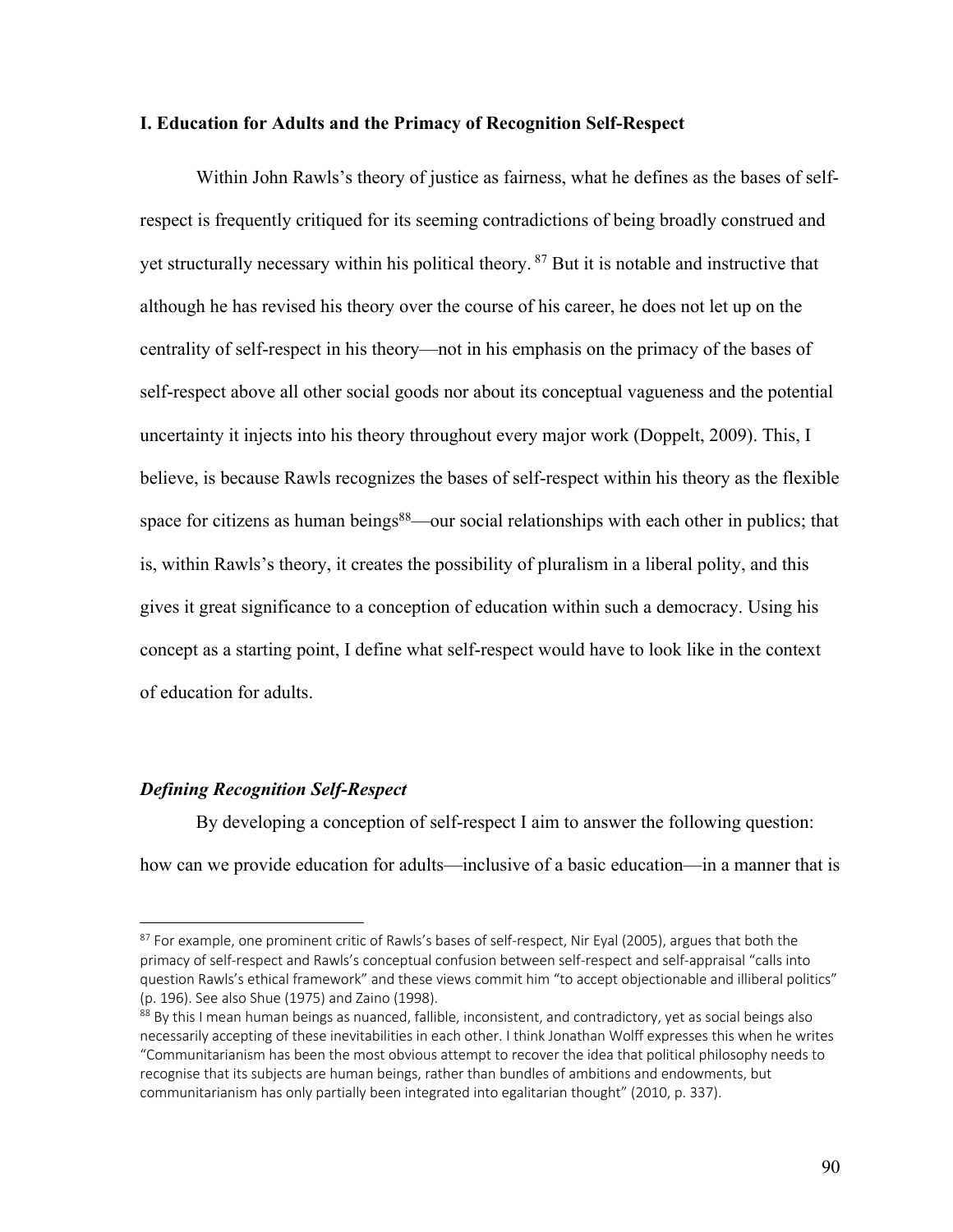consistent with and respectful of adults' status as already autonomous persons? I have previously made the case that an ideal political theory of education for adults as universal entitlement must be inclusive of a basic education in light of the state's interest in supporting adults' relationally, autonomously formed pursuits of the good. Yet, here, I will come to show this requirement is justified in terms of self-respect as a primary social good, undergirding this social institution of education, which is to say that it is a conception of education supporting all citizens reasonable conceptions of the good as equally valuable and worthwhile in a liberal democracy. And this means that it is legitimate to allocate resources in order to support its provision.

In *A Theory of Justice*, Rawls describes self-respect as "perhaps the most important [social] primary good" (1971 [1999], p. 386). It plays a central, buttressing role in his theory as justification for the priority of liberty (Zink, 2011). He defines self-respect (or self-esteem) as having two aspects as preconditions of one's pursuit of life plans:

> First [. . .], it includes a person's sense of his own value, his secure conviction that his conception of his good, his plan of life, is worth carrying out. And second, self-respect implies a confidence in one's ability, so far as it is within one's power, to fulfill one's intentions. When we feel that our plans are of little value, we cannot pursue them with pleasure or take delight in their execution. Nor plagued by failure or self-doubt can we continue in our endeavors. It is clear then why self-respect is a primary good. *Without it nothing may seem worth doing, or if some things have value for us, we lack the will to strive for them*. All desire and activity becomes empty and vain, and we sink into apathy and cynicism. Therefore the parties in the original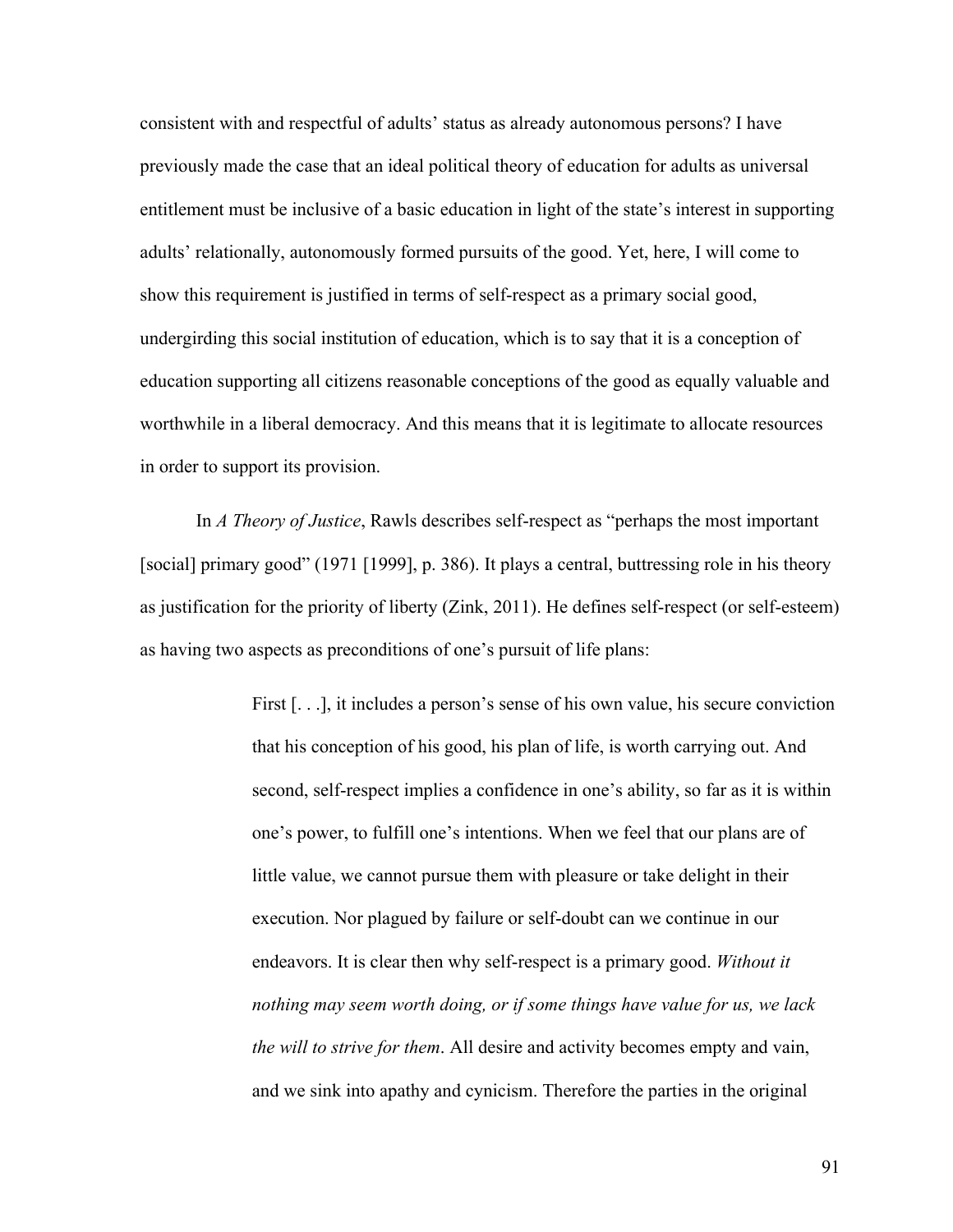position would wish to avoid at almost any cost the social conditions that undermine self-respect. (p. 386, emphasis mine)

For example, when I hold self-respect in this sense, I feel free to form, revise, and pursue my own reasonable life plans—say first to study engineering and then to realize and pursue a deeper interest in the Arts—unencumbered by coercion, restrictive influences, and self-doubt brought on by a sense that those plans and convictions are not equally worthwhile and valuable and that those options are available to me.<sup>89</sup> Furthermore, it is imperative that selfrespect not only secures confidence in one's conception of the good, but that it also extends to include one's self-determined formation of that good. I have added emphasis in his definition where it shows a clear connection between those conditions which influence the formation of our preferences and our own self-confident commitments to carrying them out. Such freedom is essential in a society of equals not simply because citizens ought to have equal liberty in their range of pursuits but because without such liberty, citizens have little reason to pursue anything fully. I ought not be denied my equal and basic right to live a life that gives me reason to live more fully.

That a fair and equal society ought to support citizens' confidence and self-worth in their reasonable life plans and the power to pursue them is intuitively appealing.<sup>90</sup> Yet, this

<sup>&</sup>lt;sup>89</sup> Alternatively, I might come to realize that while I, personally, hold the Arts dear, my commitments to my social community justify my pursuit of engineering—but I am free to reflect and make choices consistent with the values I cherish (because, as noted in the last chapter, free from coercion does not necessarily mean free from influence). And, either way, I may arrive at different decisions at different points in life as part of the liberty I have to shape and reshape my vision of a good life.

 $90$  I am not here implying that education ought to be understood, therapeutically, as confidence-boosting; although this may have some place in a particular contextual practice of education, minding my interest in a stable political conception of education, such a therapeutic notion of education could also potentially result in an education that is self-respect undermining. Of course, this debate requires analysis beyond my scope. Instead, I mean that an education, on account of recognition self-respect, ought to uphold with integrity the legitimacy of citizens' reasonably held and equally valuable interests in pursuing their education.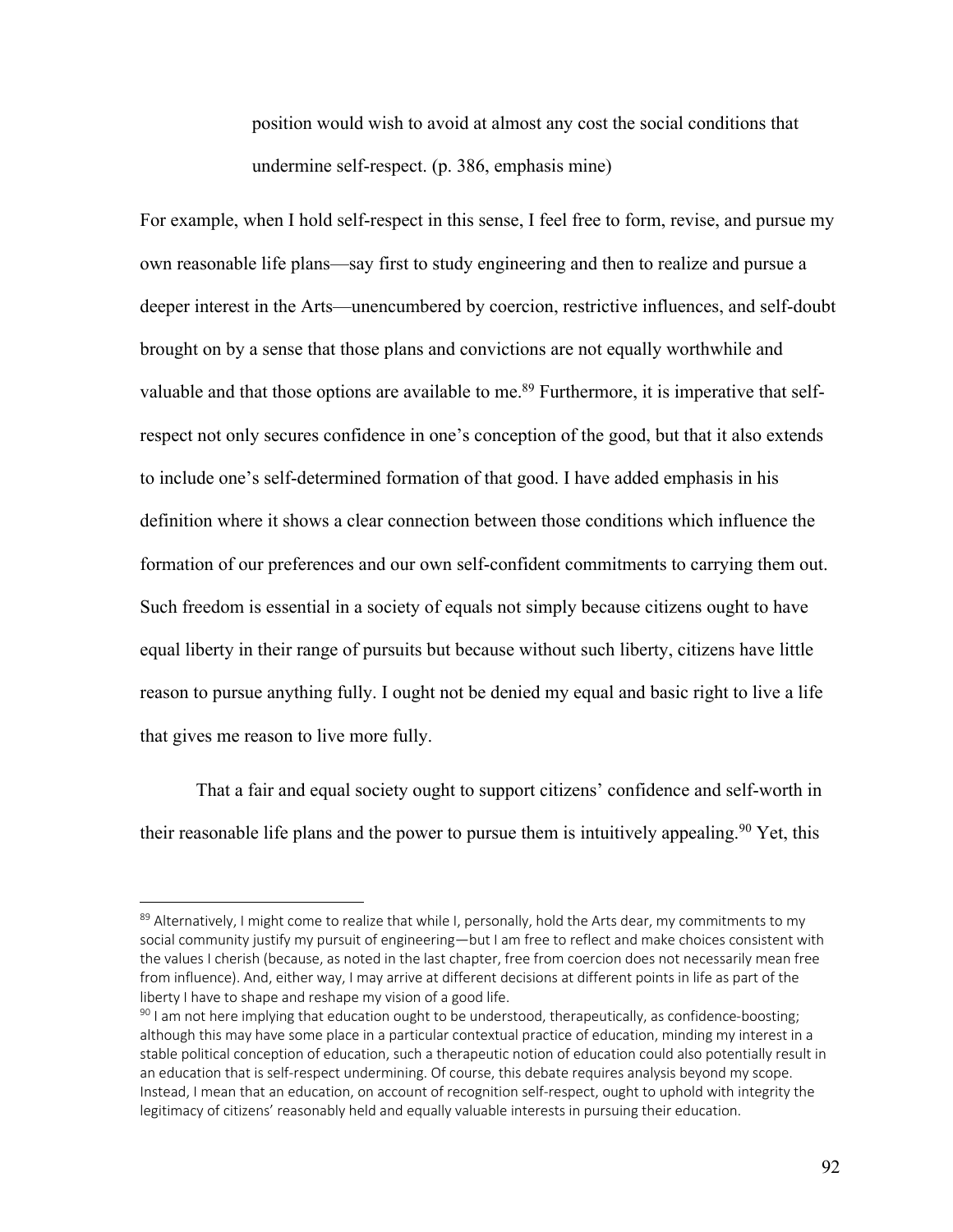notion is not without controversy. Although it is beyond my purpose to overview that literature and criticism, as I elaborate below, its key point turns on the distinction between self-esteem as an evaluative psychological notion of self-appraisal and self-respect as effectively normative.<sup>91</sup> An evaluative notion of self-respect as self-appraisal would mean that when I look in a mirror, I can like the person I see. Normative self-respect is when I am free to really *be* the person I hold conviction to be in a society of equals, and this requires that others must also value the liberty implicit in this notion of self-respect.

The distinction has come to be referred to as that between "appraisal self-respect" as an evaluation of a person's qualities, virtues, and abilities and "recognition respect" ('self' intentionally dropped),  $92$  "which responds to the object of respect as a kind of being deserving certain consideration, such as a rational agent or a moral person, and attaches equally to all beings" (Brake, 2013, p. 61). Taking my lead from Brake's close reading of Rawls's definition, I take recognition *self-*respect as the preferable notion. She refers to Rawls's *Political Liberalism* (1993) in stating that "it requires a recognition of oneself as an agent possessing the moral powers, and consequently, as having certain entitlements (*PL*, 76- 77)" as an equal citizen (p. 62). Accordingly, self-respect is grounded in the political conception of the person. It means persons as free and equal citizens are entitled to equal liberty both within their conceptions of a good life and in their pursuit of them. This is

<sup>91</sup> I have previously referred to work that is critical of Rawls's notion self-respect (see footnote 87); however, Elizabeth Brake (2013), Christian Schemmel (2019), and Jonathan Wolff (2010), and James R. Zink (2011) all provide thorough overviews of the literature and embrace this normative stance.

 $92$  Stephen Darwall (1977) first makes the distinction and then Gerald Doppelt (2009). Important to the point, Doppelt rejects as primary social goods the social bases of self-respect as defined by Rawls's self-appraisal thesis (p. 132). He argues that we must revise Rawls's notion of the social bases of self-respect to recognition respect—dropping the 'self' to assert the distinction that is the moral responsibility of individuals to extend respect to others.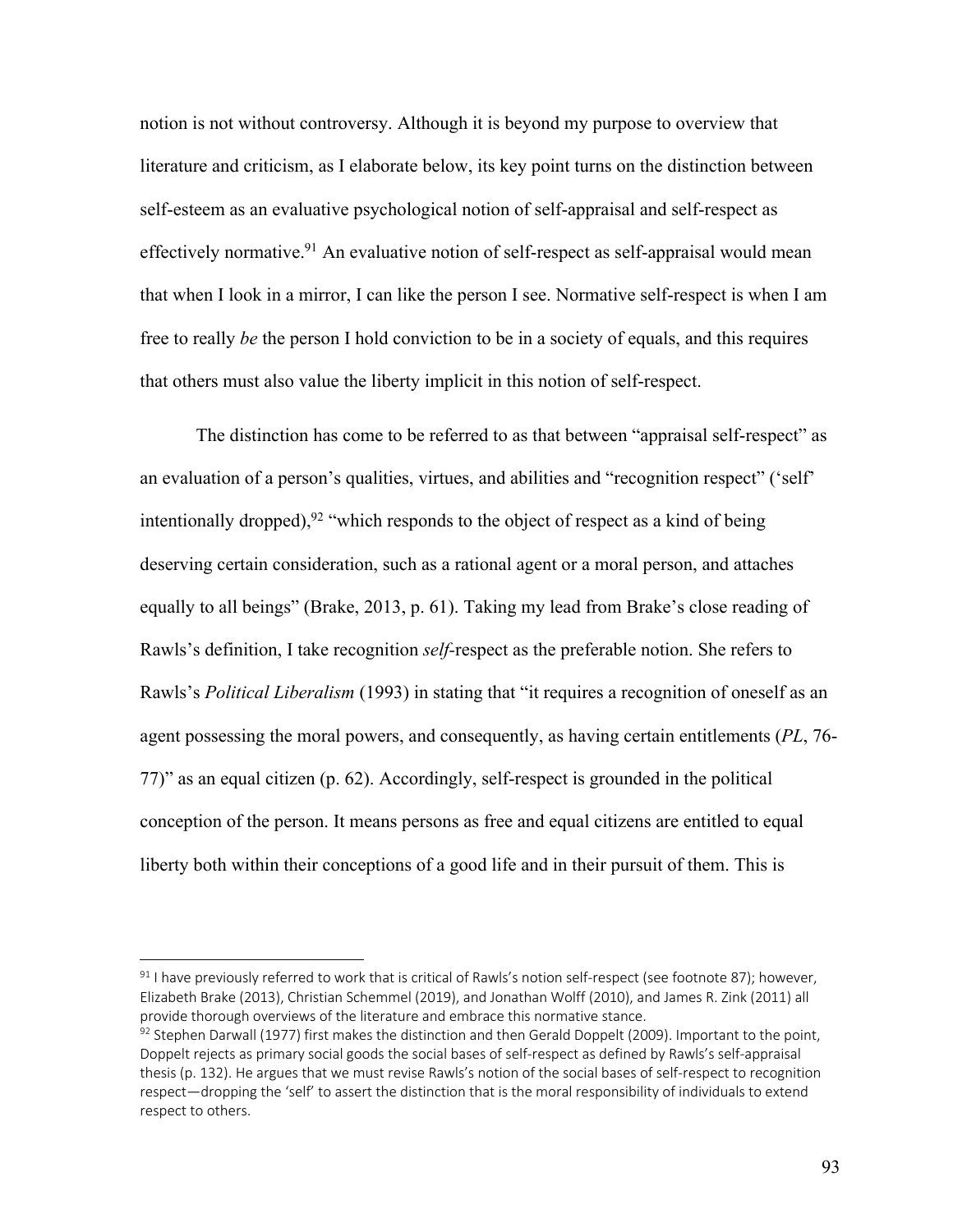contingent upon their agency rights: being equally free and able to form and revise their conceptions as well as make and pursue plans through warranted action worth carrying out.

To be sure, this is not an evaluative judgement of a person's conception of the good life or its worthwhileness; rather, liberty arises from citizens "right to view their persons as independent from and not identified with any particular such conception with its scheme of final ends" (Rawls, 1993, p. 30). In other words, what defines citizens as free and equal is not the particular plans they form and the choices they make, but their ability to form and pursue plans, and to reengage in this process throughout their lives (that is, revise their plans). Recognition self-respect "emphasizes the equality […] between each person and others; without some special reason (such as contractual obligation), my plan should not be subordinate to that of another" (Brake, 2013, p. 65).

I understand this to mean that in a fair and just society, citizens are not only free and equal as citizens; they also ought to be afforded a liberty that comes from being a part of a society whose social conditions extend equal worth to all reasonable conceptions of the good and uphold their entitlements to pursue those conceptions. If, for example, a citizen's life plans are motivated by the collective interests of her community—a cultural value she holds dear or a shared religious life, and so those plans are not in and of themselves formed of the individual preferences that she carries—those plans and her liberty to determine them still ought to hold equal worth and value in a society of equals.

Finally, and importantly, the primacy of recognition self-respect is not merely that it protects an individual's dignity to value, revise, and pursue their own conceptions of the good. It is that this liberty comprises a collective good securing state legitimacy because it gives every citizen reason to value, appreciate, and support such a state. The kind of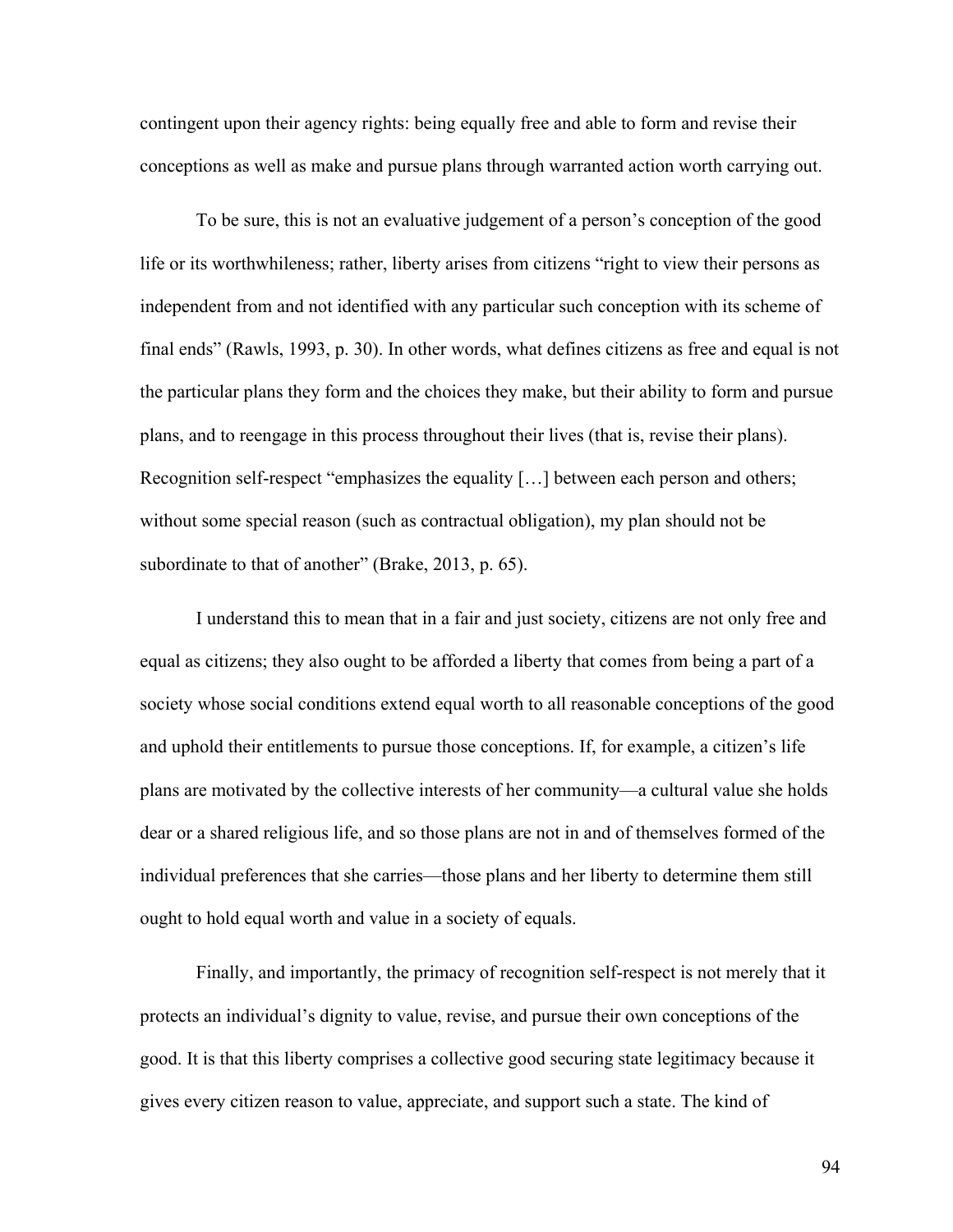recognition self-respect I establish in this section is theoretically complementary to a relational conception of autonomy: "that is, the authenticity that autonomy requires obtains when, were one to turn a reflective eye toward the motives, values, and concepts that structure one's judgments (and do so in a piecemeal manner), one would not feel deep selfalienation, self-repudiation, and unresolvable conflict" (Christman, 2005, p. 345). Thus, an agent is autonomous when she is freely able to speak for herself and act according to *her* consistently held beliefs and values, regardless of what decision she chooses to enact. With this in mind, in the recent example of our collective-valuing citizen, what matters is that she has the freedom to speak and act according to her beliefs and values. The concern is not whether the actual plan she enacts is the one that is individualistically derived. Freedom arises through respect and social cooperation, not merely having individual choice. And it is through citizens' shared interests in ensuring this liberty for each other that we establish a sense of belonging in a shared and pluralistic civic community. This, I believe, is what for Rawls qualifies recognition self-respect as the most important primary good.

Turning to its significance to education for adults, I will show how securing recognition self-respect within the theory allows me to *ideally* conceive<sup>93</sup> of post-compulsory education as inclusive of basic education.

Let me restate the significance of this move for my argument. As Jonathan Wolff (1998) suggests, citizens would have had to justify their access to these goods by explaining

<sup>93</sup> Recall that, following from Chapter One, ideal theorizing concerns how a state ideally functions whereas nonideal theorizing concerns how the state functions to account for real-world insufficiencies that need to be resolved to bring the state towards its ideal (see Valentini, 2009, 2012). Following my analysis of lifelong learning and adult education in that chapter, both—especially in relation to adult basic education—are theorized in non-ideal terms: failures in society ought to be accounted for in forms of education as stop-gap measures, and they represent those measures.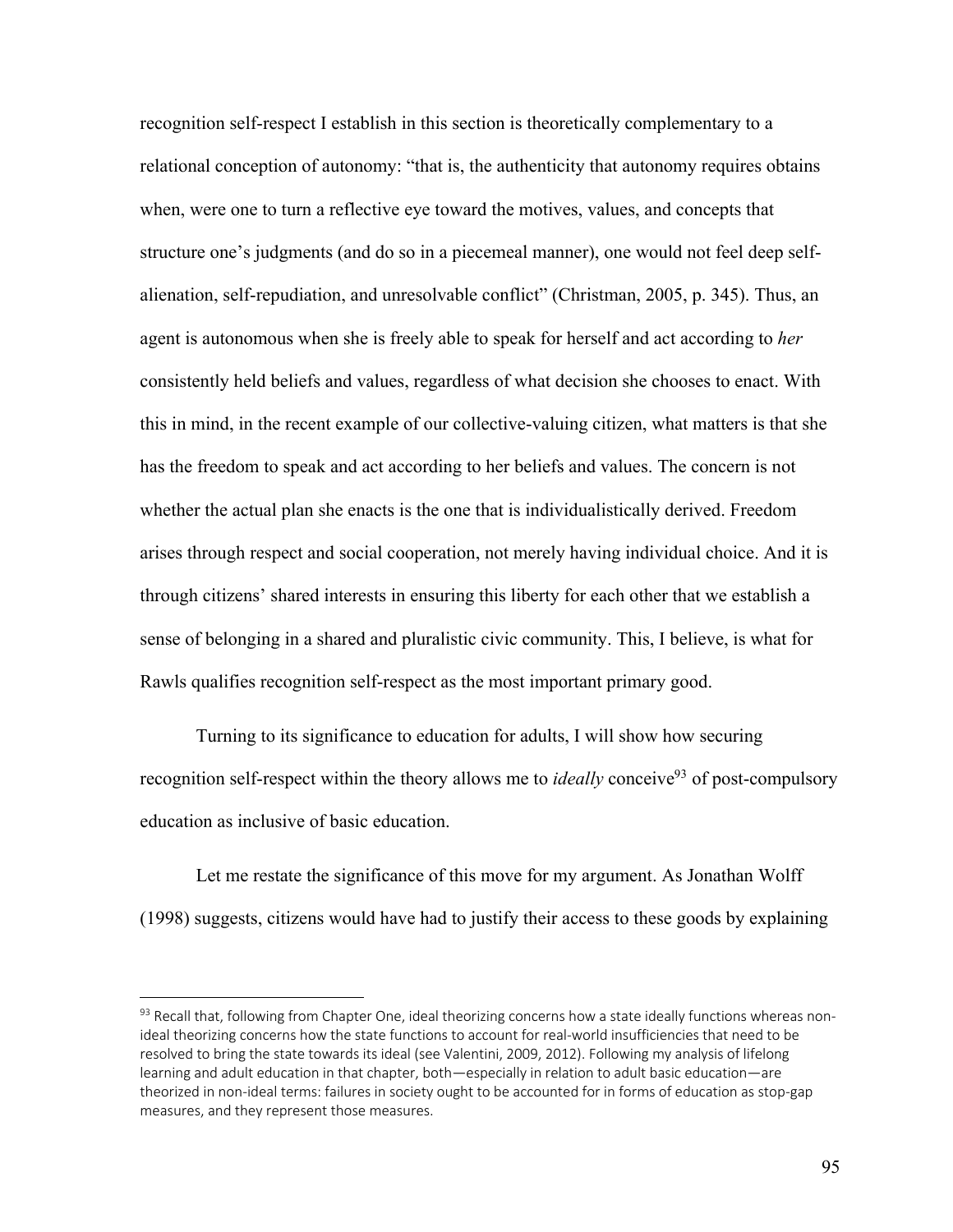how poorly their lives have gone and how bad their choices have been. However, taking seriously recognition self-respect requires that adults' reasons for engaging in a basic education not be understood as educational remediation for failures resulting from past 'wrong' choices; it ought to be allocated regardless of whether these non-ideal conditions are in play. As in the examples above, to do otherwise would qualify as unjust and disrespectful because it would mean denying citizens the full value of their equal liberty to determine and revise their own life plans according to reasons that are relevant to them according to their own interests, circumstances, cultural values, and stages of life.

Instead, my account of educational justice as fairness understands that adults' choices and circumstances change throughout life, and the role of education as a social institution within the basic structure is to foster and support those liberatory social conditions which make justice possible.<sup>94</sup> But it also allows me to conceive of an ideal theory of education for adults *inclusive of a basic education* for another important reason: adults' reasons for their pursuits of their life plans—and in this instance, their choices to engage in a basic education—ought not to be conceived as subordinate to another conception of the good. In other words, recognition self-respect does not constrain ideal theorizing of adults' education

<sup>&</sup>lt;sup>94</sup> Fredrik Sandberg (2016) draws similar importance in recognition theory to adult education through his qualitative sociological study analyzing the problematic economically instrumental traditions of adult education. For him, recognition has the potential to offer greater intrinsic worth and substance to this education, which means rebuilding self-worth in adult students who are part of a precariat class. Yet, underscoring the motivations of my theoretical framework of education for adults, it is worth noting that his analysis of adult education understands it as non-ideal, second-chance education, and notably his concluding follow-up questions betray the philosophical problems my project seeks to address: his theorizing relies on instrumental confirmations to determine 'success' of education now informed by recognition theory (as in, are these students now in better positions of employment?).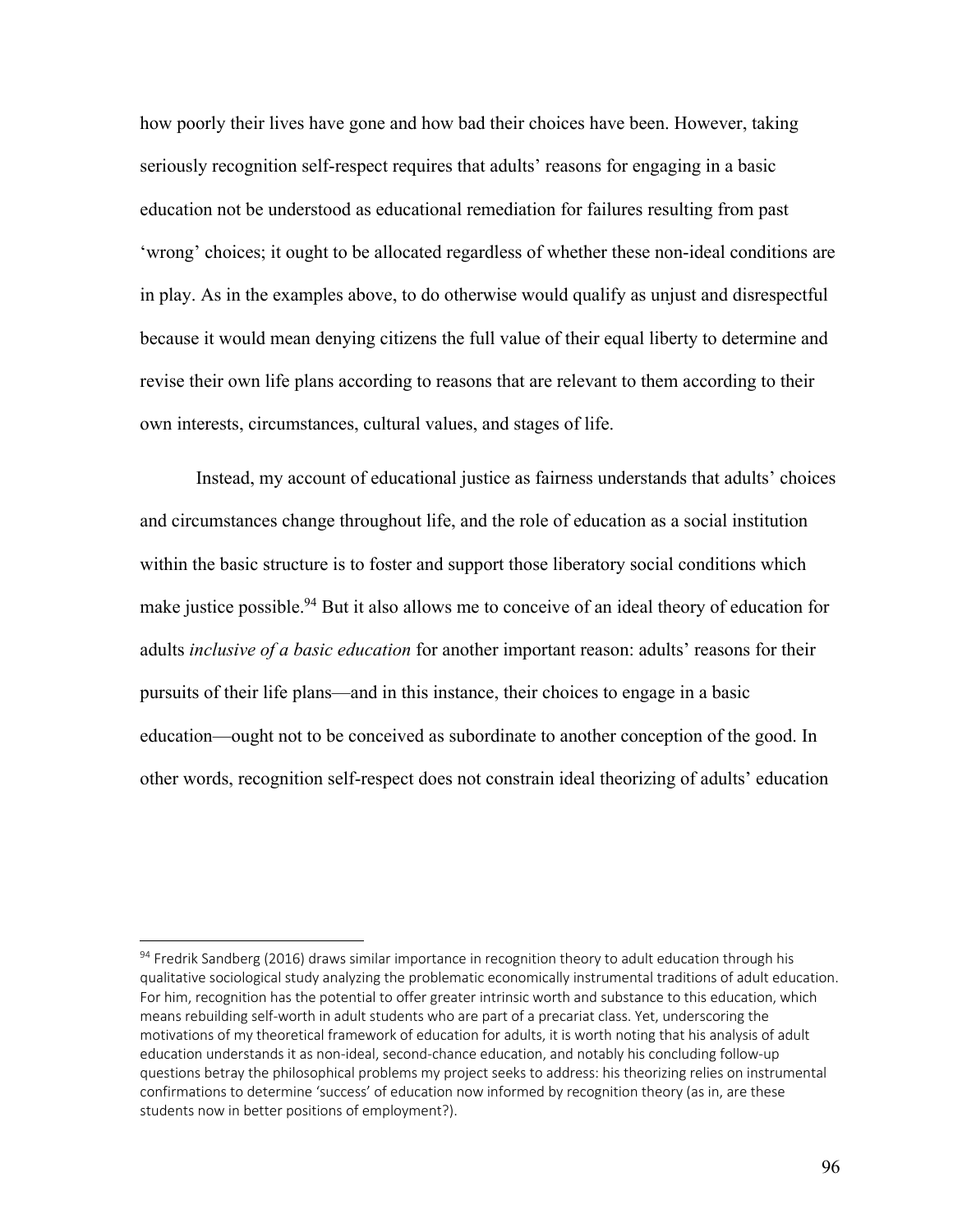on the basis of their already autonomous status as adult citizens.<sup>95</sup> Thus, it buttresses theorizing against not only conceiving of adult basic educational access on the basis of 'chances', but also against theorizing adult basic education as remediation of or an improvement upon adults' autonomous capacities.<sup>96</sup>

Allow me to show how with the following example: imagine a student in secondarylevel (compulsory) education has determined for herself that pursuing higher education is not consistent with her vision of a good life. She does, however, value completing a basic education. Where academics have not been her priority, the courses and grades that she obtains allow graduation but will not enable access to post-secondary education—and she is okay with this. However, after working in the restaurant industry for several years, her vision of a good life changes: she determines that she would like to pursue the Arts and enrolls in adult basic education both to obtain entrance requirements and to acquaint herself with the knowledge, skills, dispositions, disciplines, and culture of formal study. I use this example as one that represents common circumstances motivating adults' reasons to pursue a basic education.

<sup>&</sup>lt;sup>95</sup> A common justification for entitlement of children to a basic education is on the basis of its autonomyinstilling aims, the state's interest in creating citizens within liberal democracies. Christopher Martin (2021) provides rich insight into this account as it relates to education in adulthood. See also Eamonn Callan's *Creating Citizens* (1997) for a leading and foundational account of the autonomy-instilling requirements of children's basic education. I have developed an objection to theorizing adults' autonomy interests in education along these lines in Chapter Three of this thesis.

<sup>96</sup> In my view, this alludes to the case for liberal neutrality I will later claim in this chapter, and I think it does so in a unique and nuanced way: it emphasizes the state's requirement to foster the social conditions of liberation which make justice possible, rather than merely the state's interest in protecting citizens' individual autonomy.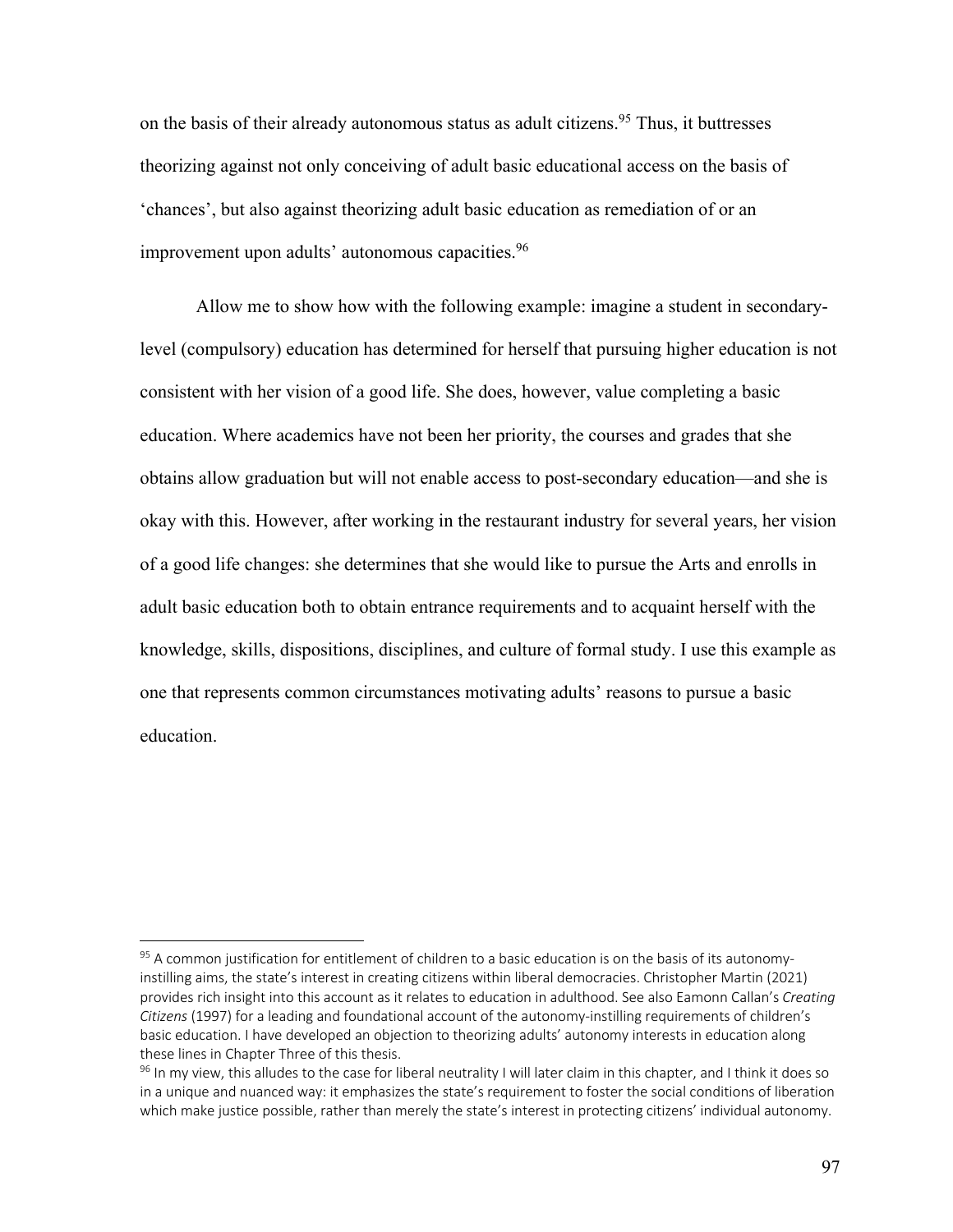Following the conception of recognition self-respect I forward, second-chance policies in adult education hinge on assessments of deservingness<sup>97</sup> and would impose unjust social, political, and economic conditions constraining her pursuit of a good life. Recall that as I showed in previous chapters, in our current system of adult education, she would only be entitled to a basic education if she had not completed one in the first place. Yet her reasons for choosing not to pursue post-secondary in the first instance are not a reason to deny her access now in a just society; rather, a society so ordered ensures citizens' liberties to form and change reasonable plans, and it maintains this liberty as a social good throughout life for all of its citizens, avoiding injuries to self-respect. She would, therefore, be entitled to further education because it is part of her life plan—the liberty of which is defined within the concept of recognition self-respect and undergirds the state's interest in supporting the social conditions of justice—without assessment of individual deservingness.

Furthermore, her reasons for choosing to access a basic education need not be determined by a need to improve those autonomous capacities, as would be the case for children accessing a basic education, but by the support this education provides her in her pursuit of her life plan. Accordingly, this conception of educational justice also recognizes her equal status as a citizen. Without having the equal liberty to revise her plans—and pursue

<sup>97</sup> Recall that in British Columbia, Canada (education in Canada is provincially governed, and there exists no national adult education policy), adults over 19-years-old have a legislated right to a basic education only where they have not already attempted the course(s) in which they are enrolled. Thus, adult students are subject to what are known as a second-chance policies, which determine their deservingness of a basic education. Evidenced by recent changes in government from Liberals to New Democrats, these second-chance policies are susceptible to ideological bents: under the Liberals, these second-chance cases motivated defunding of adult basic education and the implementation of tuition at public institutions capped at up to \$1600/semester, yet when the New Democrats took office, they reversed the policy changes and restored funding. For a full account, see Smythe & Walker (2019).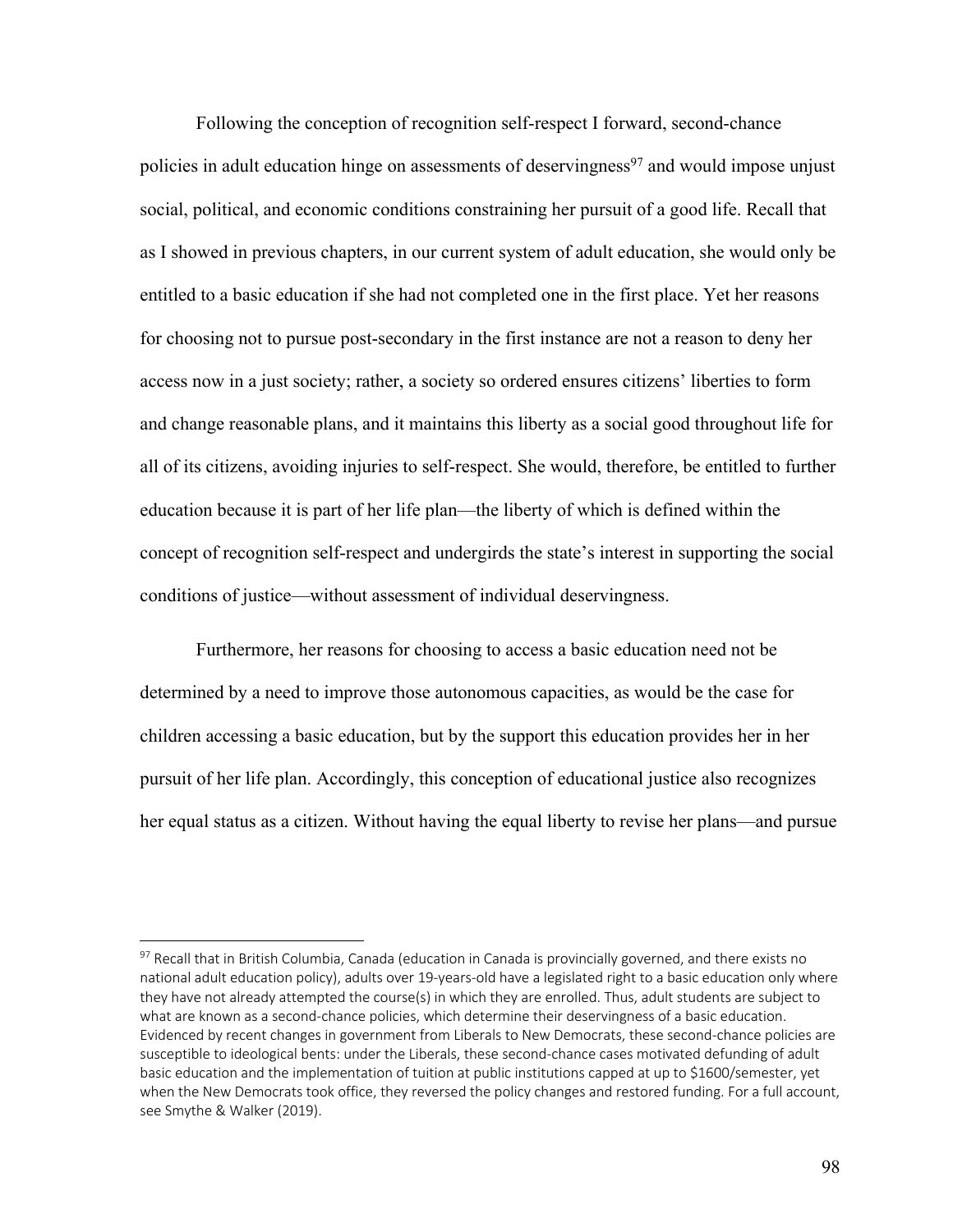these revised plans—as Rawls asserts, her desires and activities become empty and vain, and little would seem worth doing.

Now that I have shown how my proposed account is better able to include basic educational provision to adults as a matter of justice, I will now move on to show how this approach to justice is also more *legitimate.* I have argued that recognition self-respect justifies fair and just access to post-compulsory education. As I move to address now, it also requires a kind of neutrality that constrains the state's authority—as I will show, in order for citizens to be truly free to hold different conceptions of the good and equal liberty to pursue them, the state must not unjustly impose preferences for any one conception of the good over another. Thus, the requirements of recognition self-respect limit the ways the state can and cannot use its power.

# **II. For Whom and For What is an Education: Neutrality of Treatment as Educational Fairness and the Limits of State Authority**

The line of argument I have so far forwarded for the development of a fair and just system of education for adults necessitates that I address the implications of this account for rival conceptions of the good. Recall the philosophical debate about liberal state neutrality i.e., the view that the state should not favour some conceptions of the good over others. This is because if citizens have the free and equal liberty to choose, change, and pursue their own reasonable vision of a good life, the system of education for adults must be responsive to that range of conceptions. For an obvious example of the concern, a non-neutral state might provide all adults who want one an education, but only offer programs that lead to high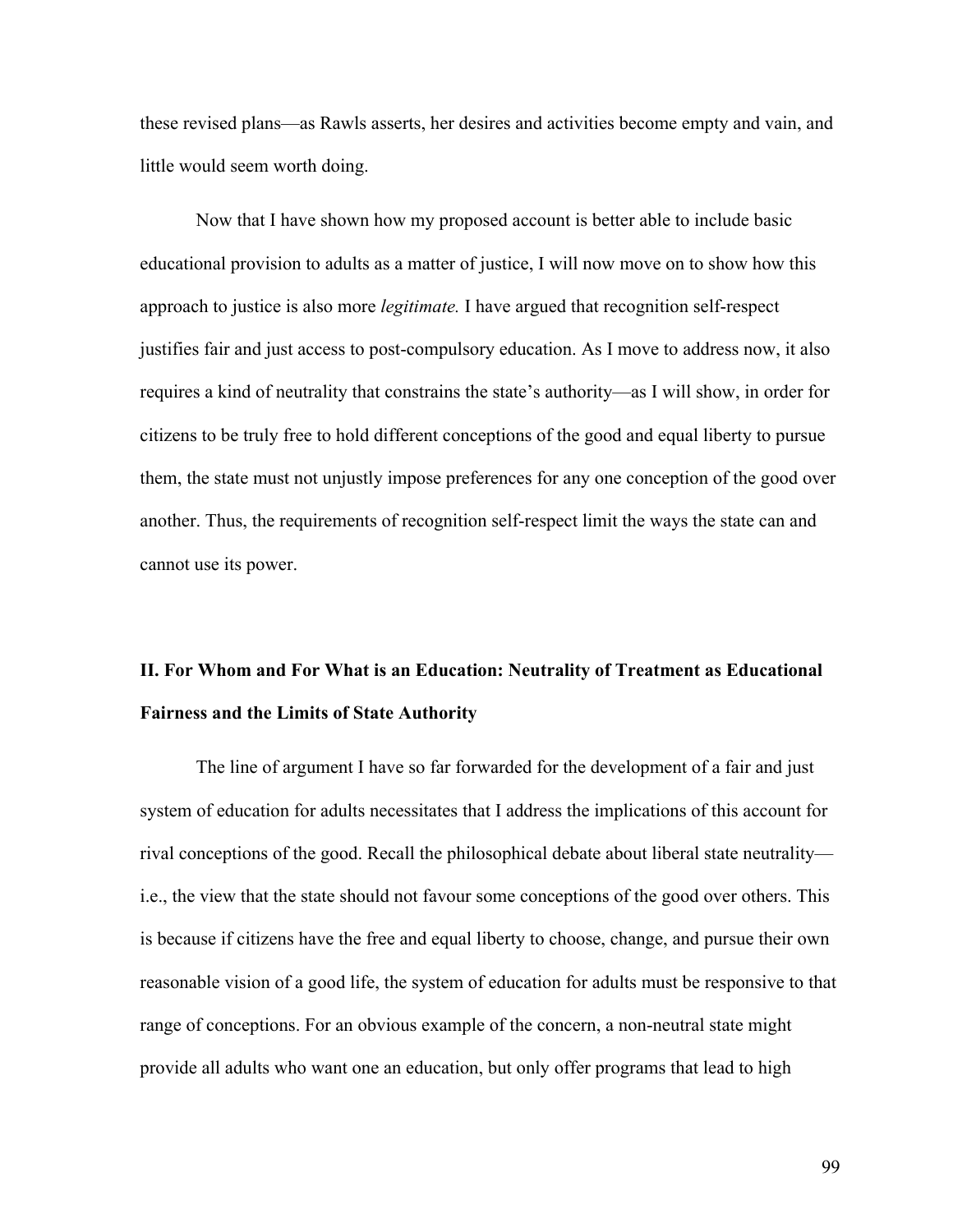employment fields. I believe that I have made clear from early in my thesis why this is unjust.

As I have shown, citizens have different ways of giving shape to their conceptions of the good. Given the fact of reasonable pluralism in liberal democratic societies, the system of education a fair and just theory proposes ought to be fair and just for all equal citizens and their overlapping interests in political stability.<sup>98</sup> Therefore, in what follows, I press upon two essential debates in political liberal philosophy: first, I defend my stance that this theory is *in principle* compatible with the ideal of state neutrality; and, second, I address the spillover implications of what constitutes legitimate state authority.<sup>99</sup>

## *Liberal Neutrality*

Recall that I defend a political theory of educational justice for adults. A fundamental idea of Rawls's political liberalism, the fact of reasonable pluralism—respect for the diversity of doctrines presented and professed by reasonable citizens—requires limits on what counts as legitimate state authority. For Rawls, state neutrality determines and sets parameters limiting the exercise of state power. Neutrality, broadly speaking, expresses "the view that the state should not reward or penalize particular conceptions of the good life, but rather, should provide a neutral framework within which different and potentially conflicting conceptions of the good can be pursued" (Kymlicka, 1989, p. 883).<sup>100</sup> Yet the ideal of

 $98$  I am referring to the idea of overlapping consensus, that a political conception of justice ought to be mutually agreeable to all reasonable citizens according to each their own comprehensive doctrines who share a common interest in political stability (Rawls, 1993, pp. 132-172). For more on this idea and my own theorizing about education, see Chapter Two.

<sup>99</sup> Note that John Rawls (1993) defines these concerns as the two fundamental questions that political liberalism addresses (pp. 3-11).

<sup>&</sup>lt;sup>100</sup> Notably, however, as I will come to below, Kymlicka is troubled by what he sees as the inevitably non-neutral effects of even well-designed policy that intends neutrality.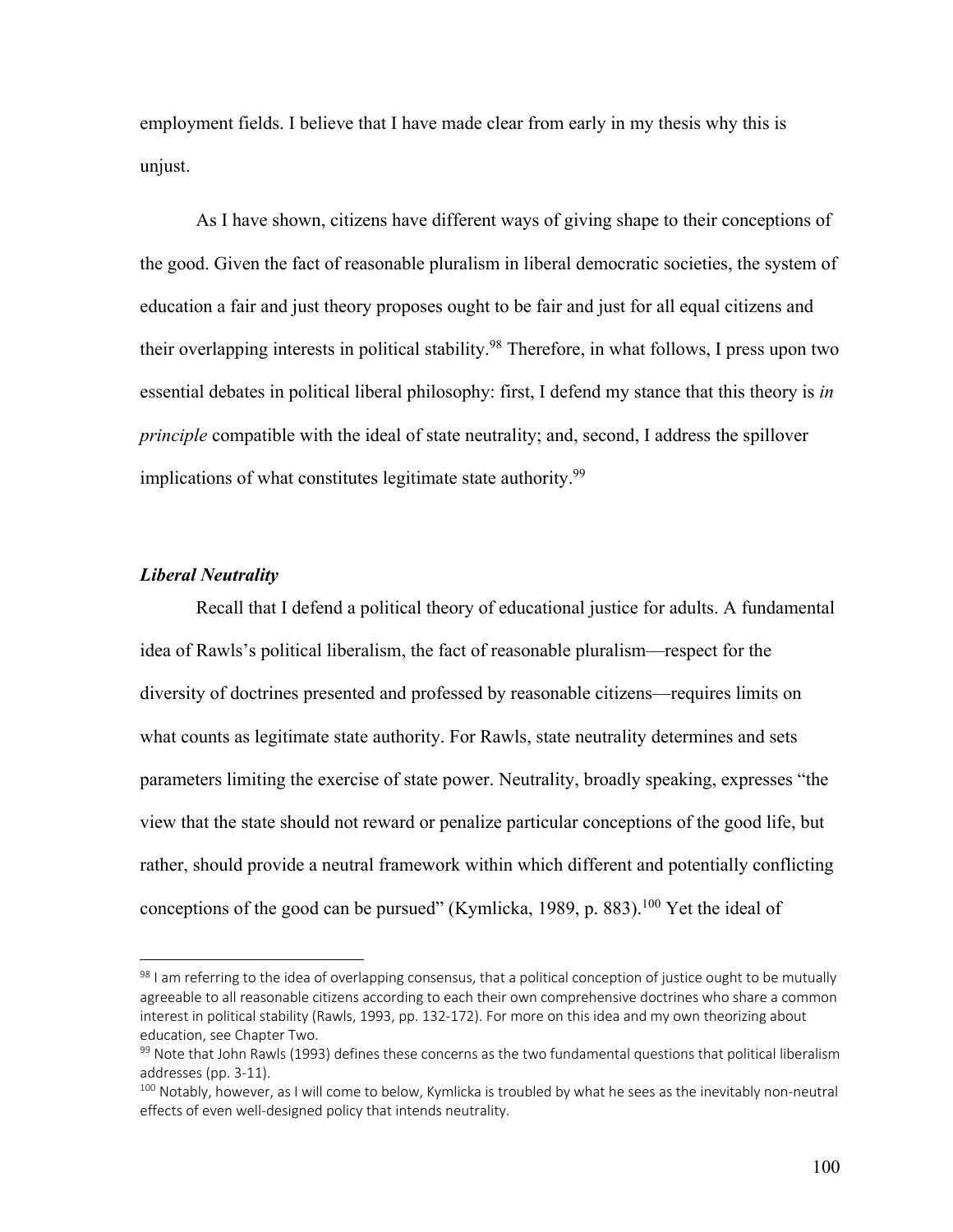neutrality, especially in relation to autonomy, generates significant philosophical debate.<sup>101</sup> For that matter, Rawls himself has stated that political liberalism and its commitment to neutrality requires only a minimal child education—one designed to foster knowledge of constitutional and civic rights as a key feature of self-supporting and fully cooperating members of society—rather than a substantive education fostering the values of autonomy and self-respect. That is, one that fosters and supports political virtues so that adults participating in education honour "the fair terms of social cooperation in their relations with the rest of society" (see Rawls, 1993, pp. 199-200).

I have so far defended a relational-autonomy supporting education as a collective good contributing to justice and political stability, yet I also claim that recognition selfrespect demands state neutrality. Otherwise, the state would be recognizing some citizens with certain conceptions of the good over and above others.

However, recall that relational autonomy represents adults' wide-ranging notions of and values in self-determination as reflective of and changeable according to their interests, circumstances, cultural values, and stages of life. Following Rawls, it is a *political* value "realized in public life by affirming the political principles of justice and enjoying the protections of the basic rights and liberties; it is also realized by participating in society's public affairs and sharing in its collective self-determination over time" (1993, p. 77-78). This is a notion distinct from the individualistic, Kantian conception of personal autonomy that Rawls rejects on the grounds that it is an *ethical* value realized by rational principles of how one ought to live one's life, giving shape to a particular comprehensive doctrine (1993,

<sup>&</sup>lt;sup>101</sup> This is because, Rawls argues, citizens interests in ethical autonomy (like personal autonomy) represent particular conceptions of what constitutes a good life and therefore state endorsement would constitute a violation of state neutrality between rival conceptions.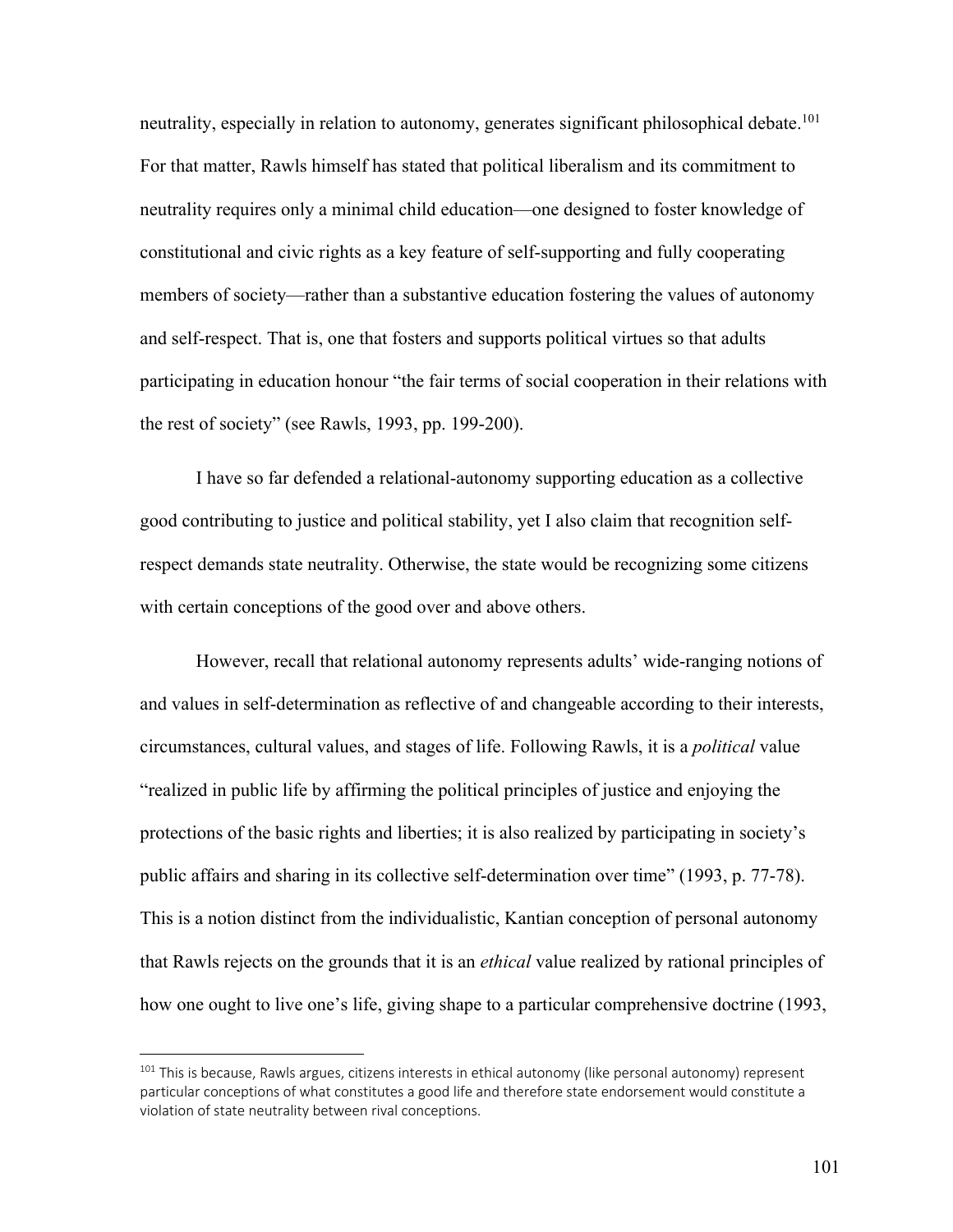p. 78). Rawls leaves "the weight of ethical autonomy to be decided by citizens severally in light of their comprehensive doctrines" (p. 78), which is to say, citizens are free to shape their lives according to their own reasonably held values.

But there is a second reason why my account does not lead to conflicting ideals, and this has to do with how we should understand the role of neutrality in education. Although I think that Rawls is at least partially correct, that a pluralistic conception of educational justice ought not find basis in *personal* autonomy, I also think he is misguided in the impositions that he claims neutrality makes on education, allowing only a minimal civic notion of it. Allow me, therefore, to briefly explain my conception of relational autonomy as compatible *in principle* with neutrality, and then I will turn to defend the kind of neutrality that this theory adopts.

Firstly, I wish to remind readers that this theory of education is motivated by the status of adults *qua* adult citizens: it is informed by the political conception of adults as free and equal persons. An education that *fosters* autonomy (a child education) is quite different—as Christopher Martin (2022) correctly distinguishes—from an education that *supports* adults' freely chosen and equally worthwhile and valuable life pursuits. Yet, Martin himself adopts a perfectionist account, determining that "the educational value of [personal] autonomy bypasses the neutrality constraint: an education for liberal citizenship, in order to be successful in its aims, requires students to acquire knowledge, skills, and dispositions quite similar to, if not indistinguishable from, those proffered by defenders of personal autonomy—virtues of tolerance, reflectiveness, and critical thinking" (Ch. 2, p. 4). This is to acknowledge that liberal philosophers generally prefer to remain neutral to conceptions of the good in arguments about justice. For Martin, where theorizing relates to education for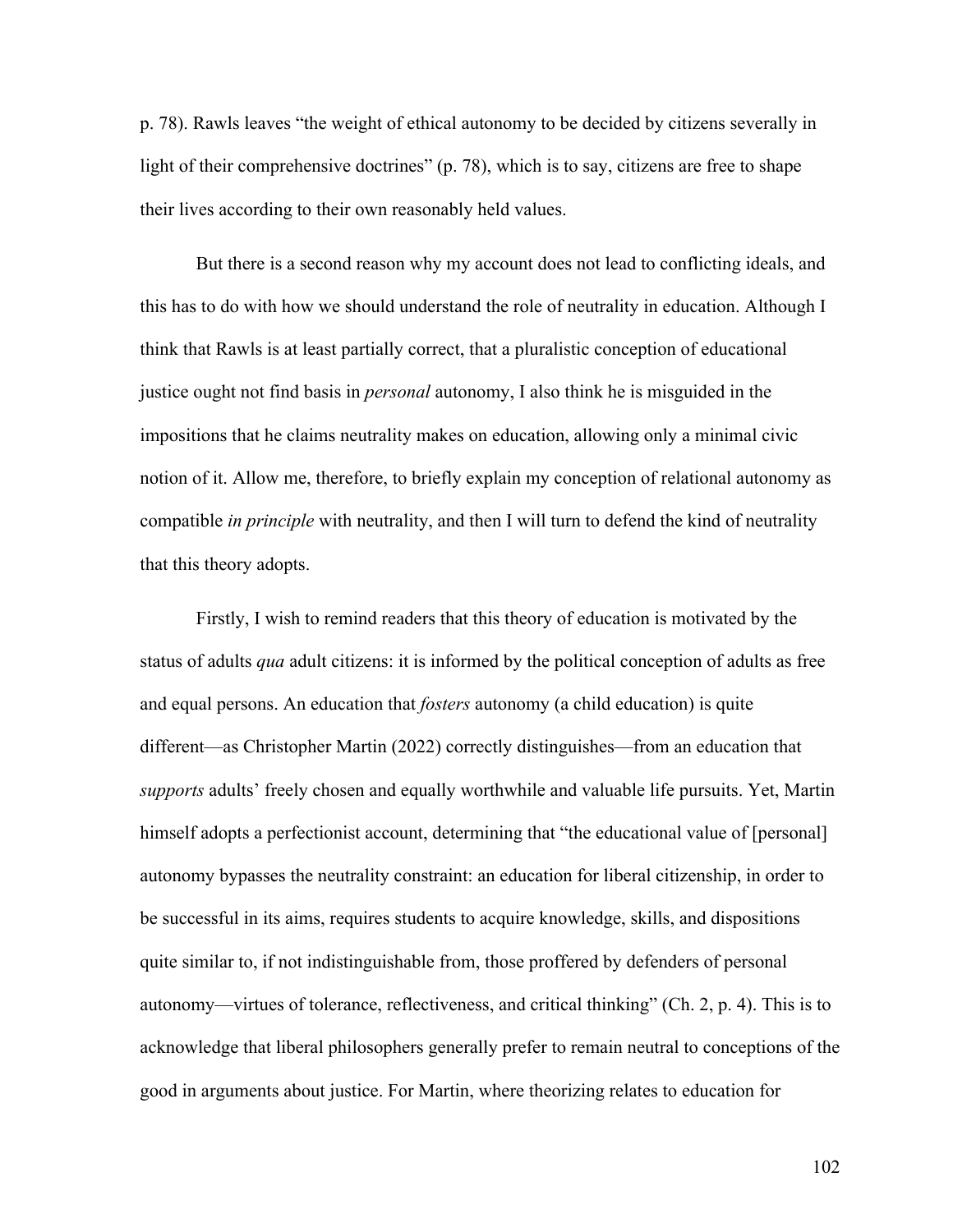autonomy rather than for a particular conception of autonomy, the neutrality constraint need not factor. The general idea is that an autonomy education is not biased, it is just what anyone needs to be a functioning citizen. Where autonomy education does not impose any virtues, capacities, dispositions, and abilities other than those a liberal state, ideally conceived, already endorses as part of a civic life, it is essentially neutral.

The trouble this carries in my interest in a pluralistic conception of educational justice is that, outside of a society ascribing to a single comprehensive doctrine, perfectionism is not neutral. And although a political conception of autonomy does define what *any* citizen needs to be a functioning citizen, this is not necessarily the case for an ethical conception of autonomy.102 Recall from the previous chapter that the epistemic individualism of the minimal conditions of personal autonomy gives substance to a particular conception of what constitutes ideal belief-formation of a good life.<sup>103</sup> Of course, those who prize this conception ought to tolerate those who do not in the interests of social cooperation; however, on account of the neutrality that recognition self-respect requires, the problem is in the inverse: what would it mean for adult students with conceptions of the good which are incompatible with an individuality-prizing one to engage in a perfectionist education in which their own lessthan-ideal conceptions are, at best, merely tolerated? For example, if I hold collectivist values reflective of my cultural community in an education that ideally aims to support participant's internal individual processes of rationalization, I can expect to be tolerated by others and by

<sup>102</sup> Note that Rawls draws this distinction in *Political Liberalism* (1993, pp. 77-81).

<sup>&</sup>lt;sup>103</sup> Kymlicka (1989) affords another way to understand this in expressing that perfectionist ideals have an important place in liberal society (individuals and groups are inherently perfectionist) but not in the liberal state, which presupposes social non-neutrality as precisely the justification requiring state neutrality (pp. 893- 899). Yet, Kymlicka reminds readers, the key is to learn from the range of positions within this debate, and what neutrality requires becomes complex in states with more than one culture.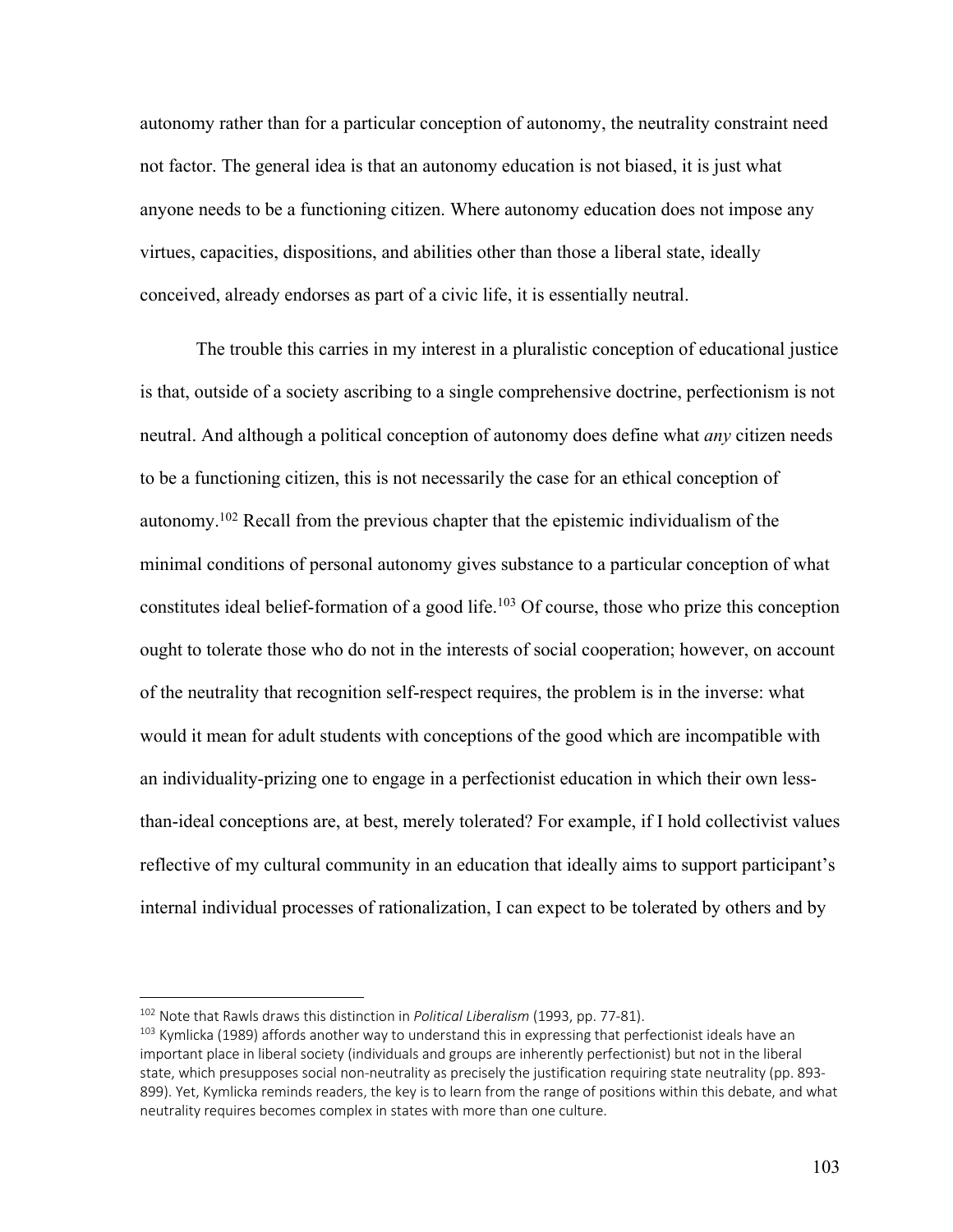the system of education but I can also expect that my own reasons for pursuing an education will be merely tolerated and so not be fully supported.

If this basic institution is not neutral, adult students will not be participating in a system of equal toleration.  $104$  (I do not mean 'equal toleration' in the simple sense that citizens tolerate each other in equal measure, rather, a social position where they, too, tolerate other conceptions from a base of equal status and worth—the social conditions which recognition self-respect promotes.)<sup>105</sup> Instead, it would seem that some must accept their own conception as tolerable but not ideal within a system of education ideally conceived for another set of prized ethical values. In this way, paradoxically, perfectionism may—

<sup>&</sup>lt;sup>104</sup> We see a similar criticism of liberal toleration launched by communitarian philosopher Michael Sandel (1989). He writes that the minimalist case for toleration, which I understand to be a critique of Rawls's *Political Liberalism* (1993) and the notion of overlapping consensus, "proposes bracketing controversial moral and religious issues for the sake of securing social cooperation in the face of disagreement about ends, not for the sake of such 'comprehensive' liberal ideals as autonomy or individuality" (p. 531). Alternatively, the voluntarist case, which I understand to be a critique of Rawls's *Theory of Justice* (1971) as a comprehensive liberal doctrine, ties toleration to autonomy rights alone: the Rawlsian/Kantian conception of the person as free and equal. As he describes, where there exists "deep disagreement about values," the voluntarist position presents a neutral case for tolerance that "offers social peace and respect for rights without the need for moral conversion," (536). It brackets moral arguments by claiming those individuals who reject a given view on the controversial issue need not change their own minds, only tolerate those who practice it in private, yet toleration comes at the price of devaluing what it tolerates. I believe Sandel is only partially correct. Exemplified by Eamonn Callan's case of Michael's interest in justice without autonomy (1997, p. 47-55), we can respond to this criticism with a political conception of the person whereby autonomy enables citizens to see and confront their own ends and interests in relation to the society and their available options. Yet, in my view, a substantive account of personal autonomy (as Callan endorses) cannot achieve a neutral position of equal toleration in which this form of social cooperation can be achieved—which, I believe, also explains Martin's turn to perfectionism.  $105$  I will elaborate on this point when I discuss neutrality of treatment and educational fairness in what follows; however, to my purposes here, in Andrew Jason Cohen's conceptual analysis of toleration, particularly in relation to neutrality, he clarifies that toleration is not the same thing as neutrality, but rather "neutrality is a manifestation of toleration in the political setting such that a state is neutral towards conceptions of the good

when it tolerates them all" (2004, p. 76). I read a similar understanding in Ian Carter's analysis of the compatibility between recognition respect and toleration, whereby their compatibility is limited insofar as recognition respect treats persons as opaque: "it rules out evaluations of the basic agential capacities upon which people's moral personality supervenes" (2013, p. 206).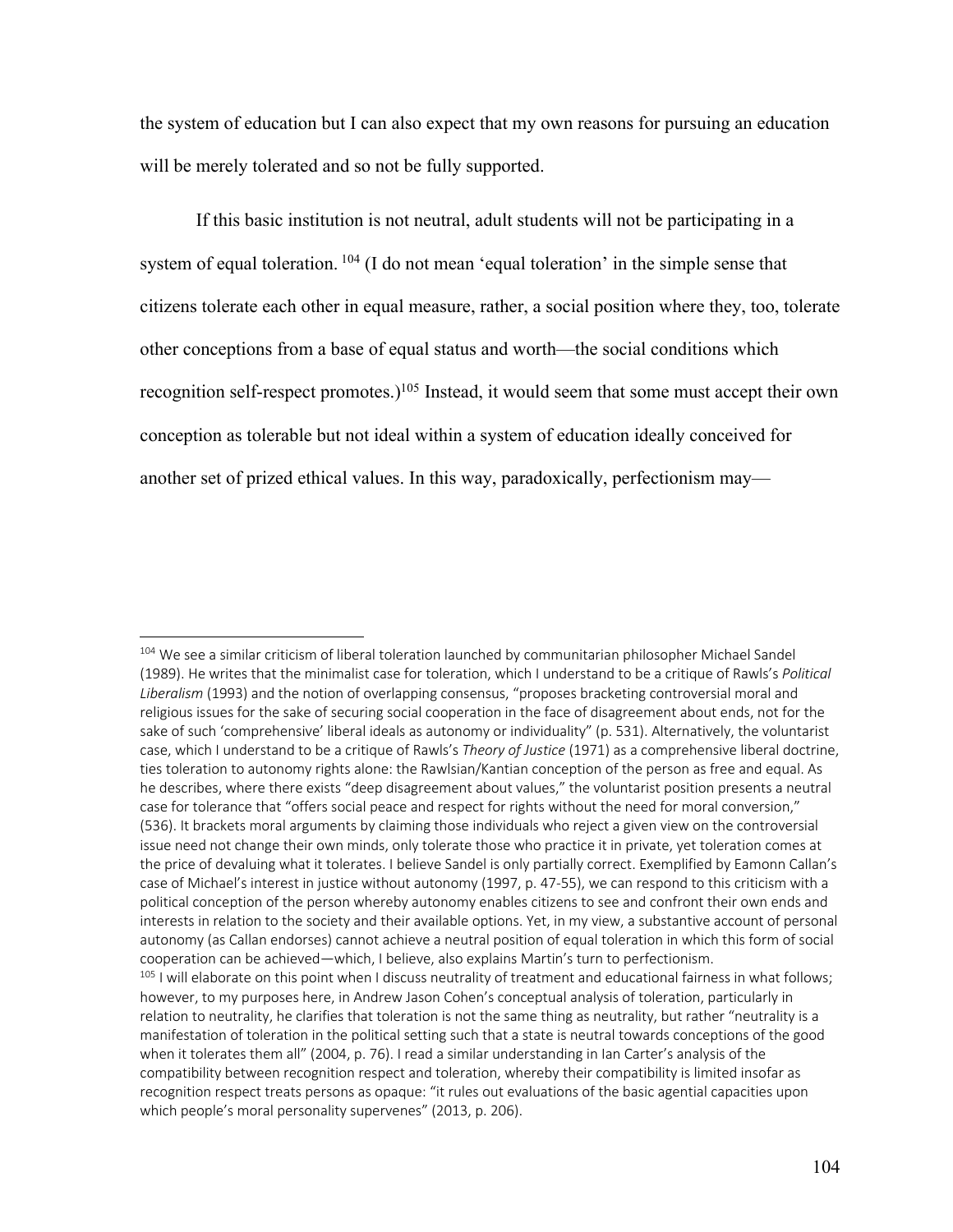ironically perhaps—create *self-determination-diminishing* social conditions.<sup>106</sup> This justifies my move away from perfectionism and towards the ideal of state neutrality.<sup>107</sup>

Although I have not yet defended the conception of neutrality this theory upholds, an example will help motivate the issue at stake. Allow me to apply the case of teaching Darwinism borrowed from Steven De Wijze (1999): a perfectionist policy might justify such teaching as necessary for critical, rational assessments of various views on human origins; a neutral policy might justify such teaching on the grounds that citizens ought to be aware of different ideas and theories influencing fellow citizens' reasoning and judgements in the public sphere.

In what way might the former be self-determination-diminishing? What's wrong with teaching a person that understanding evolution is essential for one's *own understanding* of what it means to be a person in the modern world? If I hold a particular cultural or religious worldview about the existence of life, it is one thing for me to learn that the theory of evolution carries great significance in other worldviews, and that it grounds particular disciplines—it holds great significance in the public sphere. It is another thing for me to learn in an institution that is based on a comprehensive doctrine which presumes that without holding this Darwinian worldview, I am unable to engage in, or less capable of, critical assessment in the public sphere and self-understanding. In the latter case, I am likely to come to experience self-determination-diminishing consequences, not because my own reasons for viewing world are not shared by others (this can be accounted for with liberal tolerance), but

<sup>&</sup>lt;sup>106</sup> Allan Patten levels an objection to perfectionism along these lines (2012, p. 266-267).

<sup>&</sup>lt;sup>107</sup> Readers interested in these unintended consequences of perfectionism in relation to non-liberal communities within liberal democracies might look at David McCabe (2001), who concludes his analysis of Razian perfectionism in light of a state regarding all cultural communities as having equal standing, and he suggests that such theorizing must endorse neutrality to defend the liberal state.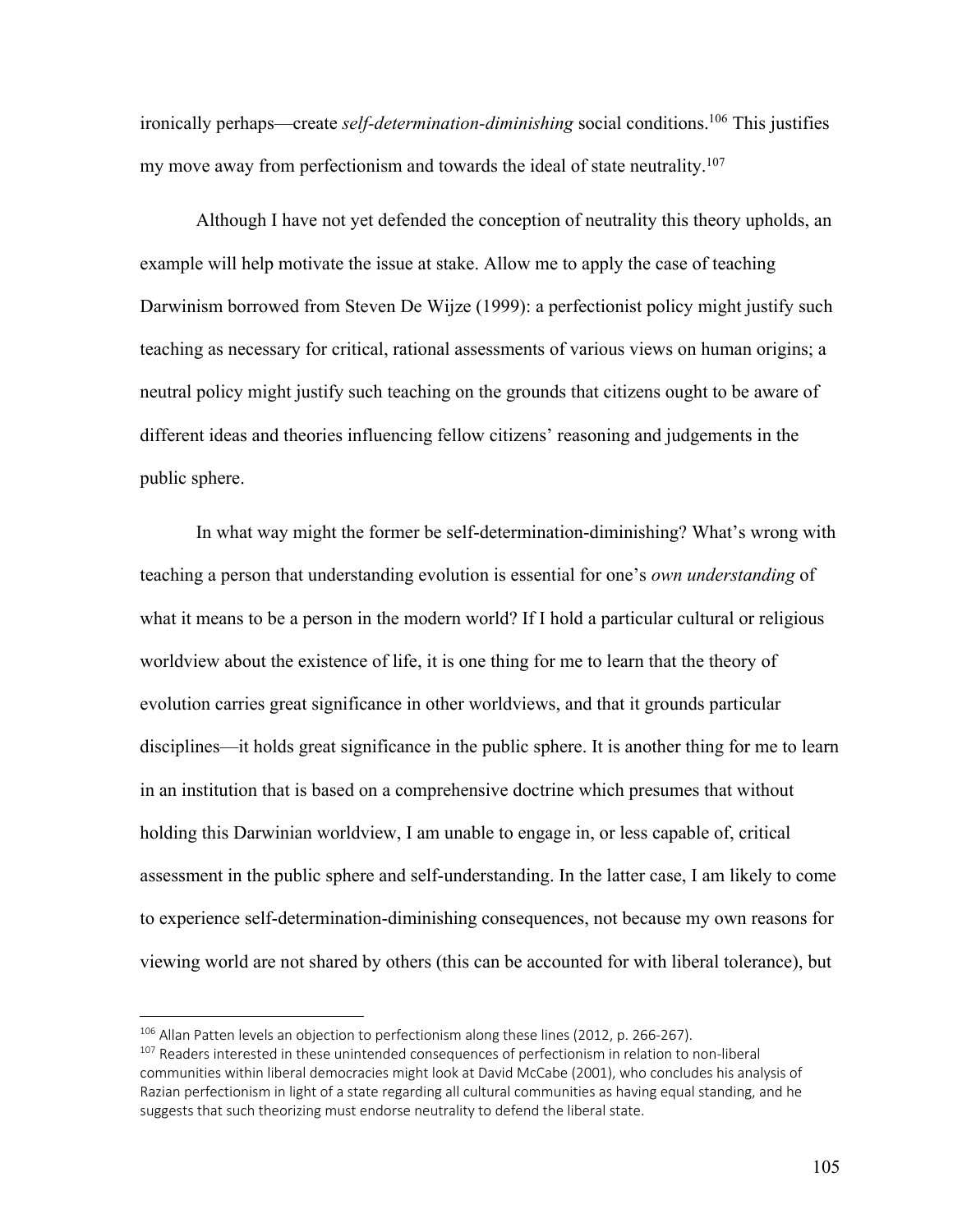because the reasons for viewing the world as I do mean that my views are to be merely tolerated amongst otherwise better ones. Because I hold those conceptions dear, I am not entitled to the equal toleration that secures the dignity and recognition self-respect that define the social conditions supporting my equal status and worth.

Secondly, and more specifically in response to Rawls's minimal education, it is not entirely clear that an autonomy education necessarily violates neutrality.<sup>108</sup> And if I am able to defend such a claim, then I believe my account of education for adults is consistent with Martin's emphasis on the necessary relationship between autonomy education and collective goods, but with the advantage of not having to turn to perfectionism in order to make such a case.109 For example, M. Victoria Costa (2004) makes the case for a political, not minimal (nor comprehensive), conception of civic education (in K-12). She argues that Rawls premises his theory on neutrality of aims, or what she refines to be 'restrictive justificatory neutrality', whereby policies ought to be restricted to public reasons that all reasonable citizens could find reasonable.<sup>110</sup> Policies so informed do not reject an appeal to common values, but rather limit what values can be identified to only those compatible with all comprehensive doctrines. For example, policies in favour of universal childcare could be

<sup>&</sup>lt;sup>108</sup> See additional examples reflecting a range of accounts of autonomy education and neutrality: Callan refutes political liberalism as veiled comprehensive liberalism on the issue of autonomy (1997, especially pp. 39-42), and Ben Colburn claims that neutrality obtains on autonomy grounds, and only briefly addressing adult education, states adults' autonomy interests "give reasons to provide adult education so as to allow people (within the bounds of practicality) to decide later in their lives to retrain and pursue something new if they come to change their judgements about what is valuable" (2010, p. 97) yet he constrains this political entitlement to adult basic education.

<sup>&</sup>lt;sup>109</sup> The issue I am referring to here, as Martin alludes to in his own theorizing, is known as the convergence thesis: "that the normative commitments of political liberalism would mandate a civic educational curriculum [... virtually identical to one] mandated by comprehensive liberalism" (Davis & Neufeld, 2007, p. 48).

 $110$  Recall that my concern thus far is to constitute this theory of education for adults as in principle compatible with neutrality, yet also not objectionable on the Razian perfectionist grounds Martin adopts, and Joseph Raz objects to this kind of neutrality in *The Morality of Freedom* (1981, p. 116). Therefore, I will aim to establish a compatible conception of neutrality ending this section.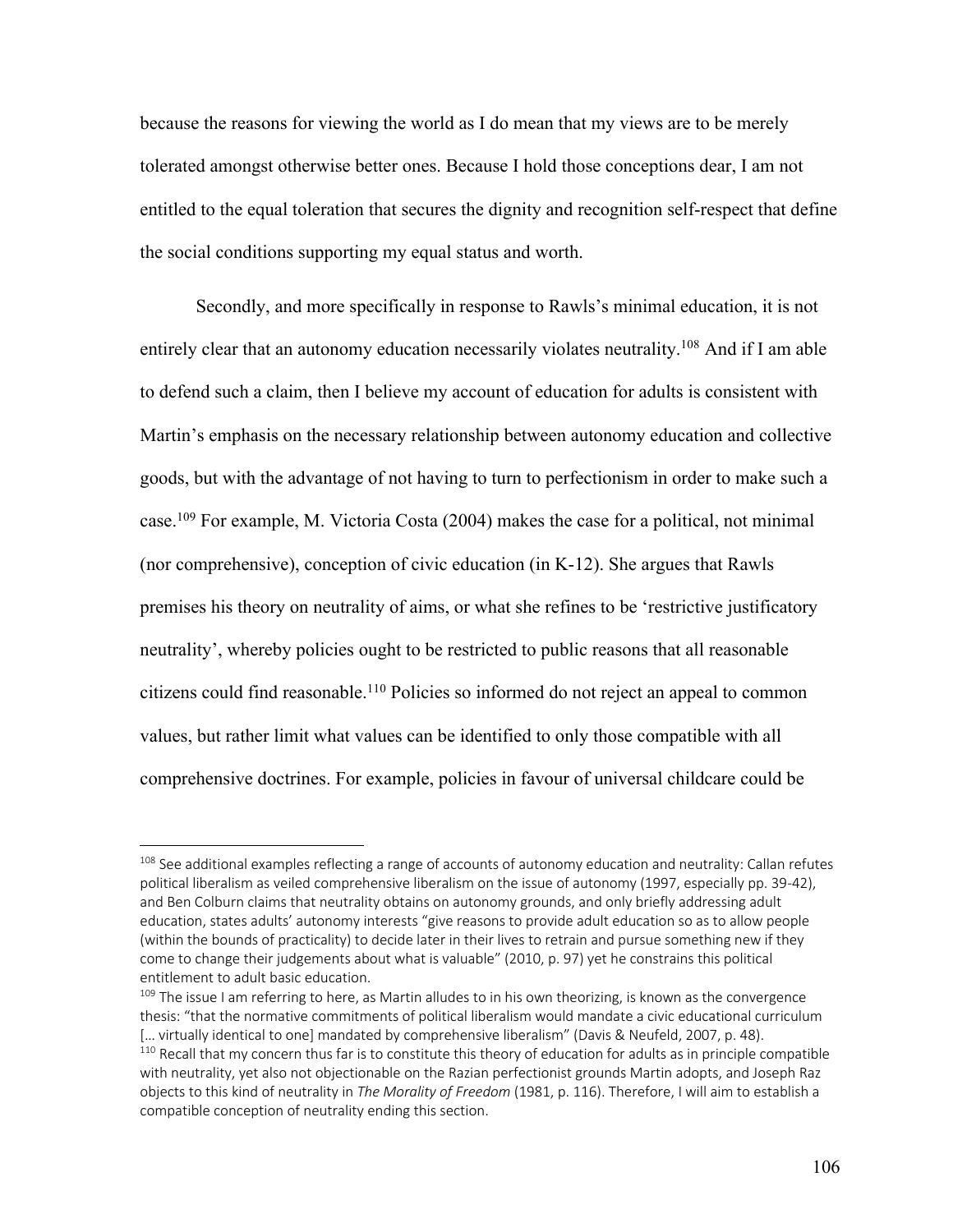justified through reasons that it would be a benefit for all reasonable citizens who wanted to access the benefit, but it could not be justified as accessible to only families where the parent(s) chose to access the benefit to allow employment.

Thus, they place emphasis on citizens' widely shared interest in the stability of a just society (fair social cooperation) rather than particular interests. This, she writes, reveals that Rawlsian civic education is not as minimal as it seems; rather than viewing education as either comprehensive or minimalist, there is overlap in a *political* conception. Important for my own account of education for adults, she clarifies:

> The main difference between educational proposals supported by political liberalism and other liberal views is not to be found in their content but in the sort of arguments used to justify them. The political theory would always limit itself to arguments that are acceptable to reasonable persons. This provides political liberalism with a theoretical advantage in explaining legitimacy of the policies it recommends. Moreover, political liberalism has practical advantages, for the very same policy, when defended by political arguments, may have wider appeal and, for that reason, gain more stable support. Finally, when one's educational policy is based on a comprehensive doctrine that *happens to be* a liberal one, there is no guarantee that future shift in the popularity of that doctrine will allow the same sort of educational policy to persist. But if that policy is defended in political terms, such shifts will not have such a practical impact. (p. 8)

In other words, Costa's move is to, in effect, reverse the argument that comprehensive liberals (and liberal perfectionists) use to justify substantive ethical conceptions of autonomy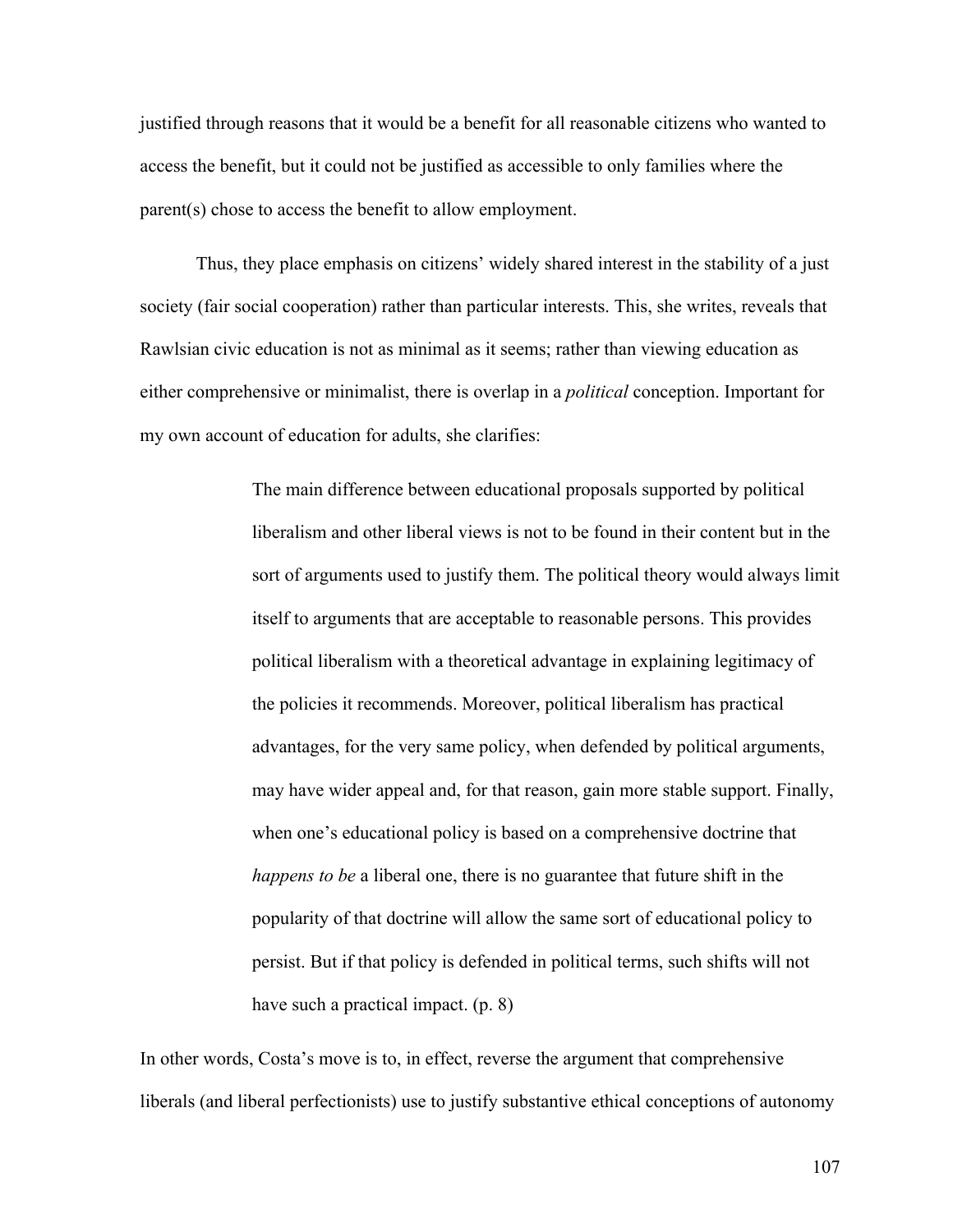in order for her to prove the advantages of her own political, not minimal, conception. This is because comprehensive liberals underscore the inevitability of bringing autonomy into theorizing—Callan's argument that fair social cooperation "bring[s] autonomy through the backdoor" justifies political liberalism as a veiled form of comprehensive liberalism (1997, p. 40)—but this merely suggests the two may be similar in practice. What matters, on Costa's account, is differences *in justifications*.

Furthermore, this stabilizes a political theory of education for adults against another line of argument, leveled by Suzy Killmister (2013). For her, in order for political liberals to avoid bringing in substantive ethical conceptions informing the construction and organization of social institutions within the basic structure, they would have to do two things: 1) "show that a content-neutral conception of autonomy would *not* suggest institutional structures that are inimical to reasonable conceptions of the good"; and 2) "show that restrictive structures would follow *necessarily* from adopting a substantive conception of [autonomy]" (p. 368). In other words, a politically neutral system of education will need to demonstrate that it is 1) truly supportive and rewarding for all reasonable conceptions of the good, and 2) a liberatory improvement upon an ethically perfectionist system of education.

I have attempted to lay the groundwork to do just this. I have so far made the case that this political theory of educational justice for adults respects the autonomy of students in their desires and goals, but it does not require that they have to be individualistic in their outlook on life in order to have their interests fully valued in that system. By extension, I have also shown that the theory is at least *in principle* compatible with neutrality, which is to say that it treats all reasonable conceptions of the good as equally valuable and worthwhile.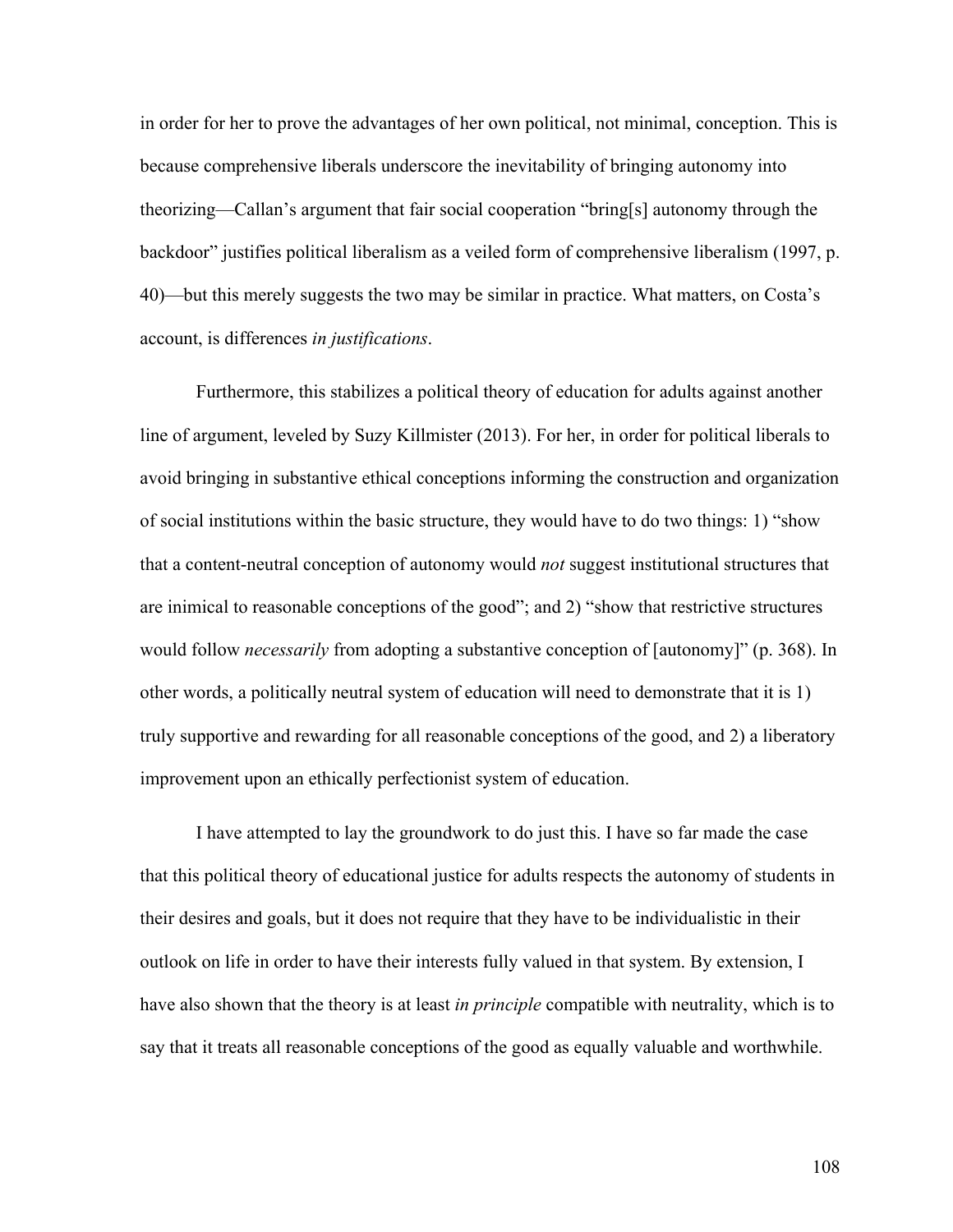What I have yet to do is conceptualize the kind of liberal neutrality I mean in order to fully realize the kind of equal treatment I defend, and it is to that purpose that I now turn.

**Liberal Neutrality of Treatment and Educational Fairness.** Alan Patten (2012; 2014) proposes a conception of neutrality of treatment in order to address a number of criticisms of neutrality by philosophers.<sup>111</sup> Patten takes a novel tack in responding to this neutrality debate: "rather than contrasting neutrality exclusively with perfectionism, [his analysis] opposes it to a broader range of uses of political power" (2012, p. 250). For him, rather than treating neutrality as a strict prohibition, he understands it as a significant *pro tanto* constraint. He frames his analysis of neutrality around state policymaking as thus: "With intentions *I*, the state adopts policy *P*, which can be expected to have effects  $E$ " (p. 254), where *I*, *P*, and *E*, relate to focal points of distinct theorizing about neutrality. Patten makes a novel case for neutrality in relation to focal point *P*. It is, therefore, worth briefly explicating the two broad traditions that neutrality is often conceived within first: *neutrality of intentions I* and *neutrality of effects E*. I will then examine Patten's own notion of *neutrality of treatment P* and justify it as the preferrable notion in the theory of education for adults.

*Neutrality of Intentions.* Following neutrality of intentions, which is sometimes referred to as neutrality of aims or neutrality of justifications, a state maintains neutrality

 $111$ For example, Joseph Raz (1986), who argues that neutral policies will either end up being non-neutral or they will have to be so weak in what they defend that they will be ineffective; also, as footnoted above, Amy Gutmann (1999) and Eamonn Callan (1997), as determined by Davis & Neufeld (2007) adopt the convergence thesis which defends that there is effectively no difference between a neutral and perfectionist account as they share the same goals of mutual respect, and that a political liberal education would have to accept a comprehensive notion of personal autonomy. Readers might also see Sher (1997).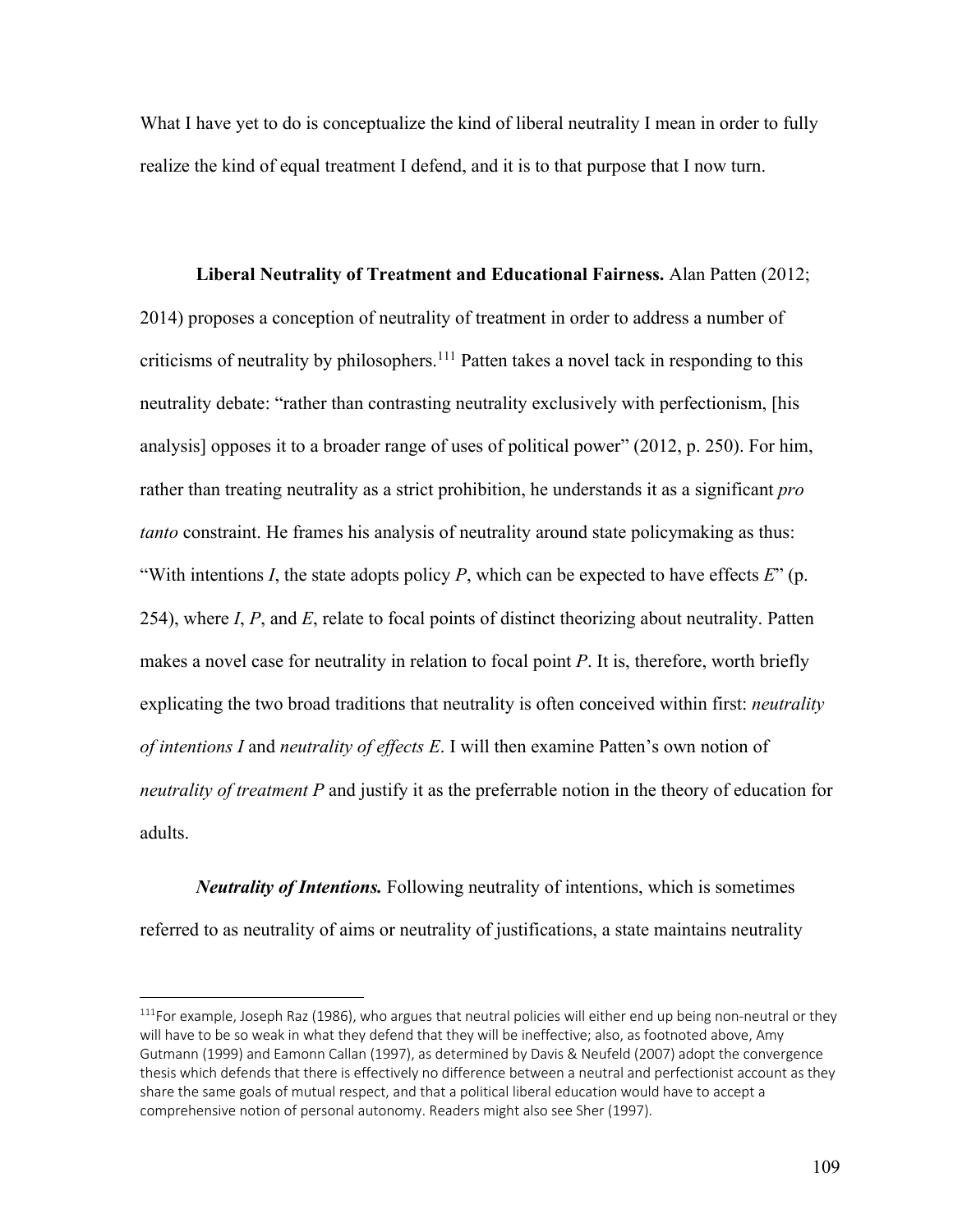when it adopts policy that does not reward or punish particular conceptions of the good—that is, such policies are justified when their aims remain neutral. For example, where some conceptions of the good will take great value in the theory of Darwinian evolution and others will not, the state ought to only adopt policies that do not preference or diminish either.<sup>112</sup> Neutrality of this kind aims to find justification when the state abstains from basing policy decisions on grounds that value particular conceptions over others.

Patten (along with Martin and Raz) gives us reason to reject this kind of neutrality, using the example of a state's advantaging of a particular religion, one that policymakers may not believe is truly or intrinsically valuable but for which they still judge desirable social consequences, like greater authority and state legitimacy (see case on pp. 255-256). This justification would allow the state to promote that religion over others without it being deemed 'non-neutral'. However, a state promoting religion in this way would clearly violate neutrality for some citizens. <sup>113</sup>

*Neutrality of Effect.* Following neutrality of effect, which is sometimes referred to as neutrality of consequences, a state maintains neutrality when it adopts policy that does not lead to one conception of the good becoming more *successful* than its rival(s), assuming an appropriate baseline of what constitutes reasonable success. Success in this case is measured

 $112$  Steven De Wijze provides precisely this example of neutral intentions (1999, pp. 91-92).

<sup>&</sup>lt;sup>113</sup> Since I develop support for my analysis in M. Victoria Costa's case for a Rawlsian political not minimal civic education above, which she defends on grounds of what she calls 'restrictive' justificatory neutrality, it is worth accounting for her position: Costa adds the 'restrictive' condition, which pre-emptively restricts justification to abstaining on grounds that could be reasonably rejected by some citizens (2004, p. 4). Although Costa resists the objection Patten by adding her 'restrictive' condition, some might also suggest she maintains the normative challenge of realizing distinctions between what counts as minimally neutral policy versus what counts as more substantial policy but is still politically neutral. By this I mean that, following the case for restrictive justificatory neutrality, it is unclear whether any state policies related to religion would be possible, because it would be reasonable to conclude that some reasonable citizens would reject them, yet a resulting absence of policy is not neutral at all.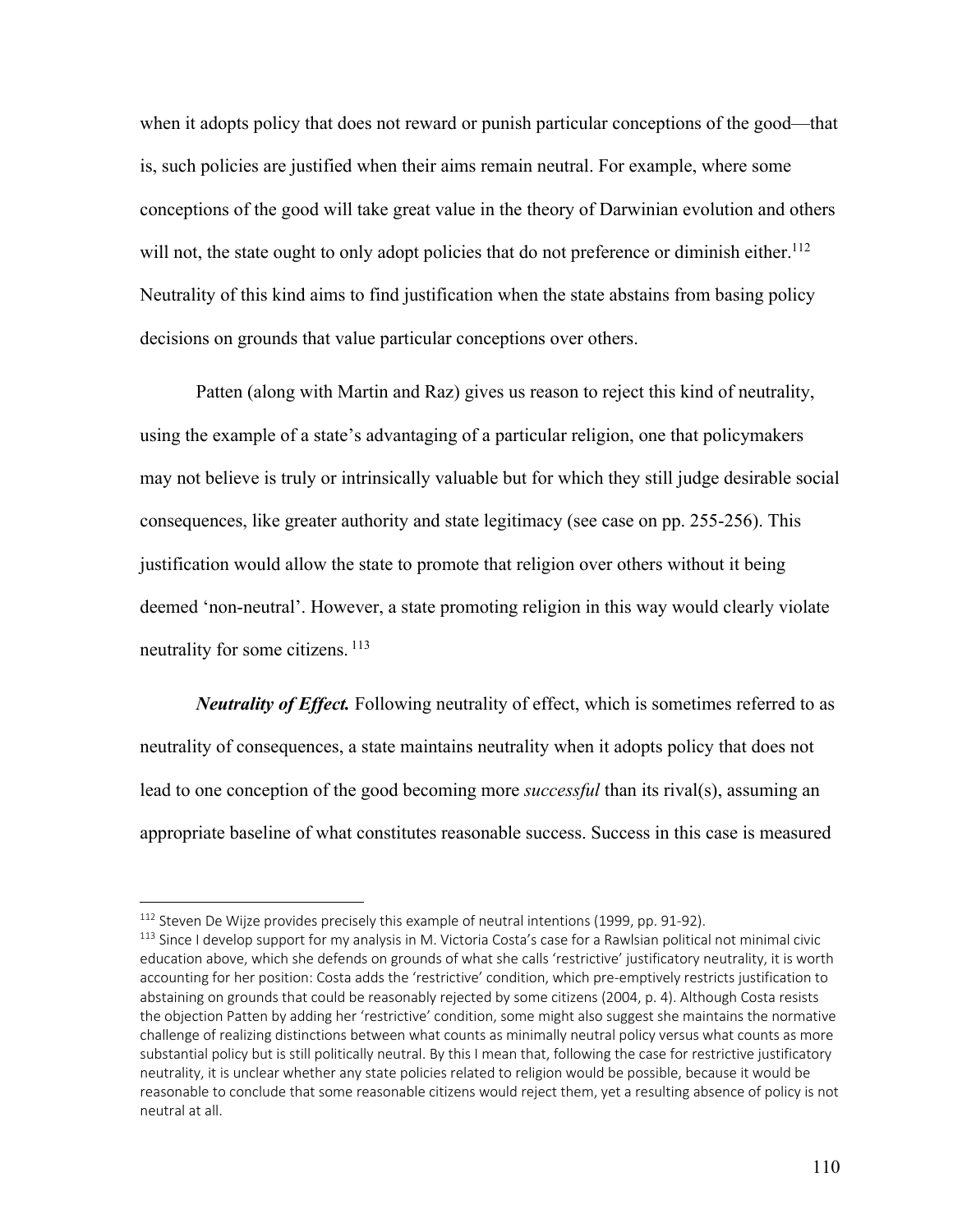either in terms of its relative popularity or its realizability in society (its availability as an option).114 In our Darwinism case, a policy on teaching evolutionary theory can only be neutral when it does not lead to other conceptions of the good becoming less realizable in society. Kymlicka (1989) weighs this kind of neutrality in consideration of how states remain neutral when they are comprised of more than one culture, writing this "may require special linguistic, educational, and even political rights for minority cultures [...rather than] colourblind laws applying to persons of all races and cultures" (1989, p. 903-904). In other words, the state cannot be neutral toward dominant cultural conception(s) of the good without nonneutral implications for minority cultures.

Indeed, Patten picks up on Kymlicka's point, suggesting that the trouble is that while this kind of neutrality might explain why policies are non-neutral, it also excludes all policies from being neutral: what meaningful policies could be enacted that would not have different effects for at least some citizens and groups? In this way, it becomes an ideal that is itself untenable.

*Neutrality of Treatment.* Patten's neutrality of treatment, however, responds to these conceptual limitations. It requires that the state's policies be equally accommodating of different and rival conceptions of the good, understood as ranging across related policies rather than implying an attempt to achieve neutrality in a single, neutral policy. For example, continuing the case of teaching Darwinian theory, one could imagine creating several distinct, but overlapping, policy responses reflecting relevant accommodations within a program of study. Accepting that this were related to an earth sciences department, one policy could emphasize coursework reflecting a range of scientific evolutionary approaches

<sup>&</sup>lt;sup>114</sup> See Patten's expanded analysis (2012, pp. 256-257).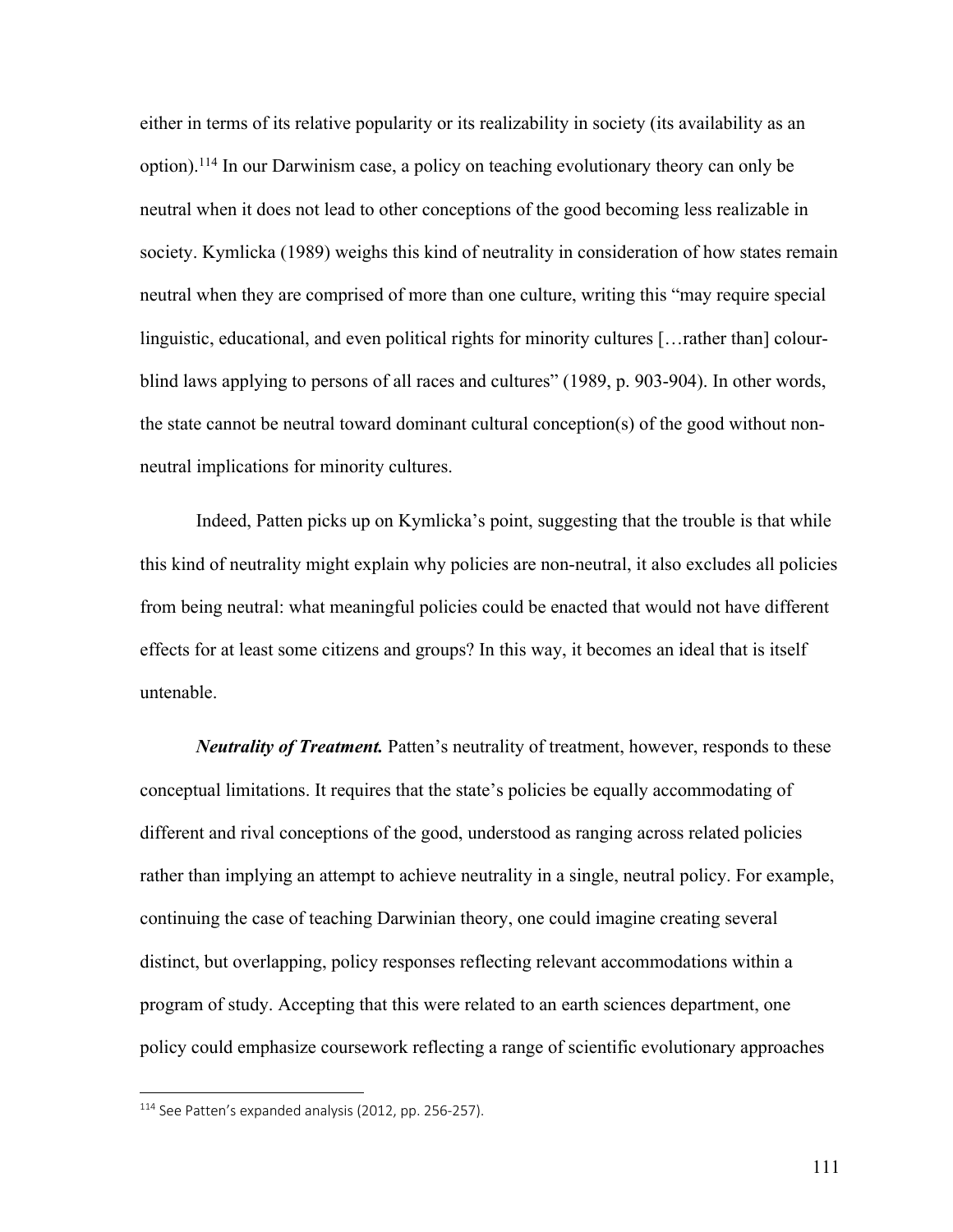to understanding human relations with the world as well as other cultural approaches. This would allow that students might come to better know, understand, and shape their own worldviews through these complex and varied relationships. Another policy could relate to hiring faculty who themselves represent a range of distinct and rival worldviews. And, finally, another policy could promote student reflective practice emphasizing the transformative education resulting from their divergent studies and experiences.

By conceptualizing neutrality of treatment as a downstream value, Patten means it is "guided by a particular, justifiable, liberal value—what [he] call[s] 'fair opportunity for selfdetermination'—that the state has a weighty, if defeasible, reason to be neutral between conceptions of the good" (2012, p. 253).<sup>115</sup> As a downstream value, self-determination establishes a range of conceptions for which the state has reason to be neutral, yet some conceptions reject the value of self-determination that serves as the basis for neutrality, making neutrality impossible. Stated another way, the state should make sure its neutral policies only support citizens' conceptions of the good which themselves support others' fair opportunity for self-determination. This is because doing otherwise could lead to and support coercion and oppression. Extending neutral treatment toward citizens who reject the value of self-determination means doing so would deny others the fair opportunity for it.

<sup>&</sup>lt;sup>115</sup> I remind readers that even though self-determination is a central and required condition for and of autonomy, there are different conceptions of autonomy, each of which will include some notion of selfdetermination. Recall that I defend a conception of relational autonomy within the theory, represents adults' wide-ranging notions of, and values in, self-determination as reflective of and changeable according to their interests, circumstances, cultural values, and stages of life; it takes into account that personal and social involvements influence our prospects of fulfilling the conditions of free action. It acknowledges the deeply embedded, interpersonally constructed, historical nature of the self out of which forms our beliefs and our conceptions of a good life. In this way it involves self-trust and a capacity for critical self-reflection, but it does not require that they have to be individualistic in their outlook on life. As John Christman writes, "the authenticity that autonomy requires obtains when, were one to turn a reflective eye toward the motives, values, and concepts that structure one's judgments (and do so in a piecemeal manner), one would not feel deep self-alienation, self-repudiation, and unresolvable conflict" (2005, p. 345).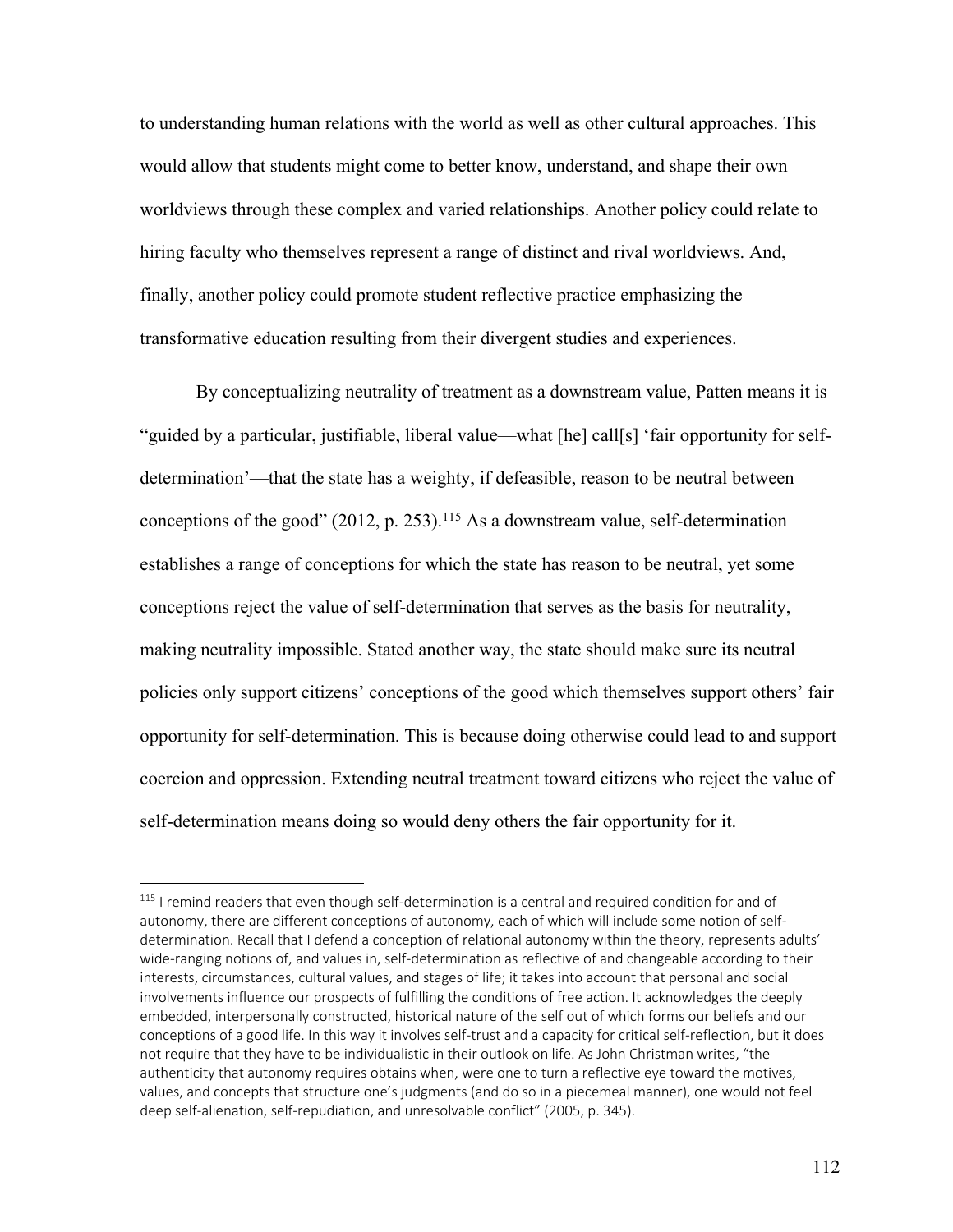For example, it is one thing for me to override my own self-determined ideal conception of the good in light of what I consider a more valuable social influence in my life (one might think of parental duties, mentors, or faith-based/cultural influences). I may accept some external influence or constraint that determines a reasonable good life for me—even if it is inconsistent with what I determine for myself to intrinsically want—rejecting my own self-determined choice and pursuing another life path instead. In this case, I have had fair opportunity for self-determination, and chose not to value it (or, perhaps, place less value in it) through that decision in my life. However, the state ought to extend neutral treatment to my resulting reasonable life pursuits because *those plans* are valuable to me nonetheless. That I do not chose to act on my self-determined vision of a good life does not justify nonneutral treatment and an education that does not support me, nor does it justify me believing others ought not have opportunity for self-determination.

It is another thing for me to conclude that there is no value in self-determination at all, because this would mean I believe that there is no reason to support fair opportunity. Were the state to extend neutral treatment to this conception, it would mean the state is not neutral; instead, the state would be endorsing coercion. It would allow the conditions for illiberalism and unfreedom to grow. Not only, then, would this violate neutrality, but significantly, it would also be inherently undemocratic.

I have defended recognition self-respect as a central feature of post-compulsory education for adults that promotes the background social conditions of justice, and Patten's neutrality of treatment has particular appeal in helping to conceptualize the constraints on state authority that this theory compels because it ensures a just and fair society extends fair opportunity for self-determination through policies based on equal treatment—again, this is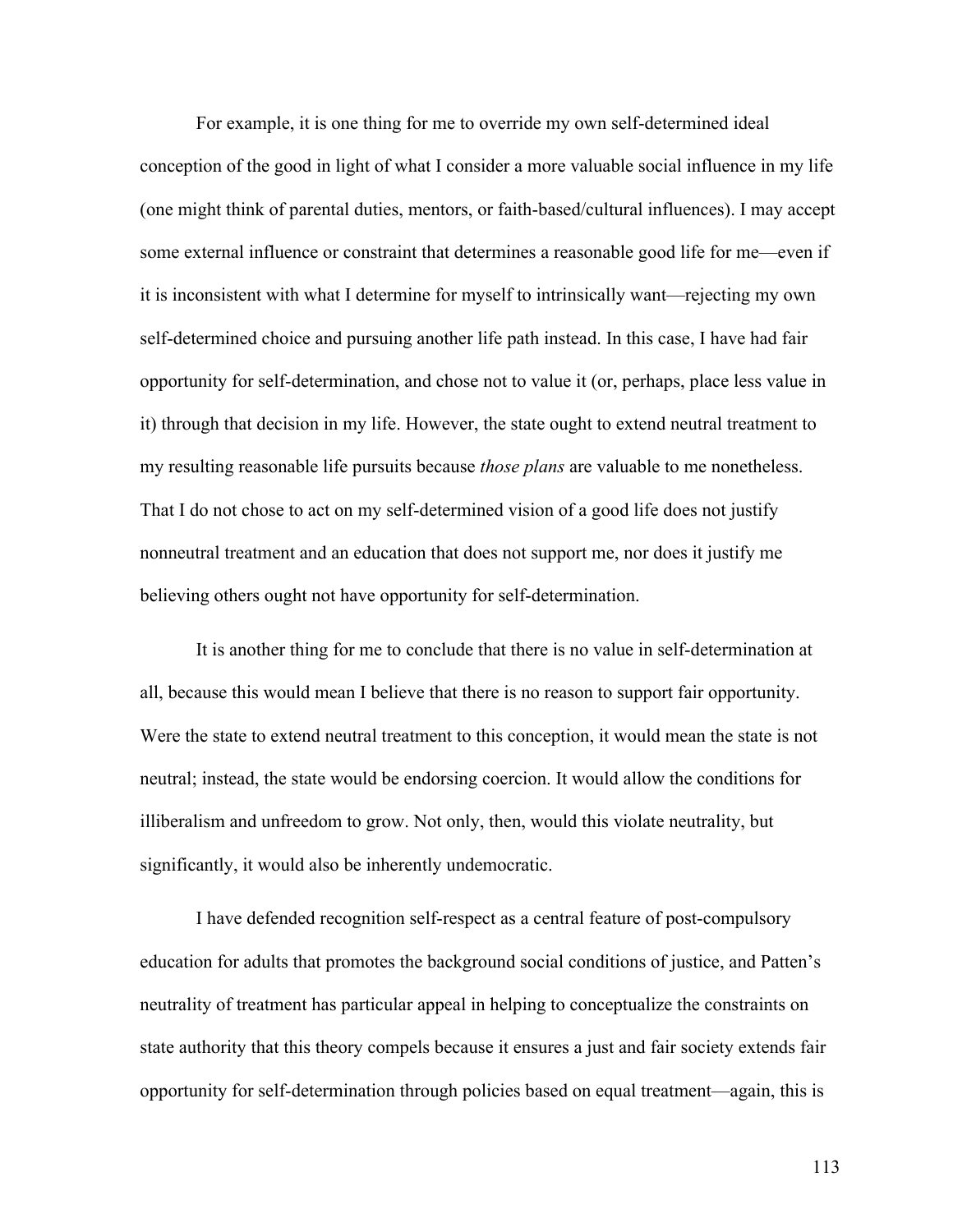not to be understood in the sense that one policy is necessarily equal for all but that there exists a range of policies wherein each provisions substantive support for particular conceptions of the good and whereby fairness and justice are accounted for across those policies. Therefore, with a sense of what counts as legitimate state authority in this system of post-compulsory education beginning to take shape, I now move to more completely fleshing it out.

## *Legitimate State Authority*

The neutrality that recognition self-respect requires is not expressed in minimal policy; rather, it is expressed in a wide-reaching policy accommodating different conceptions of the good, or in a range of policies, each of which having the capacity to recognize the intrinsic value and worth in particular reasonable conceptions of good. This range of policies on the whole maintains the requirement of equal accommodation. Thus, neutral treatment has another important feature that justifies its place within the theory: the value of fair opportunity for self-determination means that the state may have justificatory reasons to adopt a perfectionist policy where it maximally advantages citizens "holding an interest in a maximally worthwhile conception of the good" while not damaging others' fair opportunity (Patten, 2012, p. 267). In other words, neutral treatment opens to the state the authority to endorse a liberal perfectionist education for, say, personal autonomy insofar as it does not constrain others' fair opportunity for self-determination. Furthermore, neutral treatment may compel the state to adopt additional policies that are equally accommodating of different conceptions and motivated by other belief formations, maintaining their treatment as equally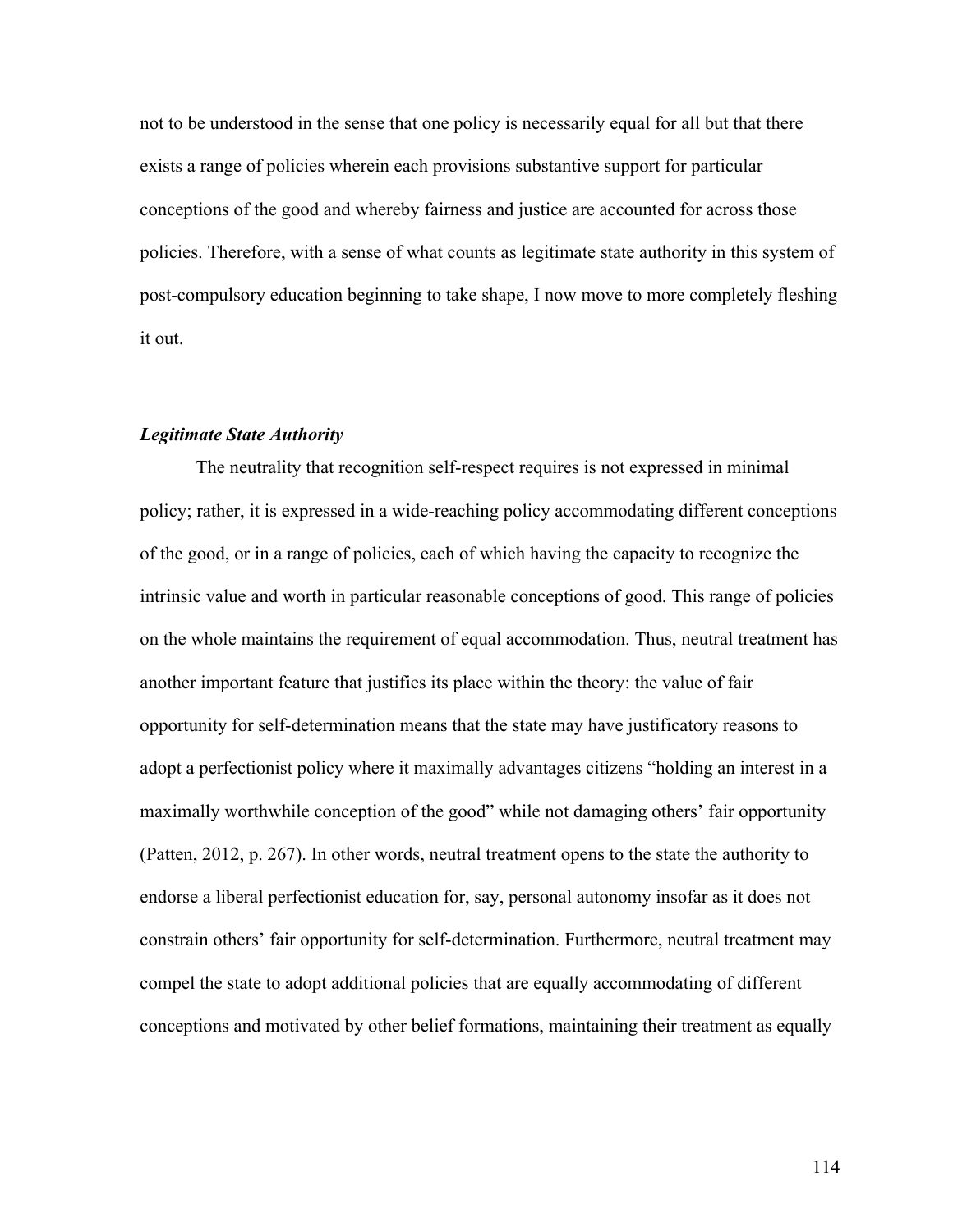worthwhile and valuable. In other words, perfectionist policies would have to be one among a range of policies.

Having now established a full account of the neutrality required within the theory of education for adults given the primacy of recognition self-respect, allow me to explore an example to illustrate the limits on the state's authority that it compels. Thus far I have focused on the requirement of a system of education to be itself neutral to different and competing notions of a good life and valuable life pursuits. I understand this to compel the state to support a range of options of educational programs, that themselves support citizens' wide-ranging reasons for pursuing them. The value of an education need not be determined by, nor the range of available programs confined to, only those that are instrumental in producing extrinsic benefit, whether civic, economic, moral, or otherwise. Instead, on my account, that fact that I want to engage in a given educational pursuit is sufficient reason for the state to provide me that educational path. And this comprises a just system of education when everyone has their fair opportunity to self-determine in this way.

Thus, I would like to turn here to a case which allows me to consider neutral treatment in another sense. It is no stretch to imagine how, even where a system of education for adults has been established as a right to which all adult citizens are entitled in a liberal democracy, many citizens will choose not to pursue an education. For example, imagine an adult citizen who wishes to become an electrician but her vision of a good life entails learning what it means to be an electrician through life experience rather than formal study at a trade school.

Of course, in this case the state has no role, and so state neutrality is not of any concern: a citizen's reasonably made choice, which carries consequences ruling out particular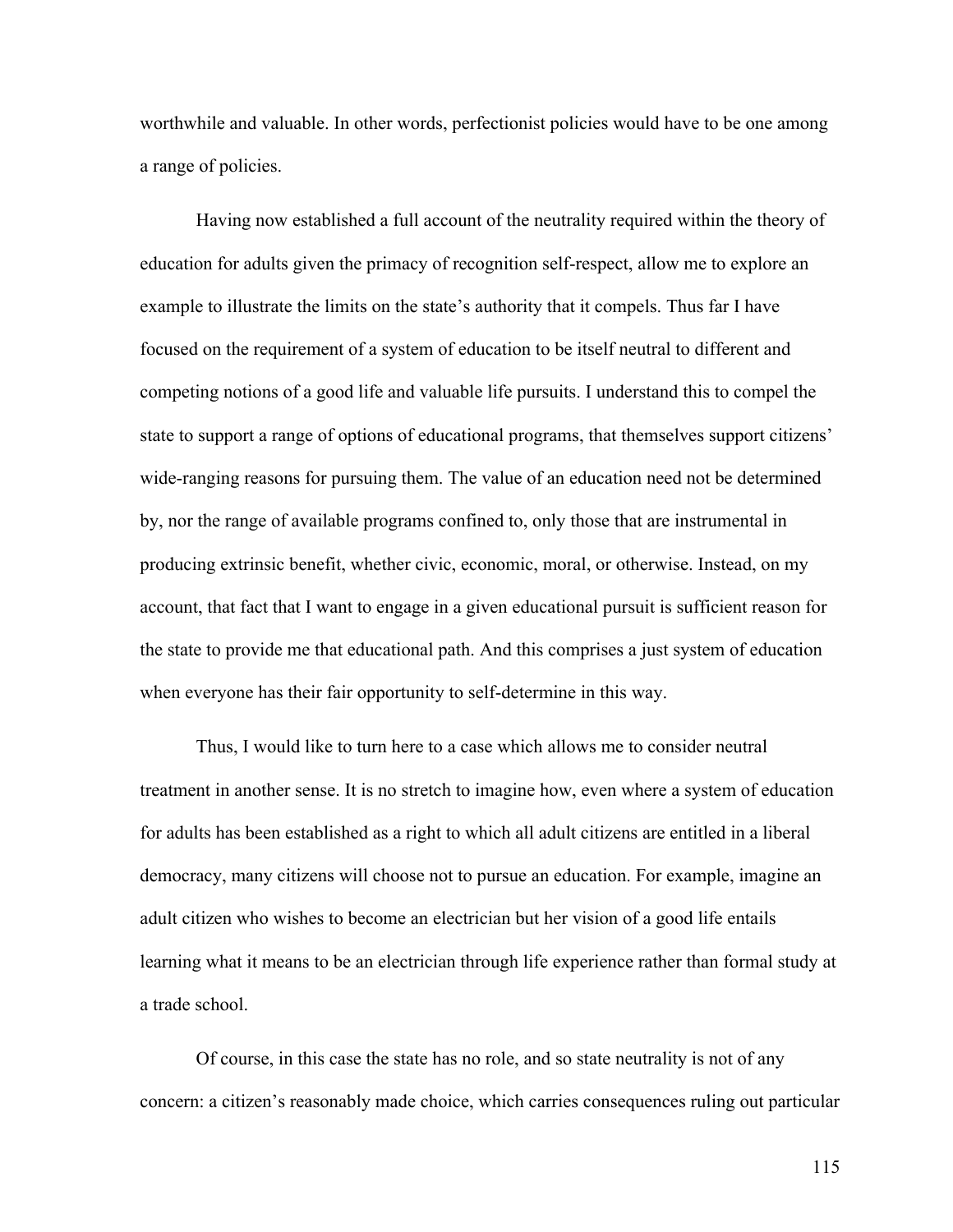ends by the very nature of choice, is not an issue of neutral treatment.<sup>116</sup> However, it is worth noting that in a system of education available throughout life, if this citizen were to choose to *later on* pursue further electrical trades education at some point in her life, the state does have a role. Now neutral treatment does come into play.

It is arriving at this possibility, then, that I am interested in the systemic pedagogical requirements of neutral treatment: what equal accommodations ought to be made for participants who gain knowledge, skills, and experiences outside of formal education that is relevant to a particular field of study and who later engage formally in that field of study? Continuing to follow the electrician, it may be the case that her valuable life experiences may mirror equivalent educational knowledge, skills, and experiences gained through formal study. Indeed, invaluably, she will likely have gained experience that establishes her as a veteran in her field.

It is worth noting, however, that there are important public safety reasons that justify the standards and certification of red seal electricians that give shape to formal study, which require that only a red seal electrician can validate electrical projects to meet building code regulations.117 Indeed, these may be the very realities motivating her engagement in formal study to obtain her red seal later in life. This kind of case may, therefore, demonstrate

<sup>&</sup>lt;sup>116</sup> Martin's own theorizing has effectively dealt with the related important, but distinct, matter of benefits and burdens, see Martin (2021, Chapter 6); furthermore, a central thesis in Martin's perfectionist account of education in adulthood is the availability of an adequate range of valuable social forms and practices to support human flourishing (2021: Chapter 3, p. 10; Chapter 4, p.13; Chapter 5, p. 15), and it represents another sense in which neutrality of treatment might be conceptualized: recall that it can also obtain across a range of policies supporting different life pursuits that are intrinsically valuable to citizens. This gives greater shape to the social conditions of justice and the fair terms of social cooperation that together ensure political stability.  $117$  I will pre-empt that there exist distinct and valuable reasons that certain trades, careers, and professions uphold particular training, certification, and/or professional membership and standing, and neutral treatment does not constitute an objection to upholding any such standard. Similarly, neutral treatment does not invalidate justifiable entrance requirements and prerequisites.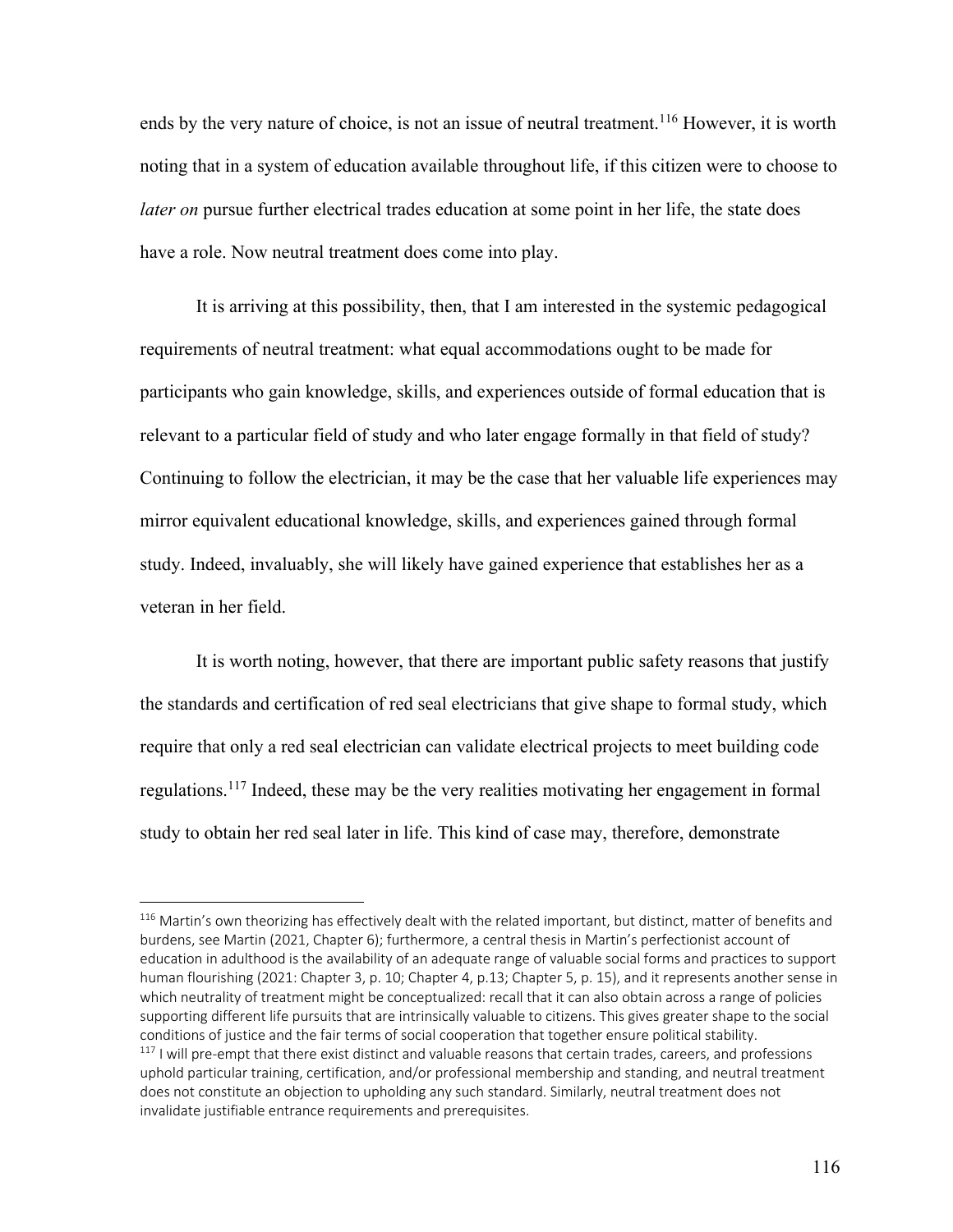justification for policy in recognition of citizens' life learning and experience and support their entrance into formal study mid-stream. <sup>118</sup> On this point, we might imagine similar cases that apply to academic fields of study, too, where an instructor joins a faculty by virtue of their achievement and experience in a given field (but this could not justify the unequal treatment that often accompanies these positions). So understood, neutral treatment ensures that a range of educational policies support adults' reasonable conceptions of the good as they encompass life pursuits which include the benefits an education can offer in supporting them to realize their life plans. Stated another way, the state would have the legitimate authority to put in place a certification process based on informal educational experiences.

# **Conclusion**

I have been motivated to substantiate a conception of autonomy-supporting education to better include reasons that all adults might want to participate, and this means developing an ideal conception of post-compulsory education inclusive of a basic education. I started out by asking: must a system of education impose a particular, perfectionist ideal of belief formations which give shape to adult citizens' own conceptions of the good, and what are the consequences of an education theorized on these grounds? My conclusion is that Martin's perfectionist claim ultimately cannot hold. Its reliance on toleration to account for those citizens who do not share its perfectionist ideals means that it must accept unintended consequence for those at the differend of justice: 1) citizens encounter coercion in another

<sup>&</sup>lt;sup>118</sup> I am aware of existing policies in various jurisdictions, which recognize work/life experience. They range, for example, from 'mature student status' entrance policies at various Canadian post-secondary institutions, which relieve certain entrance prerequisites or grade-point requirements, to prior learning assessments and recognition entrance policies like 'challenge for credit' at Athabasca University or 'credit for life learning' at Thompson Rivers University.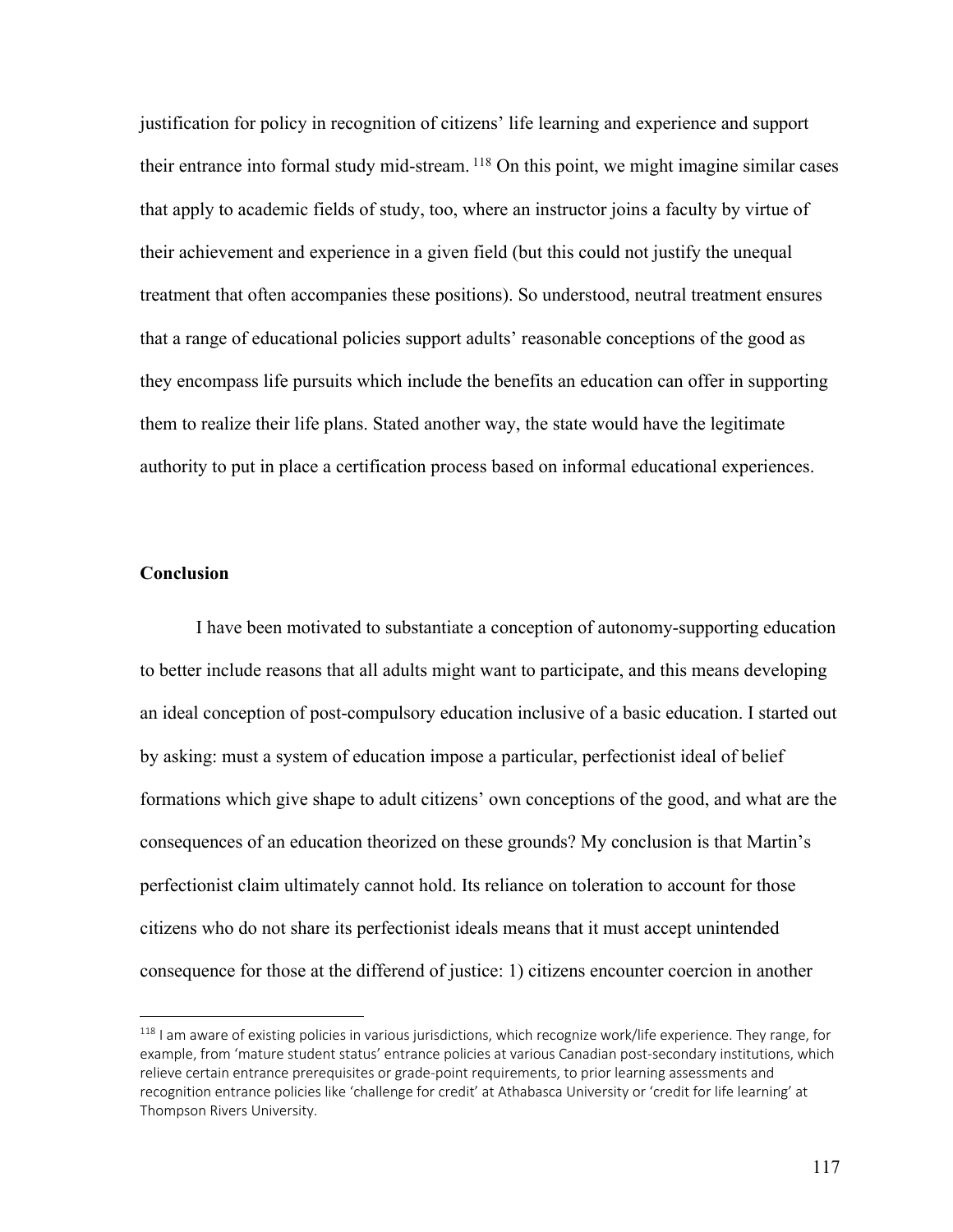form of oppressive external influences: state perfectionism imposes an idea of what constitutes a worthwhile good life on to citizens' educational pursuits, and 2) this creates self-determination-diminishing conditions whereby some citizens must come to view their own belief formations, such as their beliefs about the good life, as less than ideal.

A political liberal theory of education, given the fact of pluralism and the primary social good of recognition self-respect it understands, finds these outcomes unjust. In responding to these objections, and with the aim of maintaining compatibility with Martin's theory in its broader strokes, I have turned to ask, if the justifications of an autonomysupporting education ought not be found in liberal perfectionism, can a theory undergirded by the ideal of state neutrality meet these objections and still uphold the autonomysupporting educational interests of adult citizens on which Martin's theory is based? I have defended that it can.

I have argued that when we conceive of education for adults and the limits on state authority that its neutrality entails, we arrive at not only a theory still compatible with Martin's own liberty-maximizing account of education in adulthood, but also one that expands the conception of liberty within it. This is because education for adults gives primacy to recognition self-respect and obtains on account of neutrality of treatment. Therefore, it comes to bear on what constitutes liberty in a just and well-ordered society: citizens in a liberal democracy are not only free and equal as citizens, they are also afforded a liberty that includes equal value and worth in reasonable conceptions of the good and their entitlements to freely pursue them without assessment of individual deservingness. It is this condition of liberty that creates the background social conditions which make justice possible.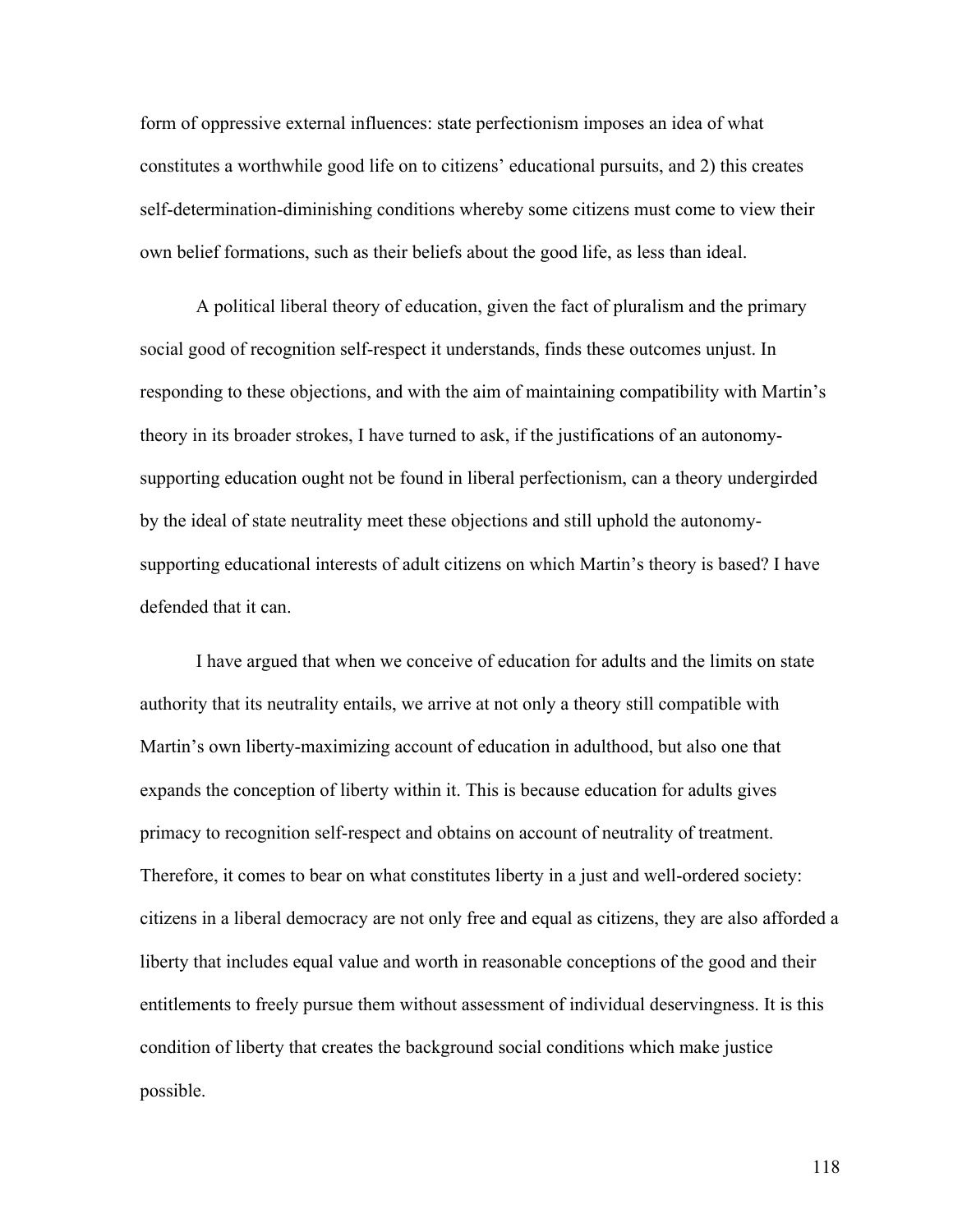Furthermore, where education for adults constitutes a relational autonomy-supporting education, I have also established the terms by which recognition self-respect is theoretically complementary to a relational conception of autonomy: "that is, the authenticity that autonomy requires obtains when, were one to turn a reflective eye toward the motives, values, and concepts that structure one's judgments (and do so in a piecemeal manner), one would not feel deep self-alienation, self-repudiation, and unresolvable conflict" (Christman, 2005, p. 345). Thus, an agent is autonomous when she is freely able to speak for herself and act according to *her* consistently held beliefs and values regardless of what decision she chooses to enact. And it is through citizens' collective interests in ensuring this possibility for each other that we establish a sense of belonging in community. I believe this creates space for the kind of humanness which Rawls intends with political liberalism. And even though it is a space that cannot form out of comprehensive liberalism, it can ensure those social conditions that equally encourage the values and goods of comprehensive liberalism to flourish in those who hold it dear.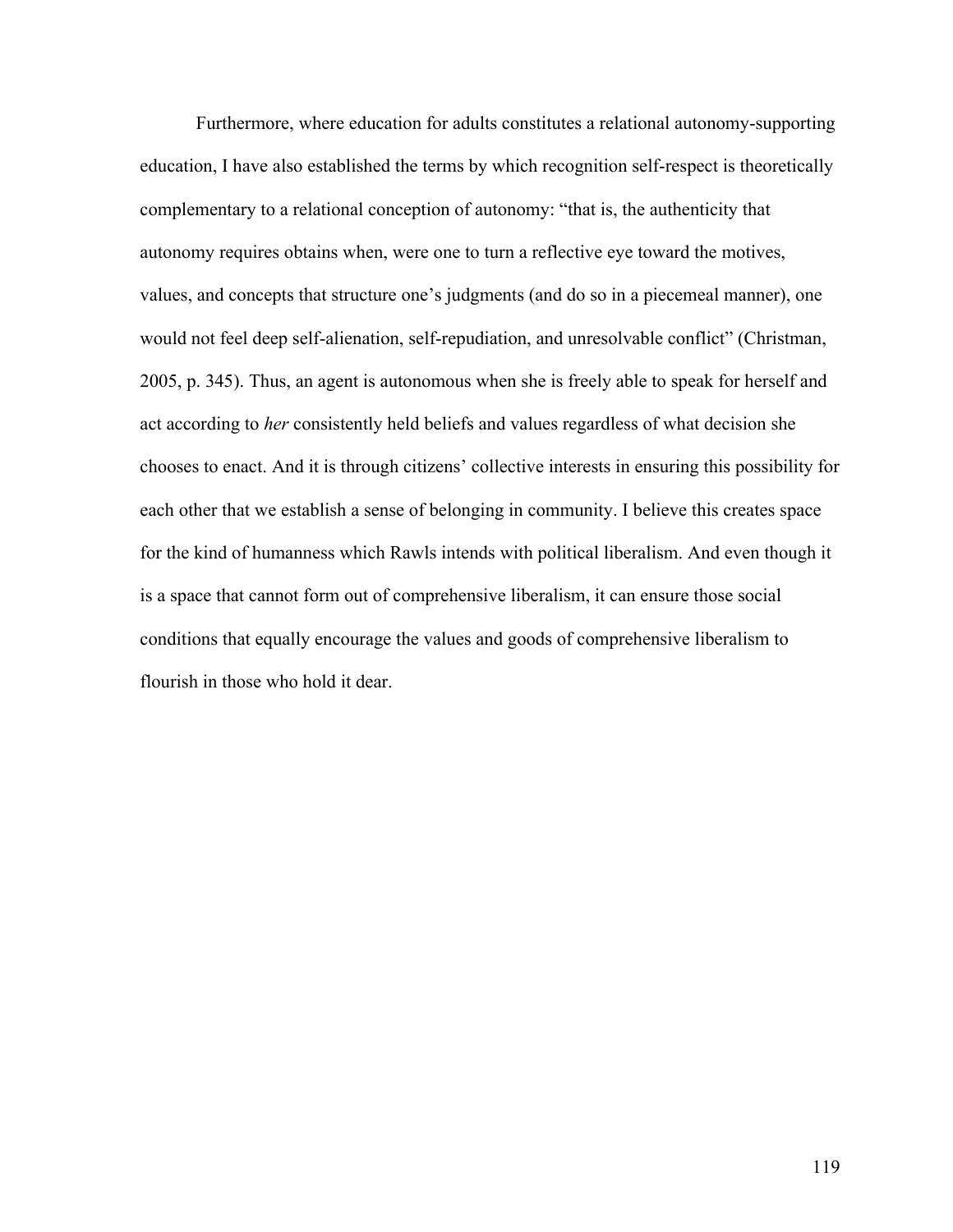#### **CHAPTER 5: Conclusion: Distributive Requirements and Implications**

## **Introduction**

Education is not a system of common beginnings, common waypoints, and common ends. It is a process unique to each of us that is initiated with purpose that is self-determined.<sup>119</sup> And a fair and just system of education reflects this understanding in its structuring, as an ethos, and as the basis of what it distributes. In this concluding chapter, I show how this can be possible and what it can look like. It is worth reminding, however, that I am engaging in ideal theorizing. As a result, the circumstances and situations of the real world could motivate a different make up—but, as I establish at the outset of this thesis, this is not the point of ideal theorizing, anyway. The point is to theorize what can be reasonably possible if a society desires greater fairness and justice, in our case, in education.

It will be helpful to briefly rehearse the case I have so far developed:

In the first chapter, I showed that current frameworks of lifelong learning and adult education are premised on insufficient aims for a fair and just system of post-compulsory education. They promote a conception of education viewed as providing chances at success and distributed according to adults' supposed deservingness of additional chances and the assumed concomitant external, labour-market rewards. Accordingly, this education is understood primarily in terms of benefits of capital to society. Counter to this model, I

<sup>&</sup>lt;sup>119</sup> Recall that as per chapter three, 'self-determined' does not necessarily mean epistemically individualistic self-determination, but rather it is a notion inclusive of reasonable and reasonably accepted external influence. That is to say, citizens are self-determinate when they are free to choose to self-determine if they so desire (or do not desire), that they are free of illegitimate coercion, but this does not mean that they necessarily chose to prize epistemically individualistic belief formations. This notion of self-determination is a basic requirement of democratic society, because without this basic liberty, the state might inadvertently endorse any (and potentially all) form(s) of coercion as legitimate. It would, therefore, at best, not allow for a pluralistic society, in which all conceptions of the good are treated as equally worthwhile and valuable. At worst, it would be tyrannical.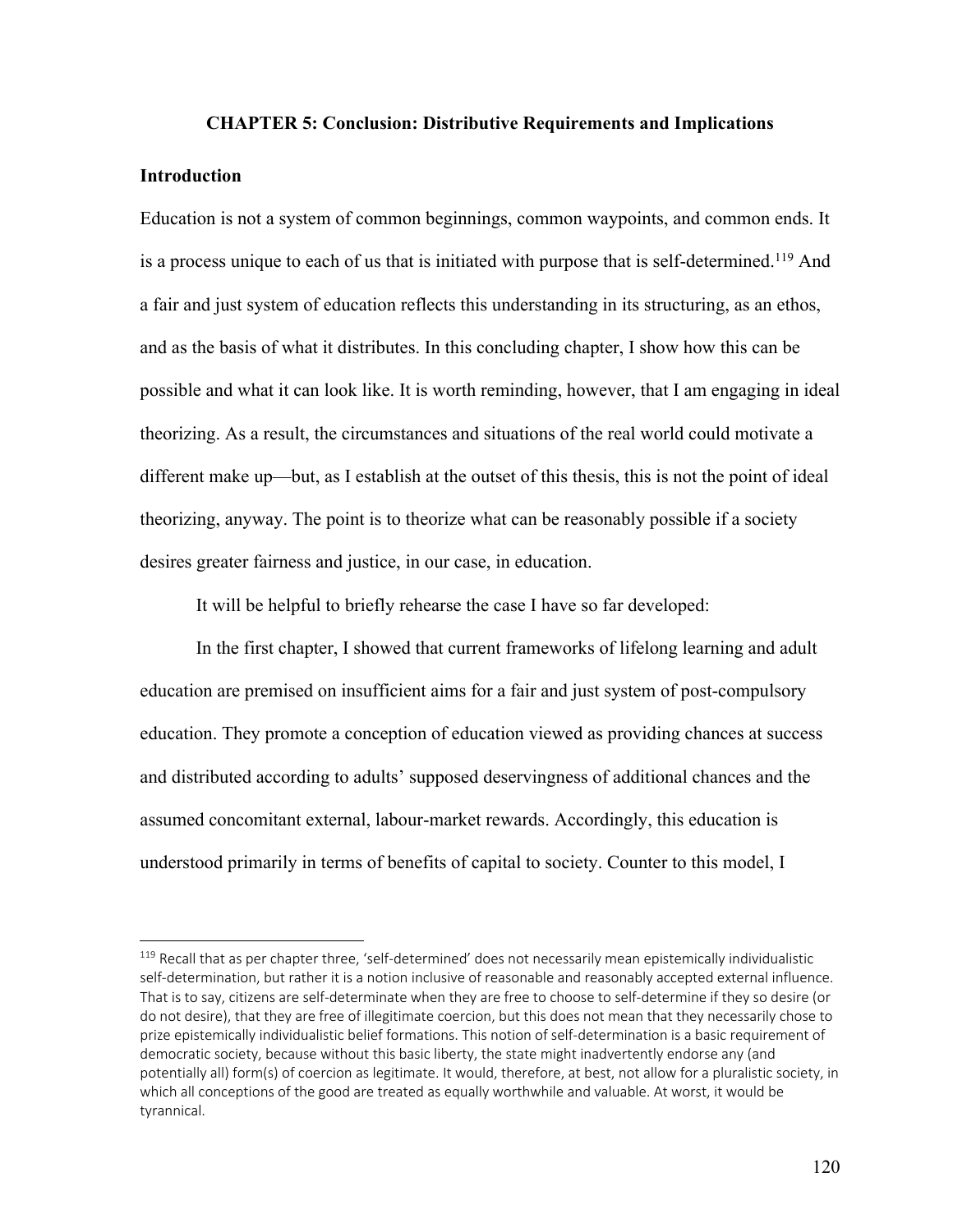defended a stable conception of education in a pluralistic democracy, inclusive and supportive of adults' own widely varied and equally worthwhile reasons for participating in education. And when we think of education fulfilling this purpose in society, justice is at least ideally possible.

In the second chapter, I showed how conceptual analysis at the intersection of political philosophy and philosophy of education can help conceive of principles of justice that can justify a system of public post-compulsory education for adults. I determined that when we recognize adults' substantive status as full and equal citizens, we arrive at the following educational justice principles which, in lexical order, support this theoretical framework:

- 1. The first moral principle states that adults participating in education must be recognized and treated as equal citizens holding equal liberties and political status, free of the burdens of any state-held comprehensive doctrines or ideological agendas, and due the respect and dignity their equal political status compels. As such, they each hold the liberty to form, revise, and pursue their own reasonably held conceptions of a good life and pursue education that supports their life goals. They are free to determine for themselves what is valuable and worthwhile in an education that supports their pursuit of their own better life, without the test of deservingness. (Chapter 2, pp. 18-19)
- 2. Subsequently, the second distributive principle regards the just distribution of what the first principle defines as publicly good about education for adults, and it describes how *that* ought to be fairly distributed. In other words, education distributes the social conditions supporting citizens in having and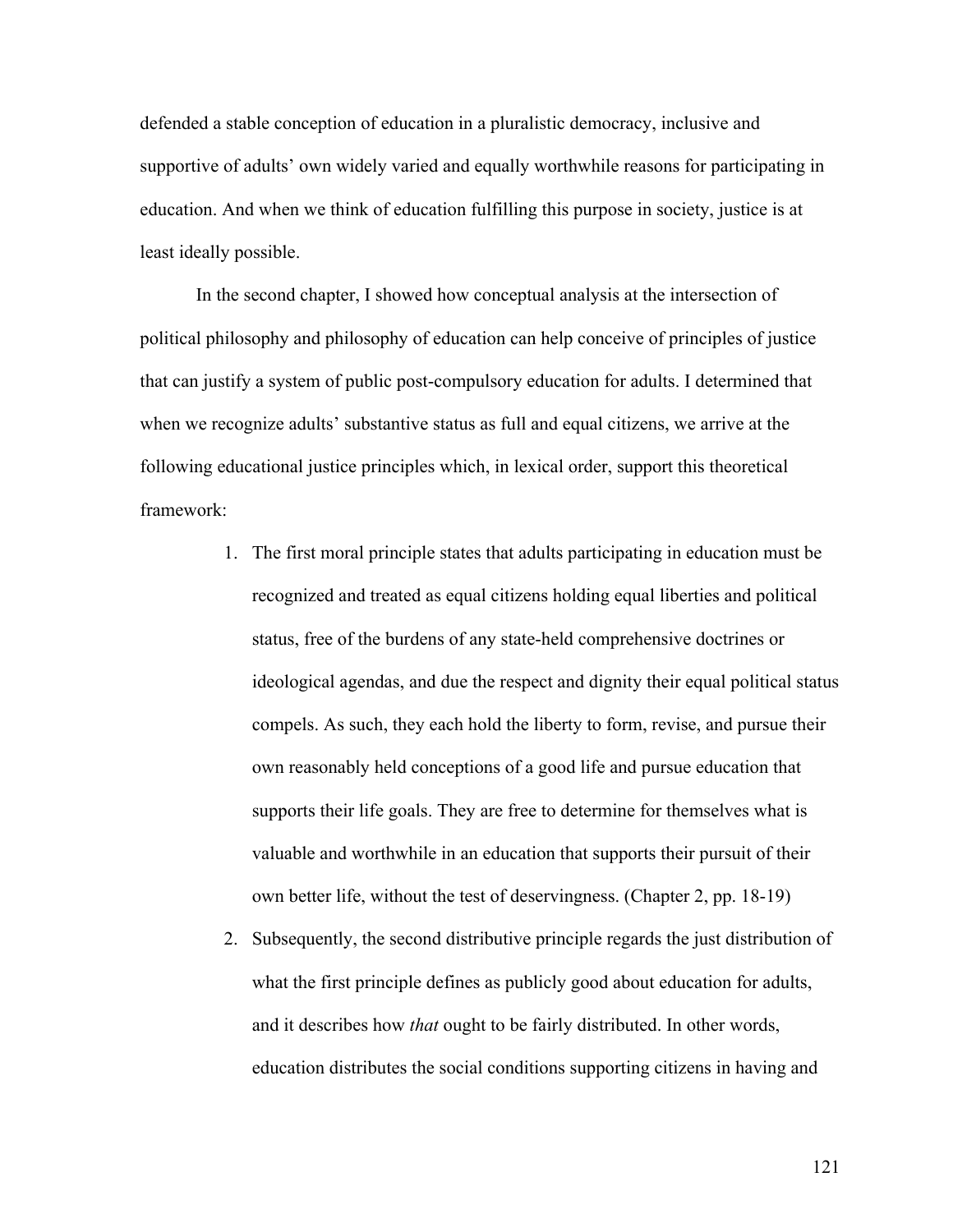holding self-respect (where education is relevant in supporting citizens' life pursuits). That is to say, it constitutes *an ethos* of justice. Therefore, the opportunities that it distributes are not merely or necessarily competitive chances but are aimed at supporting and enabling citizens' self-realization.<sup>120</sup> (Chapter 2, pp. 20-21)

I elaborated and substantivized these principles in chapters three and four, determining that the kind of equality this framework underscores is not defined by supposedly measurable *outcomes* of equal social position, but by the *matter* of an education compelled by the equal liberty assured by citizens' equal political status in society. Therefore, in chapter three, I proposed the conception of autonomy required to substantiate citizens' equal liberty in a pluralistic society. I made my case for a relational conception which integrates those social, familial, and communal qualities that are a central feature of autonomy. Doing so removes the possibility of external comprehensive doctrines and ideological agendas imposing unwarranted influence and embraces the multiple ways in which adult citizens in a pluralistic society do form conceptions of the good.

In chapter four, I showed that in a pluralistic democratic society, equal liberty arises from citizens' "right to view their persons as independent from and not identified with any particular such conception with its scheme of final ends" (Rawls, 1993, p. 30). In other words, justice is a social ethos supporting citizens' mutual recognition, self-respect, and dignity in a society of equals; it is not simply a result. Therefore, in a just society, what

<sup>&</sup>lt;sup>120</sup> I should clarify that, following the notion of self-determination I defend within a relational conception of autonomy, self-realization does not necessarily mean an epistemically individualistic self is the most prized version of self to realize. Rather, what citizens realize is the goods of an education that is most valuable and worthwhile to the reasons motivating their participation in the first place. And I state 'necessarily' because, of course, one could prize such epistemic individualism, and this ought to be perfectly reasonable and acceptable in pluralistic society, too.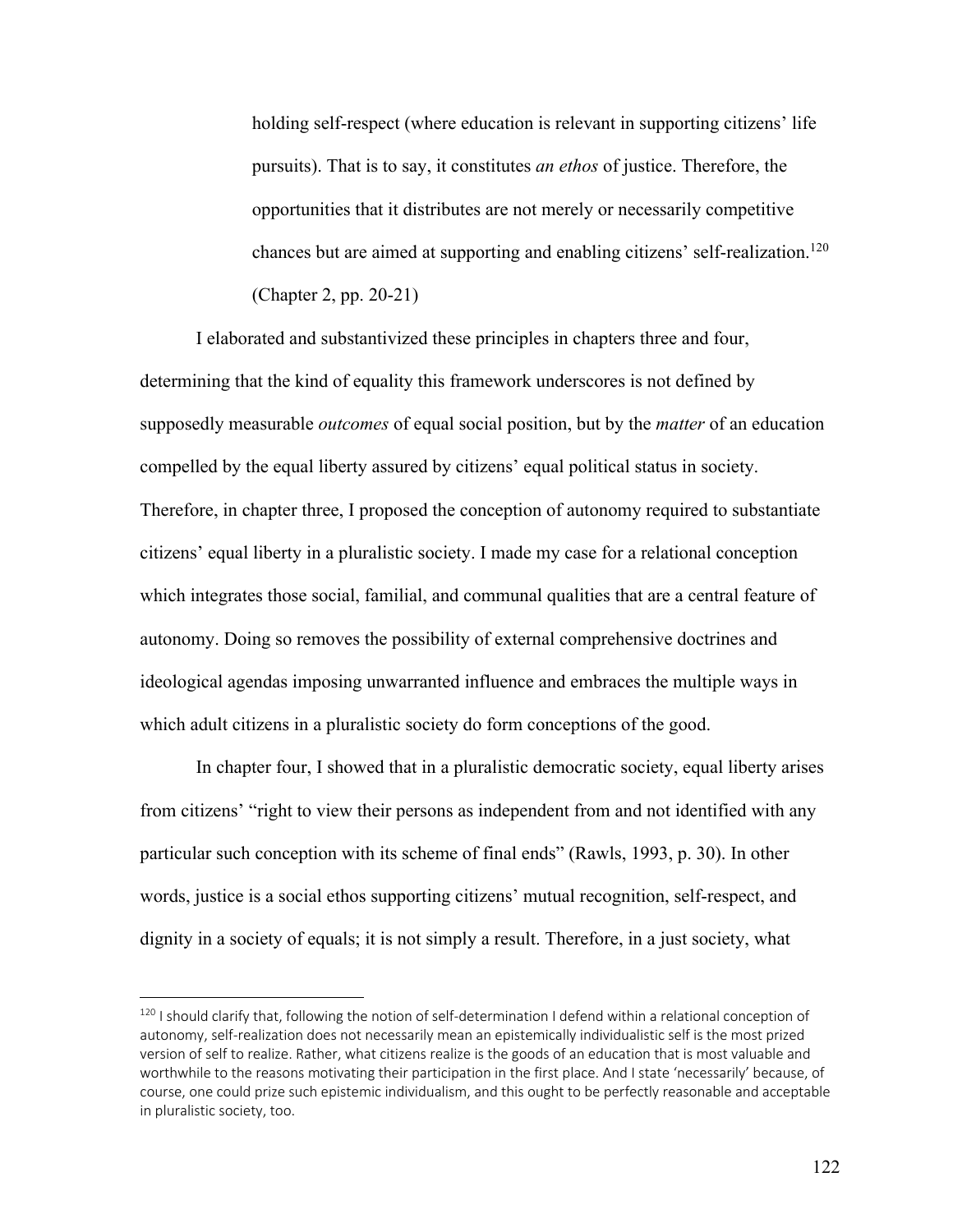defines citizens as free and equal is not the particular plans they form and the choices they make, but their ability to form and pursue plans, and to reengage in this process throughout their lives (that is, to revise their plans). The notion of recognition self-respect I defend "emphasizes the equality […] between each person and others; without some special reason (such as contractual obligation), my plan should not be subordinate to that of another" (Brake, 2013, p. 65). I understand this to mean that in a fair and just society, citizens are not only free and equal as citizens, they are also afforded a liberty that comes from being part of a society whose social conditions extend equal worth to all reasonable conceptions of the good and uphold their entitlements to pursue and change those conceptions. Because, without the liberty to shape and reshape who we are, we cannot be said to be free. And it is through citizens' shared interests in ensuring this liberty for each other that we establish a sense of belonging in a shared and pluralistic civic community.

I argued that to achieve these social conditions, the state must extend neutrality of treatment to all reasonable citizens' conceptions of the good—that is, to all citizens who support fair opportunity for self-determination.<sup>121</sup> These kinds of neutral policies accommodate different and rival conceptions of the good, and this ought to be understood in terms of ranging across related policies rather than as an attempt to achieve neutrality in a single policy. By conceptualizing neutrality of treatment as a downstream value, it is "guided by a particular, justifiable, liberal value—what [Patten] call[s] 'fair opportunity for selfdetermination'—that the state has a weighty, if defeasible, reason to be neutral between

<sup>&</sup>lt;sup>121</sup> Recall that this is because not doing so could lead to and support coercion and oppression. Extending neutral treatment toward citizens who reject the value of self-determination means doing so would deny others the fair opportunity for it. But that they support the value of self-determination does not commit them to prizing only those conceptions which are derived through self-determination. See Patten (2012), pp. 252-254.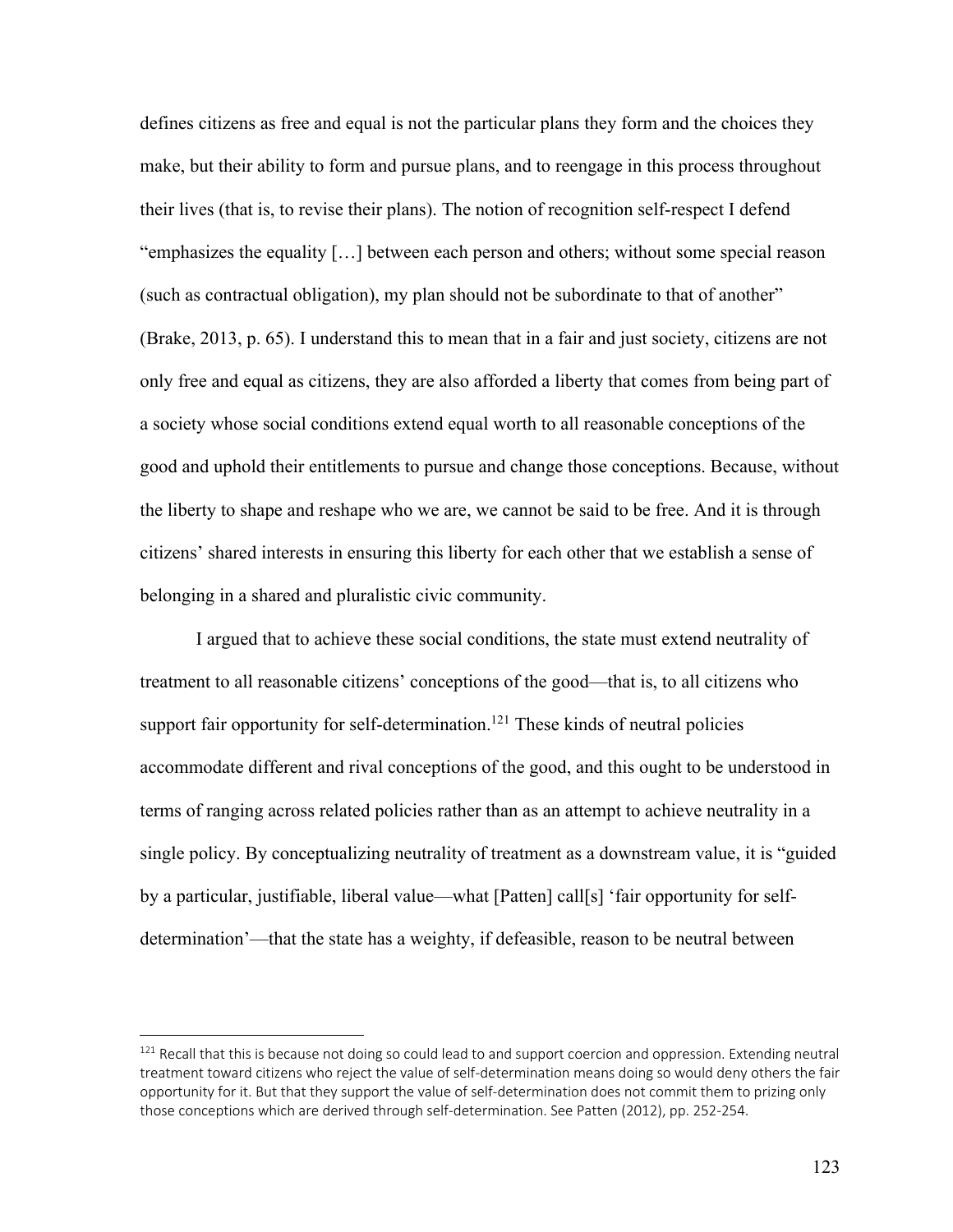conceptions of the good" (Patten, 2012, p. 253).<sup>122</sup> And, thus, it is to the policy implications of this framework that I now turn.

My aim is to show that my ideal theory is applicable to the institutions we have and in ways that motivate more just policies and practices, in section one, I consider implications to public post-compulsory education policy at the state level. In section two, I narrow to implications to policy at the post-compulsory educational institution. And, finally, I look at practice as the site of distributive justice. Recall that I do not intend to fully realize *the* system of education in a just society; instead, I aim to show that when we apply the framework of education for adults that I have theorized, we can create a system of postcompulsory education upholding the social conditions which make justice possible in a pluralistic democracy.

## **I. State-Level Policies**

Education does not merely provide chances at success, narrowly conceived as opportunities for higher-income employment and/or upward social mobility; as a social institution within the basic structure, following the first moral principle, it supports the equal liberties of all citizens by securing the social conditions of a relationally just society. As I

 $122$  I remind readers that even though self-determination is a central and required condition for and of autonomy, there are different conceptions of autonomy, each of which will include some notion of selfdetermination. Recall that I defend how a conception of relational autonomy within the theory represents adults' wide-ranging notions of, and values in, self-determination as reflective of and changeable according to their interests, circumstances, cultural values, and stages of life; it takes into account that personal and social involvements influence our prospects of fulfilling the conditions of free action. It acknowledges the deeply embedded, interpersonally constructed, historical nature of the self, which forms our beliefs and our conceptions of a good life. In this way it involves self-trust and a capacity for critical self-reflection, but it does not require that they have to be individualistic in their outlook on life. As John Christman writes, "the authenticity that autonomy requires obtains when, were one to turn a reflective eye toward the motives, values, and concepts that structure one's judgments (and do so in a piecemeal manner), one would not feel deep self-alienation, self-repudiation, and unresolvable conflict" (2005, p. 345).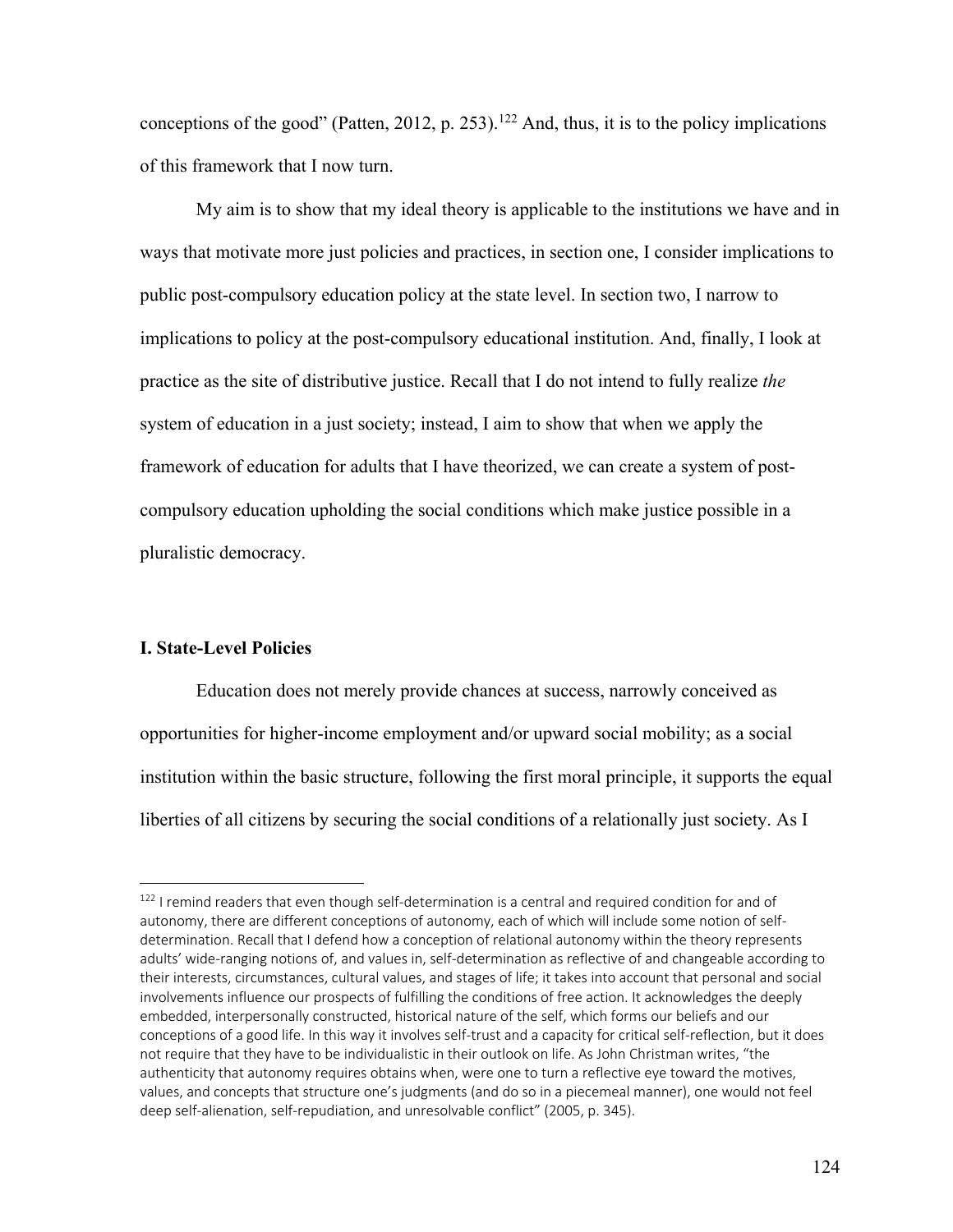have shown, this is a fundamentally different conception of post-compulsory education than one principled on meritocratic equality of opportunity, and as such, it demands a fundamentally different policy framework.

As Christian Schemmel describes, relational egalitarianism relies "on a defeasible presumption that social goods, including education, ought to be distributed equally […and] requires strictly that every member of society is given the educational resources necessary to be able to avoid relational injustice" (2011, p. 386). In other words, following the second distributive principle, equal distribution of educational opportunities is not the pinnacle of a relational conception of justice, but rather, the basic assumption of it. What is instead required as a central feature of a relational conception of educational justice is that all citizens have equal liberty to participate in education which supports them in each their own equally valuable and worthwhile reasonable conception of a good life, and *no* justifiable distribution of educational resources can override that right.

Therefore, policies promoting adults' educational opportunities merely as employment training and 'levelling the playing field' are unjust, not because some adults ought not desire employment, but because not all adults desire employment at all stages in their lives, and those adults ought also to be entitled to an education that is valuable and worthwhile in supporting their visions and goals. A well-employed adult, happy at their work, could still access these goods if they wanted. Furthermore, as I have also shown, such narrow conceptions of education as *outcomes* undermines the very concept of education as a *process*. And this means such a conception holds the system of education accountable to outcomes it may not even be able to secure in the first place.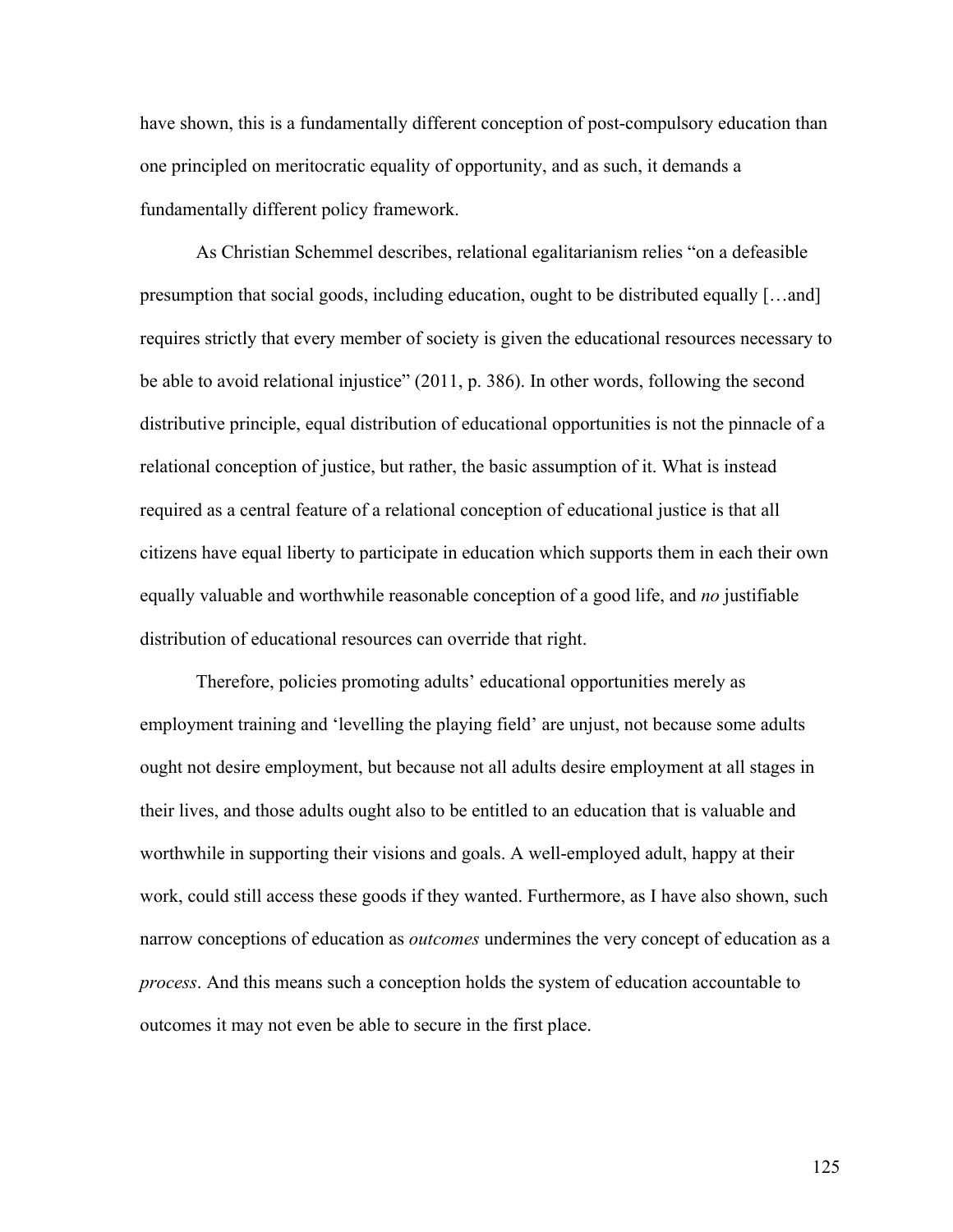But, assuming that my argument stands, what is possible in policies promoting a fair and just education when we apply this framework? Let us look at a case. In Canada, education falls under provincial jurisdiction, and in the province of British Columbia (BC), we see the value of an education constrained to its employment outputs in the *BC Student Outcomes Survey: Shaping Post-Secondary Education* (2018-2020)<sup>123</sup> and the public postsecondary *Accountability Framework: Standards and Guides Manual*. I will later turn to the *Accountability Framework* and directly address the matter of policy but allow me to first explicate the *Survey*.

## *How Can a Student Survey Help Shape Post-Compulsory Education?*

Within the provincially directed and funded *Survey*, beyond general assessments of quality of instruction, skills development (i.e., reading comprehension, working with others, and effective writing and speaking), and identifying what percentage of graduates went on to further studies, respondents' educational outcomes are compared solely in terms of labourmarket correlations: the number of program-specific graduates in the labour force and the unemployment rate; median salary by program area; specifically, how many are employed full-time and how many are employed in jobs related to their studies; and, finally, the extent to which the knowledge and skills gained were useful in performing their jobs.

This is telling of the principles that underscore the existing educational framework. According to the Ministry, "this information is used to improve the quality of training, to meet accountability requirements [tied to funding], to help with policy development, and to inform prospective students" ("Current Surveys"). In other words, in BC, public post-

 $123$  Accessed via the BC Ministry of Advanced Education, Skills, and Training website.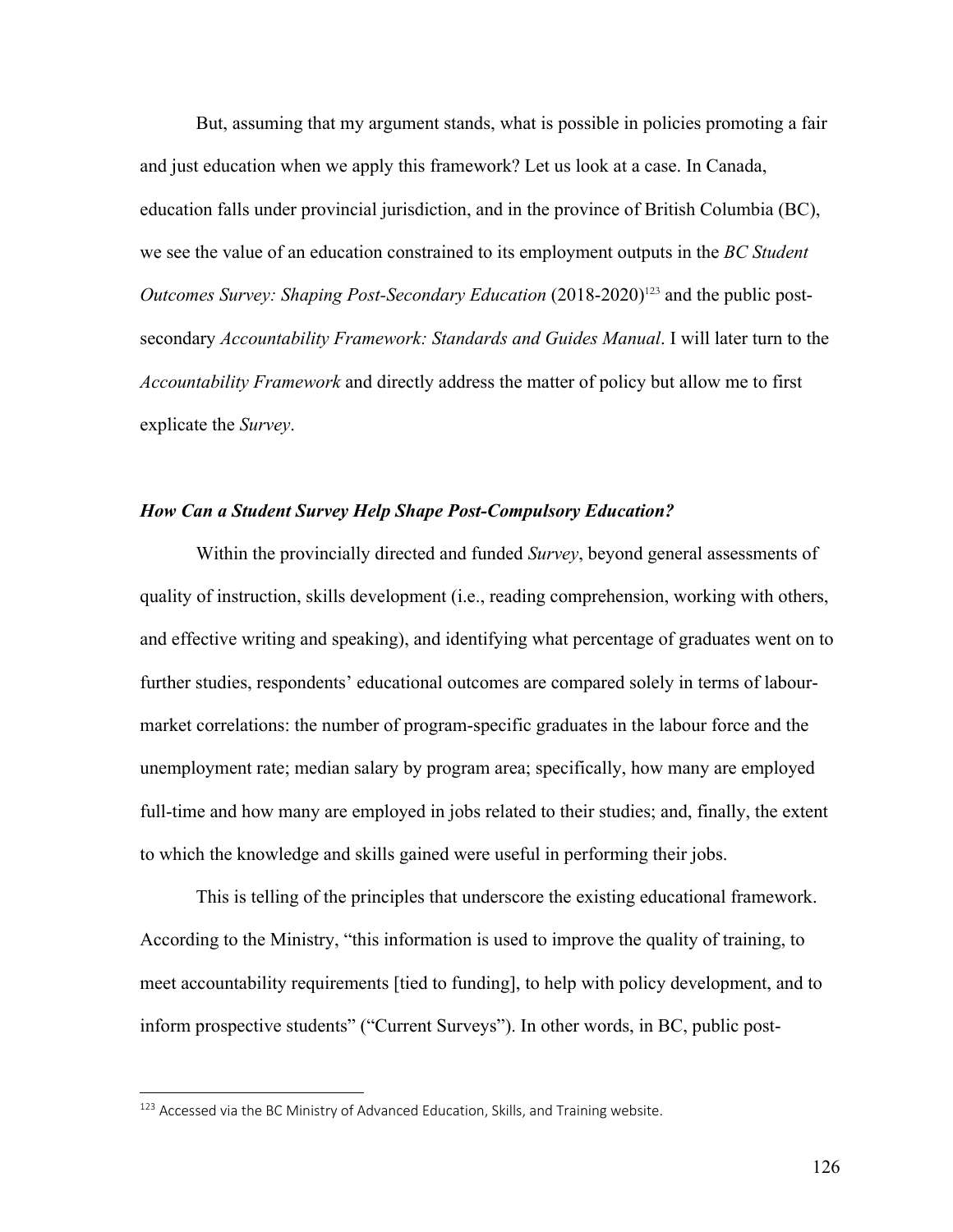secondary institutions are shaped by the labour market, and it is therefore significant to the conceptual analysis that motivated chapter one in this thesis, that what the survey guides is the improvement of *training*. Why? Because this survey and its uses create a recursive feedback loop: it precludes that the only relevant and valuable metric in public postcompulsory education is the outcome of employment, and those results will justify the system of education the state provides. There is no data reporting any other metric of what is valuable and worthwhile to graduates in their *education* which could improve and support the quality of education, policy, democratic accountability,  $124$  and prospective students' decisions.

According to the framework I defend, a survey relevant to shaping the policies of a fair and just education in a pluralistic democratic society, *as BC is*, ought to include metrics on the value of the process itself as well as a range of valuable outcomes. For example, did graduates' educations support them in better realizing themselves and their visions and goals in relation to the knowledge of their particular *shared community of practice* (a term I will use henceforth to include vocation/way of life/profession/field of study/discipline/program)? Did graduates come to understand the reasons behind the knowledge they gained, the purposes and uses of it, and its broader contexts, in ways that influence and shape their interactions with the world? Did they feel they were part of a process that invited who they were into a shared community of practice so that they were becoming educated in such a way that was at least open to being defined, determined, and reasoned by them, but also initiated them into a community of shared understanding? These are questions about processes of

<sup>&</sup>lt;sup>124</sup> For a careful political philosophical analysis of the current political language of accountability in education and what democratic accountability can look like, see Levinson (2011). For those interested in critical analysis of the term as it is used in contemporary political economics, see Jankowski & Provezis (2016) and Mark Olssen (2016).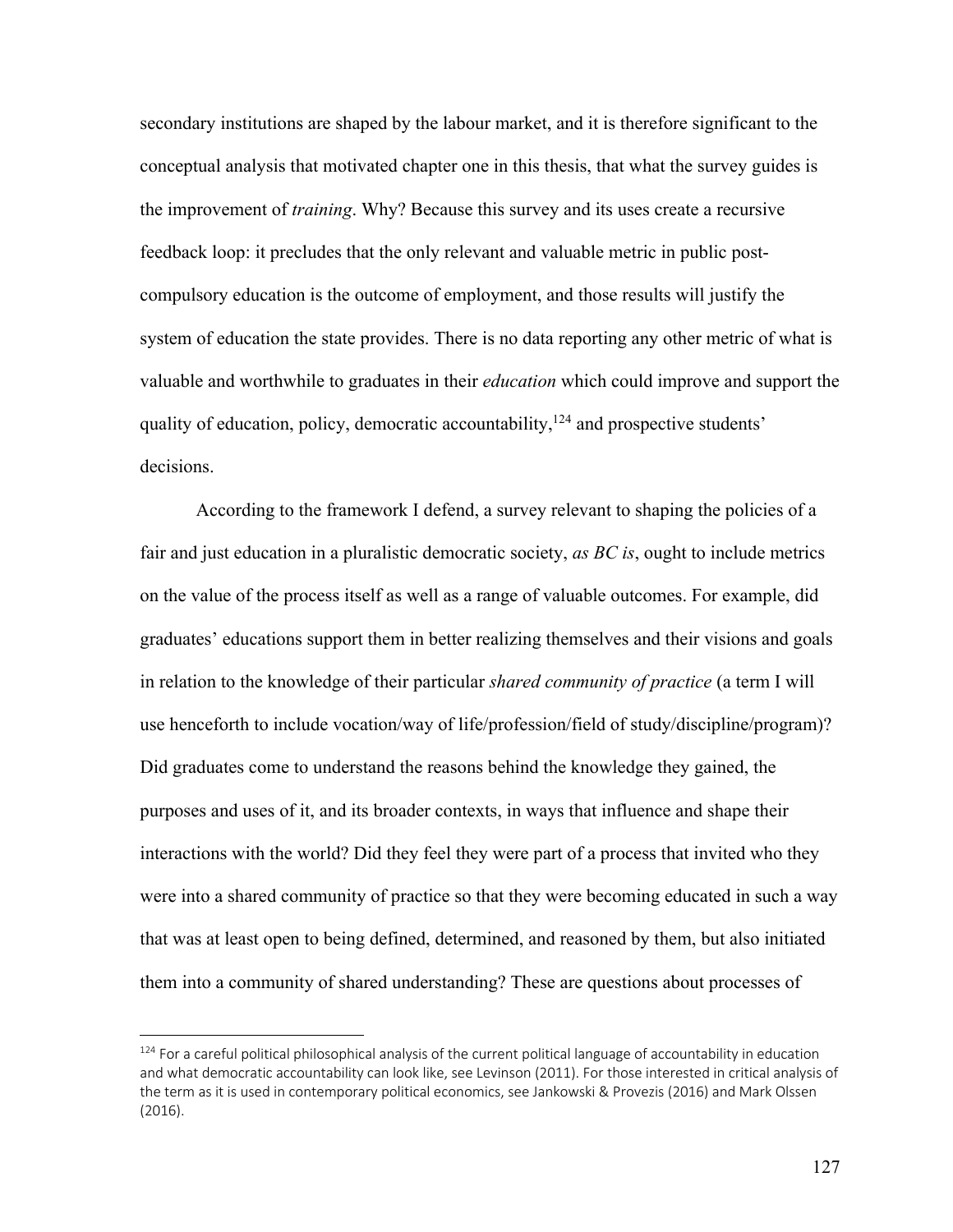education that are not leading questions guided by predefined outcomes, because an education (notably distinct from training) does not merely produce an end (like employment), even where citizens might hold that end to be what is valuable and worthwhile in their education.

The metrics resulting from a survey founded in this widened concept of education would shape different educational institutions, guided by different educational principles and policies; it would broaden accountability beyond funding for labour-market production to include the collective goods of a diverse—and diversely educated—polity with a greater capacity for pluralism; and, it would inform prospective students on the range of possibilities an education *actually* provides, inviting them to pursue what is worthwhile to them in an education, and through that engagement, to live more fully and to realize their best selves to really *be* (to paraphrase Paterson, 1979, p.10).

#### *A Just Educational Framework of Standards and Guides*

In the framework of education for adults that I defend, policy must be neutral in treatment, not in the sense of one even-handed, neutral policy that should work for everyone but as the outcome of/across a range of policies, each intending to support the different reasons citizens have to access and pursue post-compulsory education. This means that a state can continue to maintain policies promoting labour-market production, but it would also need to draft policies promoting other, non-economic reasons to access and pursue education.

To draw out this distinction, allow me to turn to BC's *Accountability Framework: Standards and Guides Manual*, which outlines a two-fold purpose: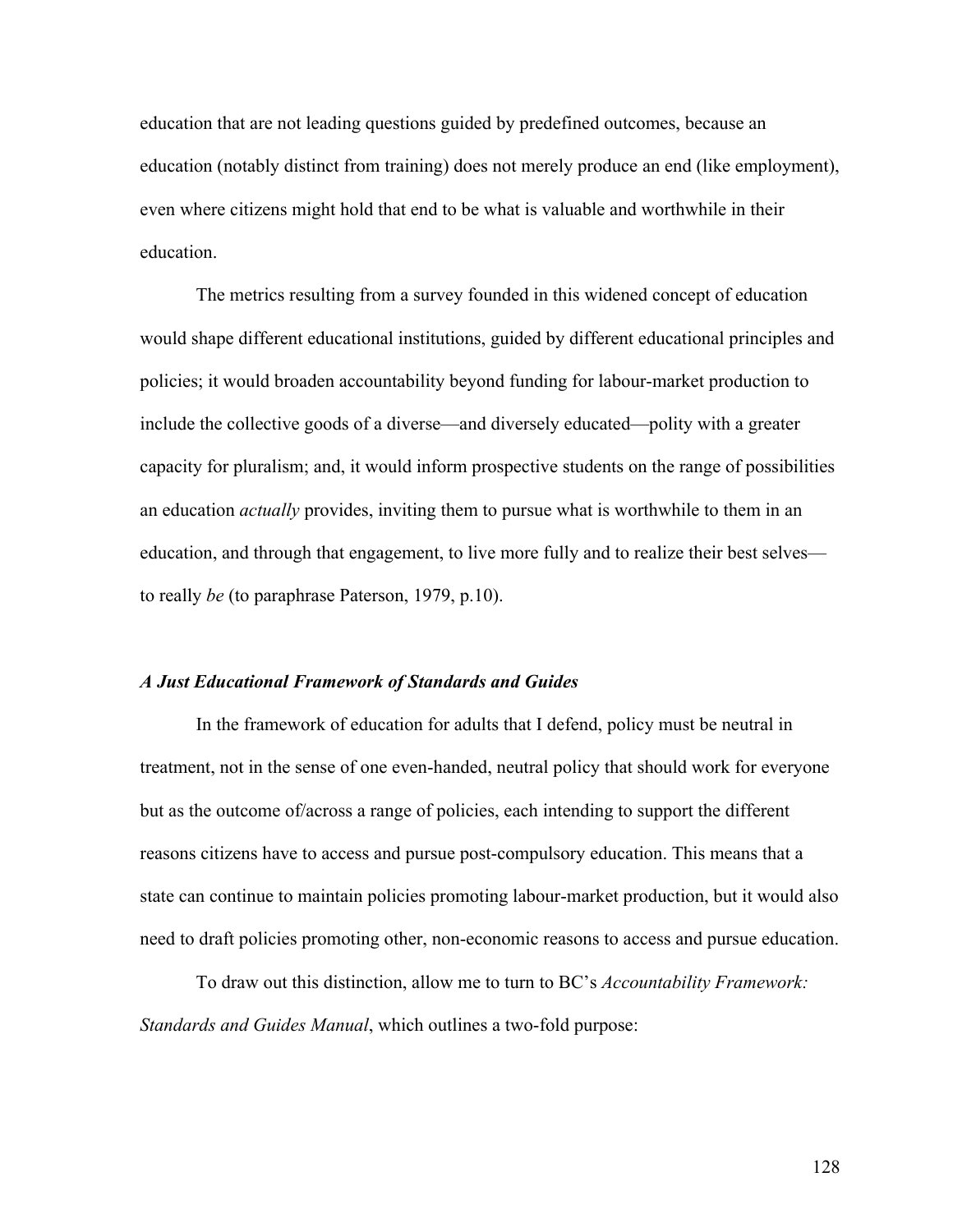- To ensure individual public post-secondary institutions are accountable to government, their boards and students, and the public for their performance related to ensuring students receive quality educational opportunities relevant to their needs and the needs of the labour market; and
- To ensure the Ministry is accountable to the public for the performance of the public post-secondary education system in B.C., with the aim that it should benefit all residents of the province by ensuring the system's ongoing contribution to social and economic development. (2020, p. 5)

With these purposes, it should be no surprise that labour-market responsiveness and the province's economic needs are defined priorities throughout every subsequent element of the document: the relevance defined within the five strategic objectives (capacity, access, quality, relevance, efficiency), the post-secondary institutional mandate letters, and the appended performance measure specifications. Furthermore, although readers might notice that the first defined purpose appears to allude to other reasons to pursue education 'relevant to students' needs', the relevancy performance measures in the document relay exclusively the labour and economic priorities I have already outlined. Finally, the document contains social objectives as well—i.e., lasting reconciliation with Indigenous peoples and expanding access to vulnerable and underrepresented groups (p. 6)—but, notably, the relevancy does not change. In other words, these social objectives are met only when the people described within them achieve the state's economic objectives.<sup>125</sup>

 $125$  One might suggest, then, that the social development priorities the document defines invite contradiction with the labour and economic priorities, holding institutions to account for outcomes they may not be able to secure. For example, if reconciliation constitutes some notion of rectifying colonial relationships, but educational institutions are mandated to specifically pursue and train citizens for the state's economic interests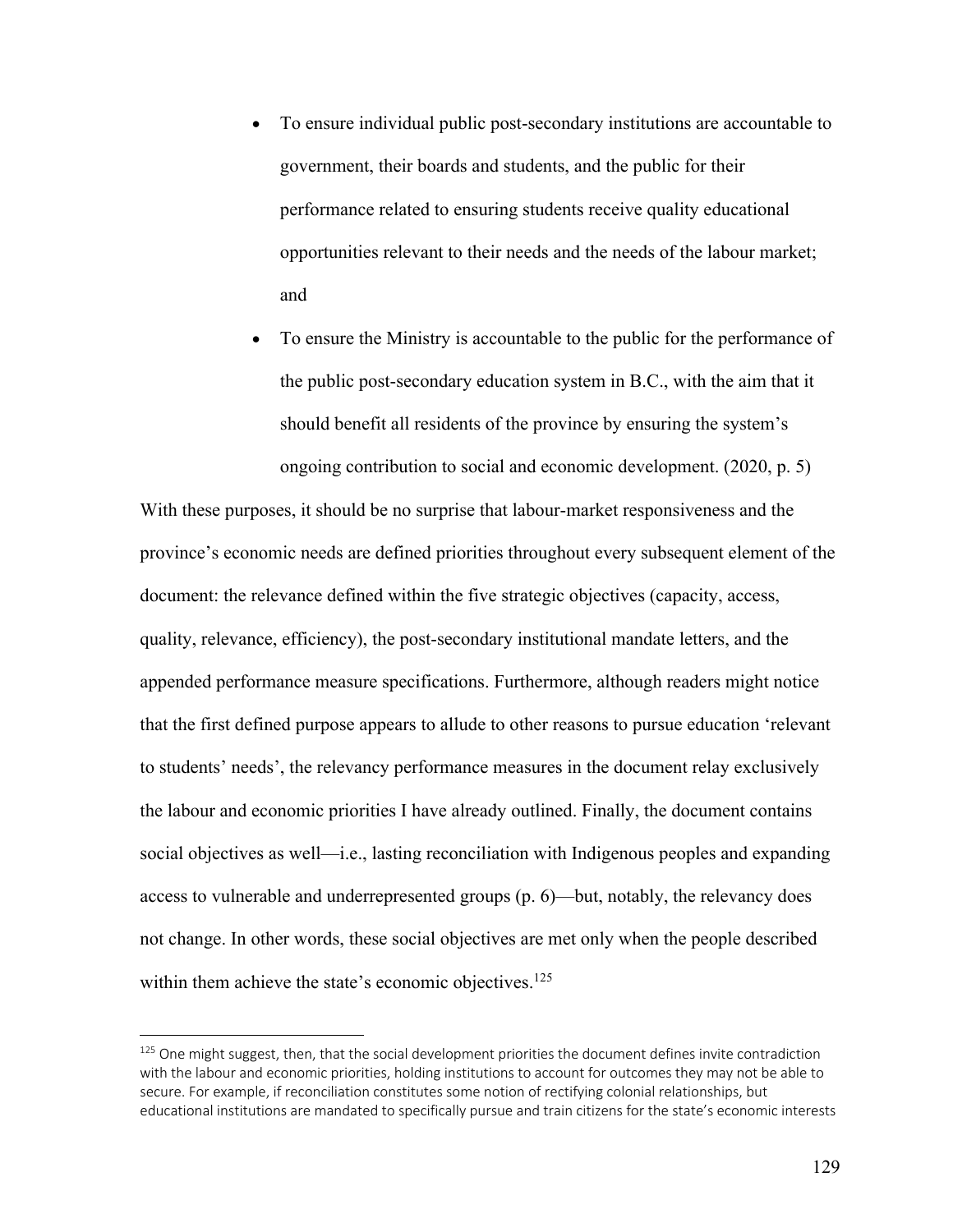The existing policy cannot create an ethos of justice, yet there is no single policy on its own that could do so in a pluralistic society. Recall that following neutrality of intentions, that policy would need to be so vague as to have little substance and significance, and following neutrality of consequences, it could mean the norms and ideals of the dominant conception would override others, which have not been distinctly defined and supported. 126 Thus, I imagine a way in which several distinct policies, each with substantive and distinct priorities, could overlap to create such an ethos applying neutrality of treatment in the state's political authority. But this requires accepting *other relevant features* of an education as equally valuable, and so it would not constitute a framework supporting the already existing system of education. Extending from the kind of survey questions I envision above, several distinct and possibly non-neutral policies could be developed, across which an overlapping neutrality could begin to take shape.

For example, one policy can continue to ensure citizens an education relevant to their interests in the extrinsically valuable rewards often brought on by educational attainment, as this represents some citizens' legitimate reasons for pursing education. And even still, any just educational policy would need to make clear that 'citizens' ought to be understood as inclusive of all adult members of society according to their full status as free and equal citizens. But there would also need to exist equally substantive, equally supported additional policies representing other reasons worth citizens' prizing of an education. For example, a

<sup>(</sup>notably, not citizens' own interest unless they happen to be the same), it would be interesting to see an example of how these priorities can align, especially when, according to the document, education is only relevant when it achieves those economic objectives.

 $126$  See the section on neutrality in chapter four of this thesis. For those interested, the philosopher Herbert Marcuse (1970) makes a similar point from the standpoint of cultural analysis in defending why pure tolerance is insufficient where dominant cultures attempt to share equally (here again in the pure sense) cultural space with minority cultures, resulting in what he refers to as repressive tolerance.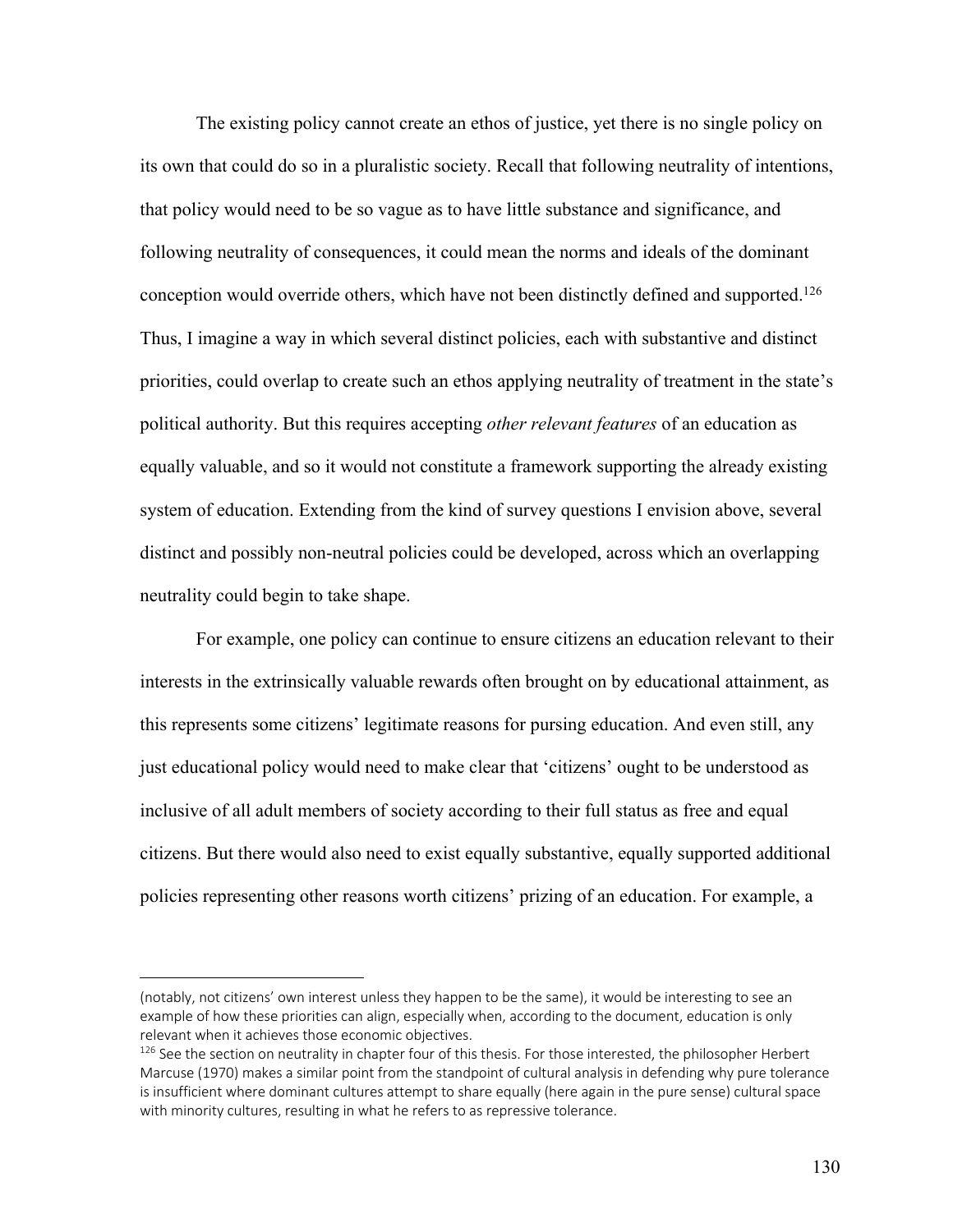policy ensuring citizens an education relevant to what is intrinsically valuable to them—i.e., coming to recognize oneself as part of and contributing to a discourse representative of distinct views about the world explored through a shared community of practice and a nuanced vocabulary which gives shape to a richer perspective on the world. Or, an education relevant to the invigoration of their cultural identity, by which they realize more deeply the values shared by their community. Or, an education relevant to the constructive social change they hope to enact, perhaps regardless of the external rewards associated with the social action their vision entails.

Of course, these are only examples and do not represent an exhaustive range of the goods an education can support and the ways in which it can enrich our lives. And, certainly, for many of us, what we prize most in our lives is in the overlap of, convergence in, or space between these things. I think it is fair to say that for all of us, these notions of what is most valuable to us also changes throughout our lives, and a fair and just system of education ought to give space to the possibility of change that makes us human.<sup>127</sup> And in this sense, neutrality in state policy ought to support this liberty through access to education. For, if citizens are not free to revise and pursue their revised plans, they were never free to form them in the first place (Levinson, 1999; Rawls, 1993).

Such fixed notions of life plans constitute a relational *in*justice which the very concept of an education is understood to address—it helps us realize change. Recall that it is not only the purpose of an education that I have argued requires revisiting, but also who an education is for. And if we truly value education for all in a democratic society of equals, there can be no just exclusion of reasonable citizens. As the principles of educational justice I

 $127$  And, as Rawls expresses, this substantivizes what it means for a citizen to be free (1993, p. 30).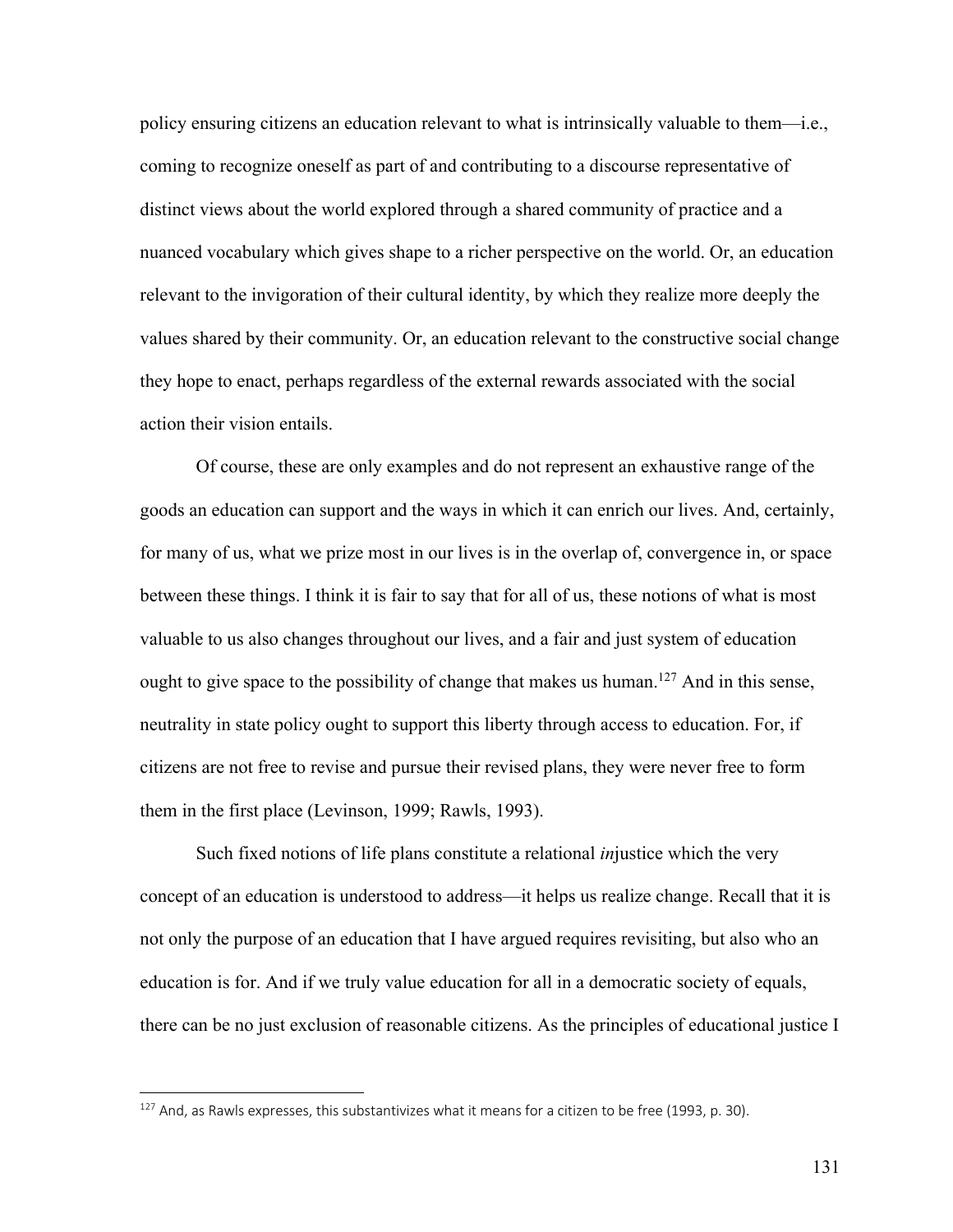defend secure, the relational requirements of justice in a pluralistic democracy mean that there can be no test of socioeconomic deservingness, of ethical deservingness, nor of ideological deservingness. Schemmel's statement opening this section bears repeating: relational egalitarianism "requires strictly that every member of society is given the educational resources necessary to be able to avoid relational injustice" (2011, p. 386). Therefore, the only just policies of access to education support universal access as a fundamental right. This is because any policy setting conditions on access for reasonable citizens will carry the negative consequences of limiting specifically for whom and for what an education is in the first place. It would create and reinforce relational injustice.

This first section, in consideration of state-level policy, establishes context for the policies and consequences at other levels of authority within this social institution. I will now turn to those policies and consequences at the individual educational institution level.

#### **II. Educational Institution-Level Policies and Consequences**

If state-level policies establish the basic background social conditions which make educational justice possible, then regional educational institutions play out those policies defined by the state. However, regional institutions do not only uphold the consequences of state policy; they have reasons to establish their own policies (minding that I maintain theoretical focus on the broader social justice framework), and they too must stand up to the principles of educational justice for adults. Thus, allow me to deal with state-level policy consequences and regional institutional policy obligations separately.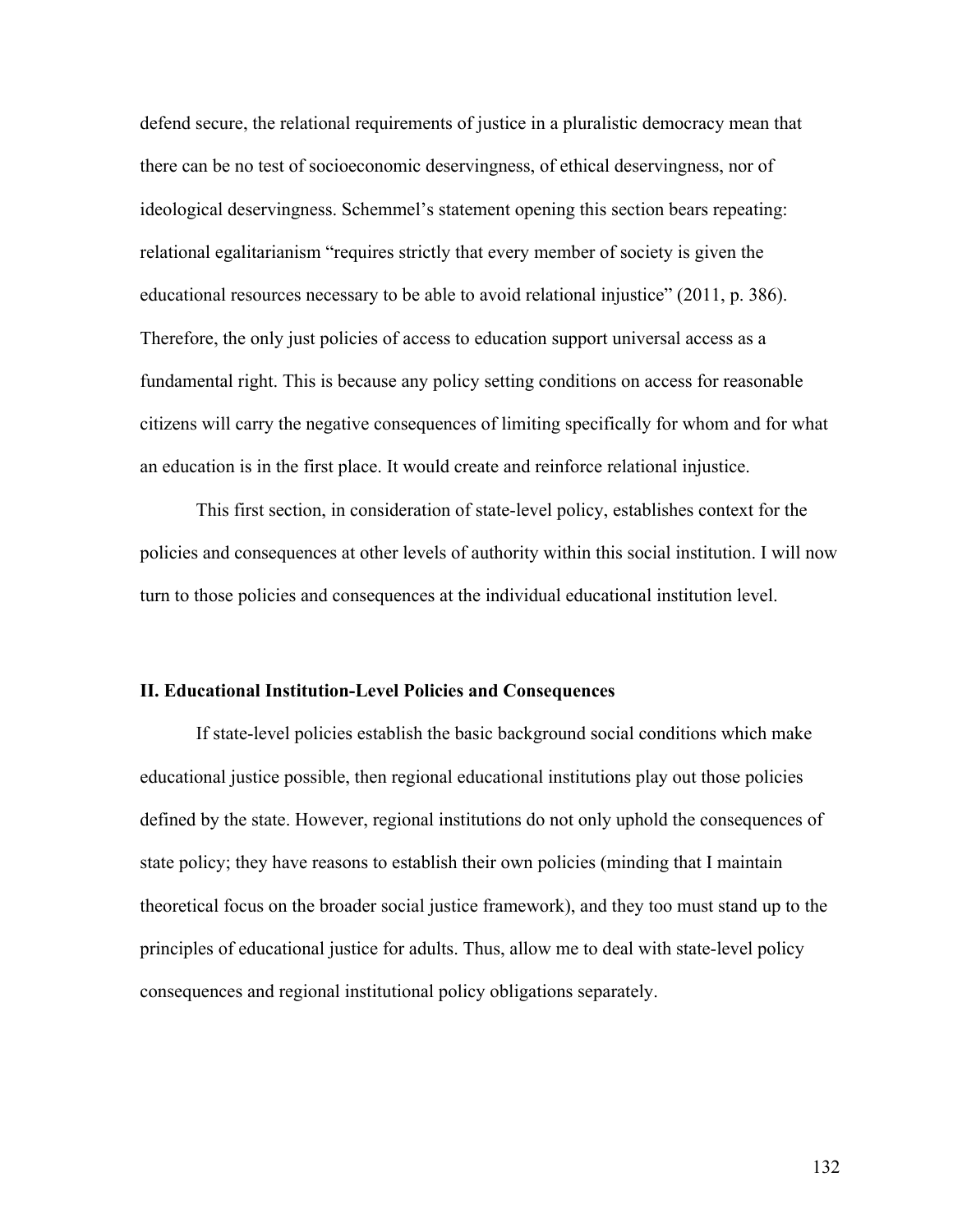## *State-Level Policy Consequences on Regional Institutions*

There is one sense in which regional post-secondary institutions play out the policies defined by the state—they are arms of the state. And this shows one way in which the above state-level policies produce fundamentally different educational institutions, so allow me to elaborate before moving on to what might be unique requirements of policy at the level of individual educational institutions.

To do so, I pick up on two points made in the previous section: 1) what makes each of us human is the overlap, convergence, and distance between the ideals and values each of us holds and the good life we seek to pursue (humans are inherently contradictory in their values and ideals); and, 2) a range of educational policies must substantively reflect these distinct and competing conceptions as they relate to the goods of education supportive of participants' interests. This means, for example, that as a student, I may hold competing reasons for pursing education, and educational institutions will need to create space for that humanness. I may choose to pursue a Business degree (regarded as an educational pathway with high employability and earnings outcomes within the existing *Survey*) yet do so not to pursue high earning potential, but instead, in hopes of running a non-profit that gives back to my community. Or, I may determine that what I want to bring into the labour-market is application of the creative problem-solving and artful communication that an English degree and its meticulous study of language and meaning-making uniquely produce, and I do not care if another discipline has a higher return on investment and that (sadly) few private industries realize the potential of the knowledge, skills, and abilities of this discipline as I do—it is what I desire to carry into the world, regardless. Or, I may pursue carpentry after a lifelong career in accounting not because I wish to increase my earnings, or even change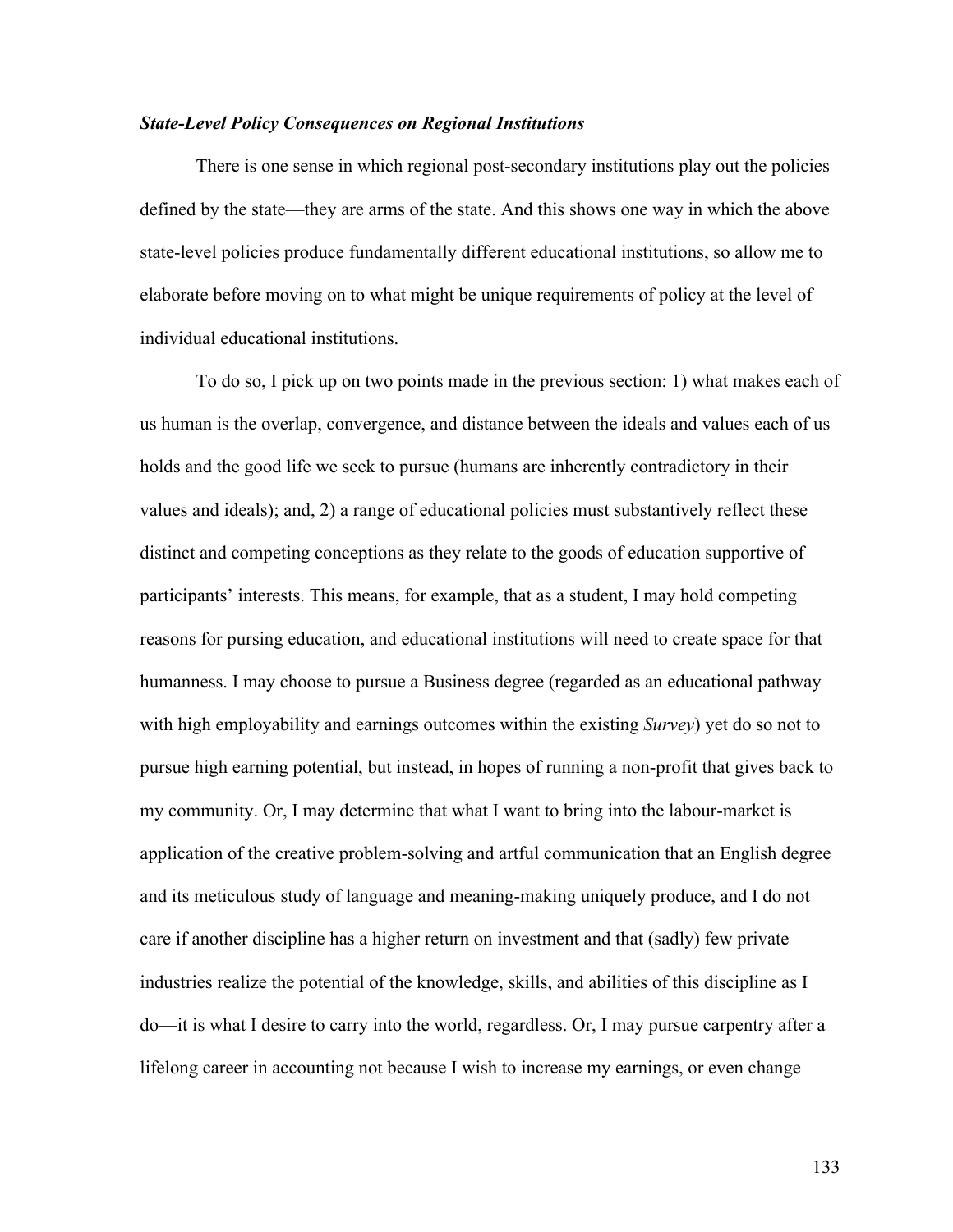careers, but because I have come to see this as contributing to a better and more full life *for me*.

Following the state-level policy I have defended, institutions will need to respond to and reflect the diverse, competing, and changeable interests of all citizens. Maintaining the requirements of the second distributive principle, educational institutions must distribute opportunities to have and hold self-respect, supporting citizens' self-realization; it would, therefore, be unjust for institutional programing to aim at training me for some predetermined labour-market, for example, in any one of these scenarios. Thus, doing so would also breach the first moral principle: it would give me an impression that my own plans are not equally worthwhile, denying me the liberty of recognition self-respect that is due given my status as a citizen.

#### *Regional Institutional Policy Obligations*

But there is another sense in which educational institutions are not only required to uphold the consequences of state policy but also establish just policy specific to the regional institution. Continuing our case focusing on BC, compelled by provincial legislation, individual educational institutions have regional obligations and commitments to maintain relevancy within the communities they support.<sup>128</sup> Accepting this, regional institutions should have room to create their own unique policies and mandates. For example, local programming may reflect the specific interests of the students themselves and the unique characteristics of the region—whether they be ecological, cultural, or otherwise—and how

 $128$  This commitment to regional interests is drafted into the respective public post-secondary institutional acts: see, for example, the *College and Institute Act* and teaching universities within the *University Act*. Notably the legislation does not obligate regionality merely in terms of labour-market training, but in research, program development, and service jurisdiction.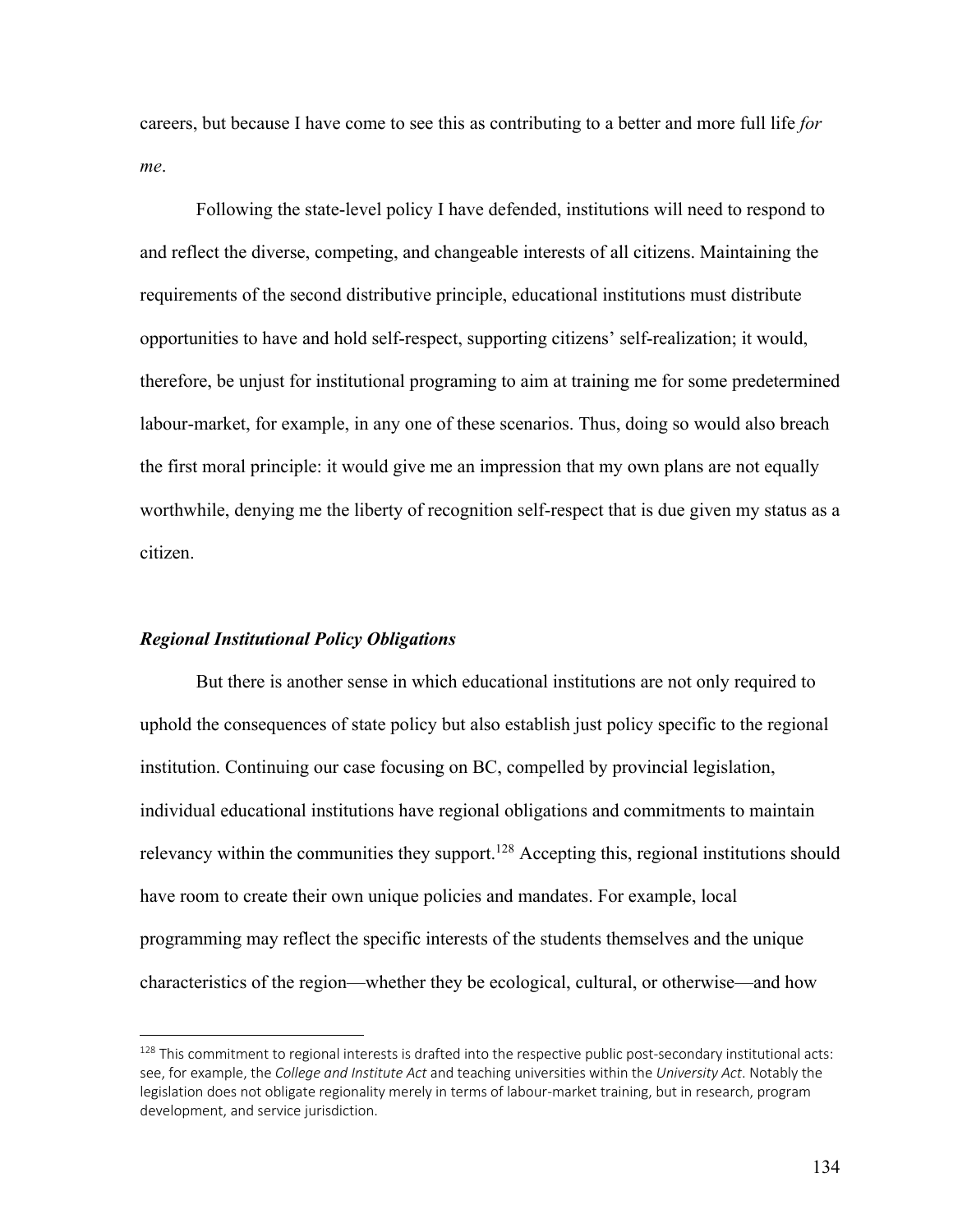these engage the interests of the student population and the broader community. For example, a college in Vancouver serves a different community, and therefore different purposes within its community, than one in Kelowna or Haida Gwaii. These local differences would follow from the first principle, because citizens ought to be free to determine for themselves what is valuable and worthwhile in an education that supports them, free of state-held doctrines and ideological agendas.

Readers might at this point question how my proposed framework looks different in practice from the already existing post-secondary system and its existing regional institutions. But remember, where the existing system determines relevancy according to the distribution of labour and economic opportunities, even where institutions already offer regional programming, those programs are only relevant insofar as they attain the state's labour and economic interests. They are justified on very different grounds. The framework I defend, building on the second distributive principle, gives space to institutions to develop regionally specific policy that might lead to the distribution of other kinds of opportunities that is, other relevant features of an education—and so result in other kinds of programs, or different program make-ups, developed for locally significant reasons.

Let us consider viticultural education in the Okanagan to demonstrate, taking into account that other relevant features of an education create different relationships between institution, student, regional community, and state. How would a viticulture program be different if it were not driven merely or primarily by economic relevancy, but also by, for example, ecologically and/or culturally relevant regional interests? Such programming in Kelowna (in the Okanagan, a renowned wine region and semi-arid desert) might integrate Indigenous land relationships and stewardship, sustainable farming practices, and water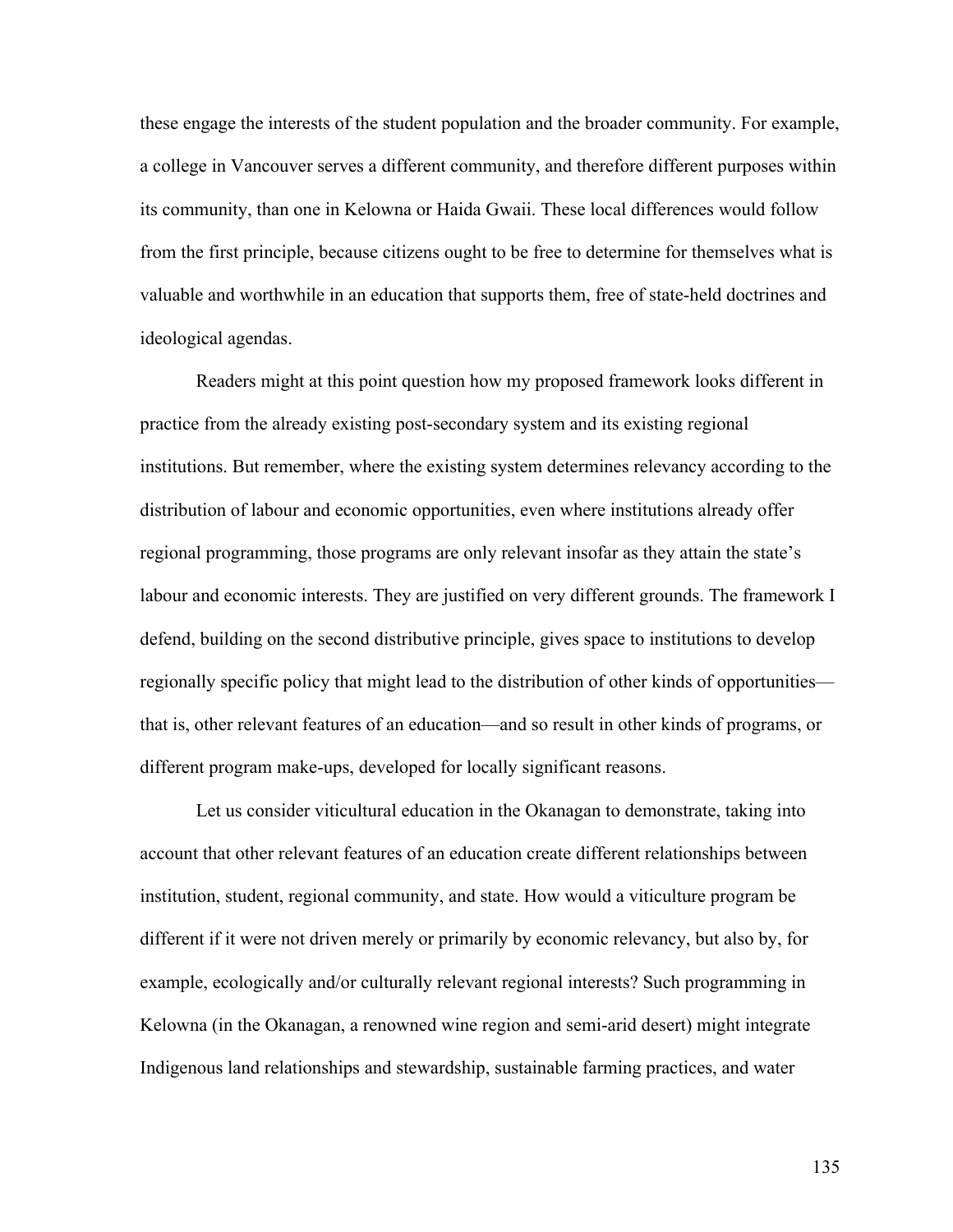resource management that may invite students into discursive interactions with knowledge and broaden understanding within that shared community of practice, even if it does not (re)produce the human capital and economic interests of industry and/or a nonneutral state. 129

Indeed, it may be the case that an education supporting regional, cultural, and/or student interests can run counter to some economic interests, but that does not preclude that such an education is less relevant. And in this way, this broadened framework of education demands distinct requirements of just policy at the regional level. But the case we have just looked at suggests specific requirements of the practice of teaching to uphold the social conditions of justice as well, and it is to this consideration that I look next.

## **III. Teaching to Uphold the Social Conditions of Justice**

The fact of the matter is, policies alone cannot create the ethos of justice I defend. A just education is one in which all participants feel a sense of belonging, all reasons for participation have equal place, and all reasonable life plans are worth pursuing. And where that is the case, the site of this kind of justice, as G.A. Cohen (1997) argues, is distributed through the interactions with self and others in public spaces. That is, justice comes from citizens supporting these social conditions by ensuring recognition self-respect for each other and themselves, not merely from a social structure that promotes equality (like taxing the rich to provide more resources for the less well off).

I do not want to be misunderstood as arguing that education for adults is education for *its* own sake; rather, education for adults must be conceived as being valuable to adults for

<sup>&</sup>lt;sup>129</sup> Readers familiar with the theory behind the argument I am shaping may notice that I indirectly refer to Stojanov's (2016) notion of discursive initiation. Although I want to acknowledge this here, I elaborate on it later, so I will leave further explication until that point.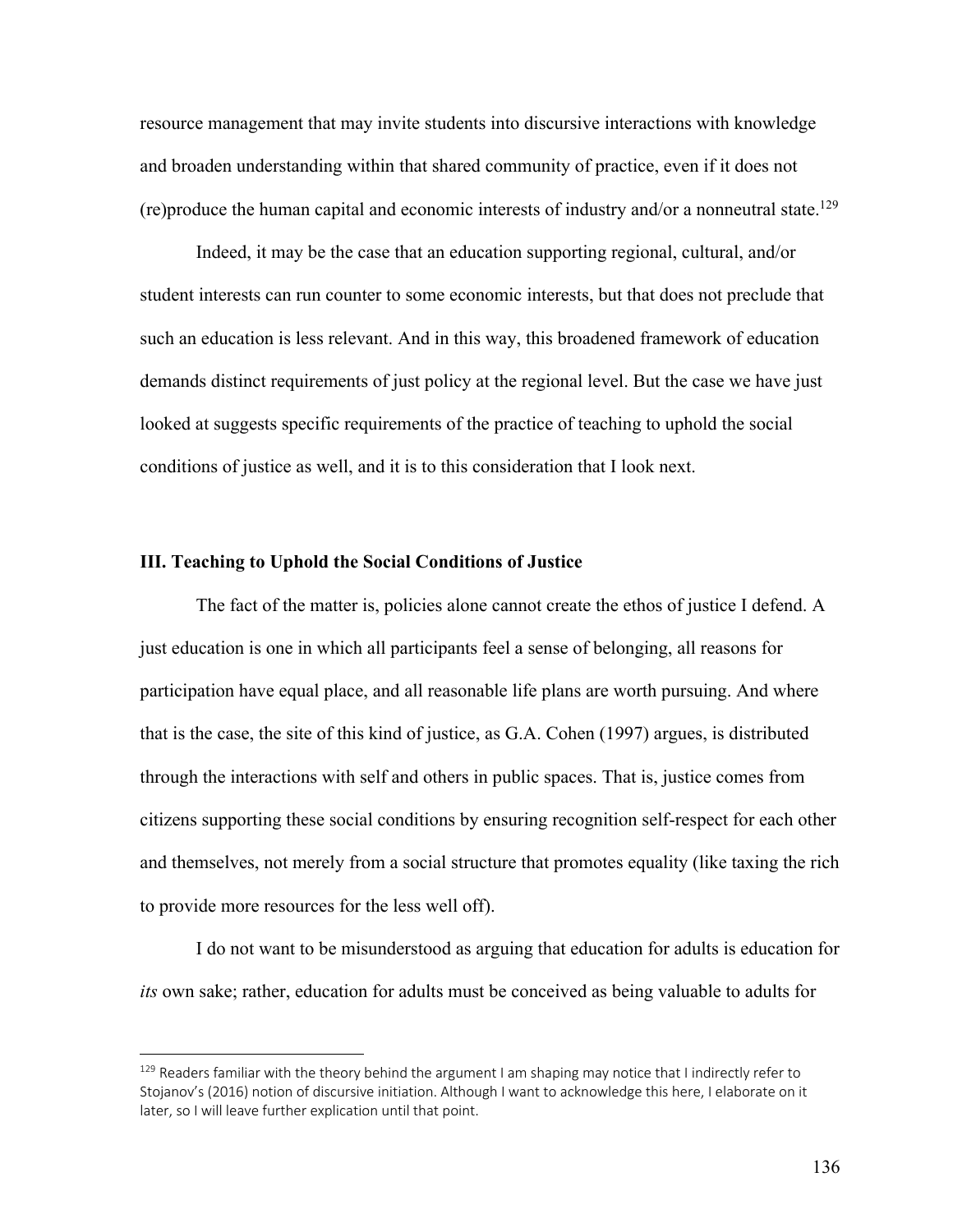*their* own reasons, and this means that it must leave open the possibility that for some adults, education is for its own sake.<sup>130</sup> This also means that for others it is for their own human capital interests, and for others still it is for social capital, or any other worthwhile reason to pursue education. So, to understand how to approach pedagogy in light of all of these diverse possibilities, we must first understand that there remains a common basis for this wide concept of education in the first place: the fact that students are adult citizens means that there are some aspects of an education that adults are owed and that should not be subject to change, and this applies not only to policy but also to practice.

As I state in Chapter 1, it should not matter whether, for example, an adult student values a radical education that aims to address social injustices or an education that leads directly to employment; for either educational engagement to meet the criteria of what an education is in the first place, it must mean that the student is free to determine what is worthwhile and how it is valuable to them, in an interaction that the student shapes. This does not mean that knowledge only counts as knowledge to some,<sup>131</sup> but rather that they can come to understand it and truly come to know it in relation to *their* wider world and contribute to the knowledge of a shared community of practice in ways that are relevant, significant, and meaningful to them. It is in this sense that a fair and just theory of education for adults is not a competing theory of adult education; it is not arbitrary. Instead, it is a framework for the basic conditions which substantiate the indefeasible criteria of an education for adults in a

<sup>&</sup>lt;sup>130</sup> Kruszelnicki (2020) draws, I think, a similar point in his analysis of adult education; however, he makes this case to claim that a critical (or radical) adult education, in fact, is just adult education because it is for adults' own liberation, and as I show in the counterpoint that follows in the next paragraph, it is on this claim that we diverge.

 $131$  Because this misunderstands knowledge for opinions and beliefs.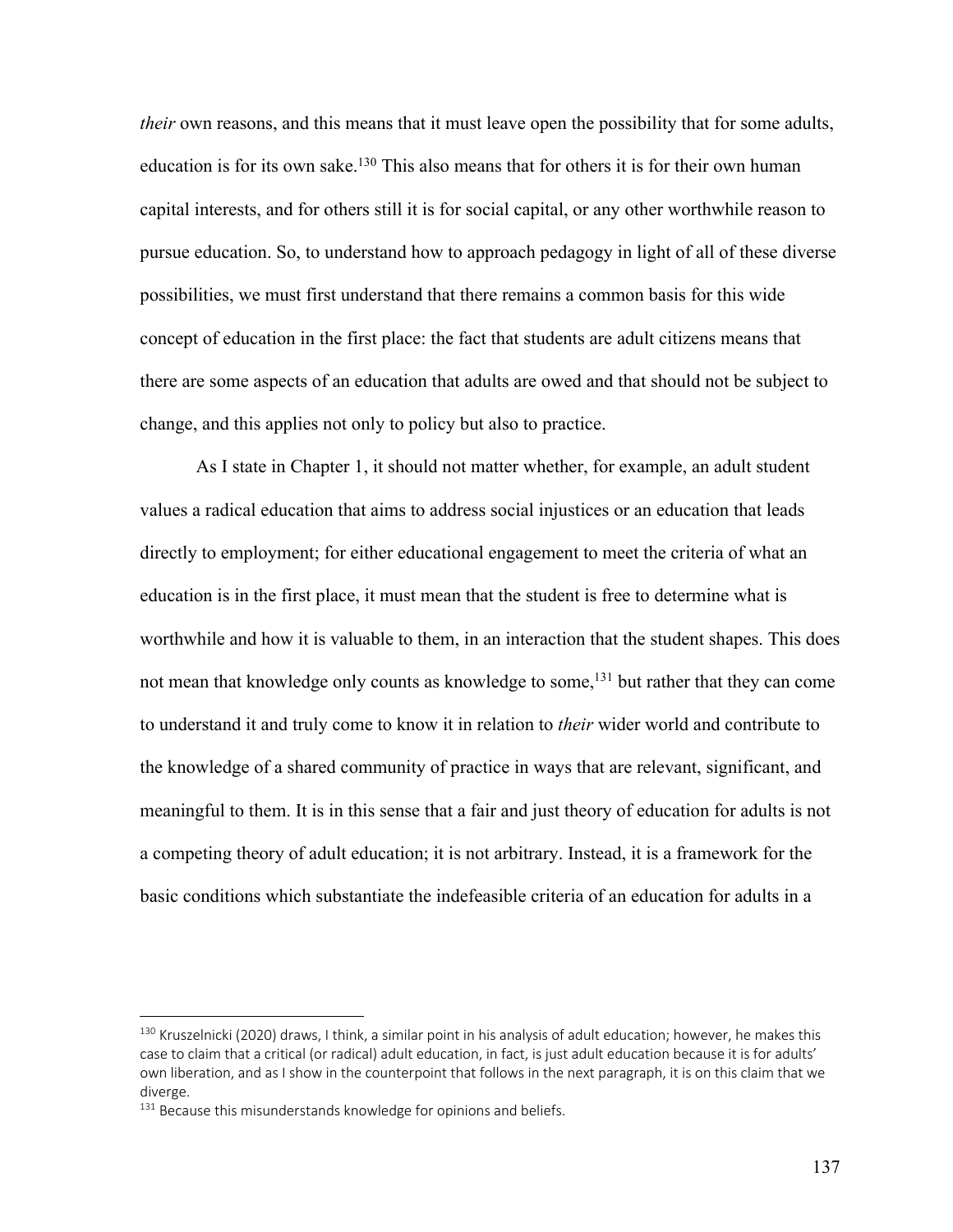democratic society, and can thus be compatible with rather than oppositional to a variety of existing and emerging educational theories.

But what does this mean in practice? Of course, I do not intend to explicate here a single complete pedagogical theory to realize this framework of education for adults. What I do intend, though, is to define what is required and nonoverridable regardless of an educator's particular pedagogical mode and particular discipline. In other words, rather than describing an ideal pedagogy for justice, I outline just pedagogical relations (to borrow Kasimir Stojanov's phrase, 2018). For Stojanov, students' experiences ought to "figure not as a deficit but as a valuable educational potential" through which all students "could reach an equal moral standing in social relations—and this is not only *through* their education but *in* their education itself" (2018, p. 44).<sup>132</sup> His statement suggests that the kind of relations education supports match up with the social conditions of recognition self-respect I have defended. Thus, in what follows, I substantiate what pedagogical relations require if practitioners are to uphold social conditions of justice compatible with the framework of education for adults.

## *Just Pedagogical Relations: Discursive Initiation into an Ethos of Justice*

Imagine that I am teaching within the Arts, and I want to teach students about race and privilege in a way that is compatible with this framework.<sup>133</sup> By acknowledging

<sup>132</sup> Stojanov states this in specific context of immigrant families and rejects the common disadvantaged immigrant narrative (deficits to be corrected according to non-ideal theory) as counterproductive and potentially reproducing disrespect. Instead, he makes the case that when we recognize migrants' moral equality in an ideal theory of educational justice understood as fostering equal social relations, we build respect and a greater capacity for pluralism. This has obvious appeal and relevance the case I am making for adults' education.

<sup>&</sup>lt;sup>133</sup> Although here I provide a case within the Arts, I can imagine how this applies to other educational communities of practice, readers will find a case addressing evolutionary theory in the sciences in the last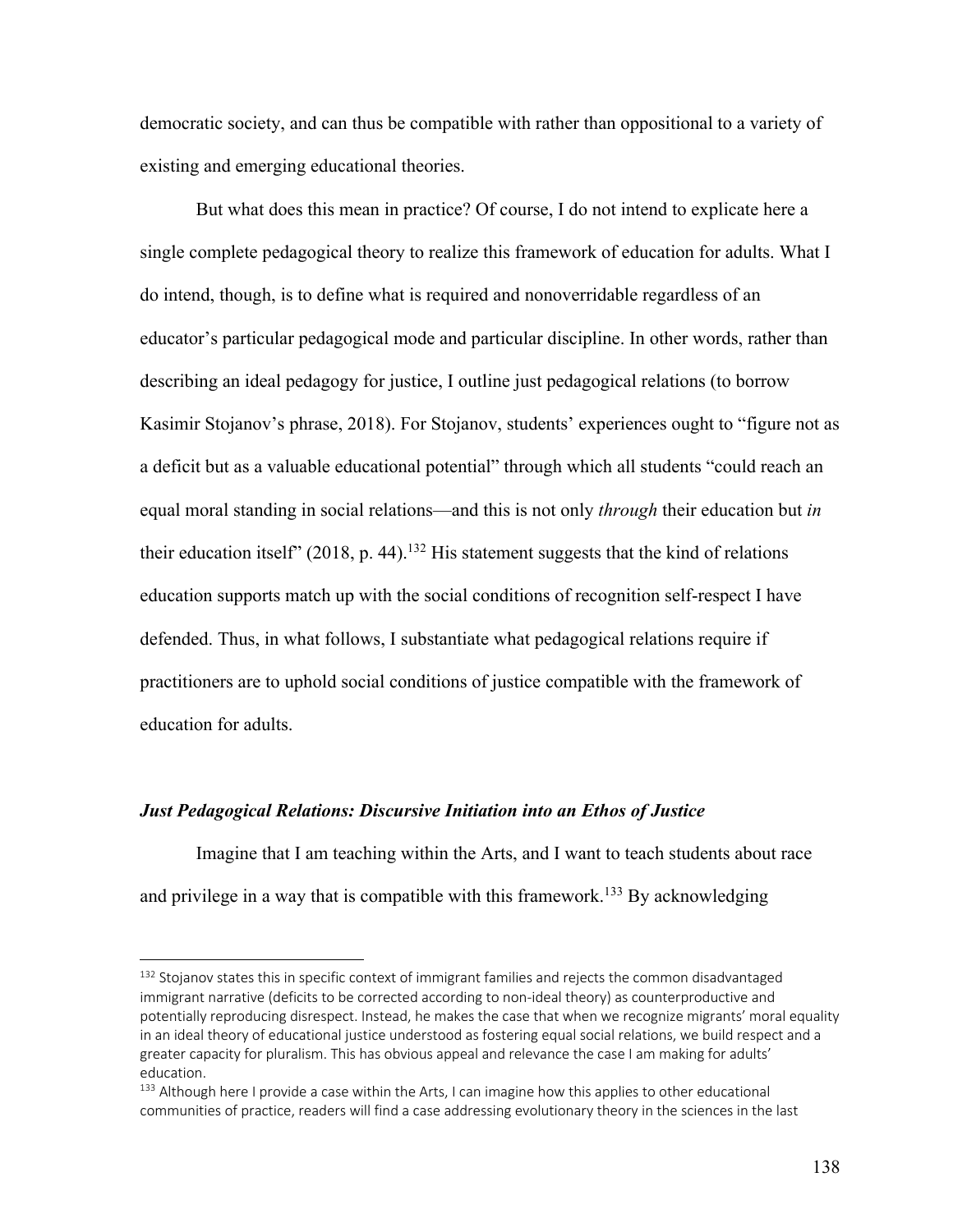'compatibility' here, I reveal a basic assumption that there are ways that are *incompatible*. Thus, to be clear, it would be incompatible with this framework were I to avoid/neglect the concept of privilege as *one* way in which theorists have come to understand racial (in)justice. However, it would also be incompatible with this framework for me present the concept of privilege as *the* way to understand racial (in)justice. As the practitioner in this case, I have heard about the polarization that this topic has provoked in social and political arenas: the ideological right says that privilege (especially as it appears in media as 'white privilege' or recently as synonymous with Critical Race Theory) misconstrues present and historical sociopolitical relations to the detriment of national pride, and the ideological left says that discussing privilege provides a framework by which we can know and contextualize racial injustice, and this is a necessary step in creating a more just society.

What is certain is that the topic addresses nonideal circumstances of injustice in the real world—circumstances that are relationally unjust—and the mere fact that these circumstances exist tells us as practitioners and contributors to the shared community of the Arts (and as equal citizens in a pluralistic democracy) that there is disagreement about this topic that merits analysis. To be sure, I want to teach this topic not only because it is a pressing issue of justice, but also because I recognize a range of comprehensive doctrines exist relevant to just social relations in a pluralistic society. In other words, I know this is a prominent social issue in public and private spheres, and as such, it holds discursive value in a public educational space that is pertinent to our shared community of practice. Three features of just pedagogical relations, therefore, emerge:

section of the previous chapter that might help demonstrate the practical implications of this theoretical framework. Furthermore, I choose this example because I want to demonstrate that my theorizing about fair and just education does not merely pertain to employment training and economic outcomes but to all knowledge and relations within education.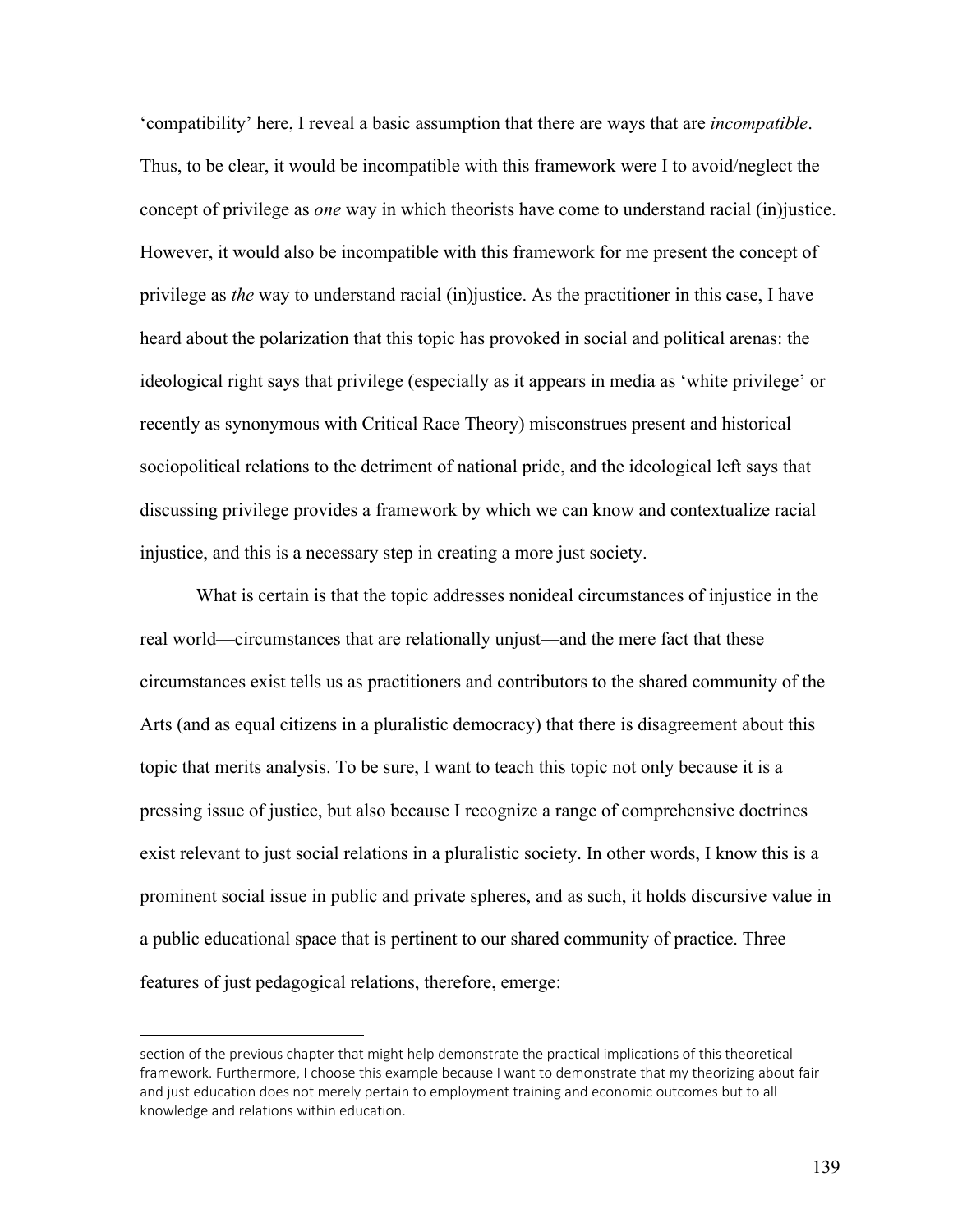First, although privilege represents one way to understand issues of racial injustice, it is not the only way, and this is true both of the critical theoretical approach it adopts as well as its nonideal theoretical aim of understanding injustice as a way of bringing about justice.<sup>134</sup> The latter implies a value about the way to arrive at justice and implicates what justice looks like. This means that just pedagogical relations require practitioners to teach about other knowledge that also helps us understand justice.<sup>135</sup> For example, that liberty is a necessary precondition of justice and might be more pressing to address in already existing societies with pre-existing norms of justice, as the Canadian literary figure Dionne Brand asserts (2017), or that it is not a given that justice is something we can necessarily even aim toward (see essays anthologized in Tuck & Yang,  $2018$ ).<sup>136</sup>

Second, just pedagogical relations uphold the social conditions of justice. Thus, practice guided by the framework of education for adults gives all participating reasonable adults space to figure their own experiences as educational potential shaping their own understanding. This means *some* may not define their racial identities—including those from racial minorities—in terms of (nonideal) disadvantage or as deficits that ought to be resolved in order to arrive at justice or just relations. And, of course, my own experiences as an equal citizen also factor but are equally beholden to the requirement that I extend the equal

<sup>&</sup>lt;sup>134</sup> As Hand and Levinson (2012) remind, an issue is not actually controversial, and there can be no real discussion and deliberation, if the practitioner already has rightful conclusions in mind. Indeed, teaching controversy while holding forgone conclusions may have more in common with indoctrination than education. Similarly, Bialystok (2014) writes about how to approach social justice education without 'brainwashing'.  $135$  To be efficient in demonstrating the requirements of just pedagogical relations I here seem to suggest that it must be the case that one practitioner must also teach other knowledge, but as I have defended in the previous chapter and in earlier sections of this one, such diversity of knowledge and understanding can also be shared across multiple practitioners and courses. What matters is that this range of reasonable conceptions is available and held to be equally valuable and worthwhile.

<sup>&</sup>lt;sup>136</sup> McDonough (2010) argues that dissent and disagreement are vital to moral education. See also Stitzlein (2012).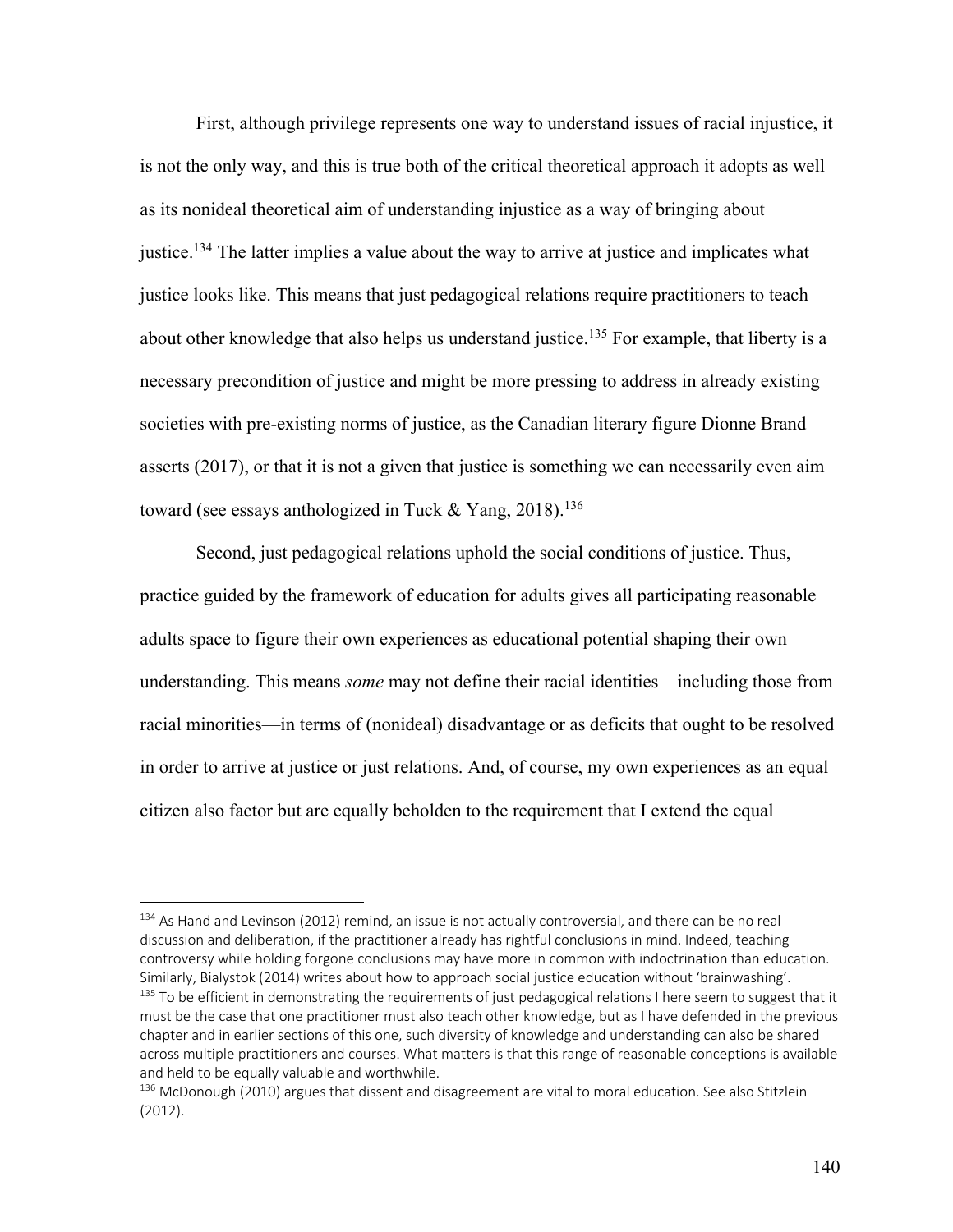recognition to all reasonable participants that assures them a sense of belonging, where they feel a deep sense of self-respect.<sup>137</sup>

Finally, consistent with the first moral principle's aim of assuring an overlapping consensus in a reasonably pluralistic society, the commitment to just pedagogical relations requires practitioners to give space to *reasonable* adults to draw their own conclusions of relevancy.138 Central to the first moral principle, what makes adults *unreasonable* is not the differing values they hold and the ways that they consider knowledge to be worthwhile (their educated perspectives), but rather that they hold perspectives that deny others the equal liberty of determining for themselves what is valuable and worthwhile. In other words, this topic is a 'discursive initiation'139 (Stojanov, 2018) whereby participants discuss just and unjust relations and the ways that knowledge relevant to a community of practice helps us understand these circumstances and issues, and deliberate on the extent to which recognition of each other as equal citizens supports mutual conditions of self-respect, without necessarily requiring each citizen to arrive at a common conception of what constitutes justice. Discursive initiation is the process at the site of distributive justice, and as such it helps to create an ethos of justice.

<sup>&</sup>lt;sup>137</sup> Where here I refer to practices of teaching through controversy, readers may find the following articles helpful: McAvoy and Hess (2013) write about class deliberation in the era of political polarization; Waghid (2008) writes about mutuality and love as overlooked democratic goods of academic friendships which ought to be cultivated in the pedagogical spaces of post-secondary; Yacek (2018) considers what it means to teach, and to teach how to think, through controversy; Yacek (2020) analyses the transformative consequences of teaching controversy.

<sup>138</sup> Again, see Hand and Levinson (2012).

<sup>139</sup> Stojanov (2016) revises R.S. Peters's notion of education as initiation to discursive initiation which he describes as initiation into the "practices of conceptual and argumentative articulation and transformation of one's own subjective beliefs and ideals by means of public reasoning" (2016, p. 761). Thus, in his view, Peters is not merely referring to initiation into the traditional disciplines, but initiation into intersubjective practices of public discourse and the articulation of knowledge.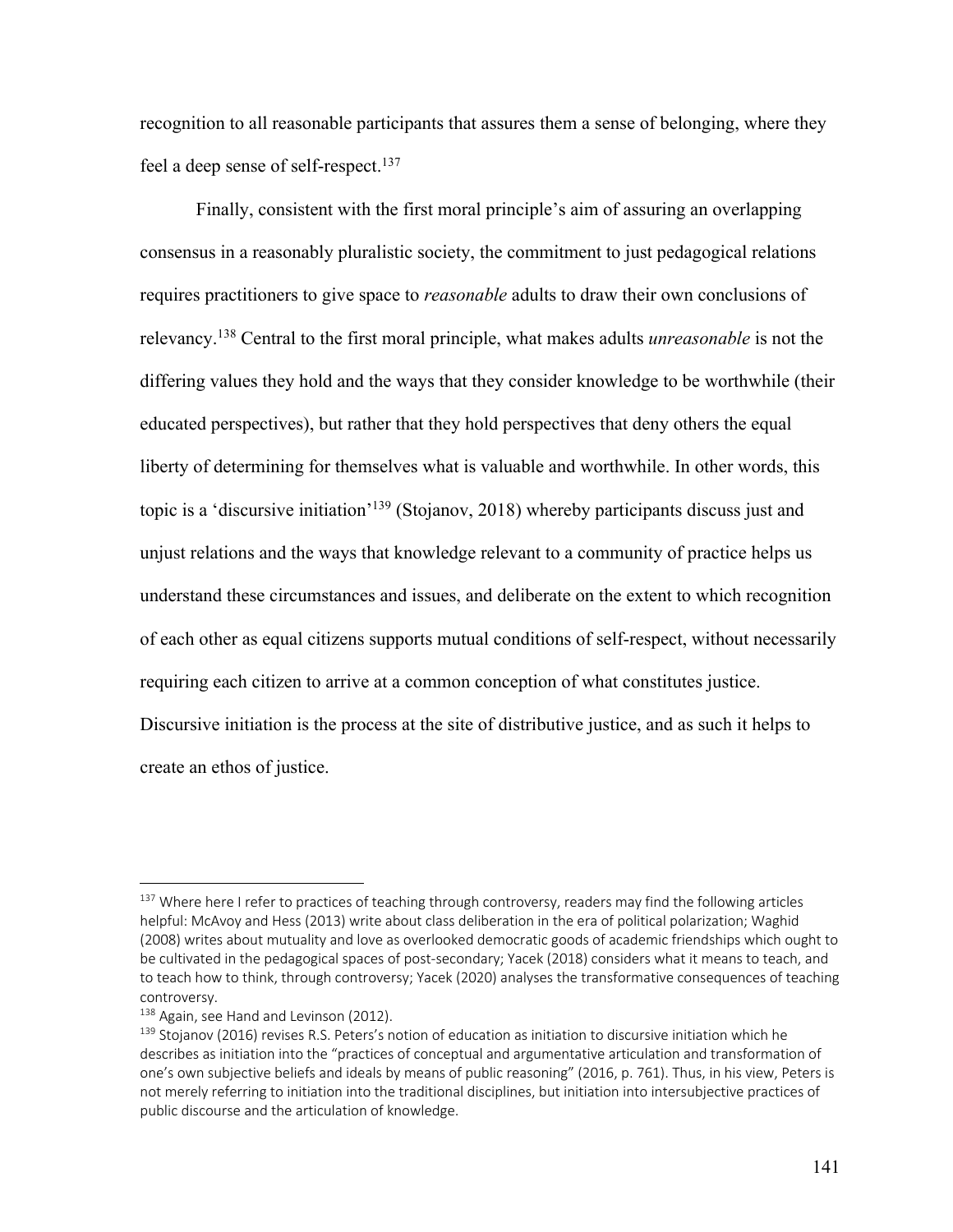What education for adults requires is space for humanness: space for each of us as full citizens to be and belong, recognized as part of a community of equals; space to be changeable, complex, and contradictory; and space to be free and freely able to fully realize and express our best selves. And this means that each of us must be free to envision who we are and who we want to be, and to have the substantive liberty to do this means that we must collectively create an ethos, not an end, of justice. After all, education does not define an outcome, but describes a process for realizing change. In a fair and just society, justice is not a given, but that society must at least uphold the social conditions which make justice possible. And a system of education which abides by this requirement has the potential to influence other social institutions to reimagine and work towards a truly just society.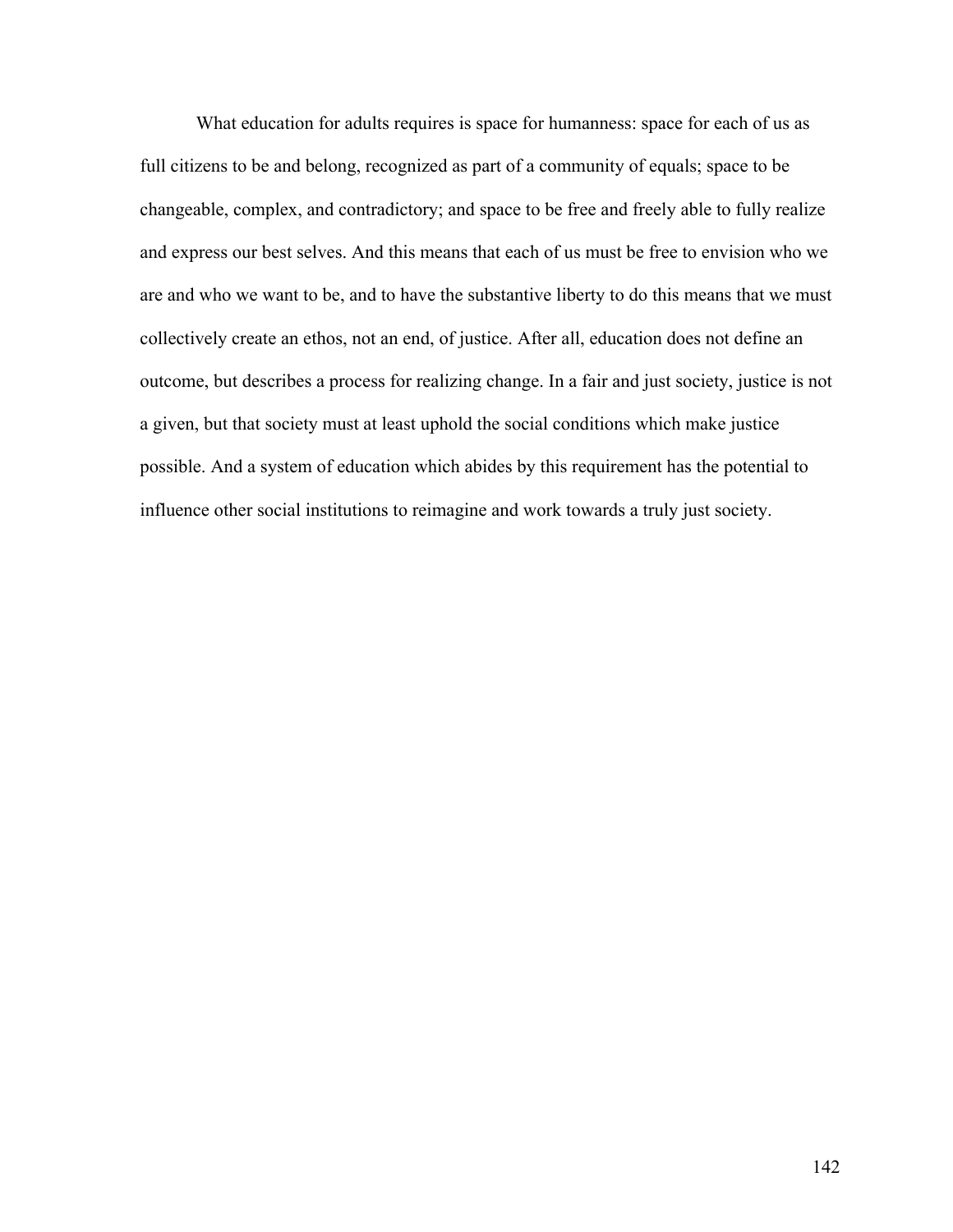## **References**

- Anderson, E. (2004). Rethinking equality of opportunity: Comment on Adam Swift's *How not to be a hypocrite*. *Theory and Research in Education*, *2*(2), 99–110. https://doi.org/10.1177/1477878504043438
- Anderson, E. (2007). Fair opportunity in education: A democratic equality perspective. *Ethics*, *117*(4), 595–622. https://doi.org/10.1086/518806
- Anderson, J., & Honneth, A. (2005). Autonomy, vulnerability, recognition, and justice. In J. Christman & J. Anderson (Eds.), *Autonomy and the Challenges to Liberalism* (1st ed., pp. 127–149). Cambridge University Press. https://doi.org/10.1017/CBO9780511610325.008
- Arneson, R. J. (1989). Equality and Equal Opportunity for Welfare. *Philosophical Studies*, *56*(1), 77–93.
- Bastow, S., & Martin, J. (2003). *Third way discourse: European ideologies in the twentieth century*. Edinburgh University Press.
- Begon, J. (2015). What are adaptive preferences? Exclusion and disability in the capability approach. *Journal of Applied Philosophy*, *32*(3), 241–257. https://doi.org/10.1111/japp.12102
- Belzer, A., & Kim, J. (2018). We are what we do: Adult basic education should be about more than employability. *Journal of Adolescent & Adult Literacy*, *61*(6), 603–608. https://doi.org/10.1002/jaal.693
- Benson, P. (1990). Feminist second thoughts about free agency. *Hypatia*, *5*(3), 47–64. https://doi.org/10.1111/j.1527-2001.1990.tb00605.x

Benson, P. (1994). Free agency and self-worth. *Journal of Philosophy*, *91*(12), 650–668.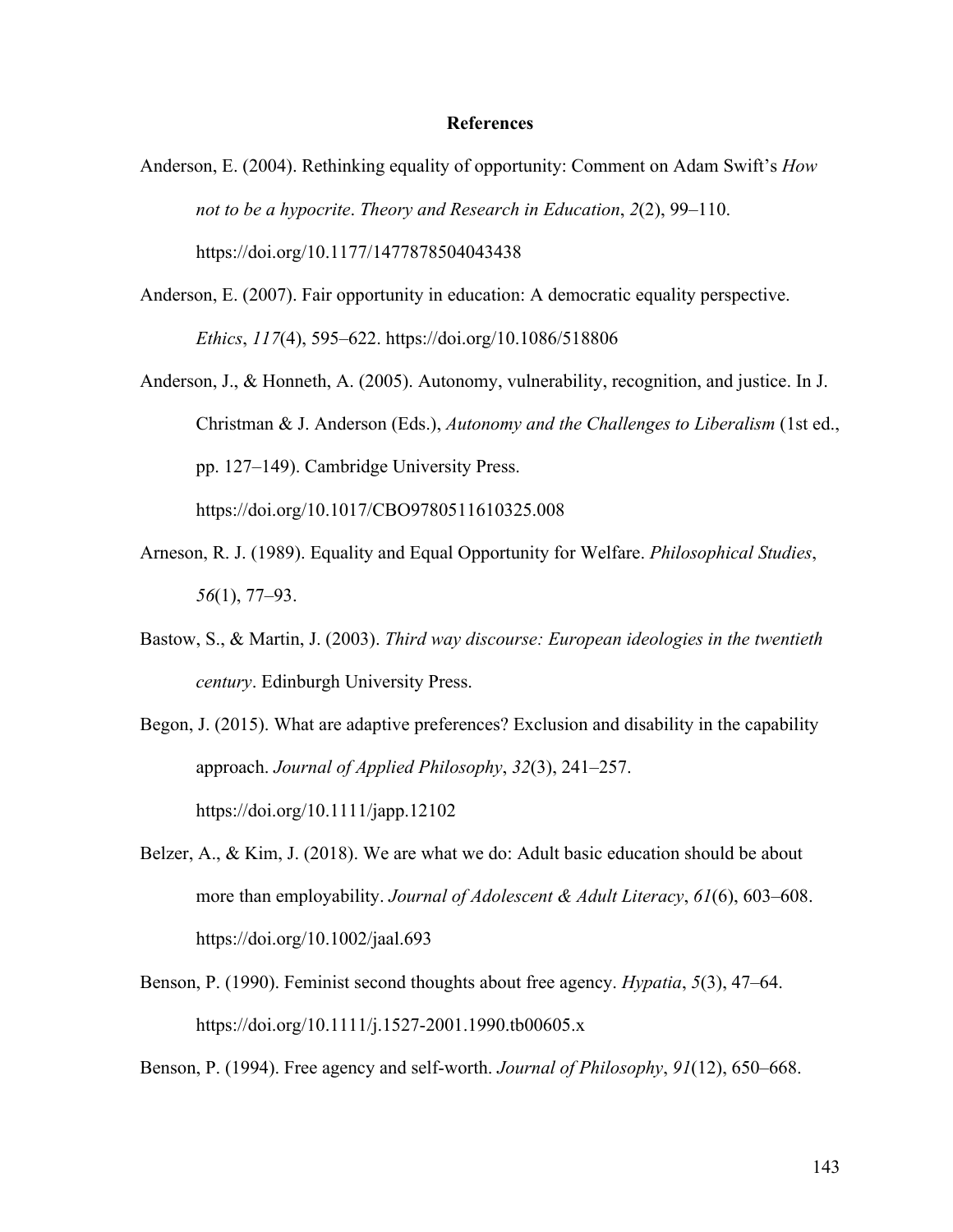https://doi.org/10.2307/2940760

- Brake, E. (2013). Rereading Rawls on self-respect. In A. Ruth (Ed.), *Feminist interpretations of John Rawls* (pp. 57–74). Penn State University Press.
- Brand, D. (2017). *Writing against tyranny and toward liberation*, an excerpt from *Poetics of justice: A conversation between Claudia Rankin and Dionne Brand* [Talk]. Caribbean Feminisms on the Page, Bernard Centre for Research on Women, New York. https://www.youtube.com/watch?v=ychlzoeeIm0
- Brighouse, H. (2004). Paying for Higher Education: Are Top-Up Fees Fair? *Éthique et Économique*, *2*(1), 1–11.
- Brighouse, H. (2014). Equality, prioritising the disadvantaged, and the new educational landscape. *Oxford Review of Education*, *40*(6), 782–798. https://doi.org/10.1080/03054985.2014.979013
- Brighouse, H. (2015). Non-ideal theorizing in education. *Educational Theory*, *65*(2), 215– 231. https://doi.org/10.1111/edth.12108
- Brighouse, H., & Swift, A. (2009). Educational equality versus educational adequacy: A critique of Anderson and Satz. *Journal of Applied Philosophy*, *26*(2), 117–128. https://doi.org/10.1111/j.1468-5930.2009.00438.x
- Brown, A. (2006). Equality of opportunity for education: One-off or lifelong? *Journal of Philosophy of Education*, *40*(1), 63–84. https://doi.org/10.1111/j.1467- 9752.2006.00500.x
- Busher, H., James, N., Piela, A., & Palmer, A.-M. (2014). Transforming marginalised adult learners' views of themselves: Access to Higher Education courses in England. *British Journal of Sociology of Education*, *35*(5), 800–817.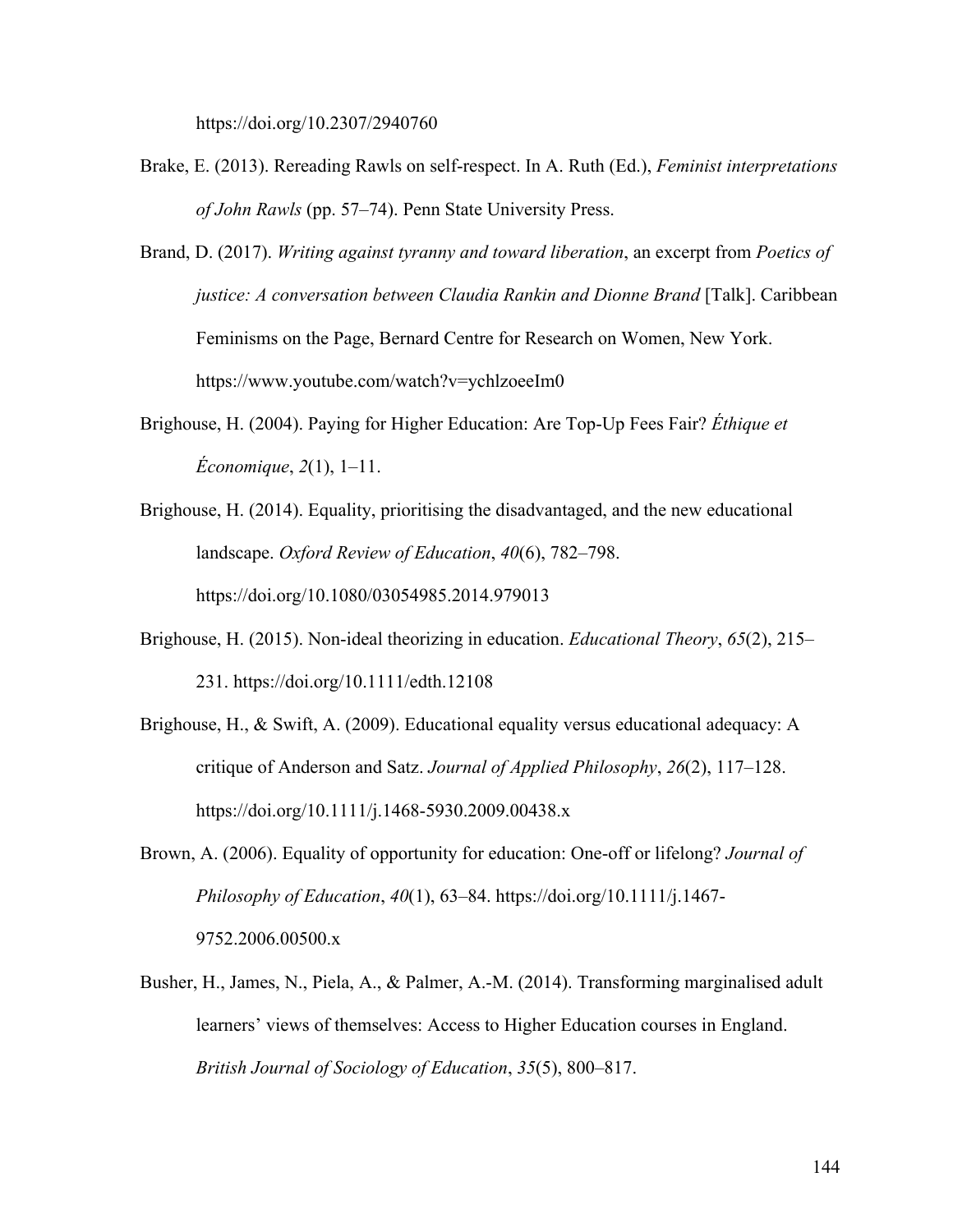https://doi.org/10.1080/01425692.2014.919842

- Callan, E. (1997). *Creating citizens: Political education and liberal democracy*. Clarendon Press.
- Carter, I. (2013). Are toleration and respect compatible? *Journal of Applied Philosophy*, *30*(3), 195–208. https://doi.org/10.1111/japp.12017
- Catalfamo, H. (2018). An analysis of a government-sponsored retraining program: Implications to educational planning. *Educational Planning*, *25*(2), 55–72.
- Christman, J. (2005). Autonomy, self-knowledge, and liberal legitimacy. In J. Christman & J. Anderson (Eds.), *Autonomy and the Challenges to Liberalism* (1st ed., pp. 330–358). Cambridge University Press. https://doi.org/10.1017/CBO9780511610325.016
- Cohen, A. J. (2004). What toleration is. *Ethics*, *115*(1), 68–95. https://doiorg.ezproxy.library.ubc.ca/10.1086/421982
- Cohen, G. A. (1997). Where the action is: On the site of distributive justice. *Philosophy & Public Affairs*, *26*(1), 3–30. https://doi.org/10.1111/j.1088-4963.1997.tb00048.x
- Colburn, B. (2010). *Autonomy and liberalism* (1st ed.). Routledge. https://doi.org/10.4324/9780203855331
- Colburn, B. (2011). Autonomy and adaptive preferences. *Utilitas*, *23*(1), 52–71. https://doi.org/10.1017/S0953820810000440

Collini, S. (2012). *What are universities for?* Penguin.

Collins, M. (2006). The Critical legacy: Adult education against the claims of capital. In *Contexts of Adult Education: Canadian Perspectives* (pp. 118–127). Thompson Educational Publishing.

Costa, M. V. (2004). Rawlsian civic education: Political not minimal. *Journal of Applied*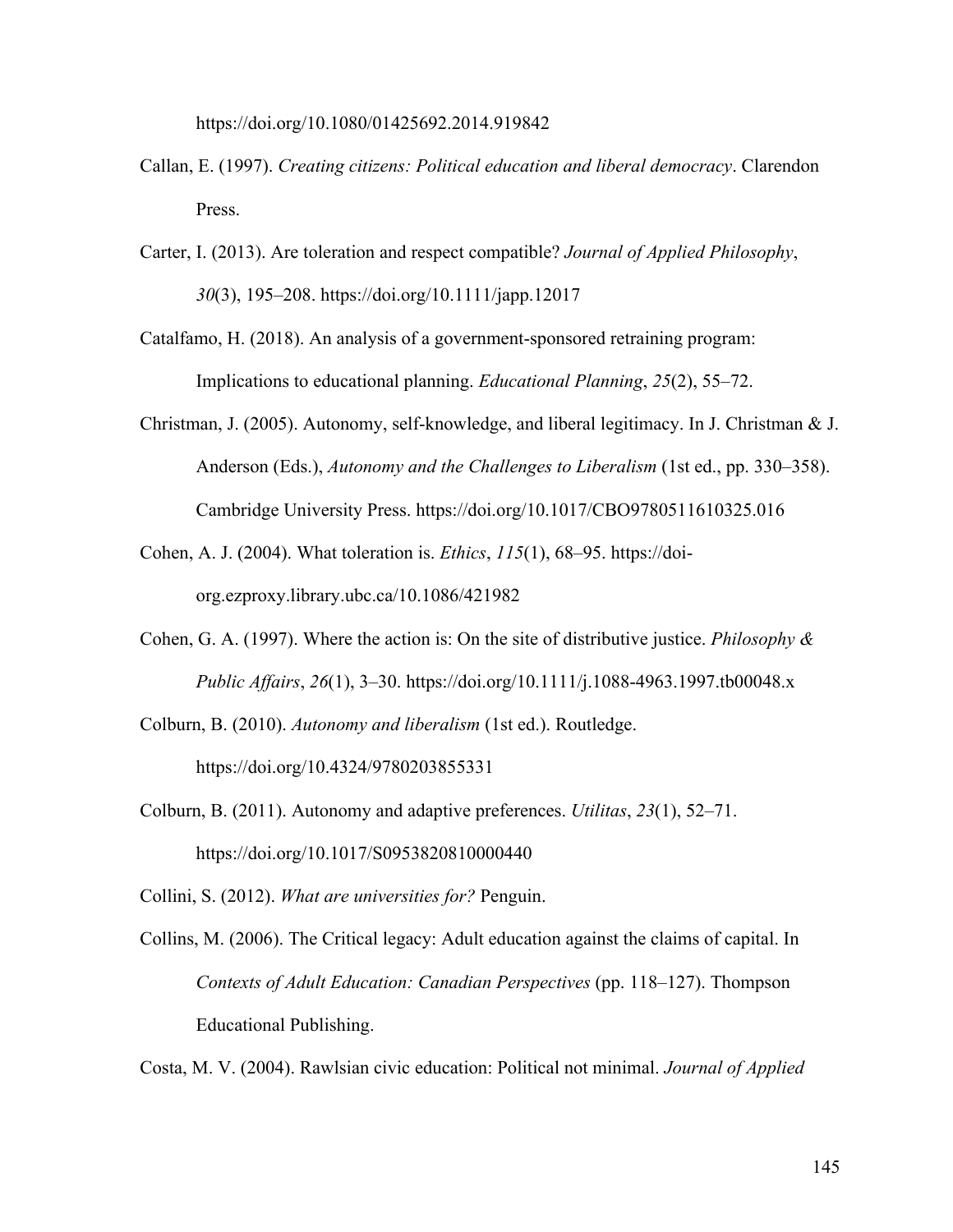*Philosophy*, *21*(1), 1–14. https://doi.org/10.1111/j.0264-3758.2004.00259.x

- Costa, M. V. (2011). *Rawls, citizenship, and education*. Routledge.
- Culp, J. (2020). Educational justice. *Philosophy Compass*, *15*(12), 1–12. https://doi.org/10.1111/phc3.12713

Daniels, N. (1985). *Just health care*. Cambridge University Press.

- Darwall, S. L. (1977). Two Kinds of respect. *Ethics*, *88*(1), 36–49. https://doi.org/10.1086/292054
- Dave, R. H. (Ed.). (1976). *Foundations of lifelong education* (1st ed). Published for the UNESCO Institute for Education by Pergamon Press.
- Davis, G., Neufeld, B., & Department of Philosophy, Florida State University. (2007). Political Liberalism, Civic Education, and Educational Choice: *Social Theory and Practice*, *33*(1), 47–74. https://doi.org/10.5840/soctheorpract200733135
- De Wijze, S. (1999). Rawls and Civic Education: *Cogito*, *13*(2), 87–93. https://doi.org/10.5840/cogito199913225
- Doppelt, G. (2009). The place of self‐respect in a theory of justice. *Inquiry*, *52*(2), 127–154. https://doi.org/10.1080/00201740902790219
- Elias, J. L., & Merriam, S. B. (2005). *Philosophical foundations of adult education* (3rd ed). Krieger Pub.
- Eyal, N. (2005). 'Perhaps the most important primary good': Self-respect and Rawls's principles of justice. *Politics, Philosophy & Economics*, *4*(2), 195–219. https://doi.org/10.1177/1470594X05052538
- Fenwick, T. J., Nesbit, T., & Spencer, B. (Eds.). (2006). *Contexts of adult education: Canadian perspectives*. Thompson Educational Pub.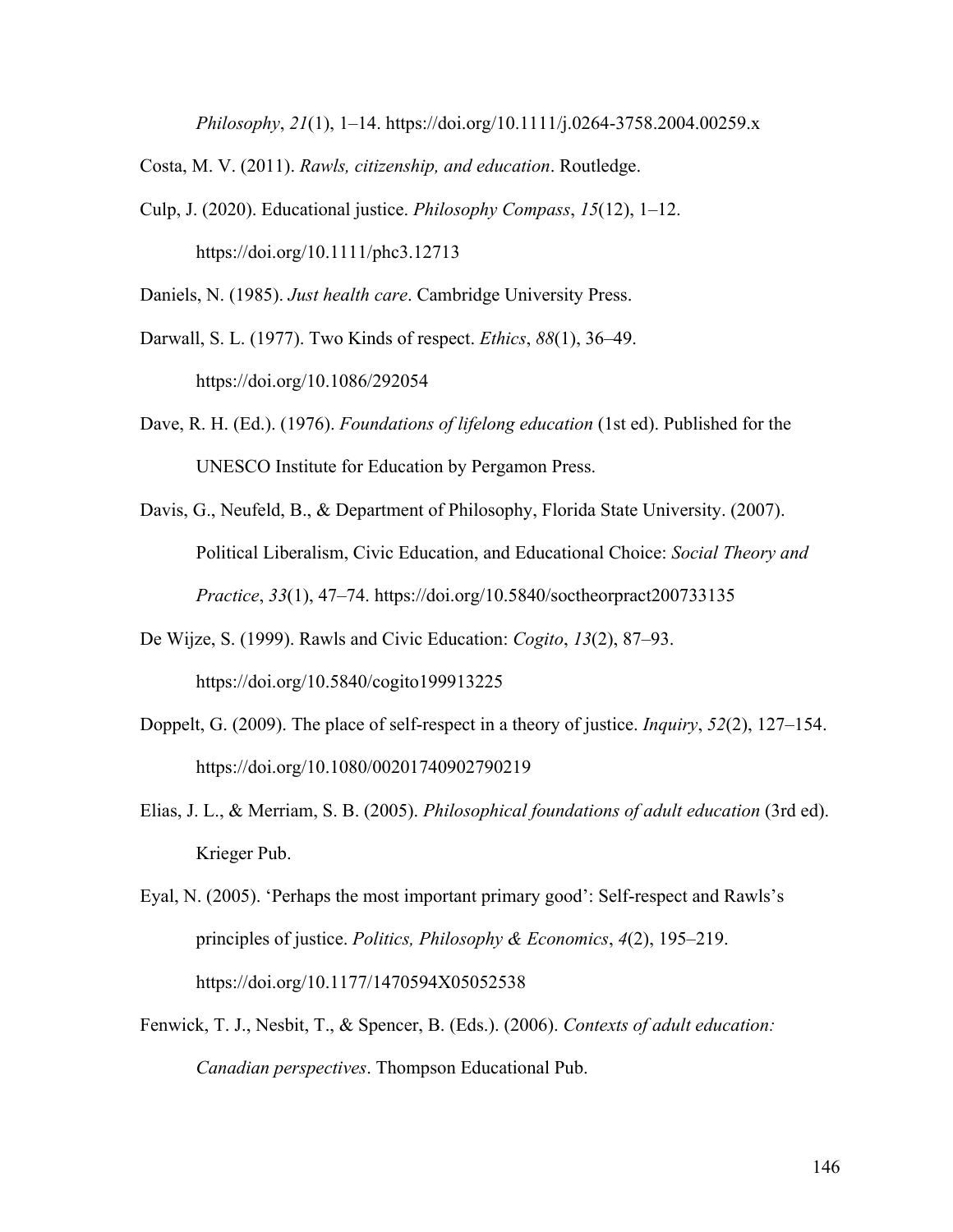Freire, P. (2000). *Pedagogy of the oppressed* (30th anniversary ed). Continuum.

- Godor, B. P. (2017). Academic fatalism: Applying Durkheim's fatalistic suicide typology to student drop-out and the climate of higher education. *Interchange*, *48*(3), 257–269. https://doi.org/10.1007/s10780-016-9292-8
- Grace, A. P. (2013). *Lifelong learning as critical action: International perspectives on people, politics, policy, and practice*. Canadian Scholars' Press.
- Great Britain, & Department for Business, Innovation, and Skills. (2011). *Students at the heart of the system*. TSO.

https://assets.publishing.service.gov.uk/government/uploads/system/uploads/attachme nt\_data/file/31384/11-944-higher-education-students-at-heart-of-system.pdf

- Gutmann, A. (1987 [1999]). *Democratic education: With a new preface and epilogue* (1. print. of the rev. pbk. ed). Princeton University Press.
- Hall, B. L. (2016). In the Face of Neoliberalism and Other Evil Things: Canadian Adult Education as a Social Movement. *Adult Education Quarterly*, *66*(3), 292–295. https://doi.org/10.1177/0741713616631546
- Hand, M., & Levinson, R. (2012). Discussing controversial issues in the classroom. *Educational Philosophy and Theory*, *44*(6), 614–629. https://doi.org/10.1111/j.1469- 5812.2010.00732.x
- Howe, K. (2013). On equality versus adequacy: Principles and normative frameworks. *Philosophy of Education*, 9.
- Hyland-Russell, T., & Groen, J. (2011). Marginalized non-traditional adult learners: Beyond economics. *The Canadian Journal for the Study of Adult Education*, *24*(1), 61–79.

Jankowski, N., & Provezis, S. (2014). Neoliberal ideologies, governmentality and the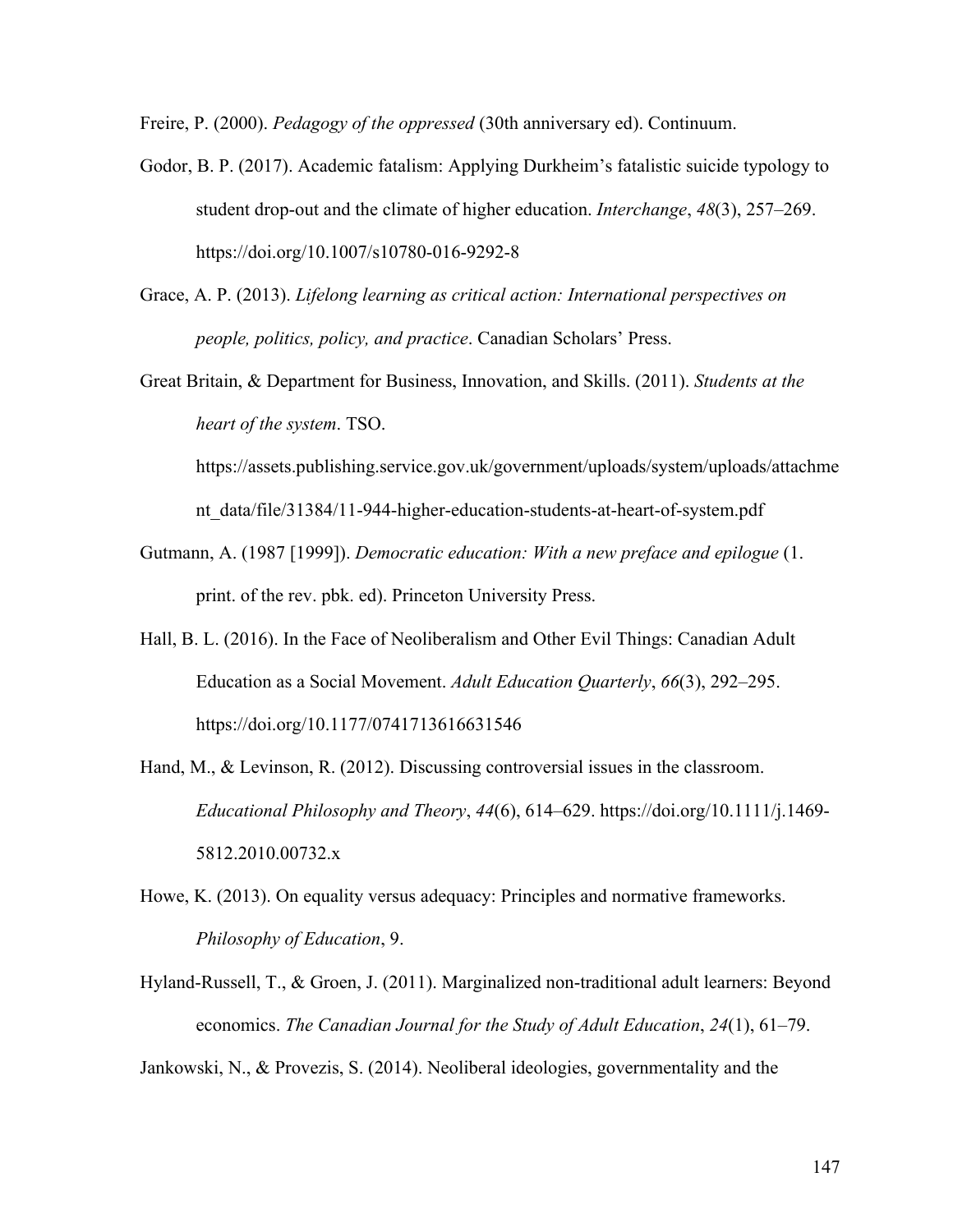academy: An examination of accountability through assessment and transparency. *Educational Philosophy and Theory*, *46*(5), 475–487. https://doi.org/10.1080/00131857.2012.721736

Jencks, C. (1988). Whom must we treat equally for educational opportunity to be equal? *Ethics*, *98*(3), 518–533. https://doi.org/10.1086/292969

Khader, S. J. (2009). Adaptive preferences and procedural autonomy. *Journal of Human Development and Capabilities*, *10*(2), 169–187.

https://doi.org/10.1080/19452820902940851

- Khader, S. J. (2012). Must theorising about adaptive preferences deny women's agency? *Journal of Applied Philosophy*, *29*(4), 302–317. https://doi.org/10.1111/j.1468- 5930.2012.00575.x
- Killmister, S. (2013). Autonomy, liberalism, and anti-perfectionism. *Res Publica*, *19*(4), 353–369. https://doi.org/10.1007/s11158-013-9229-3
- Knowles, M. S. (1970). *The modern practice of adult education: Andragogy versus pedagogy*. Association Press.
- Knowles, M. S. (1980). *The modern practice of adult education: From pedagogy to andragogy* (Rev. and Updated). Association Press; Follett Pub. Co.
- Kotzee, B. (2013). Educational justice, epistemic justice, and leveling down. *Educational Theory*, *63*(4), 331–350. https://doi.org/10.1111/edth.12027
- Kotzee, B. (2018). The epistemic goods of higher education. *Philosophical Inquiry in Education*, *25*(2), 116–133.
- Kotzee, B., & Martin, C. (2013). Who should go to university? Justice in university admissions. *Journal of Philosophy of Education*, *47*(4), 623–641.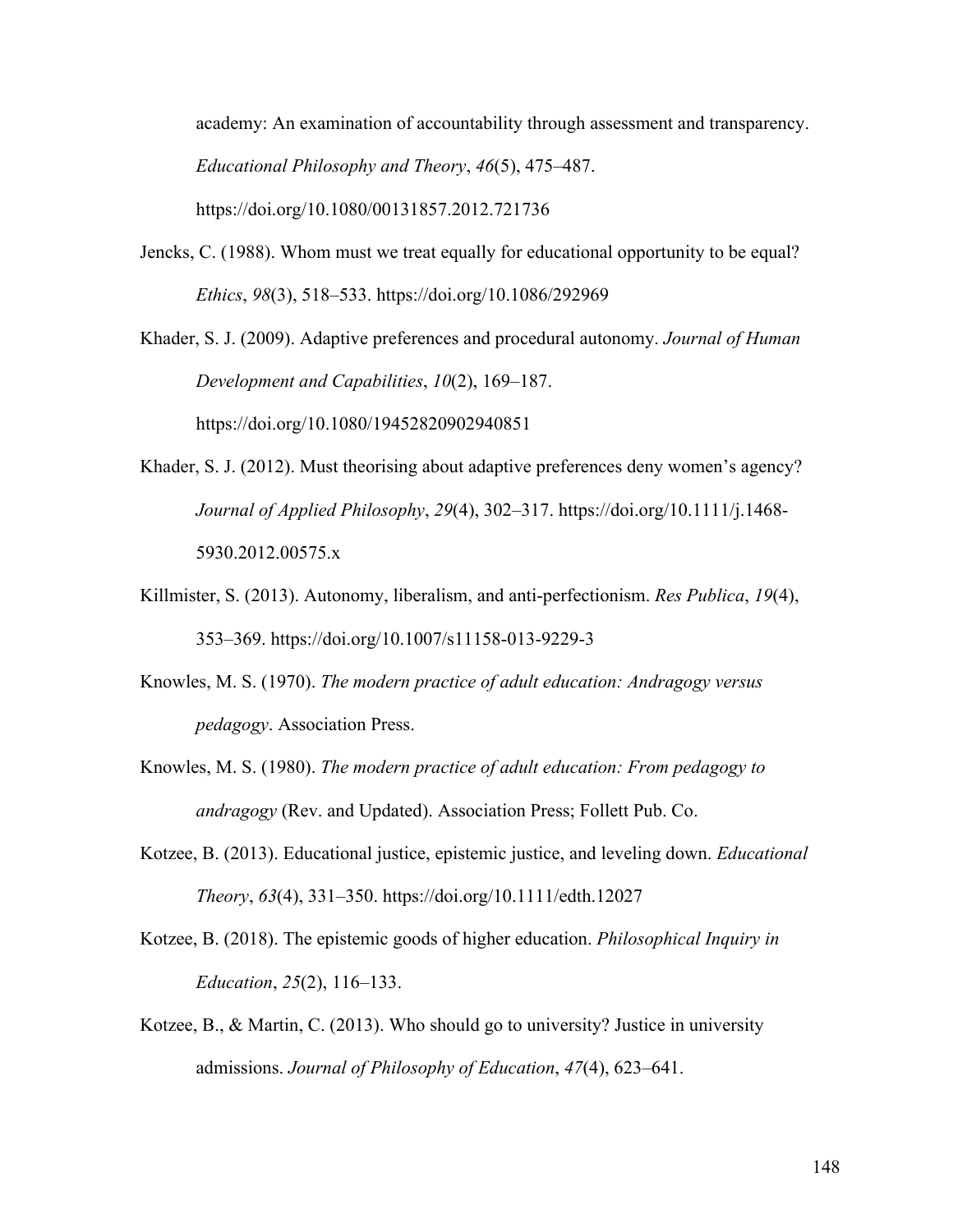https://doi.org/10.1111/1467-9752.12044

Kruszelnicki, W. (2020). Self-directedness and the question of autonomy: From counterfeit education to critical and transformative adult learning. *Studies in Philosophy and Education*, *39*(2), 187–203. https://doi.org/10.1007/s11217-019-09697-6

Kymlicka, W. (1989). Liberal individualism and liberal neutrality. *Ethics*, *99*(4), 883–905.

- Lawson, K. H. (1979). *Philosophical concepts and values in adult education*. Open University Press.
- Lawson, K. H. (1982). *Analysis and ideology: Conceptual essays on the education of adults*. Dept. of Adult Education, University of Nottingham.
- Lawson, K. H. (1985). The problem of defining adult education as an area of research. *Adult Education Quarterly*, *36*(1), 39–43. https://doi.org/10.1177/0001848185036001004

Lengrand, P. (1975). *An introduction to lifelong education*. Croom Helm.

https://files.eric.ed.gov/fulltext/ED118876.pdf

Levinson, M. (1999). Liberalism, pluralism, and political education: Paradox or paradigm? *Oxford Review of Education*, *25*(1–2), 39–58.

https://doi.org/10.1080/030549899104116

Levinson, M. (2011). Democracy, accountability, and education. *Theory and Research in Education*, *9*(2), 125–144. https://doi.org/10.1177/1477878511409622

Mackenzie, C. (2014). Responding to the agency dilemma: Autonomy, adaptive preferences, and internalized oppression. In M. A. L. Oshana (Ed.), *Personal Autonomy and Social Oppression: Philosophical Perspectives* (pp. 48-67). Routledge. https://wwwtaylorfrancis-com.ezproxy.library.ubc.ca/books/e/9780203768778

Mackenzie, S. (2008). Second-chance punitivism and the contractual governance of crime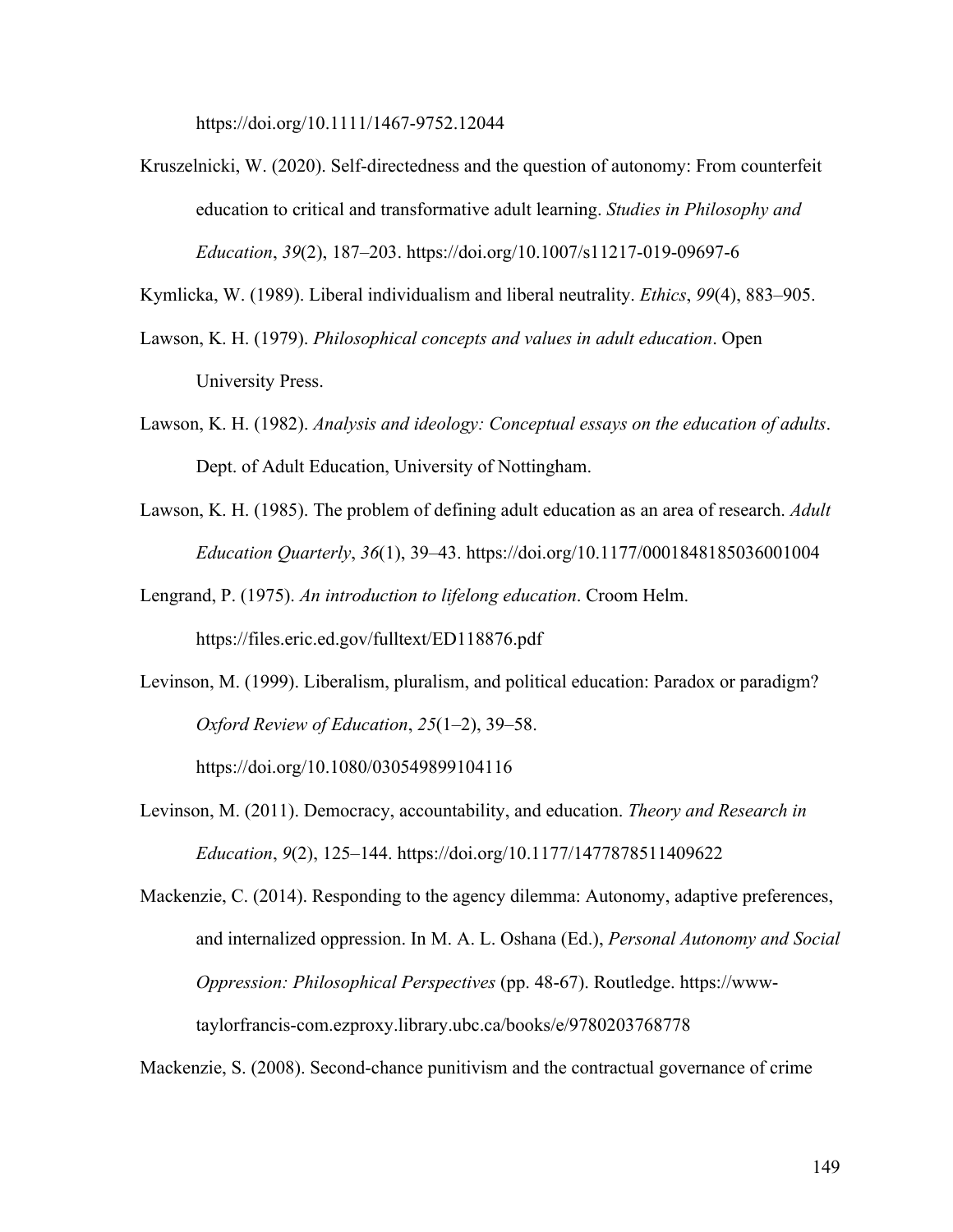and incivility: New Labour, old Hobbes. *Journal of Law and Society*, *35*(2), 214–239. https://doi.org/10.1111/j.1467-6478.2008.00436.x

- Marcuse, H. (1970). Repressive tolerance. In *A Critique of Pure Tolerance* (pp. 81–117). Beacon Press. https://www.marcuse.org/herbert/publications/1960s/1965-repressivetolerance-1969.pdf
- Martin, C. (2022). *The right to higher education: A political theory.* [forthcoming]. Oxford University Press.
- Martin, I. (2001). Lifelong learning—For earning, yawning, or yearning? *Adults Learning*, *13*(2), 14–18.
- Martin, I. (2003). Adult education, lifelong learning and citizenship: Some ifs and buts. *International Journal of Lifelong Education*, *22*(6), 566–579. https://doi.org/10.1080/0260137032000138130
- Mayo, P. (2018). Engaging the glocal: EU mantras, national strategy  $\&$  adult education as a public good. *Studies in the Education of Adults*, *50*(1), 111–127. https://doi.org/10.1080/02660830.2017.1307924
- McAvoy, P., & Hess, D. (2013). Classroom deliberation in an era of political polarization. *Curriculum Inquiry*, *43*(1), 14–47. https://doi.org/10.1111/curi.12000
- McCabe, D. (2001). Joseph Raz and the Contextual Argument for Liberal Perfectionism. *Ethics*, *111*(3), 493–522. https://doi.org/10.1086/233524

McCowan, T. (2012). Is there a universal right to higher education? *British Journal of Educational Studies*, *60*(2), 111–128. https://doi.org/10.1080/00071005.2011.648605

McCowan, T. (2015). Should universities promote employability? *Theory and Research in Education*, *13*(3), 267–285. https://doi.org/10.1177/1477878515598060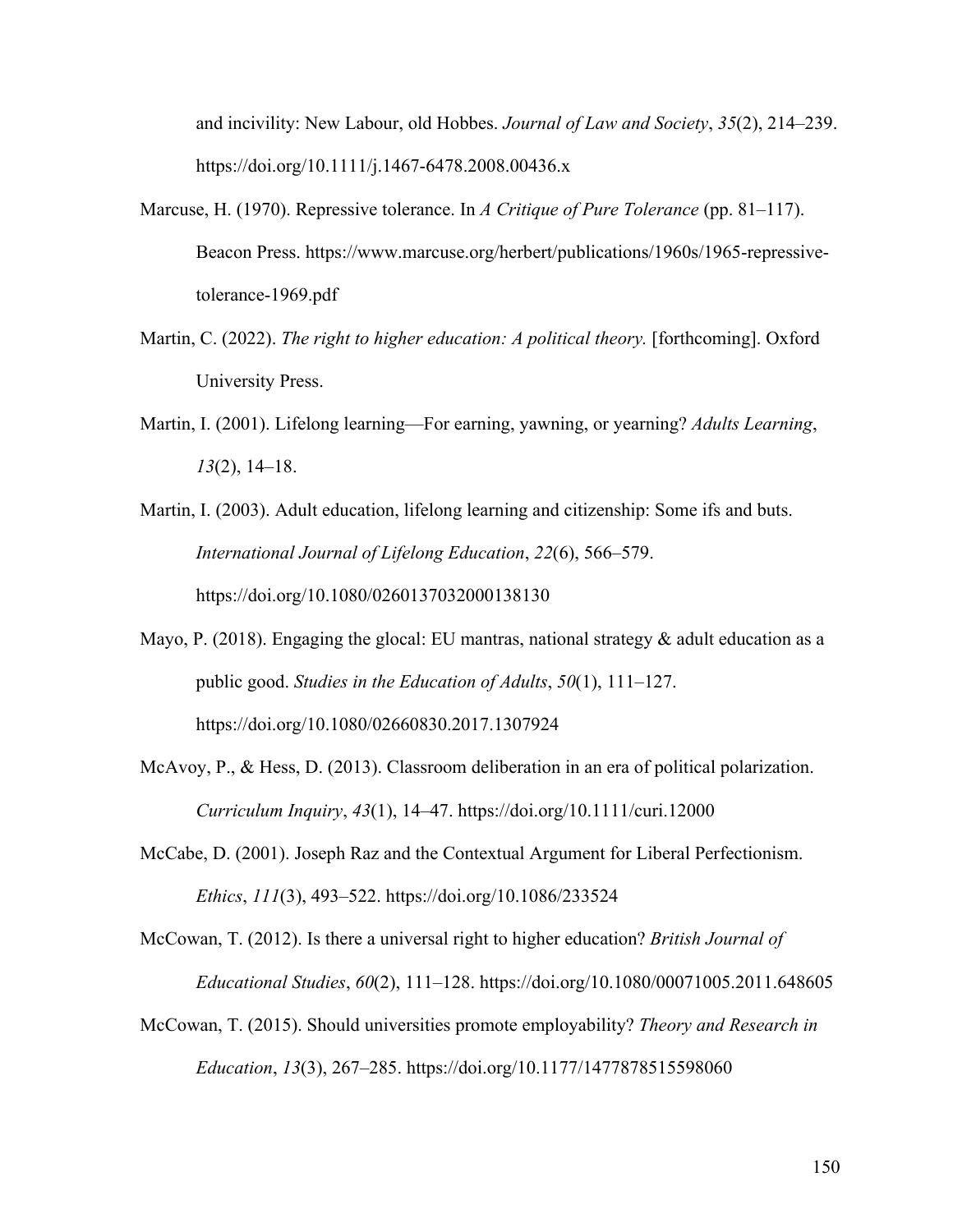- Merriam, S. B., Caffarella, R. S., & Baumgartner, L. (2007). *Learning in adulthood: A comprehensive guide* (3rd ed). Jossey-Bass.
- Mezirow, J. (1998). On critical reflection. *Adult Education Quarterly*, *48*(3), 185–198. https://doi.org/10.1177/074171369804800305
- Mezirow, J. (2000). *Learning as transformation: Critical perspectives on a theory in progress* (1st ed). Jossey-Bass.
- Mezirow, J. (2003). Transformative learning as discourse. *Journal of Transformative Education*, *1*(1), 58–63. https://doi.org/10.1177/1541344603252172
- Nelsen, P. (2010). Oppression, autonomy and the impossibility of the inner citadel. *Studies in Philosophy and Education*, *29*(4), 333–349. https://doi.org/10.1007/s11217-010- 9187-6
- Nesbit, T. (2006). Introduction. In T. J. Fenwick, T. Nesbit, & B. Spencer (Eds.), *Contexts of adult education: Canadian perspectives* (pp. 13–22). Thompson Educational Pub.
- Nesbit, T. (2013). Canadian adult education: A critical tradition. In T. Nesbit, S. M. Brigham, N. Taber, & T. Gibb (Eds.), *Building on critical traditions: Adult education and learning in Canada* (pp. 1–15). Thompson Educational Pub.
- Nesbit, T., Brigham, S. M., Taber, N., & Gibb, T. (Eds.). (2013). *Building on critical traditions: Adult education and learning in Canada*. Thompson Educational Pub.
- Olney, C. (2019). The differend of justice: Violence and redemption in Dworkin's *justice for hedgehogs*. *Journal of the American Philosophical Association*, *5*(2), 158–173. https://doi.org/10.1017/apa.2018.44
- Olssen, M. (2016). Neoliberal competition in higher education today: Research, accountability and impact. *British Journal of Sociology of Education*, *37*(1), 129–148.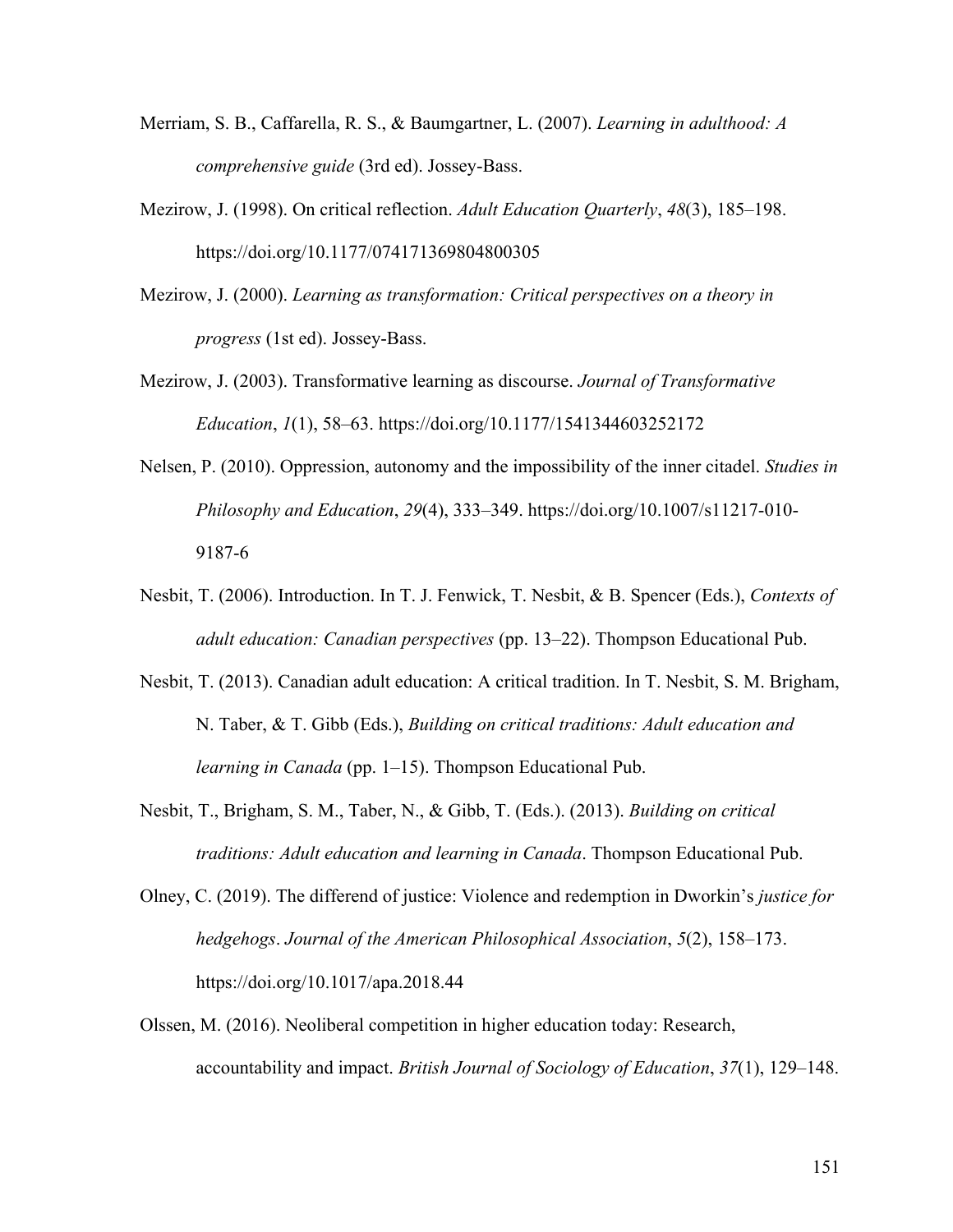https://doi.org/10.1080/01425692.2015.1100530

- Paterson, R. W. K. (2010 [1979]). *Values, Education and the Adult (International Library of the Philosophy of Education Volume 16)*. Routledge. https://doi.org/10.4324/9780203861080
- Patten, A. (2012). Liberal neutrality: a reinterpretation and defense\*. *Journal of Political Philosophy*, *20*(3), 249–272. https://doi.org/10.1111/j.1467-9760.2011.00406.x
- Patten, A. (2014). *Equal recognition: The moral foundations of minority rights*. Princeton University Press. https://doi.org/10.1515/9781400850433

Peters, R. S. (1978 [1966]). *Ethics and education* (6. impr). Allen & Unwin.

- Powley, R., Kennedy, M., & Childs, E. (2005). D*eveloping an adult education policy framework: Terminology, typology, and best practices* (p. 143). Council of Ministers of Education, Canada.
- Press, J. (2019, December 14). Workers at risk of losing jobs to AI can be retrained for health care, RBC says. *CTV News*. https://www.ctvnews.ca/health/workers-at-risk-of-losingjobs-to-ai-can-be-retrained-for-health-care-rbc-says-1.4685009
- Province of British Columbia Ministry of Advanced Education, Skills, and Training. (2018). *Adult education policy framework*. Ministry of Advanced Education, Skills, and Training.
- Province of British Columbia Ministry of Advanced Education, Skills and Training. (2020a). *Accountability Framework: Standards and Guidelines Manual*. Province of British Columbia Ministry of Advanced Education, Skills and Training.
- Province of British Columbia Ministry of Advanced Education, Skills and Training. (2020b). *BC Student Outcomes: Shaping Post-Secondary Education* [Survey]. BC Student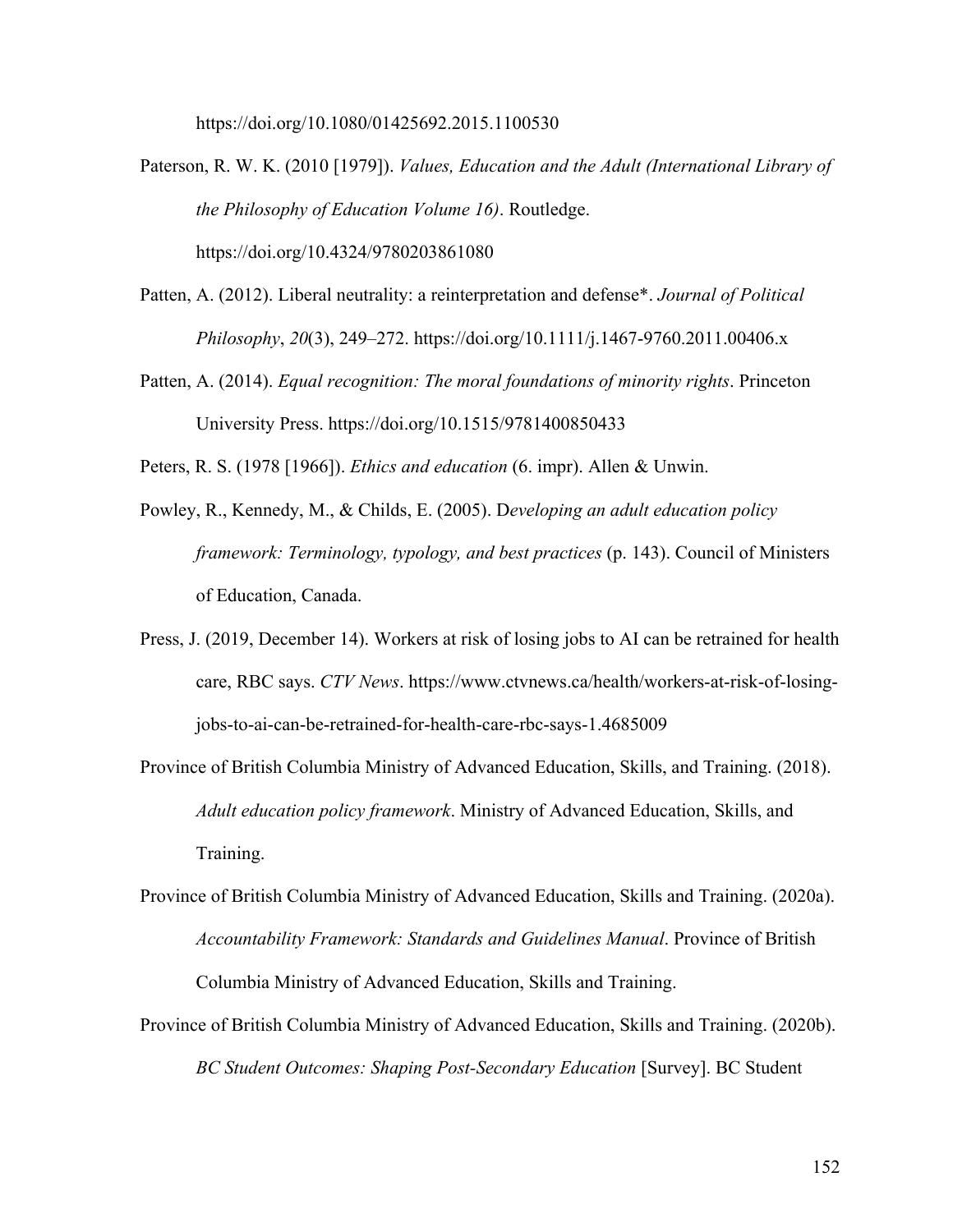Outcomes Data Viewer (Data from 2018 to 2020).

https://bcstats.shinyapps.io/so\_data\_viewer/

Province of British Columbia. (2021a). *British Columbia College and Institute Act*. Retrieved from the BC Laws website.

https://www.bclaws.gov.bc.ca/civix/document/id/complete/statreg/96052\_01

Province of British Columbia. (2021b). *British Columbia School Act*. Retrieved from the BC Laws website.

https://www.bclaws.gov.bc.ca/civix/document/id/complete/statreg/96412\_00\_multi

Province of British Columbia. (2021c). *British Columbia University Act*. BC Laws Website. https://www.bclaws.gov.bc.ca/civix/document/id/complete/statreg/96468\_01

Province of British Columbia. (No Date). *Current Surveys*. Surveys.

https://www2.gov.bc.ca/gov/content/data/about-data-management/bc-stats/custom-

products-services/surveys/current-surveys

Rawls, J. (1971[1999]). *A theory of justice* (Rev. ed). Belknap Press of Harvard University Press.

Rawls, J. (1993). *Political liberalism*. Columbia University Press.

Rawls, J. (1995). Political liberalism: Reply to Habermas. *The Journal of Philosophy*, *92*(3), 132. https://doi.org/10.2307/2940843

Raz, J. (1986). *The morality of freedom*. Clarendon Press.

Rubenson, K. (2006). The Nordic model of lifelong learning. *Compare: A Journal of Comparative and International Education*, *36*(3), 327–341. https://doi.org/10.1080/03057920600872472

Rubenson, K., & Walker, J. (2006). The political economy of adult learning in Canada. In T.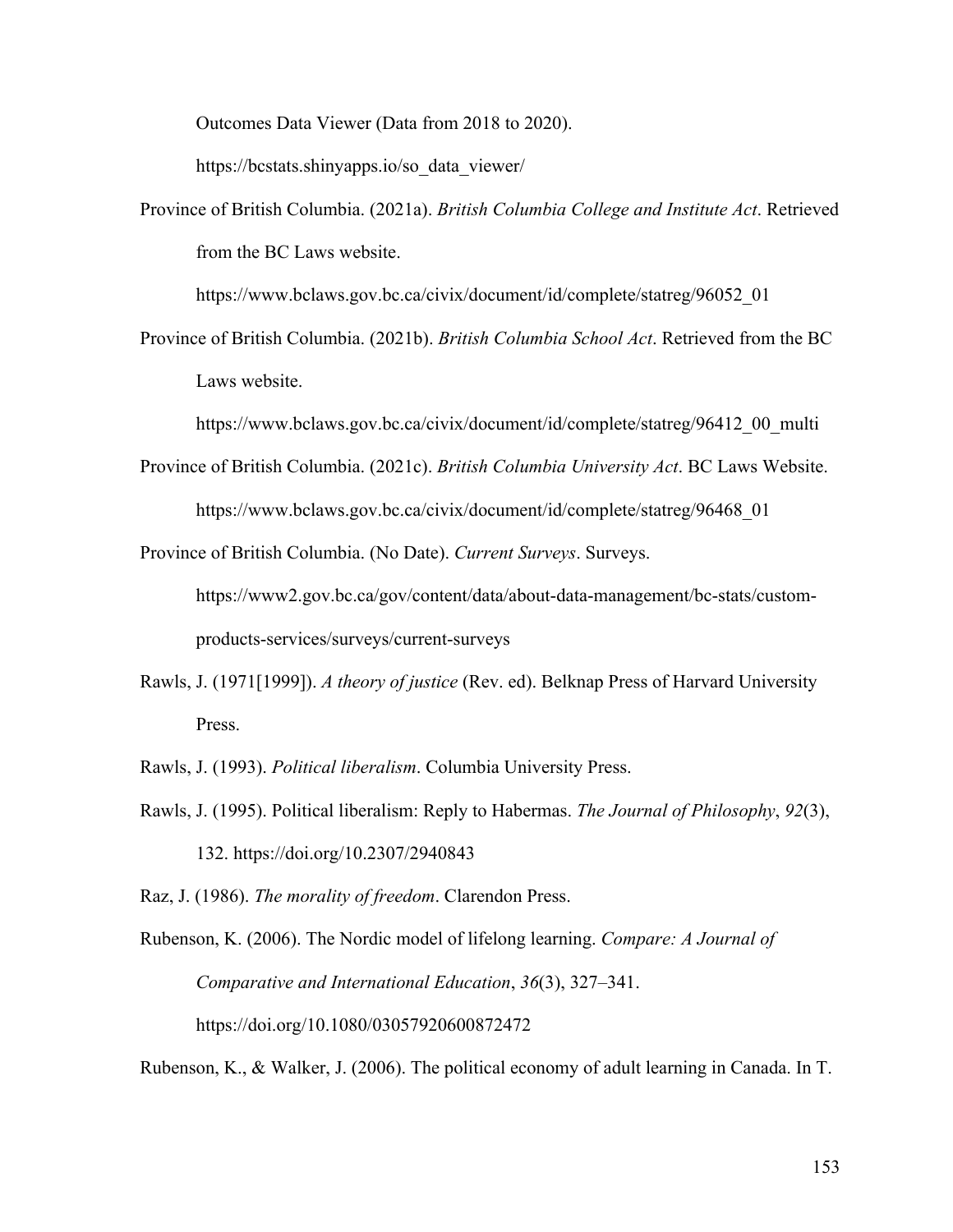J. Fenwick, T. Nesbit, & B. Spencer (Eds.), *Contexts of adult education: Canadian perspectives* (pp. 173–186). Thompson Educational Pub.

Sandberg, F. (2016). Recognition and adult education: An incongruent opportunity. *Studies in Continuing Education*, *38*(3), 265–280.

https://doi.org/10.1080/0158037X.2016.1160881

- Sandel, M. J. (1989). Moral argument and liberal toleration: Abortion and homosexuality. *California Law Review*, *77*(3), 521. https://doi.org/10.2307/3480558
- Satz, D. (2007). Equality, adequacy, and education for citizenship. *Ethics*, *117*(4), 623–648. https://doi.org/10.1086/518805
- Satz, D. (2012). Unequal chances: Race, class and schooling. *Theory and Research in Education*, *10*(2), 155–170. https://doi.org/10.1177/1477878512446541
- Scheffler, I. (1965). *Conditions of knowledge: An introduction to epistemology and education*. Scott, Foresman and Company.
- Schemmel, C. (2011). Why relational egalitarians should care about distributions: *Social Theory and Practice*, *37*(3), 365–390.

https://doi.org/10.5840/soctheorpract201137323

- Schemmel, C. (2012). Distributive and relational equality. *Politics, Philosophy & Economics*, *11*(2), 123–148. https://doi.org/10.1177/1470594X11416774
- Schemmel, C. (2019). Real self-respect and its social bases. *Canadian Journal of Philosophy*, *49*(5), 628–651. https://doi.org/10.1080/00455091.2018.1463840
- Schinkel, A., de Ruyter, D., & Steutel, J. (2010). Threats to autonomy in consumer societies and their implications for education. *Theory and Research in Education*, *8*(3), 269– 287. https://doi.org/10.1177/1477878510381628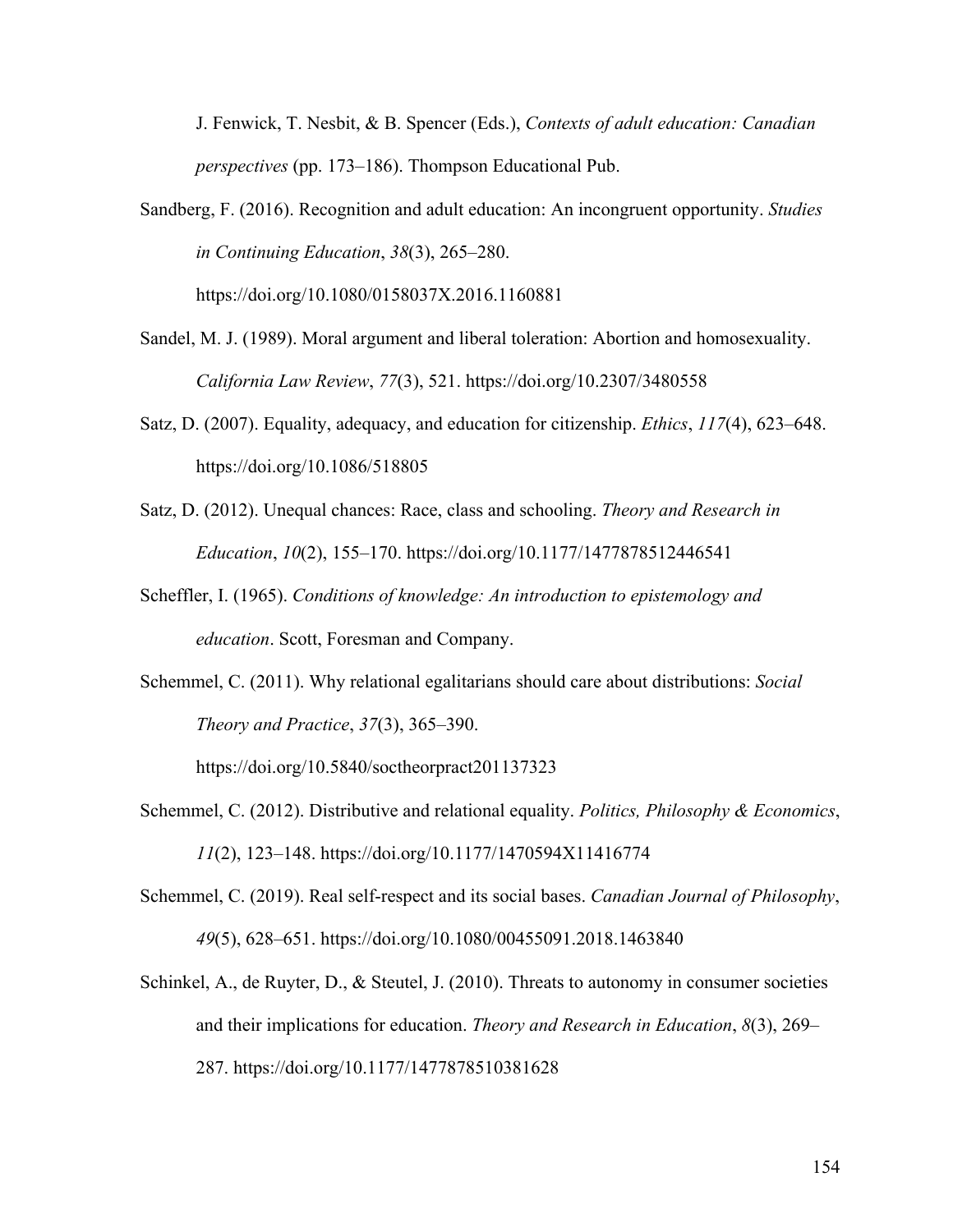Schouten, G. (2012). Fair educational opportunity and the distribution of natural ability: Toward a prioritarian principle of educational justice. *Journal of Philosophy of Education*, *46*(3), 472–491. https://doi.org/10.1111/j.1467-9752.2012.00863.x

- Schouten, G., & Brighouse, H. (2014). Redistributing education among the less advantaged: A problem for principles of justice? *Social Philosophy and Policy*, *31*(1), 109–134. https://doi.org/10.1017/S0265052514000132
- Sher, G. (1997). *Beyond Neutrality: Perfectionism and Politics* (1st ed.). Cambridge University Press. https://doi.org/10.1017/CBO9780511609169
- Shue, H. (1975). Liberty and self-respect. *Ethics*, *85*(3), 195–203. https://doi.org/10.1086/291957
- Sissel, P. A., Hansman, C. A., & Kasworm, C. E. (2001). The politics of neglect: Adult learners in higher education. *New Directions for Adult and Continuing Education*, *2001*(91), 17. https://doi.org/10.1002/ace.27
- Stackhouse, J. (2018). There is a future for jobs We're just not ready for it. *The Globe and Mail*, 4.
- Stitzlein, S. M. (2012). The right to dissent and its implications for schooling. *Educational Theory*, *62*(1), 41–58. https://doi.org/10.1111/j.1741-5446.2011.00434.x
- Stojanov, K. (2016). Social justice and education as discursive initiation. *Educational Theory*, *66*(6), 755–767. https://doi.org/10.1111/edth.12214
- Stojanov, K. (2018). Educational justice and transnational migration. *Journal of Global Ethics*, *14*(1), 34–46. https://doi.org/10.1080/17449626.2018.1498370
- Swift, A. (2003). *How Not to be a Hypocrite: School Choice for the Morally Perplexed Parent* (0 ed.). Routledge. https://doi.org/10.4324/9780203423059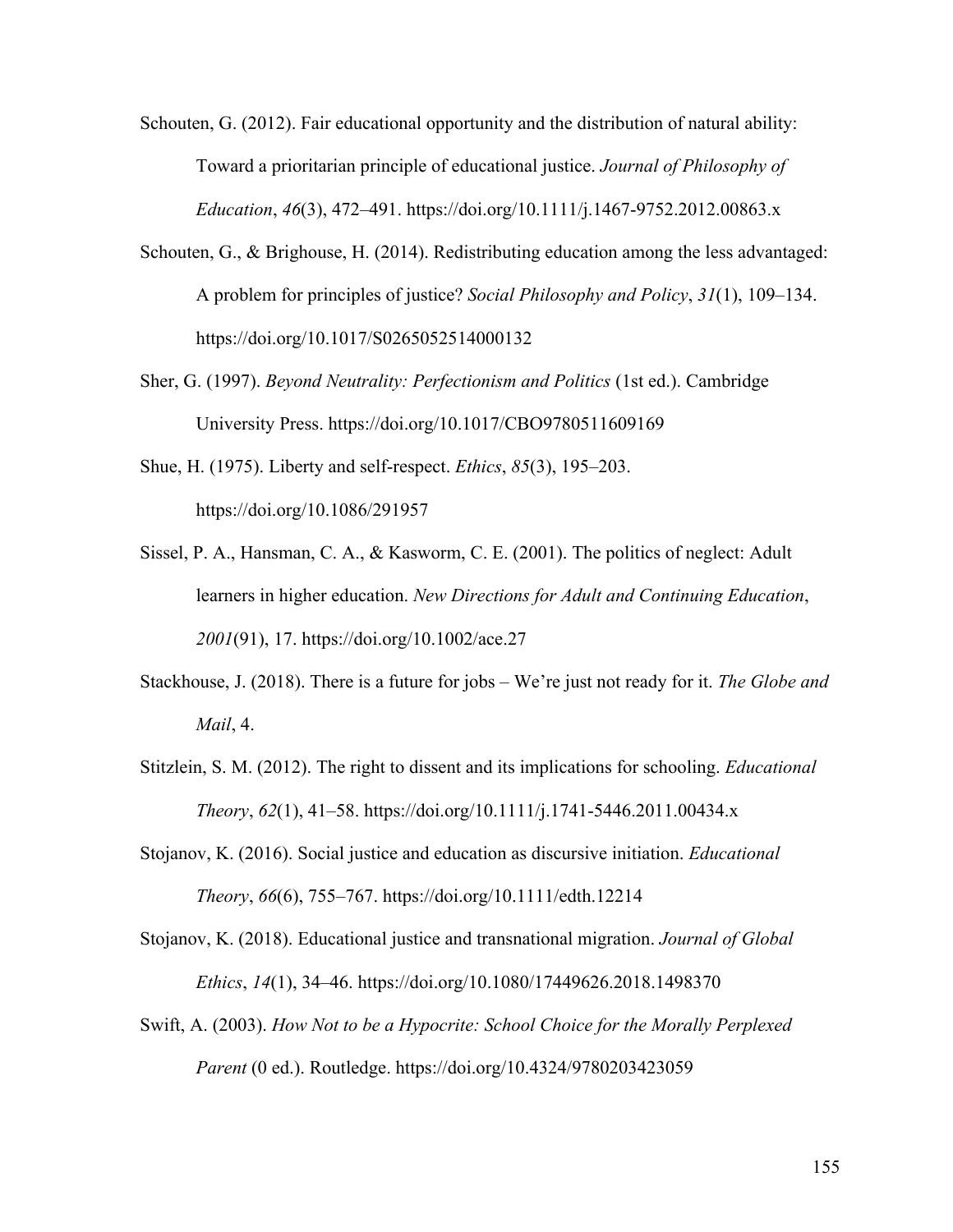- Taylor, B., & Kroth, M. (2009). Andragogy's transition into the future: Meta-analysis of andragogy and its search for a measurable instrument. *Journal of Adult Education*, *38*(1), 1–11.
- Thompson, W. C. (2015). Rawls, race, and education: A challenge to the ideal/non-ideal divide. *Educational Theory*, *65*(2), 151–167. https://doi.org/10.1111/edth.12104
- Tuck, E., & Yang, K. W. (Eds.). (2018). *Toward what justice? Describing diverse dreams of justice in education*. Routledge, Taylor & Francis Group.
- Tuijnman, A., & Boström, A.-K. (2002). Changing notions of lifelong education and lifelong learning. *International Review of Education*, *48*(1/2), 93–110.
- Valentini, L. (2009). On the apparent paradox of ideal theory. *Journal of Political Philosophy*, *17*(3), 332–355. https://doi.org/10.1111/j.1467-9760.2008.00317.x
- Valentini, L. (2012). Ideal vs. Non-ideal theory: A conceptual map. *Philosophy Compass*, *7*(9), 654–664. https://doi.org/10.1111/j.1747-9991.2012.00500.x
- Voigt, K. (2007). Individual choice and unequal participation in higher education. *Theory and Research in Education*, *5*(1), 87–112. https://doi.org/10.1177/1477878507073617
- Voigt, K. (2017). Distributive equality, relational equality and preferences about higher education. *Theory and Research in Education*, *15*(2), 109–128. https://doi.org/10.1177/1477878517708116
- Waghid, Y. (2008). Democratic citizenship, education and friendship revisited: In defence of democratic justice. *Studies in Philosophy and Education*, *27*(2–3), 197–206. https://doi.org/10.1007/s11217-007-9090-y
- Waldron, J. (2005). Moral autonomy and personal autonomy. In J. Christman & J. Anderson (Eds.), *Autonomy and the Challenges to Liberalism* (1st ed., pp. 307–329).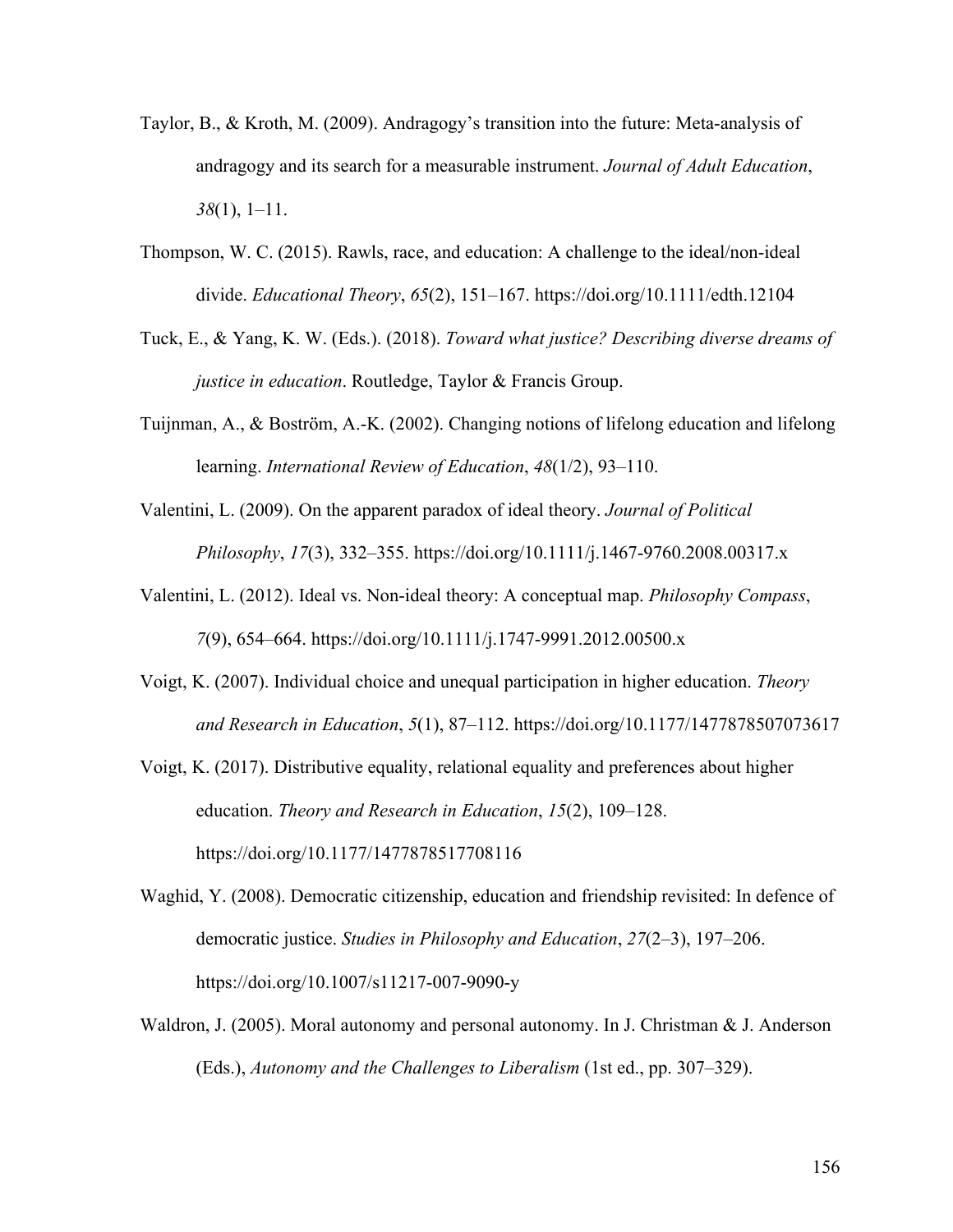Cambridge University Press. https://doi.org/10.1017/CBO9780511610325.015

- Walker, J., & Smythe, S. (2019). The (un)deserving adult: Examining British Columbia's adult basic education policy. *Studies in the Education of Adults*, 1–20. https://doi.org/10.1080/02660830.2019.1681241
- Walker, J. (2009). The inclusion and construction of the worthy citizen through lifelong learning: A focus on the OECD. *Journal of Education Policy*, *24*(3), 335–351. https://doi.org/10.1080/02680930802669276
- Walsh, M. B. (2015). Feminism, adaptive preferences, and social contract theory. *Hypatia*, *30*(4), 829–845. https://doi.org/10.1111/hypa.12175
- Winchester, I., & Manery, R. (2020). Conceptual Analysis in the Contemporary Educational Landscape. *Philosophical Inquiry in Education*, *26*(2), 113–116. https://doi.org/10.7202/1071433ar
- Wolff, J. (1998). Fairness, Respect, and the Egalitarian Ethos. *Philosophy &Public Affairs*, *27*(2), 97–122. https://doi.org/10.1111/j.1088-4963.1998.tb00063.x
- Wolff, J. (2010). Fairness, respect and the egalitarian ethos revisited. *The Journal of Ethics*, *14*(3–4), 335–350. https://doi.org/10.1007/s10892-010-9085-8
- Yacek, D. (2018). Thinking controversially: The psychological condition for teaching controversial issues. *Journal of Philosophy of Education*, *52*(1), 71–86. https://doi.org/10.1111/1467-9752.12282
- Yacek, D. W. (2020). Should education be transformative? *Journal of Moral Education*, *49*(2), 257–274. https://doi.org/10.1080/03057240.2019.1589434
- Yacek, D., & Ijaz, K. (2019). Education as transformation: Formalism, moralism and the substantivist alternative. *Journal of Philosophy of Education*, 54(1), 124-145.